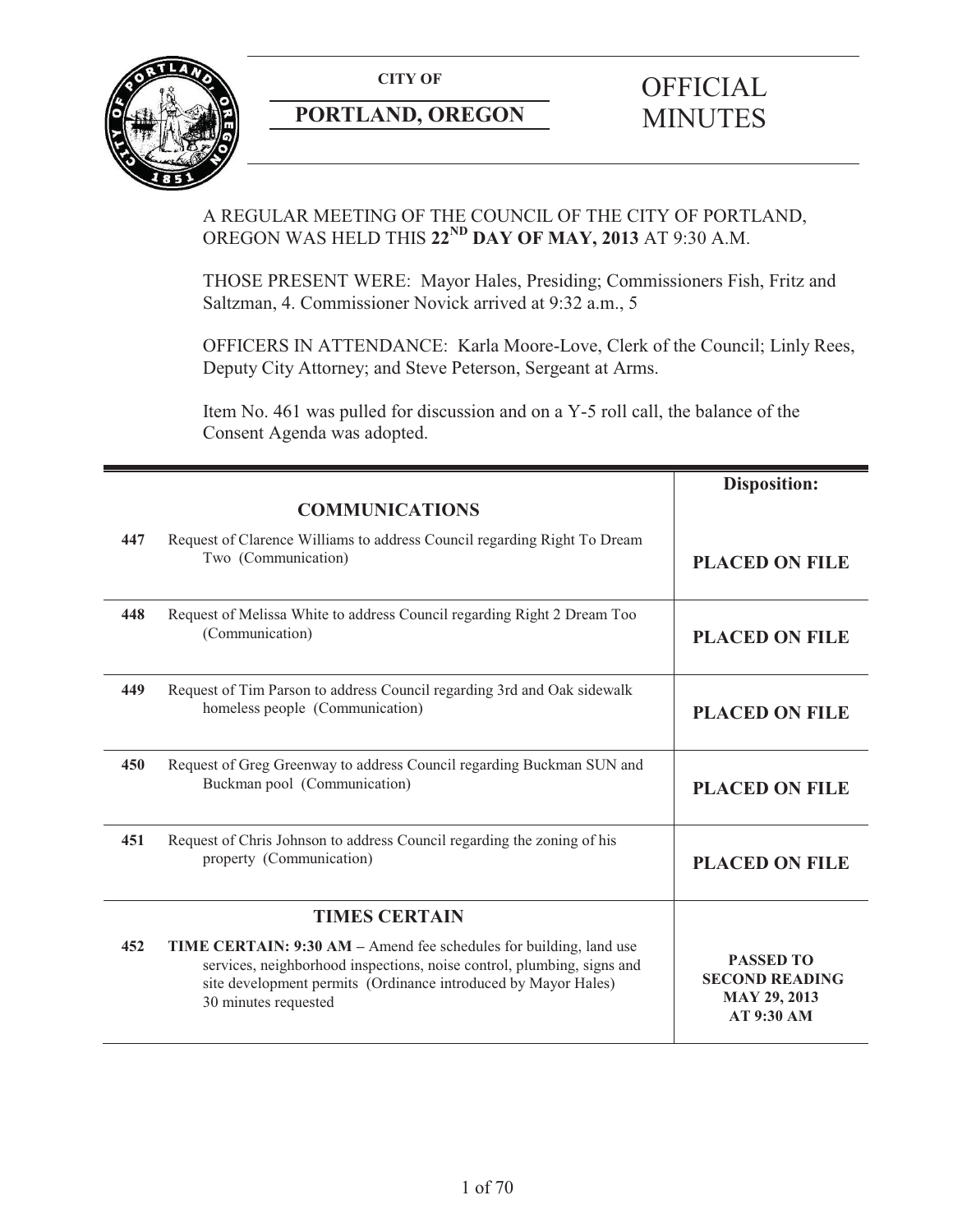| 453    | TIME CERTAIN: 10:00 AM - Accept the Office of Management and<br>Finance 2012-17 Strategic Plan (Resolution introduced by Mayor Hales)<br>15 minutes requested                                                                                                                                           | 37016                                                                                       |
|--------|---------------------------------------------------------------------------------------------------------------------------------------------------------------------------------------------------------------------------------------------------------------------------------------------------------|---------------------------------------------------------------------------------------------|
|        | Motion to accept rather than adopt the plan: Moved by Fish and seconded<br>by Fritz. $(Y-5)$                                                                                                                                                                                                            | <b>AS AMENDED</b>                                                                           |
|        | $(Y-5)$                                                                                                                                                                                                                                                                                                 |                                                                                             |
| $*454$ | TIME CERTAIN: 10:15 AM – Approve agreement between the City and Rip<br>City Management LLC, dba Portland Arena Management for the<br>continuing operation of the Veterans Memorial Coliseum and Rose<br>Quarter public parking facilities (Ordinance introduced by Mayor Hales)<br>15 minutes requested | 186038                                                                                      |
|        | $(Y-5)$                                                                                                                                                                                                                                                                                                 |                                                                                             |
| 455    | TIME CERTAIN: 10:30 AM – Reaffirm City interest to maximize investment<br>in City-owned facilities and direct the Office of Management and Finance<br>to fully implement ADM 13.01 (Resolution introduced by Mayor Hales)<br>30 minutes requested                                                       | 37017                                                                                       |
|        | $(Y-5)$                                                                                                                                                                                                                                                                                                 |                                                                                             |
|        | <b>CONSENT AGENDA - NO DISCUSSION</b>                                                                                                                                                                                                                                                                   |                                                                                             |
|        | <b>Mayor Charlie Hales</b>                                                                                                                                                                                                                                                                              |                                                                                             |
| 456    | Appoint Sam Rodriguez to the Building Code Board of Appeal for a term to<br>expire May 21, 2016 (Report)                                                                                                                                                                                                | <b>CONFIRMED</b>                                                                            |
|        | $(Y-5)$                                                                                                                                                                                                                                                                                                 |                                                                                             |
| 457    | Appoint George Fetzer to the River Community Advisory Committee for a term<br>to expire May 21, 2016 (Report)                                                                                                                                                                                           | <b>CONFIRMED</b>                                                                            |
|        | $(Y-5)$                                                                                                                                                                                                                                                                                                 |                                                                                             |
| 458    | Reappoint Joshua Klyber and appoint Howard Thurston to the Alternative<br>Technology Advisory Committee for 3-year terms (Report)                                                                                                                                                                       | <b>CONFIRMED</b>                                                                            |
|        | $(Y-5)$                                                                                                                                                                                                                                                                                                 |                                                                                             |
|        | <b>Bureau of Environmental Services</b>                                                                                                                                                                                                                                                                 |                                                                                             |
| $*459$ | Authorize the Director of the Bureau of Environmental Services or their<br>designee and the City Attorney to enter into a settlement agreement with<br>Heather Keithly (Ordinance)                                                                                                                      | 186031                                                                                      |
|        | $(Y-5)$                                                                                                                                                                                                                                                                                                 |                                                                                             |
| 460    | Authorize contract with Harper Houf Peterson Righellis, Inc. and provide<br>payment for design services of the SE Hawthorne Sewer Improvements<br>Project No. E08668 for \$422,441 (Ordinance)                                                                                                          | <b>PASSED TO</b><br><b>SECOND READING</b><br><b>MAY 29, 2013</b><br>AT 9:30 AM              |
| 461    | Amend contract with Portland Audubon Society for additional work and<br>compensation for the Bird Surveys at Oaks Bottom & Mt. Tabor Habitat<br>Enhancement Project Sites for \$20,290 (Ordinance; amend Contract No.<br>30001693)                                                                      | <b>REFERRED TO</b><br><b>COMMISSIONER OF</b><br><b>FINANCE AND</b><br><b>ADMINISTRATION</b> |
|        | Bureau of Fire and Police Disability and Retirement                                                                                                                                                                                                                                                     |                                                                                             |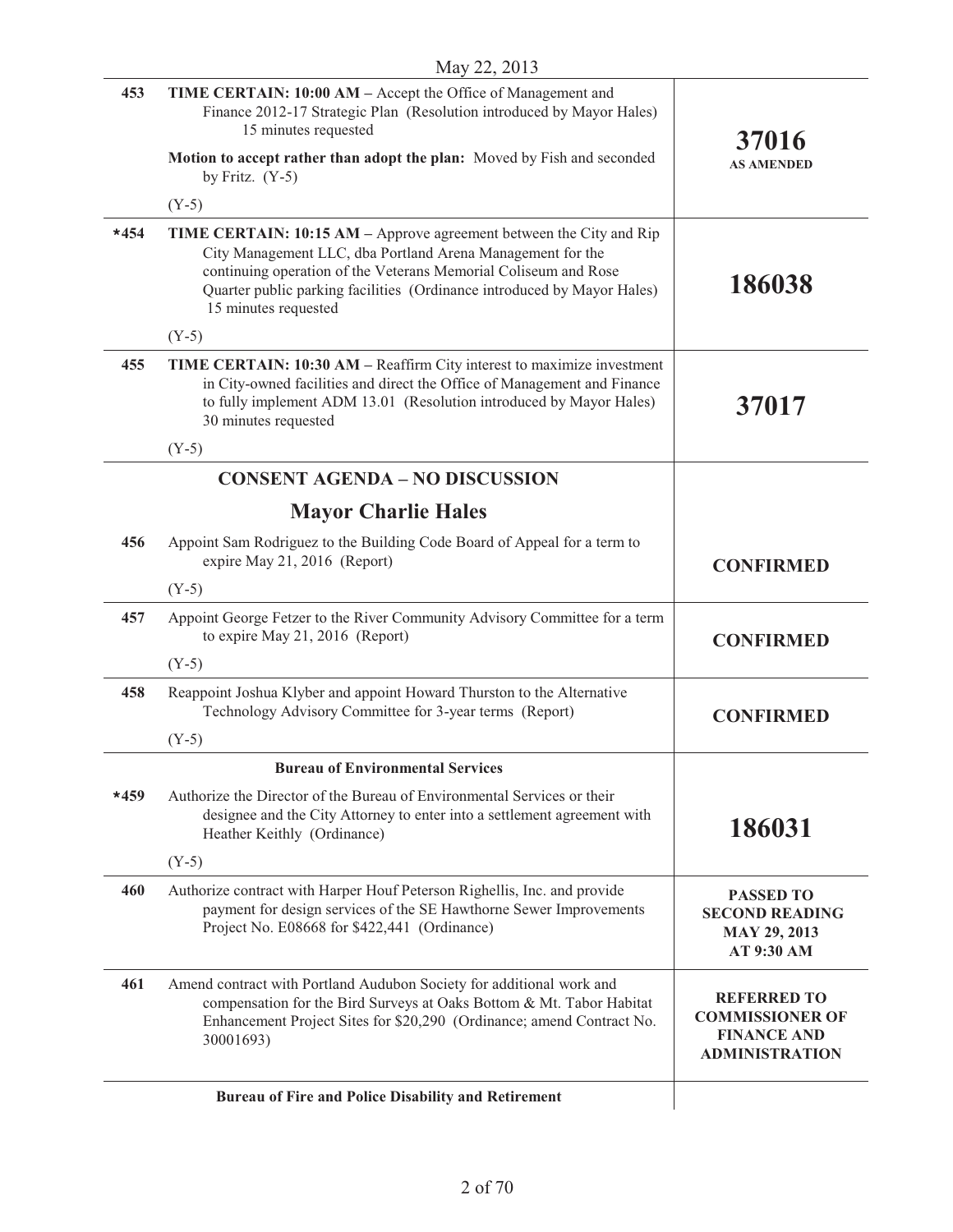|        | $1Vlay \angle 2, \angle 01J$                                                                                                                                                                                                                                   |                                                                                |
|--------|----------------------------------------------------------------------------------------------------------------------------------------------------------------------------------------------------------------------------------------------------------------|--------------------------------------------------------------------------------|
| 462    | Authorize contract with Milliman, Inc. to provide actuarial services to the<br>Bureau of Fire and Police Disability and Retirement (Second Reading<br>Agenda 431; Contract No. 300003232)                                                                      | 186032                                                                         |
|        | $(Y-5)$                                                                                                                                                                                                                                                        |                                                                                |
|        | <b>Office of Management and Finance</b>                                                                                                                                                                                                                        |                                                                                |
| 463    | Accept bid of Canby Excavating, Inc. for the SE Oak Street Sewer Replacement<br>10th to 18th Ave for \$1,830,625 (Procurement Report - Bid No. 115454)                                                                                                         | <b>ACCEPTED</b><br><b>PREPARE</b>                                              |
|        | $(Y-5)$                                                                                                                                                                                                                                                        | <b>CONTRACT</b>                                                                |
| 464    | Accept bid of Brown Contracting, Inc. for the SW Spring Garden Sidewalk<br>Infill Project for \$728,830 (Procurement Report - Bid No. 115472)                                                                                                                  | <b>ACCEPTED</b><br><b>PREPARE</b>                                              |
|        | $(Y-5)$                                                                                                                                                                                                                                                        | <b>CONTRACT</b>                                                                |
| $*465$ | Pay claim of James Hulse in the sum of \$45,000 involving the Water Bureau<br>(Ordinance)                                                                                                                                                                      | 186033                                                                         |
|        | $(Y-5)$                                                                                                                                                                                                                                                        |                                                                                |
| $*466$ | Pay claim of Jennifer & John Jennings in the sum of \$15,000 involving Bureau<br>of Transportation (Ordinance)                                                                                                                                                 | 186034                                                                         |
|        | $(Y-5)$                                                                                                                                                                                                                                                        |                                                                                |
| $*467$ | Amend contract with Michael Willis Architects to increase contract amount by<br>\$82,655 to provide additional architectural and engineering services for<br>new construction of the Emergency Coordination Center (Ordinance;<br>amend Contract No. 30000701) | 186035                                                                         |
|        | $(Y-5)$                                                                                                                                                                                                                                                        |                                                                                |
|        | <b>Parks &amp; Recreation</b>                                                                                                                                                                                                                                  |                                                                                |
| *468   | Implement the temporary suspension of system development charges for the<br>construction or conversion of structures to accessory dwelling units<br>(Ordinance; amend Ordinance No. 181669)                                                                    | 186036                                                                         |
|        | $(Y-5)$                                                                                                                                                                                                                                                        |                                                                                |
|        | <b>Water Bureau</b>                                                                                                                                                                                                                                            |                                                                                |
| 469    | Authorize an Intergovernmental Agreement with Tualatin Valley Water District<br>and City of Tualatin to conduct analysis and planning to evaluate capacity<br>and design concepts for a temporary emergency pump station<br>(Ordinance)                        | <b>PASSED TO</b><br><b>SECOND READING</b><br><b>MAY 29, 2013</b><br>AT 9:30 AM |
| 470    | Authorize an Intergovernmental Agreement with the City of Sandy to design                                                                                                                                                                                      |                                                                                |
|        | and construct fiber optic improvements (Second Reading Agenda 440)<br>$(Y-5)$                                                                                                                                                                                  | 186037                                                                         |
|        | <b>REGULAR AGENDA</b>                                                                                                                                                                                                                                          |                                                                                |
|        |                                                                                                                                                                                                                                                                |                                                                                |
|        | <b>Mayor Charlie Hales</b>                                                                                                                                                                                                                                     |                                                                                |
|        | <b>Bureau of Development Services and Parks &amp; Recreation</b>                                                                                                                                                                                               |                                                                                |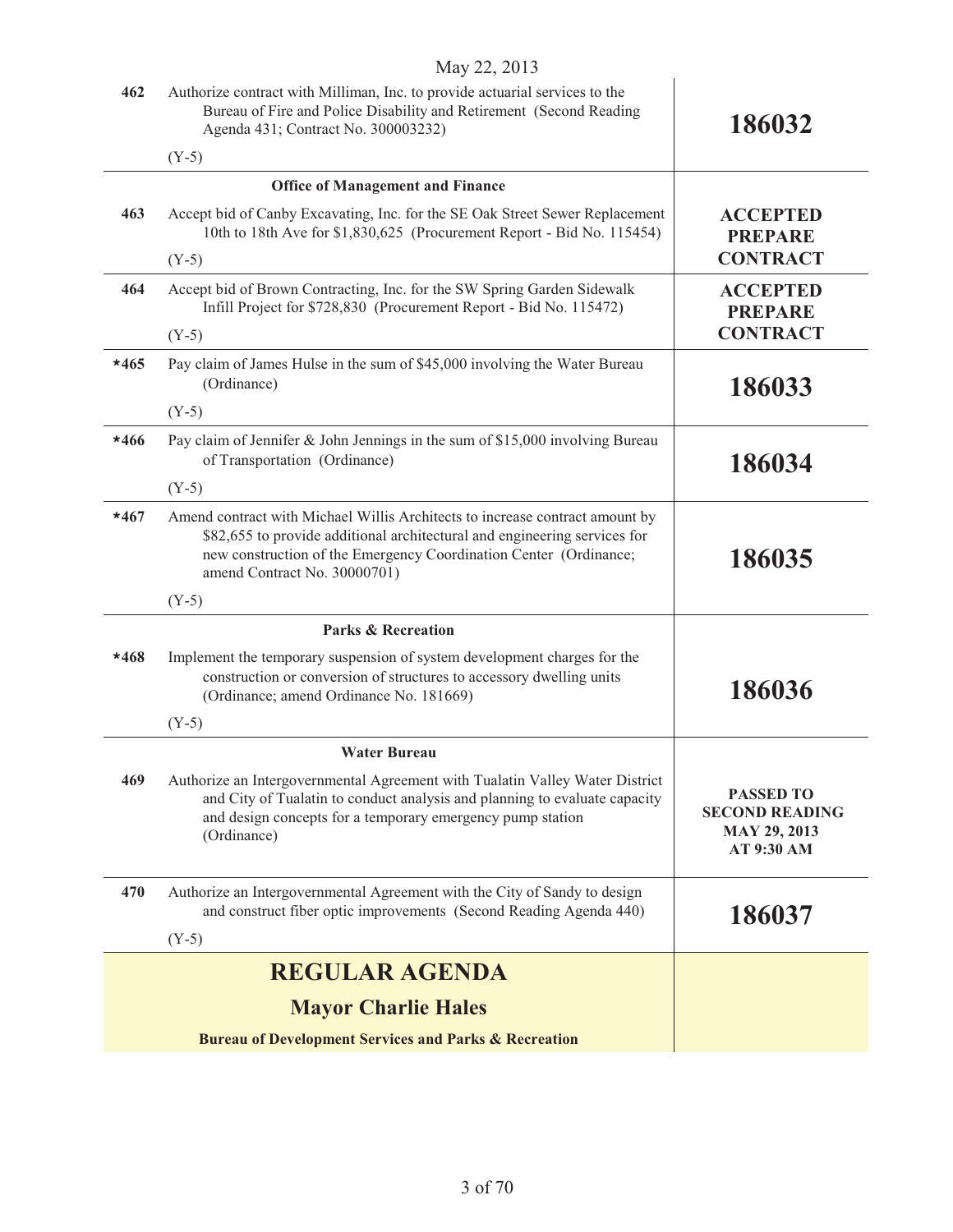|        | May 22, 2013                                                                                                                                                                                                                                                                                                                                                   |                                                                                                            |
|--------|----------------------------------------------------------------------------------------------------------------------------------------------------------------------------------------------------------------------------------------------------------------------------------------------------------------------------------------------------------------|------------------------------------------------------------------------------------------------------------|
| 471    | Amend tree regulations to change the effective date from July 1, 2013 to<br>January 1, 2015 (Ordinance; amend Ordinance Nos. 184522 and 184524)<br>Motion to add a third directive to require a report to Council no later than<br>December 18, 2013 on a budget and staffing implementation plan:<br>Moved by Saltzman and seconded by Fish. (Y-4; N-1 Fritz) | <b>PASSED TO</b><br><b>SECOND READING</b><br><b>AS AMENDED</b><br><b>MAY 29, 2013</b><br><b>AT 9:30 AM</b> |
|        | <b>Bureau of Environmental Services</b>                                                                                                                                                                                                                                                                                                                        |                                                                                                            |
| 472    | Revise sewer and stormwater rates, charges and fees in accordance with the FY<br>2013-2014 Sewer user Rate Study (Second Reading Agenda 425)                                                                                                                                                                                                                   | 186039                                                                                                     |
|        | $(Y-4; N-1 Fritz)$                                                                                                                                                                                                                                                                                                                                             |                                                                                                            |
|        | <b>Bureau of Fire and Police Disability and Retirement</b>                                                                                                                                                                                                                                                                                                     |                                                                                                            |
| 473    | Amend the Fire and Police Disability, Retirement and Death Benefit Plan so<br>that the Plan will retain its tax-qualified status (Second Reading Agenda<br>441)                                                                                                                                                                                                | 186040                                                                                                     |
|        | $(Y-5)$                                                                                                                                                                                                                                                                                                                                                        |                                                                                                            |
|        | <b>Bureau of Planning &amp; Sustainability</b>                                                                                                                                                                                                                                                                                                                 |                                                                                                            |
| 474    | Revise residential solid waste and recycling collection rates, effective July 1,<br>2013 (Second Reading Agenda 424; amend Code Chapter 17.102)                                                                                                                                                                                                                | 186041                                                                                                     |
|        | $(Y-5)$                                                                                                                                                                                                                                                                                                                                                        |                                                                                                            |
| 475    | <b>Bureau of Transportation</b><br>Revise transportation fees, rates and charges for FY 2013-14 and fix an<br>effective date (Ordinance)                                                                                                                                                                                                                       | <b>PASSED TO</b><br><b>SECOND READING</b><br><b>MAY 29, 2013</b>                                           |
|        | Rescheduled to May 22, 2013 at 2:00 pm.                                                                                                                                                                                                                                                                                                                        | <b>AT 9:30 AM</b>                                                                                          |
| 476    | Extend special rates and charges, and create new permit types for public works<br>permitting services through FY 2013-2014 (Ordinance)                                                                                                                                                                                                                         | <b>PASSED TO</b><br><b>SECOND READING</b><br><b>MAY 29, 2013</b>                                           |
|        | Rescheduled to May 22, 2013 at 2:00 pm.                                                                                                                                                                                                                                                                                                                        | <b>AT 9:30 AM</b>                                                                                          |
|        | <b>Office of Management and Finance</b>                                                                                                                                                                                                                                                                                                                        |                                                                                                            |
| $*477$ | Pay claim of Clifford Richardson in the sum of \$35,000 involving the Police<br>Bureau (Ordinance)                                                                                                                                                                                                                                                             |                                                                                                            |
|        | Rescheduled to May 22, 2013 at 2:00 pm.                                                                                                                                                                                                                                                                                                                        | 186043                                                                                                     |
|        | (Y-4; Saltzman absent)                                                                                                                                                                                                                                                                                                                                         |                                                                                                            |
| $*478$ | Authorize a four year contract with Wells Fargo Bank, N.A. to provide banking<br>services for a not to exceed amount of \$550,000 (Ordinance; RFP No.<br>114739) 10 minutes requested                                                                                                                                                                          | 186044                                                                                                     |
|        | Rescheduled to May 22, 2013 at 2:00 pm.                                                                                                                                                                                                                                                                                                                        |                                                                                                            |
|        | (Y-4; Saltzman absent)                                                                                                                                                                                                                                                                                                                                         |                                                                                                            |
| $*479$ | Authorize a four year contract with U.S. Bank Government Banking to provide<br>merchant bankcard services for a not to exceed amount of \$10,524,000<br>(Ordinance; RFP No. 114739)                                                                                                                                                                            | 186045                                                                                                     |
|        | Rescheduled to May 22, 2013 at 2:00 pm.                                                                                                                                                                                                                                                                                                                        |                                                                                                            |
|        | (Y-4; Saltzman absent)                                                                                                                                                                                                                                                                                                                                         |                                                                                                            |
|        | <b>Water Bureau</b>                                                                                                                                                                                                                                                                                                                                            |                                                                                                            |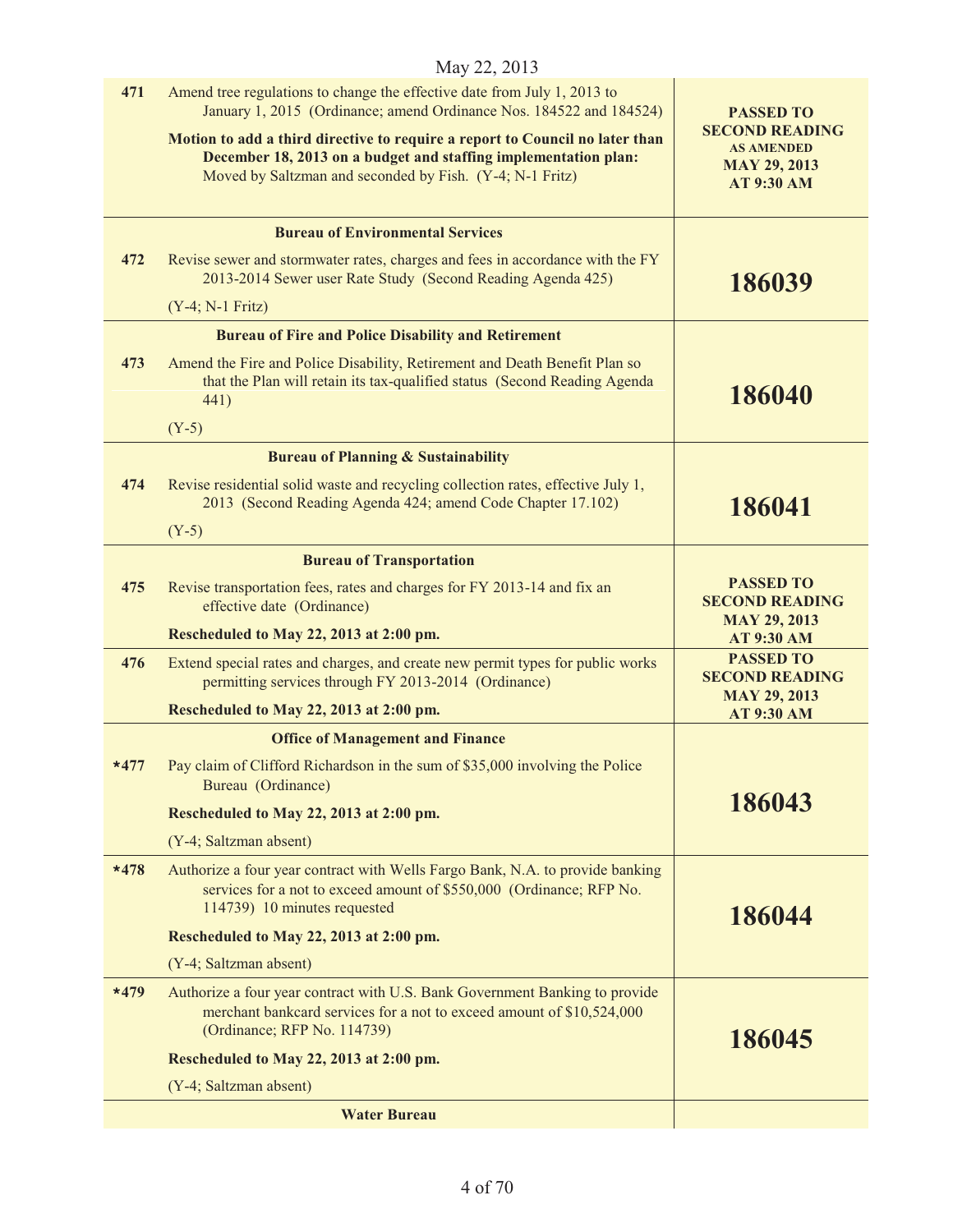**480** Authorize the rates and charges for water and water-related services during the fiscal year beginning July 1, 2013 to June 30, 2014 and fix an effective date (Second Reading Agenda 426)

(Y-5)

At 12:30 p.m., Council recessed.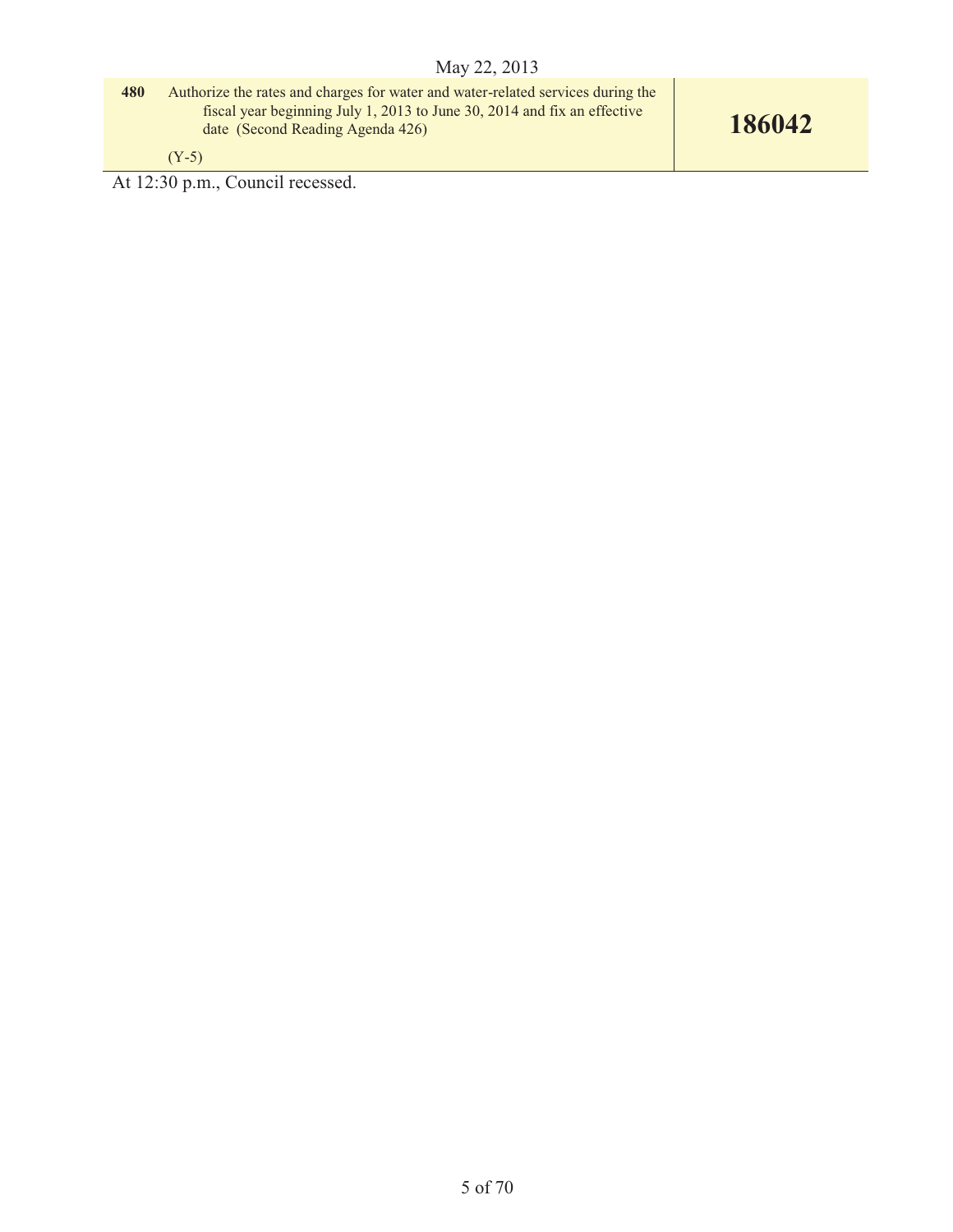# A RECESSED MEETING OF THE COUNCIL OF THE CITY OF PORTLAND, OREGON WAS HELD THIS **22ND DAY OF MAY, 2013** AT 2:00 P.M.

THOSE PRESENT WERE: Mayor Hales, Presiding; Commissioners Fish, Fritz and Novick, 4.

OFFICERS IN ATTENDANCE: Karla Moore-Love, Clerk of the Council; Roland Iparraguirre, Deputy City Attorney; and Mike Cohen, Sergeant at Arms.

The meeting recessed at 4:01 p.m. and reconvened at 4:05 p.m.

|     |                                                                                                                                                                                                                                                                                                            | <b>Disposition:</b>                                                            |
|-----|------------------------------------------------------------------------------------------------------------------------------------------------------------------------------------------------------------------------------------------------------------------------------------------------------------|--------------------------------------------------------------------------------|
| 481 | TIME CERTAIN: 2:00 PM – Extend a street closure pilot program in the Old<br>Town Entertainment Districts through parts of NW $2nd$ , $3rd$ and $4th$<br>Avenues between W Burnside and NW Everett on certain days and during<br>certain hours (Ordinance introduced by Mayor Hales) 1.5 hours<br>requested | <b>CONTINUED TO</b><br><b>MAY 29, 2013</b><br>AT 2:00 PM                       |
| 482 | TIME CERTAIN: 3:30 PM - Accept the report of the Chief Administrative<br>Officer for the Quarterly Report of the Technology Oversight Committee<br>(Report introduced by Mayor Hales) 30 minutes requested                                                                                                 | <b>ACCEPTED</b>                                                                |
|     | Motion to accept the report: Moved by Fritz and seconded by Novick.                                                                                                                                                                                                                                        |                                                                                |
|     | $(Y-4)$                                                                                                                                                                                                                                                                                                    |                                                                                |
|     | <b>REGULAR AGENDA</b>                                                                                                                                                                                                                                                                                      |                                                                                |
|     | <b>Mayor Charlie Hales</b>                                                                                                                                                                                                                                                                                 |                                                                                |
|     | <b>Office of Management and Finance</b>                                                                                                                                                                                                                                                                    |                                                                                |
| 483 | Amend contract with Moore Iacofano Goltsman, Inc., P.C. to increase contract<br>amount by an additional \$409,704 to provide additional consultant<br>services for redevelopment of the ADA Title II Transition Plan for the<br>City (Previous Agenda 446; amend Contract No. 30002636)                    | <b>PASSED TO</b><br><b>SECOND READING</b><br><b>MAY 29, 2013</b><br>AT 2:00 PM |

At 4:34 p.m., Council adjourned.

**LAVONNE GRIFFIN-VALADE** 

Auditor of the City of Portland

By Karla Moore-Love Clerk of the Council

For a discussion of agenda items, please consult the following Closed Caption File.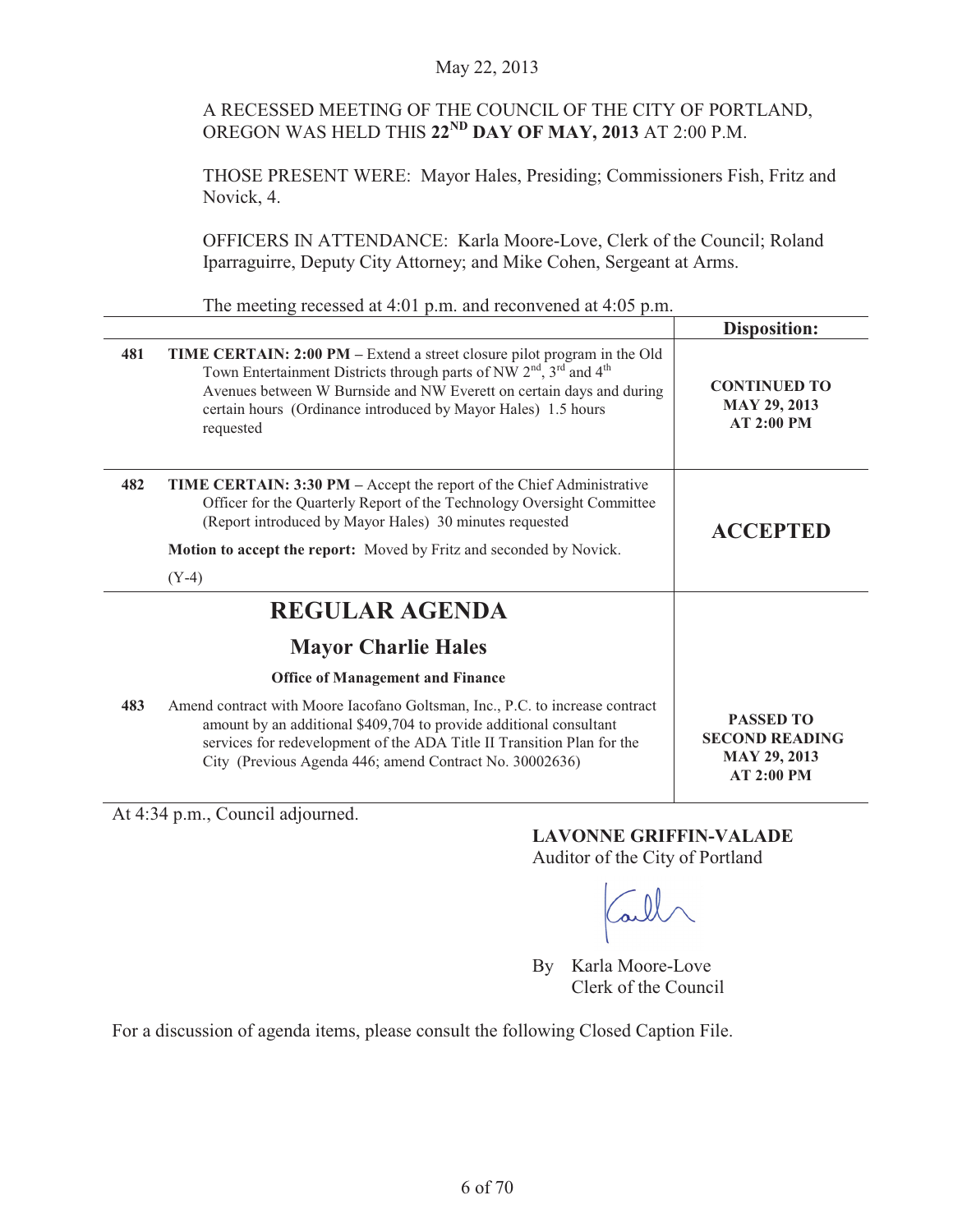# May 22, 2013 **Closed Caption File of Portland City Council Meeting**

This file was produced through the closed captioning process for the televised City Council broadcast and should not be considered a verbatim transcript. Key: **\*\*\*\*\*** means unidentified speaker.

# **MAY 22, 2013 9:30 AM**

**Hales:** Welcome to the may 22 meeting of the Portland city council. Karla, please call the roll. [roll taken]

**Hales:** First, just want to say congratulations to commissioner Saltzman and to this council for once again having the children's levy approved by the voters, a nice affirmation of many years of great work. Well done. [applause]

**Hales:** We have a number of communication items this morning. Let's take those in order, please. Item 447.

# **Item 447.**

**Hales:** Good morning, mr. Williams. Come on up. Good morning. Welcome.

**Clarence Williams:** First I would like to say that I am here as a supporter of right to dream, here to ask you to remove the binds you are putting on them because me, being a person that came from the streets, living on the streets, have used that place to get my life back together, and in the process of being there, I have seen things change. And people, in people's lives and I have seen people get housing and people get jobs, and I have seen people go back to school, and I have seen people, actually, get their life back into control, and so, i'm asking you to work with us and, and as well as we work with the city and, and to keep our cities clean and straight, and keep the streets, from people sleeping in doorways and taking the chance being hurt by violence and things like that. Because that's what right to dream does, it gives our people safe places to sleep, and also, it gives them a responsibility of looking at their life that's coming back together again, instead of looking at it as stand down. So we ask you to remove these fines from us and help us out, and we guarantee you will work with the city to make everything better and clean and safe. Thank you. **Hales:** Thank you very much. And thanks for coming. [applause]

# **Item 48.**

**Melissa White:** My husband and I were unaware of what it would be like out there. We were unaware of the cold, of course, and but most of all, the kind of, not the people who claim to help them, not of the churches or the social workers, and who don't know, don't know the difference between the head or the horse's back side. And no, this came from the houseless individuals themselves, people who stand behind me right now. And these people who helped so many people, these people have a shoulder to cry on when the streets are too much. And they try and give shelter, by which, of course, I refer to r2d2 and, and however, there is only so much room, and every night by 11:00, they are full. But, you people find them and want them to shut down, and you scorn them, look down on them, and why? They do so much good. They save so many lives, all they are trying to do is survive. But yet, if your budget cuts you are cutting shelters, and basically, trapping so many innocent people to a life on the streets. If they live that long to call it a life. You force them to move around, and ignore the abuse of the shelters, ignore the abuse of the police. And, and you say you are for the people. You want to help. But, you want to help the people, or here's your chance right now, right behind me, even excluding them, and there is so many people on the streets that need the, need your help, they need shelters, and they need places to, to be able to gain help and gain their life back, and primarily, the shelters will help if you have drug abuse, alcohol abuse, and you are recovering or certain disabilities. But yet, if just lost your job they tell you are out luck.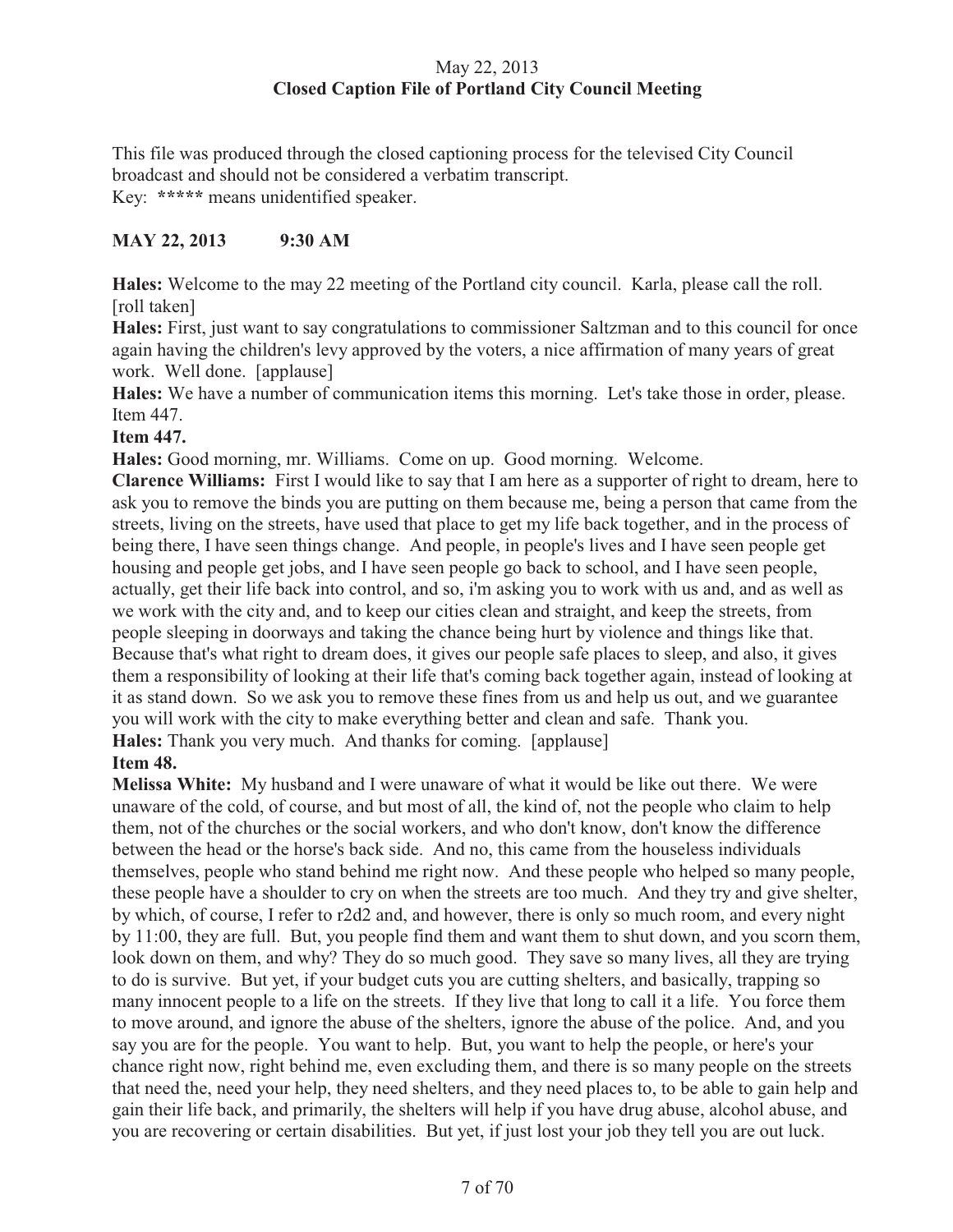They mentioned that, that some people got help from r2d2, and I am one of them. And my husband and i, if it wasn't for that, we would not have job back. Because we would have had to leave our stuff, we would have had to leave everything on the streets and it would have gotten stolen, we would not have had a chance. And there is so many overnighters, too, that they bettered. And one of the things that shelters, and everyone else does, is they think that every houseless person has the same story. They don't. There are some, some -- like I said, there are some that have, have drug and alcohol disabilities, there is some trying to escape their past, escape abuse. And but, also, there is other people, there is other stories, there is other things. Just, just listen to them and try and help them. Guys can. You can care. I see it in your faces, you care. Just, just help r2d2 by dropping the fines and, and being there for us.

**Fish:** Can I respond to one thing you said, and I thank you for coming before us, and thank you for your eloquent words and putting, relate a human face on, on the challenge that we face and, and I agree with much what you said, but there is one thing, in the mayor's office budget and the county's budget, we don't cut shelter. And the only add-back package in the mayor's office budget that was funded at 100% of the ask, was housing. It is the only thing, and that reinstates funding for the clark center, and working with the county. It means full funding for short-term rent assistance, and we need to do more, and you are challenging us and I accept the challenge, but in our budget we don't cut shelter.

**Hales:** Thanks for coming, very well done, thank you.

#### **Item 49.**

(did not show)

#### **Item 450.**

**Greg Greenway:** I am here today to thank you for, for restoring funding for, for buckman's fund and pool, and I want to thank you, mayor hales, for brokering the compromise with the county for the next year. And for, for really finding a creative way to respond to, to all that you heard from the buckman community. And I want to thank commissioner Fritz and steve novick for, on a personal note, for your kind responses to my own letter, and all of you for, for, for patient listening to, to everyone in the community, and I think from everything that I have heard, responding and very, very straightforward, in a responsible way. If I may, I would like to reflect for a moment on what I saw for, for the last couple of months from a community engagement perspective. If you will. I'm fortunate to serve on the piac, the public involvement advisory council, and as you know, the city of Portland in 2010 adopted a public involvement principle, and it's one of, if not the, the first larger city in the united states to do so. And the first principle is partnership. There is another principle in there that has to do with, with a building of relationships and capacity. And what I have seen in my little community, I have got a couple of kids in buckman, is people getting involved who never before. I mean, obviously, some people have had that experience, but most have not, and I saw people really get better handle on how to articulate their community's needs. Better understanding of the realities of budget cuts and, and the tradeoffs, and people getting a sense that, that, that they can make a difference. And, and that they can be part of the solution. And there is a lot of energy, there is fines all over buck, signs all over thanking council. I am hoping that you are getting notes of thanks because people are encouraging others to acknowledge what happened. These are only for one year. On sun, i'm not sure how long the pool fund is there but I really encourage you to tap into that energy and that kind of spirit of community involvement so we don't go through the same process next year. But use that to support you and look for other sources of funding to match public funds, and in any way that I know others would be, as well to make those connections, and any connections for how we can be helpful and, and truly partner, I think the right way to go. Thank you. **Hales:** Thank you, and we appreciate that, that really thoughtful advocacy that we got throughout the budget process, we have another forum tomorrow night, and reflecting, we'll have we'll have more time after the budget done to reflect as started to do on how this is, this has worked from a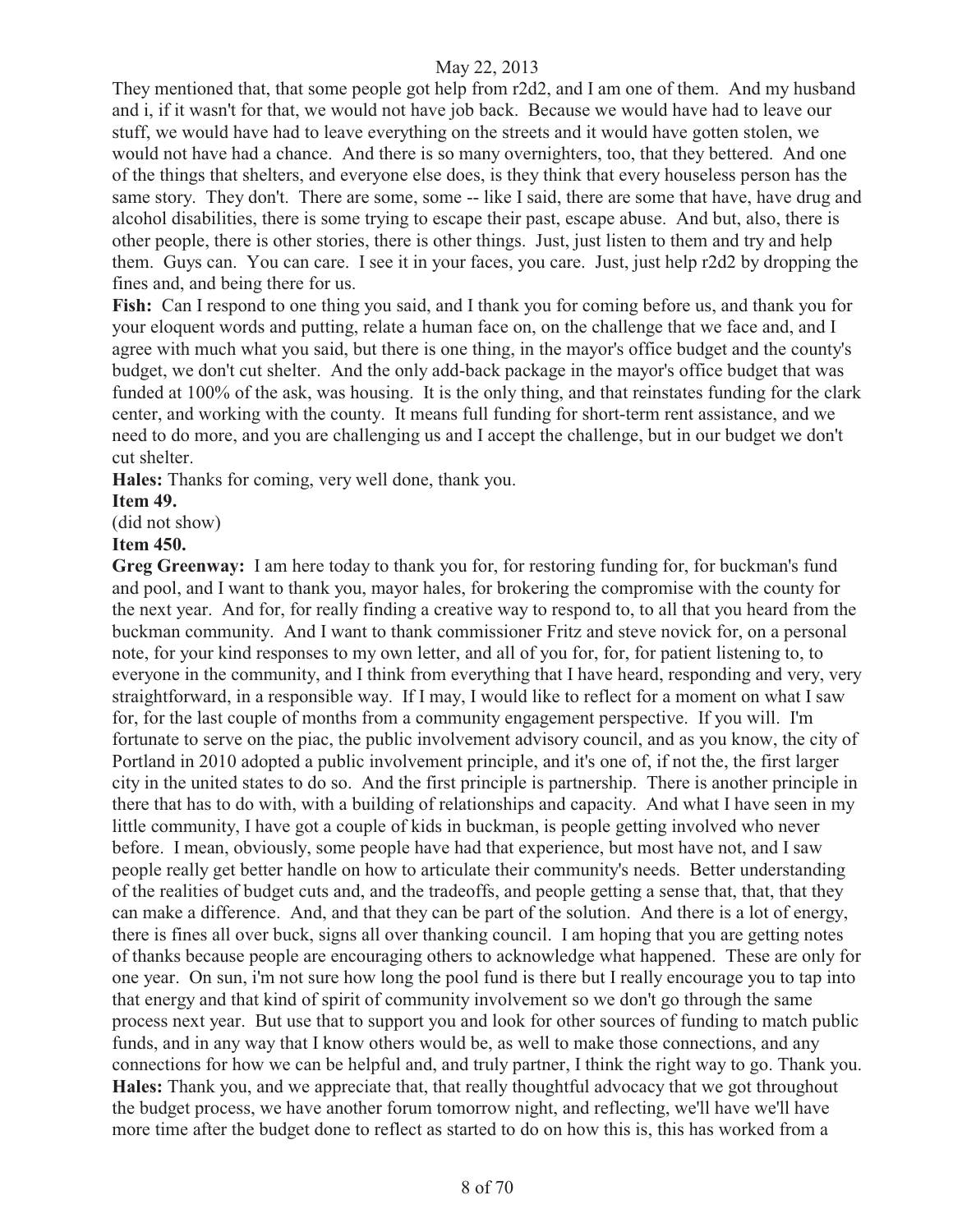public involvement standpoint, if this was a consequence of the fact that we asked the bureaus to come in with a budget 90% of what they did this year, and then, and then make the case for additions, and quite naturally, the bureau managers, parks and all the rest, did that from a standpoint of, of the efficient operation of the bureau. That's what they are supposed to do. They are managers, and then the community has come in and said, well, from a community standpoint, this matters or this matters or this matters. So, the council's job is to listen to both those, those perspectives, the professional managers who say, this one is more marginal than that one, and the community that has a different lens. So those opposing forces, you know, got, got addressed well, in this budget process, but, we can always learn from what's worked and what's not worked in terms of people's engagement, and as you said, make sure that we, we keep that going for other issues in the next set of dialogues with that part of the city.

**Fish:** I want to thank greg, when you signed up to speak, this issue had not been resolved. So i'm guessing you might have had a different speech.

**Greenway:** I was hoping very much that I had an open mind. **\*\*\*\*\*:** Right.

**Fish:** And I want to acknowledge, the two newest members of the council, one of my favorite moments on council, which was about 3.5 years ago when, when we had an issue, of great community concern, and on the eve of the vote, a substantive was put in fixing the problem. And it had to do with, with I think, co-location, and it was a gentleman who signed up and came forward and was told that he had won and that council changed his position, and he said, that's great but if you don't mind I will read my old speech. And he read the speech, and pasting us for the old policy, and that was one of my favorite moments. He couldn't update speech in time to get thank you in, and we don't often hear from people when there is a change so thank you very much.

**Greenway:** Thank you. I didn't write the speech until I came.

**Fritz:** I might comment, thank you for your involvement on the public involvement advisory committee, and it is a nationally recognized program, and, and second, giving credit where it is due, the leadership of christine, the community and buckman, and, and she was the one, who to our answering the levy funding so that, it's, it's, it's -- she took it heart, the mayor's office admonishment to propose solutions and was able to, so that is an ongoing question as to how the funds will be used. Third, folks on sun schools and the pool, we have had a lot of engagement over the last four or five years now, it seems like with the proposed cuts so I agree with you, let's not wait until next year to get the community, continue to be involved in discussing how are we going to manage these assets and, and recognizing once and for all the community does care about them, and the council now state that go we care about them so let's figure out how to make them ongoing rather than continuing this do this cycle. Thank you very much for coming in today.

**Greenway:** Thank you for that.

#### **Item 451.**

**Hales:** Good morning. Just your name for the record.

**Chris Johnson:** Mr. Johnson. Do you have reference to the landscape --

**Hales:** I don't think so but you can tell us about the property.

**Johnson:** It was in your docket.

**Hales:** I'm sorry. Let's see, maybe we do.

**Fritz:** I do.

**Johnson:** There is several.

**Hales:** We do, sorry, it's right here.

**Johnson:** My property is, --

**Hales:** You're fine.

**Johnson:** Good morning, I am chris johnson. My property is right there in the middle, where you see the big r2p, in the back. And I own approximately 2.46 acres. Of that, 75% of it is impacted by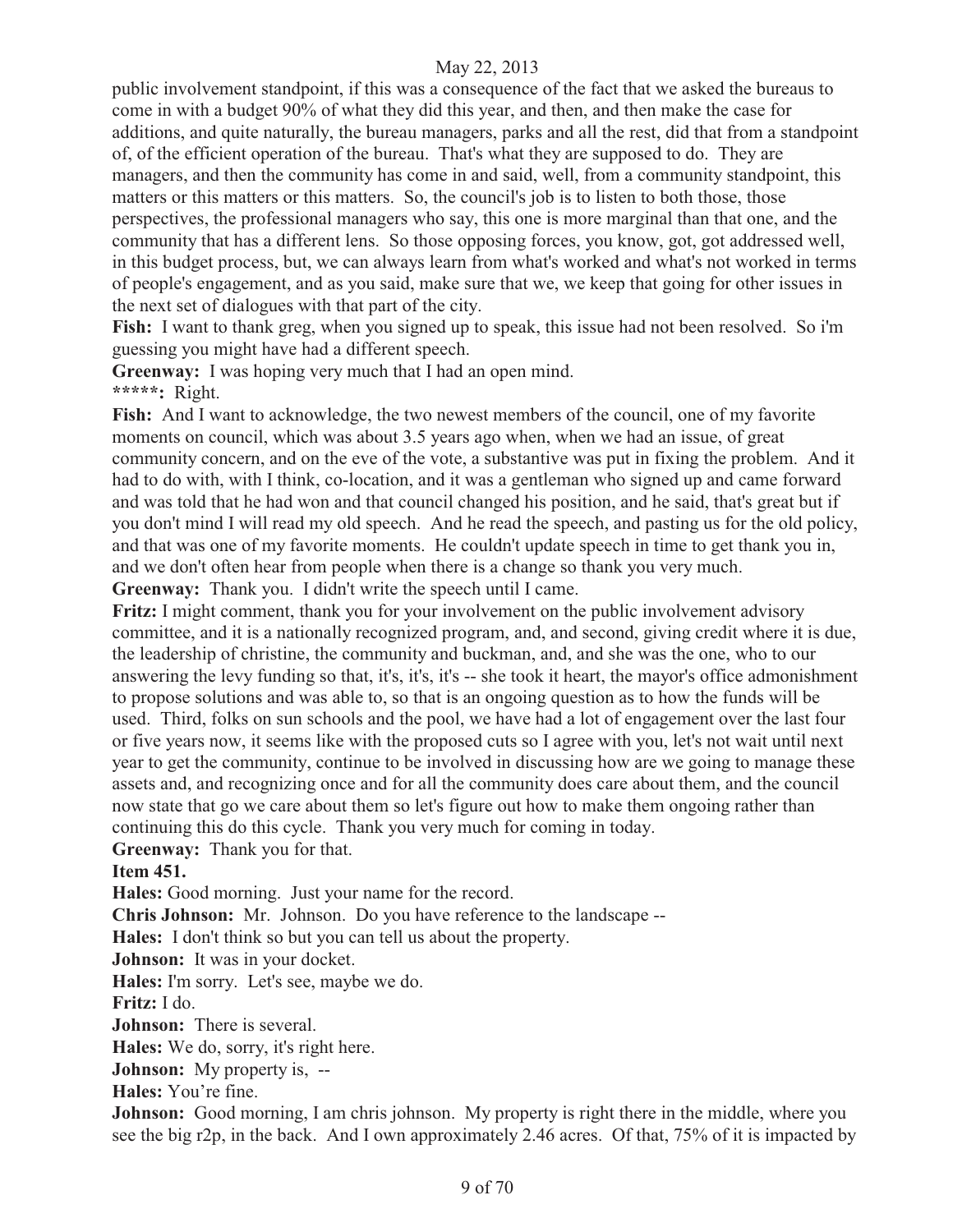environmental zoning. My question to the board is, to the property west me, immediately west and then across the street on 45th, and if you go to the other portrait map, you will see that the stuff is, has never been zoned environmental, and yet, it's, it still has the same creek that runs through my property. And, and why is mine being selectively isolated out for the zoning. The city wanted to purchase my property for several, several years. And I have declined their offers, but, I just want to make it simple, that you have got, in this larger photo, you see the blue where the stream flows, there's sort of a triangle if you want to call it. That's a little island, arrow creek is the small one, and johnson creek was cut as a diversion by the army corps of engineers, back in the early 20s or 30s, and as, it slow the path down and it switches back but that's an island, and that's not even zoned environmental. So, why is my property, is it because the city wants my property? Is that why they are zoning it the way it is? Because, the property right immediately next to me, it's small little parcel. Bes bought it for 125,000 back in 2000. And the property across the street on 45th, they just bought in either 2010 or 2011, and which was about 18,000 square feet. They paid \$385. And I can go on and on, and out of the 11 parcels that i'm focusing on, they have bought up 11, excuse me, eight of them. And even along the hillside that appear on Tillamook there is no environmental - my property and the property right next to me that the city owns is the only ones that are environmental. So, I just want to know why. What's the criteria? Is it because of my stream? The city has done nothing. Prior to the city buying the property right next it me I used to have trout in my stream. I don't have trout any more because I fought the city over using herbicides. I don't use any herbicides at all. And yet, the city has killed all the streams, it's easier for the city just to, to spray out herbicides. And I know i'm getting off my point, but I just want to have an answer as to why i'm being subjected to environmental zoning, when I don't receive any tax breaks. **Hales:** I think we can probably get you an answer. Do you know how long that zoning has been enforced in your case?

**Johnson:** I have given you maps back to 1999, I believe, and it was that way before. When I bought property. And my point asking you folks is why is the property right next to me not zoned environmental, and it's just right across the fence, and in fact, the car wash, that abuts me, too, they throw trash into the stream. I have dug out old tires, diapers and you name it, all the garbage, it's not from the car wash ownership. It's from their participants. But, they don't take care of it. **Hales:** There happens to be staff today here from the bureau development services and in the back of the room, so I hope that they can give some answers about one, what the rational was when that zoning was approved, what your options are, and at this point. And the city is going through the process of updating our comprehensive plan right now for example, so, there may be some options for what you as a property owner can do about that, so paul scarlett, the guy waving his hand in the back would be a good place to start, so let's have you spend time with them and find out what the history of this was and the rational was and your options are.

# Johnson: Ok, thank you.

**Hales:** Thanks for coming. We had one communication item, 449 mr. parsons has not arrived. Ok. Then, let's move on, please, to the consent calendar. We have one request to remove an item which is 461, are there any other requests to remove the items from the consent calendar? If not, let's take roll call on the remainder of the consent calendar.

**Fish:** Aye. **Saltzman:** Aye. **Novick:** Aye. **Fritz:** Aye.

**Hales:** Aye. Ok. And we'll move 461 to the end of the calendar and take time certain 452. **Item 452.** 

**Hales:** Mr. Scarlett. Good morning.

**Paul Scarlett, Director, Bureau of Development Services:** Good morning.

**Hales:** And some short-timer with you, I see.

**Scarlett:** Yes, Denise Kleim were losing her. Good morning, mayor and commissioners. Paul scarlett, the director for development services, in front of you with an ordinance to adopt our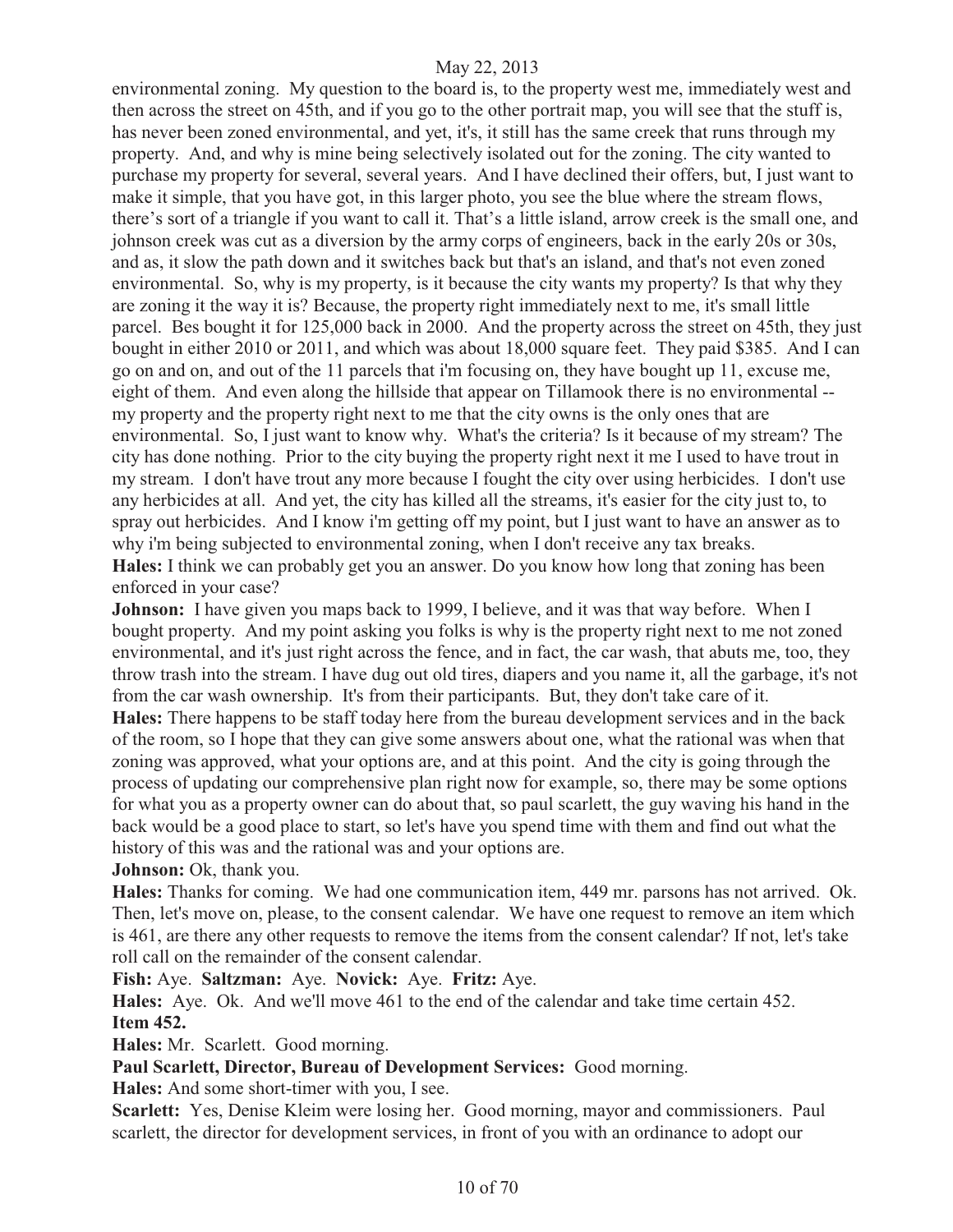proposed fee changes for fiscal year 2013-2014, and first, I want to, to acknowledge that the bureau development services is at a very great turning point that recession hit us hard, but we recovered, and with prudent operation and focused on first our customers and service delivery, and our staff. We continue to pursue our admission to promote safety and construction of buildings and structures, and of course, contribute to the city's livability and economic vitality. To do that, we do collaborate closely with our employees, our customers, and to make sure that the service that we're providing and the operation that we have is relevant and meaningful and contributes to overall goals. The fees that we have in front of, are part of the bureau's budget, the balancing process. We're an operating bureau, and there are some handouts coming around to you and as a part of the operating bureau, the majority of our budget is dependent on fee revenues. And the goal there is to, meet cost recovery in all the programs and, and the other goal that we have is to achieve and maintain a sufficient reserve. 90% of our operating budget comes from fee revenues. And 10% is general fund that supports the general fund programs. The goal is to monitor on a yearly basis how construction activity is coming in, and how it is contributing to our finances. And we've been very, careful in working with our industry partners, and the council to only raise fees when necessary, and in other areas to decrease it when it's also necessary. And we are I think a point that's unprecedented. The recovery rate for construction activities is yielded a great cost recovery in excess of 140% in some months. And so, that's great. That's, in part, due to the larger projects that we're, that are coming in versus smaller, remodeling addition work that came in four years ago during the recession. So, that amount of change one has allowed us to bring back staff which is great news and that's good news for employees, good news for customers, and good news for the industry. And the biggest news we're able to share this year, and the first time in my tenure as director is that we were not going to increase the fees in some areas. We have been experiencing great cost recovery, the federal project is coming in, based on the evaluation of revenues. And I can't tell how happy the industry was to hear this. And that we have, in fact, seven programs staying at zero fee increases, for context, three years ago, 2010 to 2011 about 2011 to 2012, we increased fees to 8%, and this current fiscal year is 5%, so to not increase fees because one, we're, we are being responsible, and fair, and saying if we don't need it we're meeting our cost recovery or reserve where they are supposed to be, and we don't need to increase the fees, and, but, the industry went to small business s-back a couple of weeks ago, and commissioner novick was there, and that group was so appreciative that one, we would show up and two, we are sharing this news, and the same with the drac and commissioner Saltzman is smiling because that's one of his directions was to keep the fees low, where we can. And so, we appreciate that the industry was very supportive of us through the tough times and allowed us to raise the fees to offset what was not coming in the evaluation. The growth rate is still about 2% to 3%, forecasted. And we were off this year, the growth rate that we received was over 2% to 3% projected for this fiscal year, and which is one reason that we have more money than was anticipated. We certainly put that in the reserve and will, we'll hire the staff and balance the operations. So, all of this means staff is being brought back, service levels are improved and, and industry is happy. You know of course there are some fee increases. Very few, and we are, and we'll continue to work close with the other bureaus, for example, where the permit center is only open for one day for permits and we are looking at increasing those hours come july to tuesday, wednesday, thursday, and all day, so, these great changes for the bureau. There is an example of what this all means. So, we provided commercial permits, example one, commercial example two and residential example one. So, for the commercial project, which is a tenant improvement of 210,000 or so, there are no fee increases. From the bureau development services. And that's great news. And it shows zero difference, but to give context, if we were to have increased fees by 5%, customarily that's what we would do, to keep up with cpi and so forth, it would have been \$180 difference that customers would pay. And example number two, gives you even more sort of solid context where again, 236 is the increase because the plumbing permit for example is going up by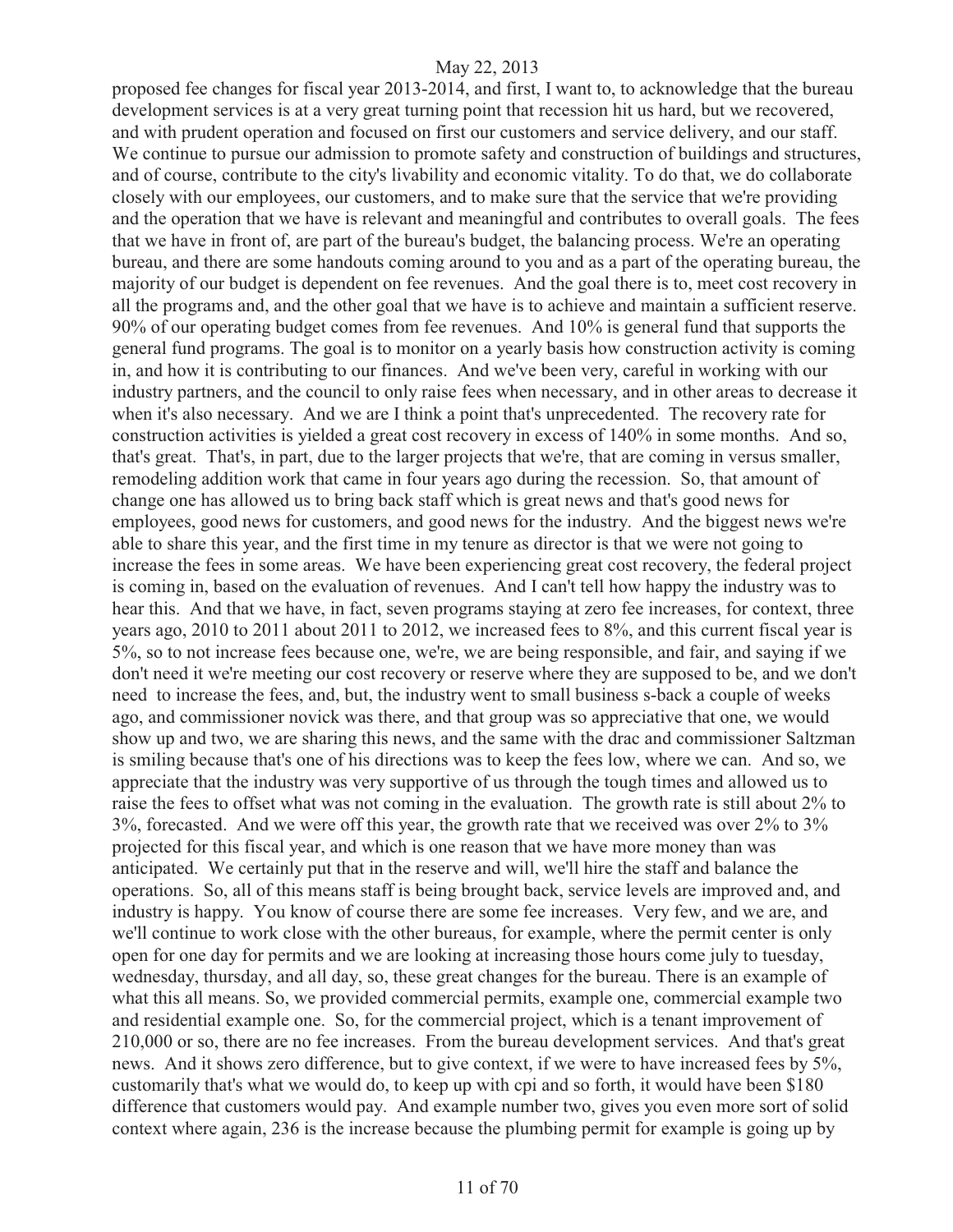5%. And 236 had we increased fee there by 5%, the difference would have been 180, excuse me, \$1,880. That's a big difference. For people who are still, still struggling and unable to grow, but the economy is still struggling in some areas, and for residential project, single family, this year, the difference starting in july is \$49, is -- had we raised fees 5%, it would have been \$176 so to give you examples and ideas how this really lands, and the land use, same thing. Difference is were shown from 0% and minimal increases, it might be on the back page of the handout, so, overall, I am pleased to share with you this good news. There are program areas still not meeting cost recovery. And so those areas, we increased the fees. The reserves are still lower than what we calculate them to be, the goals, and so the five-year plan period of time, we hope to have that all balanced and have great equilibrium across the board from programs to service levels, to cost recovery. So, in a nutshell, that's the presentation, and denise will go through the more examples of the operation and I can answer any questions before she dives into that or we can wait.

**Hales:** Either one of, last time I looked, our, our total net fees on the building permit side in the region were in the middle of the pack, and we have some cities where it's more expensive and some where it's less is that still general the case, you have not moved much with these.

**Scarlett:** It is one of -- it is the middle of the, if you exercise this, the similar cities of the same size, especially within the metro area. And one area that's a little different, and I don't have a good handle on it right now would be the sdc charges because there is the permit charges and the sd charges, and some areas it's higher and some lower, but the permit fees are the middle of the road. **Hales:** Thank you. Other questions if paul. Denise, good morning.

**Denise Kleim, Senior Business Manager, Bureau of Development Services:** Good morning. Denise kleim, senior business operations manager with bds, and I wanted to take a couple of minutes to talk about our process to get to where we are in terms of determining the fees, and so, as paul explained, earlier, we really first start with our customer service and look at our level of service, and ensure our programs are effective and that's where we start every year. And that's an ongoing process. So, we don't just start with the dollars and cents, we start with the services and really listen to our customers and we heard from our customers that they felt, and we also agreed, that we really needed to increase our, or decrease our turnaround times and increase our services. So that's partly why we came to counselor and have asked for additional staff in the spring bump and in the budget. Even with that, we looked at our cost recovery even with the additional positions, and really found that for a number of our fees, a number of our programs, there was no need for fee increases. So, I am delighted to be here presenting that sort news. We also spend quite a bit of time with a number of people that advise our bureau and a number of years ago, there was a finance committee that was set up, under the direction of commissioner Saltzman. And that committee is comprised of several local economists very generous in donating their time to us and, it also includes the city economist, the city budget office, and the members our development review advisory committee. And they sit down with us and look at our econometric models. And they really dig into the details. We use some sophisticated modeling, that are, our finance manager Elshad Hajiyev works through, and we use real estate data, construction employment, and population projections, and lots other factors that go into doing our revenue projections, and I can say I think our models are much more sound and robust than they were before, and it's wonderful having the insights of the economists, both on our models and also what their views are for the economy. And so, these models and the revenue projections that we have, we feel are pretty sound. We also spent a lot of time with interest groups, paul explained that we had, there is two letters that you received. One from the development review advisory committee and another from the small business advisory committee, in support of the fees, and we have also talked to about 20 stakeholder groups, and have met with them or given them information. We have not -- we have not gotten much of a response from people, and I think that's because they are seeing that there is really no fee increase. Just, in many, many our programs. So, you know, the biggest ticket item is mostly is the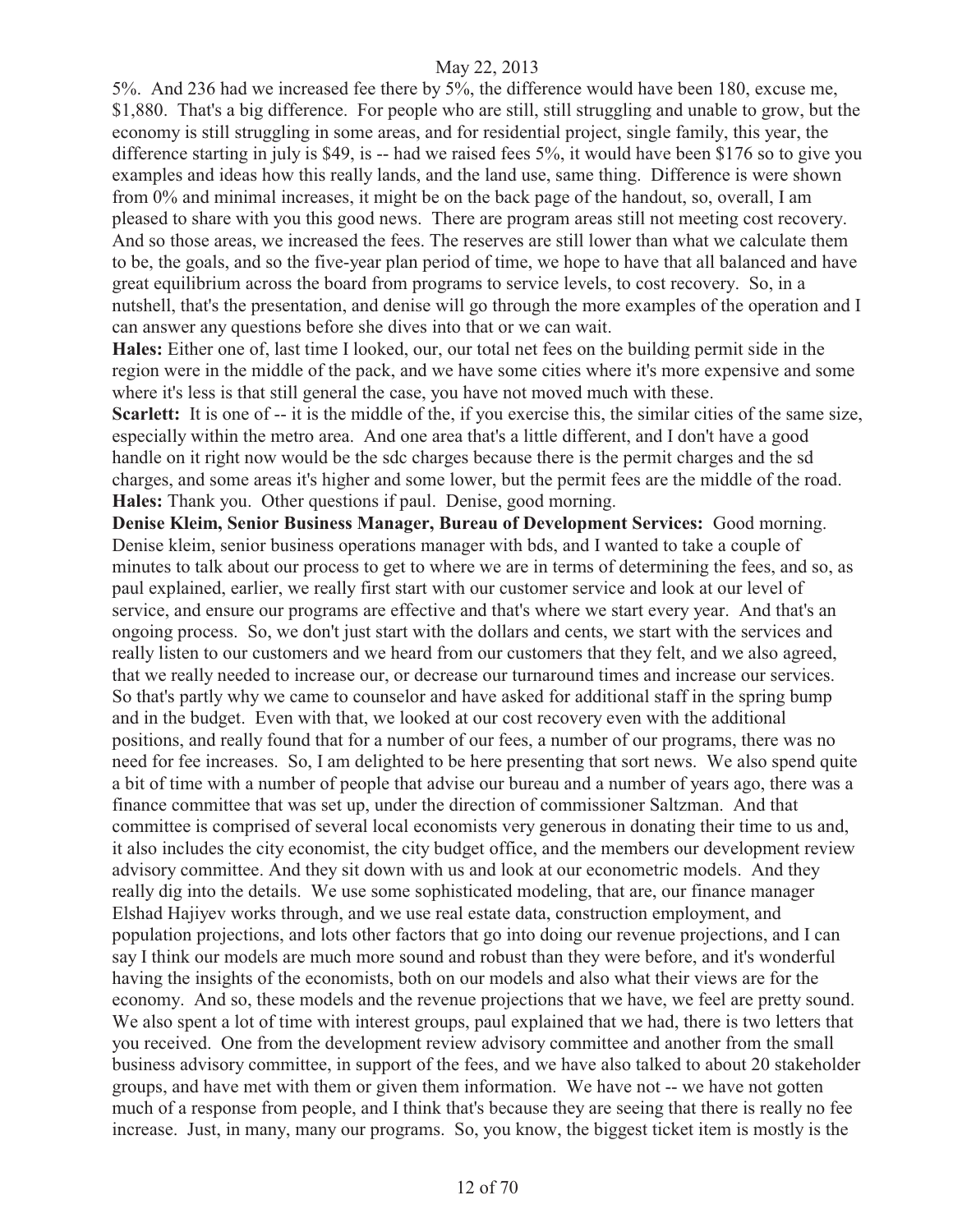building permit fees and with that being zero, that has a huge, a huge positive impact for folks. So, the other thing that we are doing is that back in 1986, our bureau and the county building department merged so we serve the areas outside the city limits that are within the urban growth, urban services district. And so, we work with the county, we just met with the, the county board of commissioners staff on monday to go over the fee increases because they also go through a formal adoption process. And they will be voting on june 13th. On those fees, and then fees would be going to, into effect on july 1.

**Hales:** Great, thank you. Questions?

**Fish:** I have couple questions if I could. I was at a regional solutions meeting the other day, and a gentleman from the employment department, the state of Oregon did this powerpoint on economic trends. And frankly, some of the information was so surprising to me, that we're going to schedule a presentation here in city hall for staff and elected soon so they can see this powerpoint because I think it's provocative. And it tells a different story about the Portland metro area. But one of the things that, this tells us a positive story, that's one of the reasons it is provocative, the data was not cherry picked but all the aggregate data, and one of the things that struck me was residential building permits, Portland metro, and when you see the chart, you get a sense of the depth of the recession and how it impacted us, so for example, 2008, we were at 7700 building, residential building permits metro-wide. It dropped in 2009 to 3,800. Stabilized around 46 to 5,000, and now, 2012, spiked to 8500, so, better than, the prerecession number, but, the 2007 number is, is, the former benchmark which was 13,105. So we're making our way back, and what's interesting about that, is that, by far in the region, Portland leads the way in terms of building permits. And, what struck me about that is in 2012, there were almost 2,400 permits which 71% were five units or more, so, the multi-family coming our way. And two questions, do we have some available data on first quarter of 2013?

**Scarlett:** Yes.

**Fish:** And second, and --

**Scarlett:** Excuse me for residential? Yes, we would.

**Fish:** And second, would it be possible for the council to get a quarterly report that shows just the, the macro data on residential and commercial building permits, Portland and metro area? **Scarlett:** We can do it for Portland. The metro area, information, we gather it from somewhere. I'm not sure.

**Fish:** The metro area gives us context. I would be more interested in just, because it seems like we're very quickly rebounding. It seems to be a trend line, and I think it's interesting to see the quarterly data to see how far and fast we are progressing and to use that to inform other decisions. **Scarlett:** I can tell that we receive over 200 additional single family permits issue over the same period of time from july to the end april. Compared to the year before. So, we do have that information. And I will gather it on a quarterly basis, and I can provide the commercial information, if you like. Along with the residential information. On a quarterly basis.

**Fish:** What's interesting is you have to go back to 2005 where, where you had the biggest spike, and that was 17,000 residential building permits metro-wide, so for the last year, at 8500, we're at half of where we were during the gold rush days. But, we have almost recovered from the, back to the 2008 level, which is encouraging.

**Scarlett:** Yes.

**Fish:** And is it your sense that, that the trend line is going our way?

**Scarlett:** It is. It is increasing. In a positive direction, for both commercial, residential, and back the high point. It's a slower growth, and more gradual, 2% to 3%, last year it was a higher than, than the forecast was, but, it is moving in the right direction.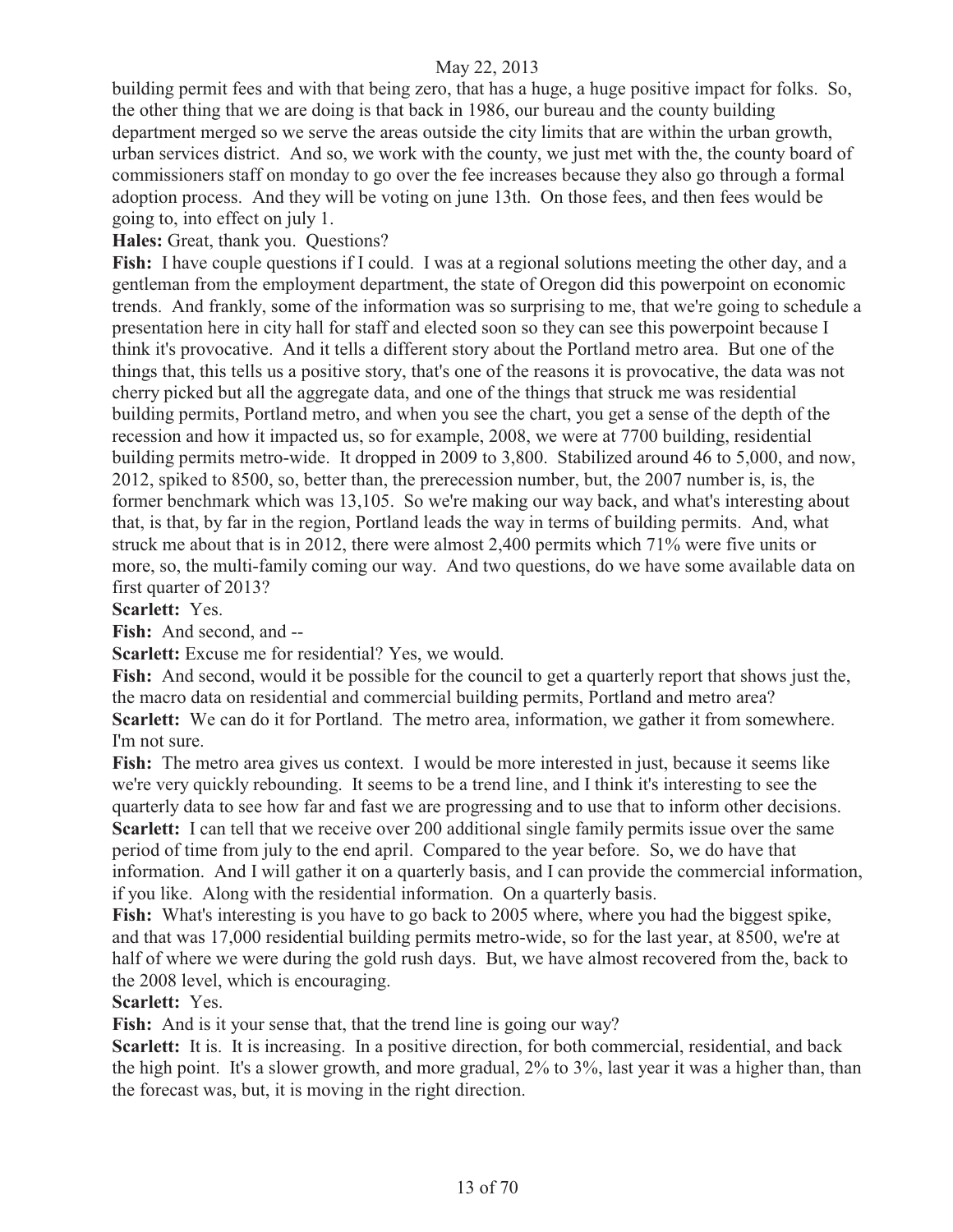**Fish:** Paul, from your seat, what's the thing that you worry about the most in terms of the trend line? Is it macro economic, interest rates, is it availability of land? What, what factors are you looking at that concern you about it could derail this recovery in the housing area?

**Scarlett:** Number one is the stability. So the spikes lows, highs scare us because it's hard to really trend. So, we do monitor on a daily basis, actually, what's coming our way. We keep our ears open and eyes on the interest rate, what's happening on the federal level so all the variables come into play. But, we look at the permits being issue. Which is the activity level as well as permits applied for, and those are, there is a distinction between those two. I think the confidence level is higher when folks are applying for permits, and when they are issued. We also, a few years ago were more of a storage house. Folks came in and were not leaving because of the confidence level, the interest rate was not in place. Now there is movement in and out. So we look at those things. It gives us a gauge of what's happening. And the evaluation is what, what we rely on heavily because the valuation, which is the state icc table, that allows for consistent calculation of permit fees across the region. And we look at that, so, when projects such as the \$20 million project versus a \$2 million project, when more of those coming in, we're in a better financial situation.

**Hales:** Other questions or comments?

**Saltzman:** I seem to recall a couple of years ago we, in the midst of the recession, we extended deadlines for land use reviews approved to be actually acted upon. Where does that all stand now? **Scarlett:** The recovery was still slow so we had extended it, I think a three-year period of time. And last year, we re-extended, so we're within -- we are like maybe with another three years to go so we allowed for folks, the land use which requires them to act on it, within a certain period of time, we extended that period of time. The recovery wasn't at the pace we expected, so the development review advisory was instrumental. Along with you commissioner. So let's look at this be reasonable and extend that again. So, similarly that happened, so we still are within that extension period. Almost like with the sdc charges because that was working so well.

**Saltzman:** Thanks, and I wanted to commend you and the bureau for doing such a remarkable job here, of proposing, essentially, no fee increases. That's as you said, welcomed news to the developer and the advisory committee, and the small business advisory committee, but also coming at a time where, you know, you are capably guiding the bureau to the road to recovery. So good job. **Scarlett:** Appreciate it, thanks.

**Hales:** Other comments or questions? Thank you both.

**Scarlett:** You are welcome. Thank you.

**Hales:** Anyone signed up to testify?

Lightning: I am lightning. No fee increases for the city inspectors, I find that interesting because see, I guess this is where I have a problem with that. You have the city inspector called by a neighbor, and labels your property a nuisance. The inspector comes out and he begins to write up code violations on a seasoned property which numerous properties are grandfathered in. Where I have a problem is they will write up fees to try to generate revenue. And basically, there are certain properties that have been selectively enforced. And these properties have been picked out by the city because maybe there's been problems, maybe somebody doesn't like the owner. And we have had a term, the housing intervention team, which I won't repeat the commissioner's name that is no longer here, go to several properties people that he did not like, and basically run them up with a tremendous amount of fines, and this is my problem. We need to have an oversight committee to make sure if there are fines run up on a property, that it is not being selectively enforce. If the property goes into foreclosure there needs to be something stated, there will be no city employee that has a right to buy it. They are, they do not have right, if, if excessive fines have been run up on that property. Basically, like I have stated, is that is that correct certain city inspectors do not tend to come out to the property and want to work with the owners. Which I think that they should, they should have a good working relationship. They come out in a, in a, almost an adversarial manner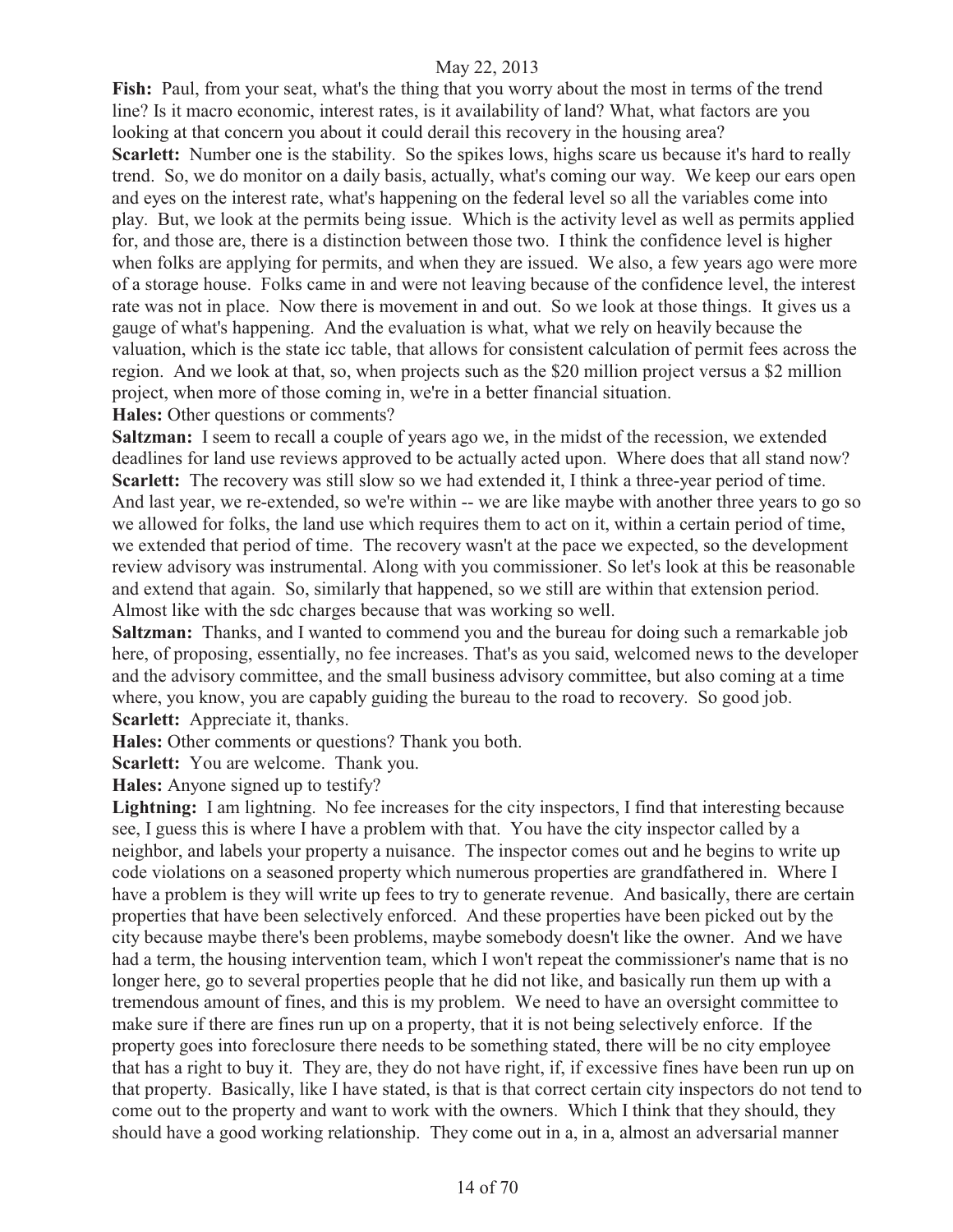sometimes, and create an adversarial problem to where a fight accumulates, and the fines accumulate and run up. Their job is to come out and get the property in better shape to run more effective, and to work with the owner, but that is not the case. Let's consider a property that's considered a nuisance property by the police. If the police say there is an ongoing impending investigation on that property, and they, basically call in the city inspectors, is the property owner, at that point, is not to do anything on the property, because it is an ongoing impending investigation, or, or what the police say, does that override the city inspector's position on when they write you up for violations. It needs to be made very clear there so the owners don't get caught in the middle and don't understand exactly what they are supposed to do. And these fees can get out of hand and virtually throw property owners into foreclosure. We need to monitor this closely to make sure that that does not happen. Thank you.

**Hales:** Thanks for coming. Thank you, and these -- you raised some good points about the housing inspection process. These fees, though, we're looking at are mostly about new construction but your points are sound, nevertheless. Thank you.

**Lightning:** Yes, sir, I was reading in there neighborhood inspections on the data, thank you.

**Hales:** Thank you. Anything else signed up?

**Moore-Love:** I believe he's outside speaking with your staff.

**Hales:** This will pass to second reading. [gavel pounded]

**Hales:** Thank you very much. And I think we're ready for the next time certain.

**Item 453.** 

**Hales:** Good morning.

**Jack Graham, Chief Administrative Officer, Office of Management and Finance:** Good morning, mayor and commissioners, i'm jack graham, with me today is jane braaten, manager of the business operations division. And we are very pleased today to bring the omf's 2012-2017 strategic plan to the city council for approval today. The plan is designed to be a road map looking five years into the future. And it provides the employees with a pathway for success, and helps work groups align themselves with our organization's mission, vision, and values. Throughout the planned development, process, we had the opportunity to create a new mission, vision, and value statement. These will be the cornerstone for all the work that we will complete over the next five years. And our new mission is to be a trusted partner creating smart solutions for the city and our community. Our new vision is to deliver world class services through our leadership, expertise and innovation. Our values focus on accountability, collaborate, and innovation, and service and sustainability. This comprehensive plan represents a tremendous amount of work from all employees at all levels within omf, as well as our internal and external stakeholders and customers. But the development of the plan is the first step in shaping or reshaping omf's future for the next 5 years. Omf will use a three tier approach to achieve results. Each level of planning will be connected to the next to make sure the plan is realistic, attainable and successful. And it includes the five-year strategic plan, and omf's annual business plan, and our annual bureau and division work plans. These documents are the foundation for omf achieving the 17 goals outlined in the plan. By completing our work plans, omf will be able to complete our annual business plans. And which will result in the implementation of our five-year strategic plan. And it is our belief that we have created a plan that outlines the path to success for omf, its customers and the city of Portland. I will turn this over to jane braaten, who will talk about the planned development stages, and how we plan to monitor the progress of the plan. Jane?

**\*\*\*\*\*:** Good morning, mayor and council.

**Hales:** Push the button. There you go.

**Jane Braaten, Manager, OMF Business Operations Division:** Good morning, mayor and members of counselor, i'm jane braaten, the manager of the omf business operations division. The division responsible for managing omf's strategic planning and monitoring processes. I wanted to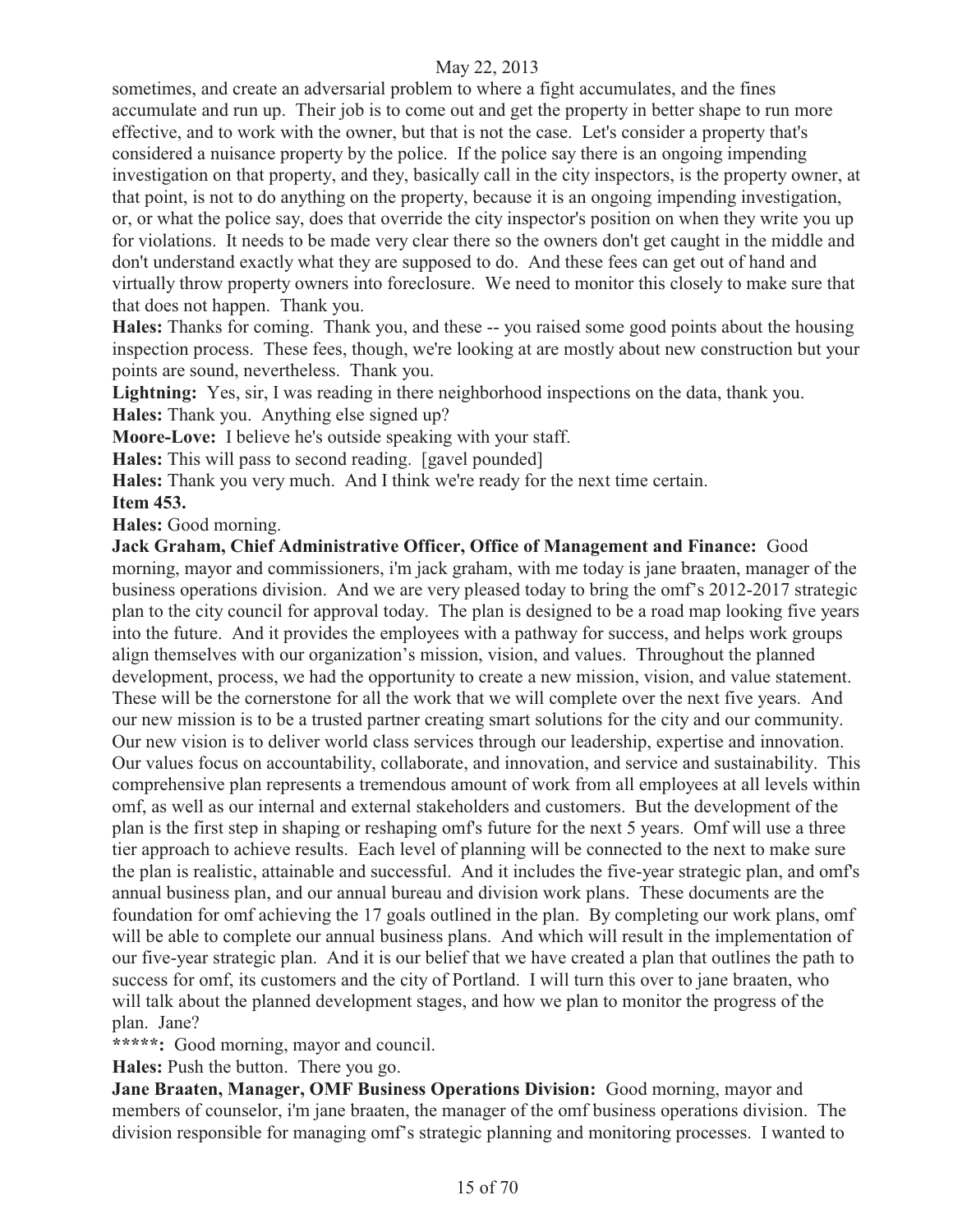explain about the history of the plan that you have before. In developing our strategic plan we use the framework of the balanced scorecard. This allowed omf to look at the organization from four perspectives. Some from our financial perspectives we wanted to know how should we manage our resources in order to address changing customer needs, and from our internal business process perspective, we wanted to know what do we need to excel at in order to satisfy our customers, from our learning and growth perspective, we wanted to know how could we sustain our ability to change and innovate in order to achieve our vision, and from the customer perspective, we wanted to know how should we best interact with and serve our customers. Our strategic plan is, actually, grounded in a large body of research that included customer remember feedback and creative problem solving. We believe this plan will be critical in responding to portland's changing needs in the years ahead. We use seven stages to create this plan. I will briefly mention each. We used stakeholder interviews, conducted 33 internal and external interviews with 47 stakeholders. Those were primarily bureau directors and council members. We conducted nine focus groups. Omf employees, other city representatives and stakeholders. We conducted an internal and external customer survey, so we received about 160 responses from inside our own organization, and roughly half that from people inside the city but outside omf, and we had public customers who responded to the survey. And then we conducted an environmental scan where we identified and assessed trends and opportunities in all of the omf's multiple lines of business. So this scan included looking at more than 125 sort of unique source documents. And from that research, we identified some key findings, and those were summarized in a report identifying the organizations strengths, weaknesses, opportunities and challenges. We shared that with the steering committee, that was made up of omf leadership and other city bureau directors and some additional stakeholders and our public members of our omf advisory committee. We shared that research and the findings so that the steering committee could organize the findings into what they considered key issues. Those issues were where omf must address this in order to be successful. Those issues were then assigned to a task force and we have a couple of slides here to illustrate that task force. We had 75 members participate in that, mostly omf employees but they represented a cross-section of the organization. We also had other city stakeholders involved, as well. And that task force, and you could see a photo of all of us out there at the session, but that task force really wrote the bulk of the plan before. And, they wrote and reviewed goals, performance measures and strategies designed to address those issues that we needed to excel at. And those issues, strategies and performance measures developed at the task force were then shared throughout the task force and also again with the steering committee to edit and review them a final time, and all of the feedback we received, received a response from the core leadership team. We designed the plan and reviewed it with the mayor and members of council in individual briefings. So, in closing in presenting any strategic plan it's important to discuss what happens next to ensure that we follow through on the good ideas in this plan. Our core leadership team has identified leaves for each of the 113 strategies in the plan. And we have designated in which of the five years the strategies will be completed. This will be the basis of an annual omf business plan, along with more frequent reporting that we will make to the cao. So, since I mentioned the cao I will turn it back over to jack graham.

**Graham:** Thank you jane. In closing, I just want to say that, that omf comprehensive plan is results-based. We will achieve results in this plan. It's not a plan that's going to sit on the shelf. We will implement it fully. And this is the living and breathing document that I believe that will shape our organization's future for the next five years, and we are asking council's adoption of the resolution before you today in support of this 2012-2017 strategic plan. And with that, we would be happy to answer any questions you may have.

**Hales:** Questions, comments?

**Fritz:** Thank you, this is a huge undertaking to have worked with so many of your staff to put this together. And I particularly appreciate seeing the section on equity. Which is on page 32. One of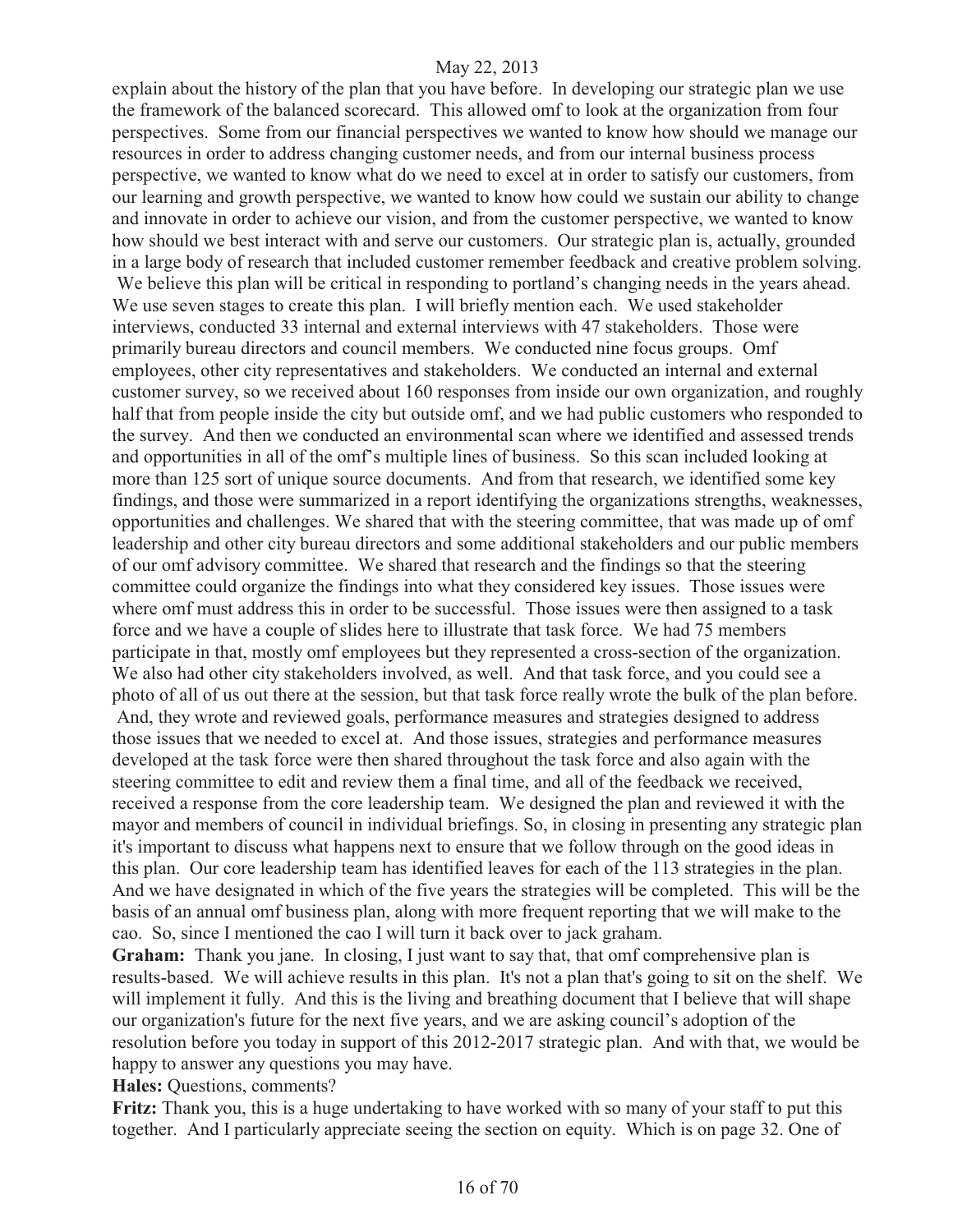the strategies -- well the performance measure is to reduce the number of identified barriers, and then the first strategy is to first quantify how many barriers there are. And I am wondering, how much you talked with the office of equity and human rights about their capacity to work with you on this?

Graham: One of the things we will be doing, reaching out to all of our customers and all the stakeholders and one of the things that we did in the, the interviews, we talked to them about their concerns and their concerns helped us to combine it into goals and strategies. So, we'll be doing a lot of outreach. Currently we've been working with them on general stuff, like the ada title 2, the civil rights, which is going to be coming back before you this afternoon. But, we will be reaching out with them as we start implementing the strategies. One of the things we know is that we cannot do it by ourselves, so we will be reaching out to them.

**Fritz:** Have they agreed to help you with this? With this particular strategy -- do they have the capacity to do that?

**Graham:** The interesting thing was we're putting our plan together, and our task force, it started off that we were going to look at this exclusively, and the task force members saying, we will need to reach out to them, and if they don't have the capacity, we will work with them regarding the expertise and consultation on it so we will be working with them, in terms of trying to figure out what they can offer and moving forward.

**Fritz:** Mayor, I am a little, wondering about how we're accepting this strategic plan today, right? Accepting it? Adopting it? We're adopting it. So, to what extent are all of the -- is there any, possibility of making amendments to the strategies?

**Graham:** One of the things that's really beautiful about these plans is a living breathing document. We develop these strategies with the task force, and what we do, on a normal basis is we'll move forward in implementing a strategy, if it doesn't work out or we need to change it, we will be implementing and changing those. Our reporting process is on a quarterly basis, and if it's not working, we will be changing those and making adjustments. That's a typical process as we move forward when we look at strategies.

**Fritz:** Well, I would suggest we might amend the council action to etc., rather than adopting the report. Because I for one am uncomfortable with adopting strategies we don't necessarily have buy inn from implementing bureaus, and I know in the office of equity and human rights work plan they are proposing to work with four to six bureaus, and i'm not sure the massive bureau of omf is one of those to systematically go through and identify varies. So I think that's - it's a worthy goal but a huge challenge considering the small size of the office of equity staff. I would prefer to see or in addition some specific measurables on training for all of your staff and on participation in the citywide equity committee. And also, to add some measurables for outcomes beyond reducing barriers, you are going to identify a number of barriers and then hopefully cut down on those barriers. But, that's a strategy, that's not a measurable in terms of how many people of color and people with disabilities are in management roles in the office of management and finance, for example. I think there are more specific measurables that could be added that goal that would strengthen it and help everyone to know whether you achieved the mechanisms in that. So I am not sure if the mechanism for making amendments to this, and you can be thinking about that. I have a few more comments, particularly, under strategy 10, on page 34, for business for sustainability, and since you have the facilities within omf it would seem like there could be some specific measurables for performance outcomes beyond the customers, agree that you have the business processes that support sustainability goals, it would seem like we know presumably how many of our facilities are currently both sustainable in terms of environment and you also doing a facilities plan looking at the ada and other accessibility issues. So, I would like to see more specifics as a performance measure there. I do appreciate very much your strategic issue 15. To provide an onboarding program for all new city employees. Working at ohsu and having a two-week orientation to everything about the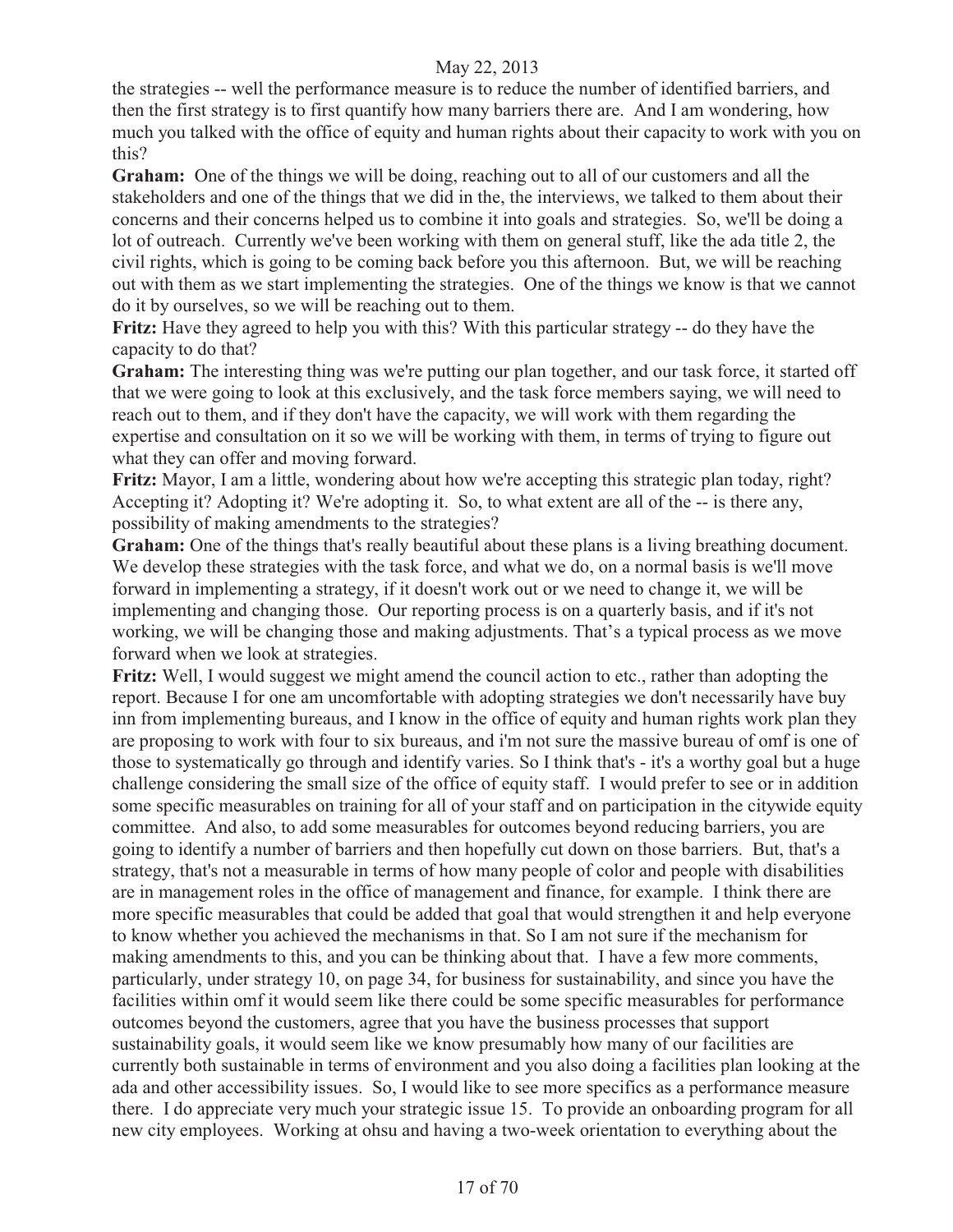hospital even though I was only a staff nurse working in a particular department I was astonished there is no such thing in the city of Portland, so I very much appreciate that, and I think that we can, we can't expect all our 6,000 employees to know what are values, and how we do things are if we say, you know, here's your desk good luck with that. It's up to each department as to how they orient their employees and there should be a much more comprehensive so I very much appreciate that. On strategic issue 17, to increase the employee participation and wellness programs and safety initiatives, I think we do a good job on safety. Raising the profile, and for the annual safety awards and with the committees on wellness, and so, the one -- there is two people, i'm not sure it's a total fte that focuses on wellness within the office of management and finance, as finances recover over the next four years I would like to see more staff dedicated to that. It's not reasonable for one or two people to implement this strategic direction without more support from the council and more buy in from the bureaus. I know commissioner novick is interested in seeing how that can be most cost effective if we have more staff helping the rest of the staff become more healthy than our insurance costs go down. So, I appreciated that part of the plan in particular.

**Graham:** Thanks commissioner.

**Hales:** Good comments. Commissioner Fish.

**Fish:** Thank you, mayor. I have a question to council. Can I ask you a question? Would remind me what the distinction is between accepting a report and adopting a report because as I was listening to commissioner Fritz's points, I was having a hard time remembering a time where we amended a strategic plan in this forum, and so, it may be because in the past we accepted and then a dialogue about any changes, so first, can you tell us what the difference between accepting and adopting is?

**Linly Rees, Deputy City Attorney, Office of the City Attorney:** There is nothing in our charter or codes dealing with what does it mean to accept or adopt a resolution. So I think we go to the dictionary meanings. In practice, often we accept a report if the intent is not to, for council to implement directly. I have seen these reports adopted rather than, or accepted rather than adopted, and so I could go back and look at, for examples if you want. I can't give you a direct answer but I have seen it mostly as accept.

Fish: So thank you for that, and it's my recollection that we typically accept and not adopt, and mayor, commissioner Fritz makes a number of eloquent points that relates to the document. My own preference is that we not as a body, as a legislative body amend a report like this on the fly because particularly where there's been a public process that results in such a document, my preference is that we accept the report as the work product of the bureau, and, and then the council continue the process of following up and concerns they have with the bureau, and that could lead to a resolution or ordinance to follow.

**Hales:** I like that suggestion, I hope that's acceptable to you. It also leaves the ability to modify the document clearly in the hands of the bureau leadership. Advised by council, by this council, maybe that one, too, and therefore, as we add specificity to some of these provisions, doesn't require that we come back to council and amend anything.

Fish: If I could pose my question to commissioner Fritz, if we were to amend the language in our agenda to say, accept rather than adopt, would you accept that?

**Fritz:** Yes, thank you.

Fish: I offer that amendment now.

**Fritz:** Second.

**Hales:** The amendment is moved and seconded. Let's vote on the amendment and we'll continue. **Fish:** Aye. **Saltzman:** Aye. **Novick:** Aye. **Fritz:** Aye.

**Hales:** Aye. Okay so that's how it is before the council now. Other comments?

**Novick:** I wanted to comment, I think this is quality customer service 1.1, how interests are serves through rules, regulations and processes, and the other day you were explaining how you have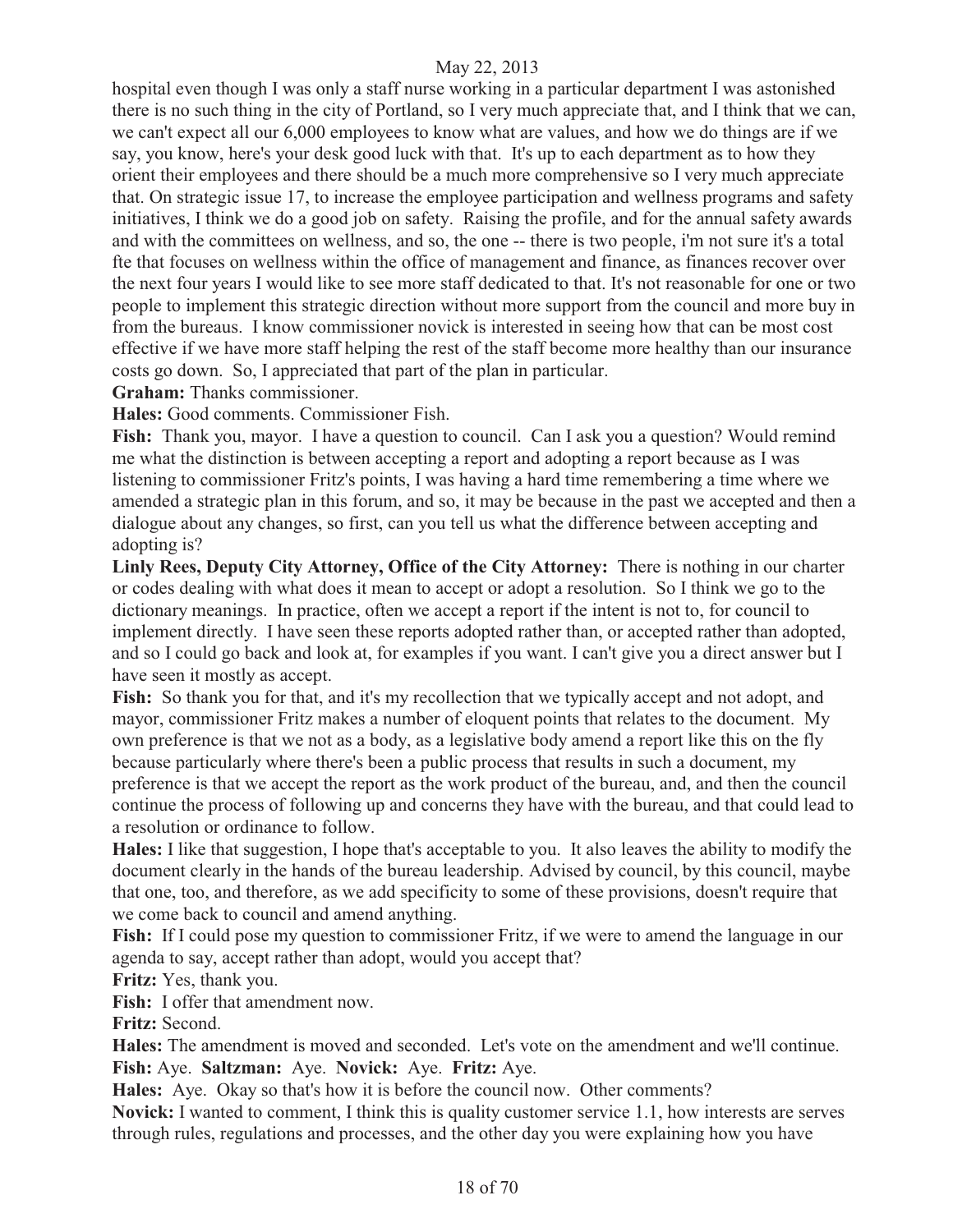discovered that a review of contracts for the city got into trouble but sometimes, the trouble wouldn't have arisen if the boiler plate that the city has in the contracts was kept, but the bureau didn't see the reason for that boiler plate so they deleted it from that contract and, and that's an example you identified a problem, that the bureaus didn't understand why it was there and that led to troubles and you have a strategy for dealing with it, so I want to compliment on that. **Graham:** Thank you.

**Hales:** Other questions for jack, jane? Great. Thank you very much. Is there anyone else signed up to testify on this?

**Moore-Love:** No one else signed up.

**Hales:** We can vote on acceptance of the report by resolution.

Fish: Jack, thanks to you and your team, for the preparation of this document, and I know, on page 42 and 43, you list under acknowledgments all the bureau leader, staff leaders and, and community members that participated in this process. And there's a photograph, and obviously, a lot of people have spent a lot of time sharpening your plan, and I think that they change, as commissioner Fritz underscored it is a living document and we are not today embracing each and every provision, but we are accepting the outline of your strategic plan, and we look forward to working with you to implement this plan. So thank you for your work. Aye.

**Saltzman:** I want to thank jack, also, for your leadership, I think this is really one of your, you know, many manifestations of your tenure as the director of office of management finance, a good, solid plan. I like how it connects with the five-year plan and connecting it with individual business plans. For each organization so I think this is well thought out, and well vetted, extensive process. And I appreciate it very much. Aye.

**Novick:** Thanks very much for your work on this, and everybody in politics likes to, to bash administration, but everybody gets in trouble when it is not well done, so, we appreciate your efforts to make sure that the administration with the city is done so well but nobody notices. Thank you. Aye.

**Fritz:** Thank you for your work on this. As with many of these processes, it's the process as well as the product that is valuable. So I know that your staff and others have been involved in this, and just thinking about what we do and how and why, and what motivates us to keep doing it and do it better is a good process. And i'm interested, also, in the strategy to, regarding the bureau directors giving, getting together across silos and coordinating advice to council and that would be welcomed. And I do hope, and this is more of a note to my fellow members of the council, my question regarding has the office of equity agreed to implement the strategy that I highlighted. Reminded me of when we did the fire bureau's strategic plan and also some bureaus mentioned in that, as implementers who did not know that they were involved. So, I think as we, its good to do this kind of planning work, and it's also important to make sure that the other bureaus that we get beyond the silos and when it comes to council, the commissioner in charge is well aware. All the commissioners are well aware and have agreed to implement their piece of the puzzle because ultimately, we are one picture that needs to provide seamless delivery to the citizens of portland and I appreciated what the office of management and finance does in that regard aye.

**Hales:** The office of management and finance is a big, complex service business. And I think this is a good effort to make sure that we understand the purposes, the customers, the signals that we have to hear and respond to from the public and from all the bureaus that are the customers of omf. So because omf is a big, complex service business and a monopoly, it's especially important that we document what we're trying to accomplish in terms of the culture and approach. And that's what this plan does. I think it makes a lot of sense. I reflect occasionally now that I have reimmersed myself in the public sector on the differences and similarities between this strategic planning done in a complex business and here, and I think you captured the elements that a city in a monopoly, set of services for ourselves and for the community has to, to pay attention to. And the issues and the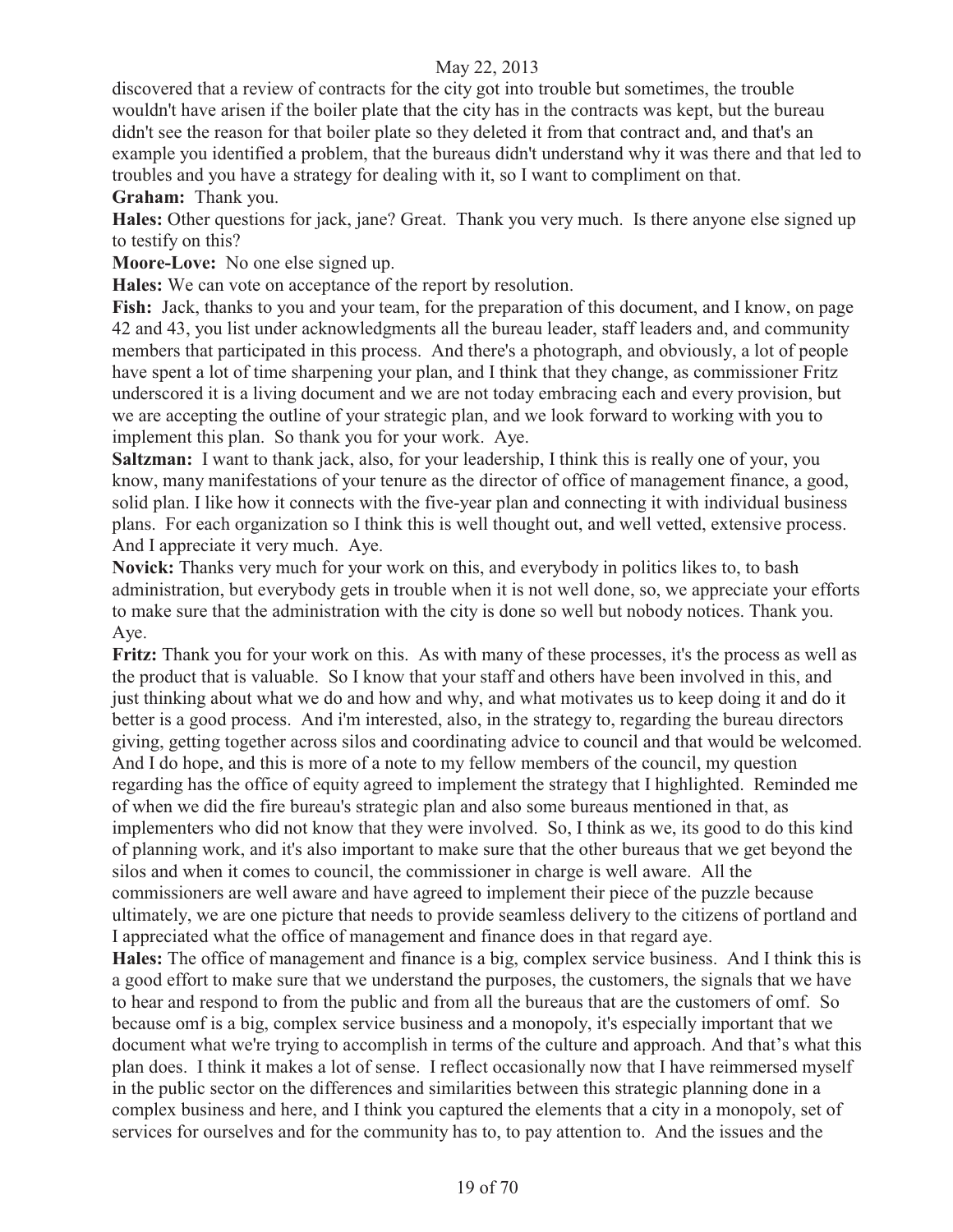objectives that we're trying to accomplish. So, and I know, you and I both spent time trying to think through those issues how do we do strategic planning and change culture in big, large, complex public organizations. And if you don't have a guide, and if you don't have something to refer to, and say wait a minute, remember, we're trying to accomplish this, it makes it very hard to stay focused and had make progress. So this will enable us to do that, and I appreciate the good work you and the larger team of folks have put into this. Thank you. Aye. [gavel pounded] ok, we are at a time certain 454.

#### **Item 454.**

**Hales:** Good morning.

**Jack Graham, Chief Administrative Officer, Office of Management and Finance:** I will say good morning again and for the record I will say my name again, Jack Graham, Chief Administrative Officer. Today I have with me Betsy Ames and Chris Oxley from Portland Arena Management; we refer to them as PAM. We are going to talk about the operation and management for the Veterans Memorial Coliseum and the City's parking facilities in the Rose Quarter. I have assigned Betsy as the lead for the negotiations. She has worked with Susan, the Spectator Facility and Development Manager and Mark Moline from the City Attorney's Office on the negotiations with the PAM team led by Chris Oxley. While Betsy will highlight the key terms of the agreement, I wanted to provide a bit of context. The City has had a 20-year relationship with PAM, and its predecessors in managing the coliseum and we are pleased to have this relationship move forward today, with the Second Amendment to the Coliseum Operating Agreement. PAM worked with the City and our partners over the last several years, and to consider the future of the entire Rose Quarter, and to develop a set of agreements to renovate the Coliseum. While the work from those negotiations -- prior negotiations didn't move forward for a number of reasons, PAM has continued to be engaged with the City and has agreed to continue to operate the Coliseum, which will allow us the time needed to further consider an alternative renovation project for the future of the Coliseum. Our focus today and over the last several months has been on the Operating Agreement for which we are asking your approval today. I would like to turn the presentation over to Betsy, who will walk you through the highlights of the terms of the agreement, with some comments to be followed by Chris Oxley.

**Betsy Ames:** Good morning, Betsy Ames with the Office of Management and Finance. We have a PowerPoint that, that is showing now. Back in November, OMF was before you with a set of agreements for the redevelopment of the Coliseum, and there was a whole set of agreements at that time, including a redevelopment project, project funding agreement, revenue sharing agreements and others, and for a number of reasons, that set of agreements did not move forward. And at that time, it was a complicated set of agreements including an Operating Agreement.

**Fish:** You are saying that the slide of 2012 is a complicated set of agreements? **Ames:** It is.

**Fish:** I would say that's an understatement.

**Ames:** After that set of agreements did not move forward, we proposed a new approach to look at both the operations and renovation of the Coliseum, breaking it out into discreet pieces. This is the new schedule and approach we're taking with the Operating Agreement that you have before you as the first step in that agreement. As noted by Jack, we have been focusing almost exclusively on that Second Amendment to the Operating Agreement over the last several months. We're here today with the agreement that allows us to continue to have the Coliseum continue to be operated by Portland Arena Management, and also, extends the operations of our parking facilities over there, which includes two public garages and a parking lot. The key terms of the agreement include, one, two-year extension, with additional options to extend for the full life of what were the options under the original Operating Agreement entered into in 1993, which provided extension options to June 30 of 2023. Depending on whether we have renovation project that is agreed to in the next couple of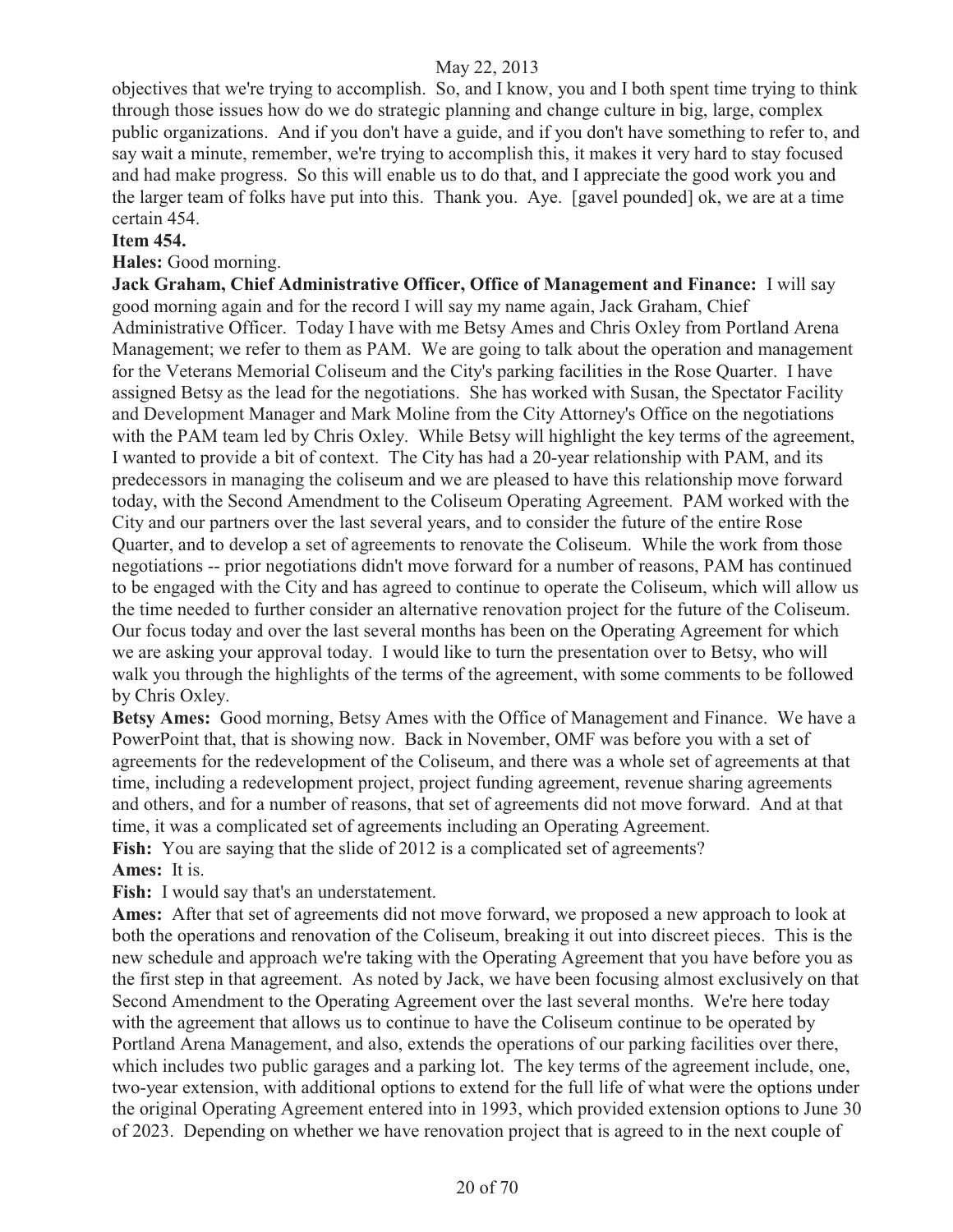years, PAM will have the option to extend for three and five years. If there is no renovation option, we both have the option of rolling one-year extensions moving forward. For some of the key terms in the agreement which are different from the existing Operating Agreement, these include an increase for the City's annual repair and maintenance budget to \$500,000. This acknowledges the fact that the building doesn't have the major renovations needed to make it a fully functioning facility and that we need to continue to invest in it during this time that we are considering the larger renovation project. The Net Operating Losses have been covered by PAM for the last 20 years, as part of the agreement, we're agreeing to share those losses up to \$250,000 each a year, beyond that would be PAM's responsibility. As most of you know, I think, we invested in a new ice floor for the Coliseum as an early phase of implementation of the renovation project. The Portland Winter Hawks, as part of our discussions with them, have agreed to pay \$50,000 a year for the next two years as an ice floor surcharge to the Spectator Fund and allow us to invest more in the building. That charge is passed along to the Winter Hawks through the Operating Agreement before you today. We also have, as part of this agreement -- PAM has agreed to provide a rebate of the revenues they receive for the Winter Hawks games at both the Rose Garden and the VMC. This will also help the bottom line of the Coliseum. The VMC allocation is a small change to how we allocate the shared campus costs between the Rose Garden and the VMC. PAM has significant staff that are managing, not just the Coliseum but managing the operations of the whole campus in a coordinated fashion -- box office staff, management staff, and others, and we have agreed to allocate 10% of the shared campus costs to the Operating Expenses, up from 8%, to better reflect the commitment that they have made to our facility. Lastly, there are some updates to the indemnification and insurance provisions and other administrative sections of the agreement. I'm going to turn it over to Chris Oxley, and if you have any questions afterwards, you can ask away. **Chris Oxley:** Good morning, Mayor Hales and Commissioners, again I am Chris Oxley, the Vice President-General Manager for Portland Arena Management. On behalf of Portland Arena Management and the Trail Blazers, I am here to speak in support of Council action to approve the Second Amendment of the VMC Operating Agreement. Not to be understated again, but there's clearly been a significant amount of time and consideration given to the future of the Veterans Memorial Coliseum. Through all of this, we still share a mutual goal of revitalizing this historic community asset. Many you on Council have given a lot of thought and energy towards resolving a very complex set of issues around the VMC. We see today's action as an important step towards resolution an issue that has gone unresolved for far too long. In cooperation with OMF and what you have seen today, we have developed a thoughtful and detailed plan to build upon the work that's been done, which will also allow us to continue the conversation about what is possible. We still see the revitalization of the VMC as a critical step in laying the foundation for all that is possible with the Veterans Memorial Coliseum and the Rose Quarter at large. We would like to take this opportunity to thank Council for their continued support and advocacy of sports and entertainment facilities in our community. And with that, I would be happy to answer any questions along with Jack and Betsy.

**Fish:** Thank you, Mayor, and thank you Betsy and your team, Mr. Director for the briefing you gave me on this complicated matter. There was a couple things we talked about privately which I think ought to be discussed publicly so that we have a clear understanding of what we're doing going forward. My first question is to Chris, and I guess what we want to know is you have got the number ten pick in the draft, are you going to trade it or are you going to get a big [laughter]? Can you give us a hint, give us a sense?

**Oxley:** What are you doing for lunch? Maybe we can have a deeper conversation but we're looking forward to, truly we're looking forward to some good times ahead with what we're doing with the franchise and hopefully, that's going to be embraced by the city because this is a very exciting time for us on a lot of levels.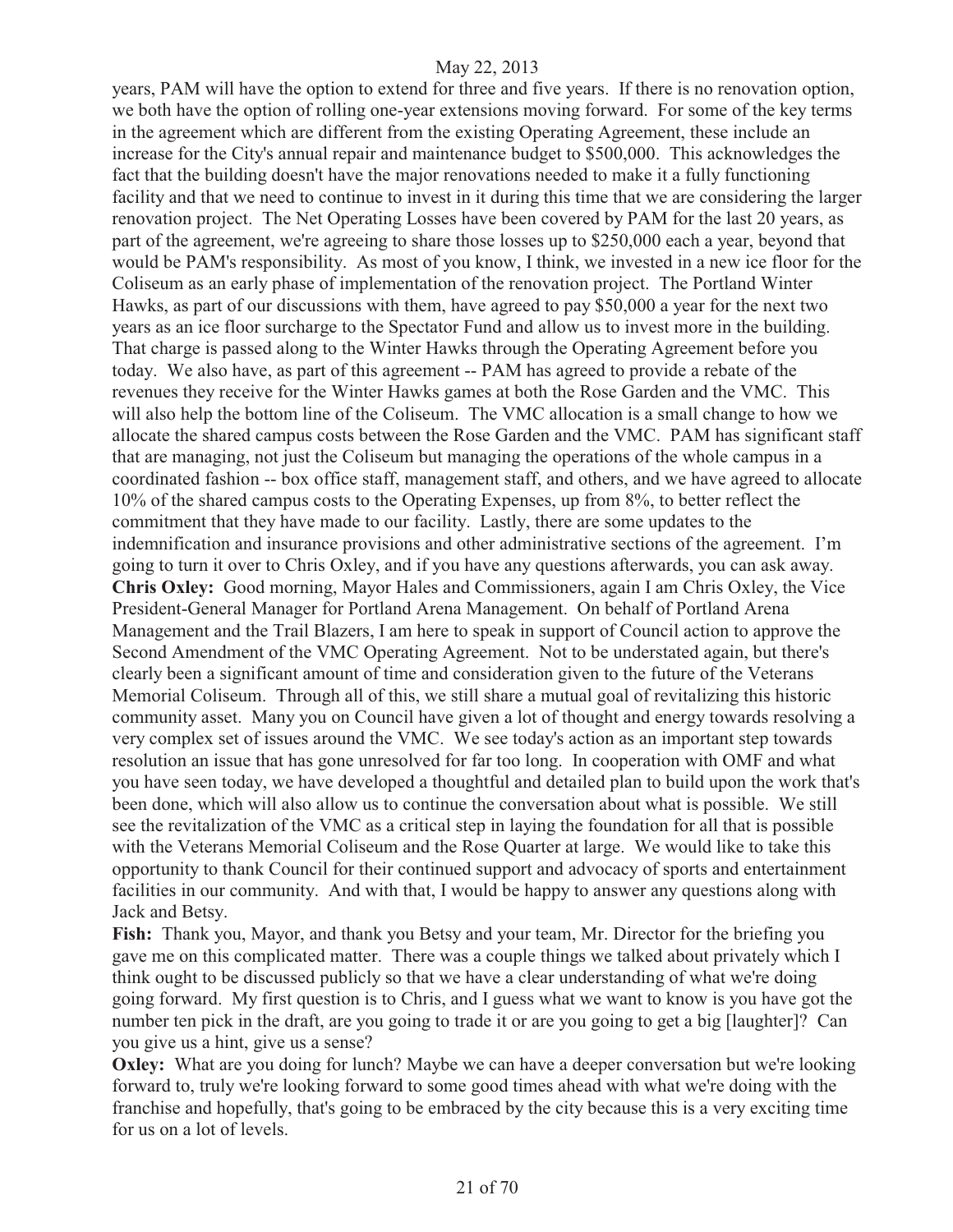**Fish:** Thank you, and good luck. Jack, big picture, first question that we're going to get asked about this, is if we don't take this action today, what's the alternative? Would you make that crystal clear for the council?

**Graham:** If we don't take this action today it will put things in jeopardy for us moving forward to making some further decisions through consultation with the Council. I think that right now we are at a point where we will not have an operator for the VMC. This is at a point in time in which we are in dire need to continue the work that we need to have done. It would require OMF to redirect all the energy into just making some decisions on how we would continue to keep the building open, which would distract from us doing the work that is needed in order to bring forth to Council some recommendations for the future of the Coliseum. So, I see this as a critical point. The agreement is ending June 30, and so, we're at a point in time in which we need to move forward with this agreement.

Fish: To put a fine point on it, and putting aside the merits of the deal, which we're going to talk about for a moment, in a moment, if we don't extend this agreement, a) we would not have an operator after June 30, and b) there is a probability that we would have to mothball the VMC until we get this worked out, correct?

**Graham:** That would be one of the options that Council would have in front of them. **Fish:** The second question I'd like to ask you is, last fall, when we last had a substantive discussion about the future the Veterans Memorial Coliseum, one thing that blew us off course a bit was the sanctions that were announced against the Winter Hawks. That called into question whether we were going to be able to strike a deal with the Winter Hawks and the future of that partnership. Can you give us an update on that, and will there come time when we're going to have clarity about the impact of what the league has done on our ability to strike a deal?

**Graham:** I'm going to defer to Betsy on that. I will just say at the offset, as it relates to the sanctions, we don't have a lot of detailed information on that, and I would personally be cautious to say what that relationship is with the Hawks and the sanctions but Betsy if you have anything else to add . . .

**Ames:** We met with Doug Piper the President of the Portland Winter Hawks several weeks ago and described the approach that we were taking. Doug indicated he thought it was a wise approach, breaking it out into the discreet chunks or pieces for consideration. He indicated that he and his owner are still very interested in moving forward, and as noted, he agreed that they would contribute \$50,000 a year over the next two years for the ice floor surcharge. I think they see that as a down payment on the larger contribution that they would like to make to the building. So --

**Fish:** At the point at which you reengage the Council about the bigger picture, I think we will need clarity about the league's action and its impact on the franchise.

**Ames:** You may know they are playing in the Memorial Cup today, so, they have had very successful season this year, and I think it's either the winning-est season in their league's history or -- Fish: Yes. Two more questions. This one is for Mr. Oxley, one of the criticisms that has come up in the past about the relationship with PAM, that I have gotten emails about so I'm not saying this is my concern but I want to give you a chance to address it, is that under our agreement, there may not be adequate protections to protect the City against PAM moving certain events to the Rose Garden where there is a different financial structure to the deal than to have those events occur at the VMC. Without going too deep into this, it becomes a slightly greater concern under the Second Amendment because the City's Net Operating Loss exposure has been bumped up. So, what assurances can you give us that as the operator, there will not be an incentive under this deal for PAM to move events to the Rose Garden to maximize profits under a different deal? **Oxley:** Certainly. We have heard that as part of the now closed Stakeholder Advisory Committee looking at the Rose Quarter. We addressed those through that conversation, but I would be happy to tell how we do things. We don't make those decisions. We allow our promoters to make those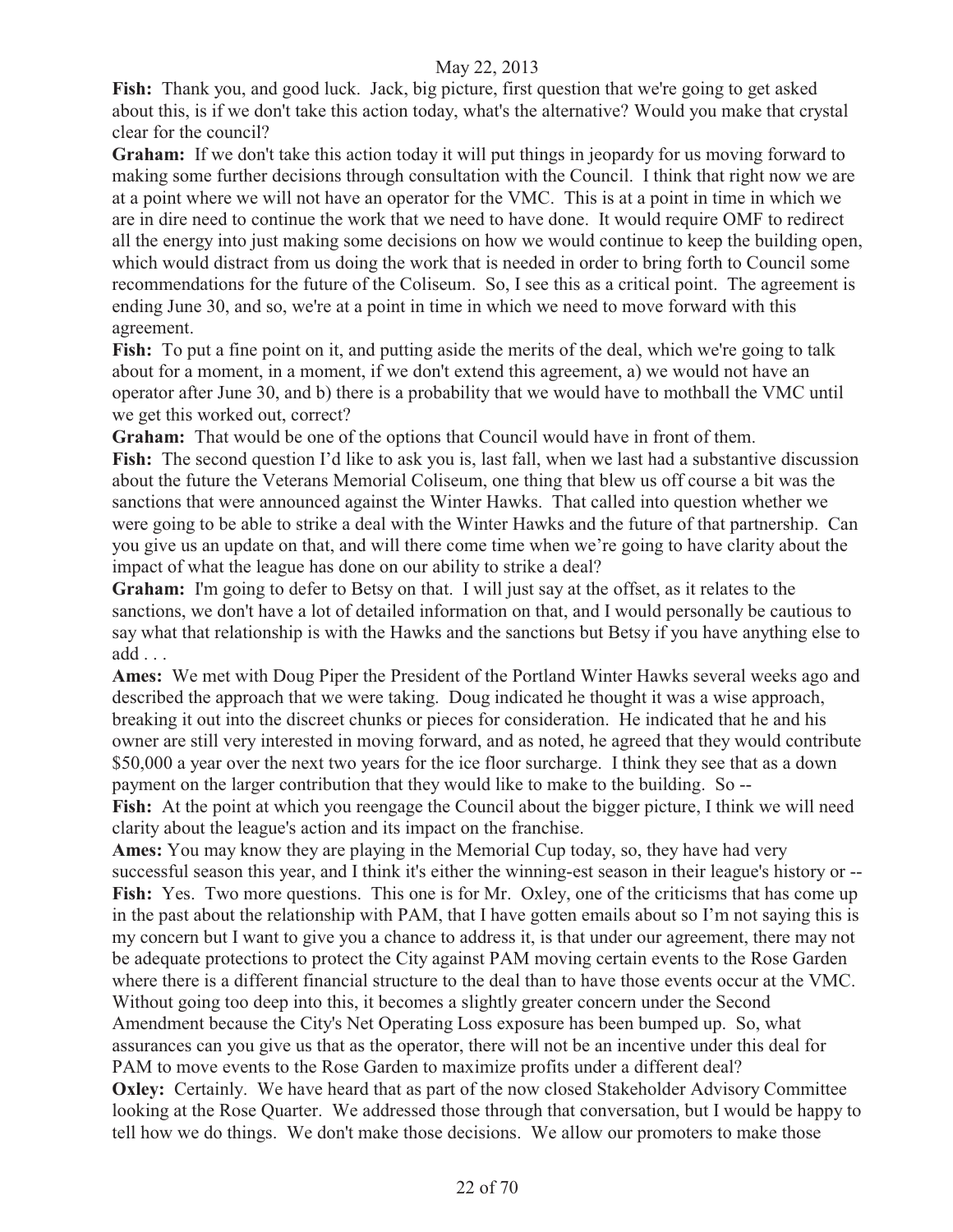decisions. There is a big difference between the Veterans Memorial Coliseum and the Rose Garden in a lot of ways. And the VMC is a very utilitarian venue; while we have operating losses, it's the less expensive venue to operate, and there is certainly a price differential to the consumer between the two. They make those choices for themselves and we don't direct events one way or other; that's up for the promoters to decide which venue they want to contract based on the dates available. One of the nice opportunities that we have, that's unique to the City and you don't see in a lot of cities any more, is the ability to look at two venues, particularly side-by-side. As this deal is structured, I think part of the conversation for how we got here was that we would be on the hook at dollar one along with the City. We've been there, at 100%, for the last 20 years and we're at dollar one for 50% of everything that we're doing, and anything beyond that, is PAM's responsibility. I think that was clear in a lot of the negotiations that they wanted us to remain a stakeholder in this from dollar one and obviously, to not jeopardize or place any risk to the General Fund so that PAM would have that ultimate responsibility beyond that loss. I think we have resolved that, in my opinion, around how this deal is structured in that regard. We could have done this very differently to where, you know, either the City or PAM is responsible for that first set of losses, potentially, and that was a discussion that we had when we were negotiating this deal. This seemed to be the most equitable way of dealing with the situation. The way the budget came back for this fiscal year, which OMF has and are not necessarily seeing any significant change as it relates to how those events were structured as well and that continues with the Winter Hawks.

**Fish:** So that's a way that we can dissect this, by looking at the budget year to year to see if there is a change for the venue. So just one other question, Mayor, if I could, that's related it our risk. The amendment updates the indemnification and insurance provisions, which is polite language for we're assuming some exposure there or putting them under our umbrella. Typically, in a lot of our areas we're self-insured, so are we talking about insurance exposure here that's self-insured or covered under a liability policy? And then what is the extent of our exposure?

**Ames:** The changes to the insurance provisions, in particular, we're changing some language that requires PAM to have their contractors and subcontractors list the City as an additional insured on those subcontracts. The agreement also requires PAM to have liability insurance and property insurance for the building, which is covered by PAM. Some of the indemnification changes that we made were in response to PAM's request that we indemnify them for the actions the City and City Related Persons. Previously there was indemnification by PAM for us, but not in the reverse for any of our conduct, acts or omissions.

**Fish:** That seems fair for anything attributable to our negligence, but in terms of the insurance provisions, are we taking on any additional risk through the updating of insurance? **Ames:** I don't believe so.

**Fish:** Jack?

**Graham:** No, I would say that we have not had to go out and purchase any additional insurance. Our liability insurance was under the tort liability fund, self insurance fund, so I think that, as Betsy said, the major shift was, from PAM's perspective, more of an equitable relationship in terms them not having to be responsible for us.

**Fish:** And Jack, the last question I have had to do with the term. It talks about a two year extension with additional options. Just to be clear, if the City decides to go an entirely different direction with the VMC at some point is there any limitation in this agreement on our right upon notice to cancel? **Ames:** No.

**Fish:** Thank you.

**Fritz:** Mr. Mayor, if I might just follow up on Commissioner Fish's questions to clarity, it seems we're abdicating control over future Operating Agreement amendments unless they quote substantially alter the financial obligation of the City. Do we have a definition for what substantial means in this context?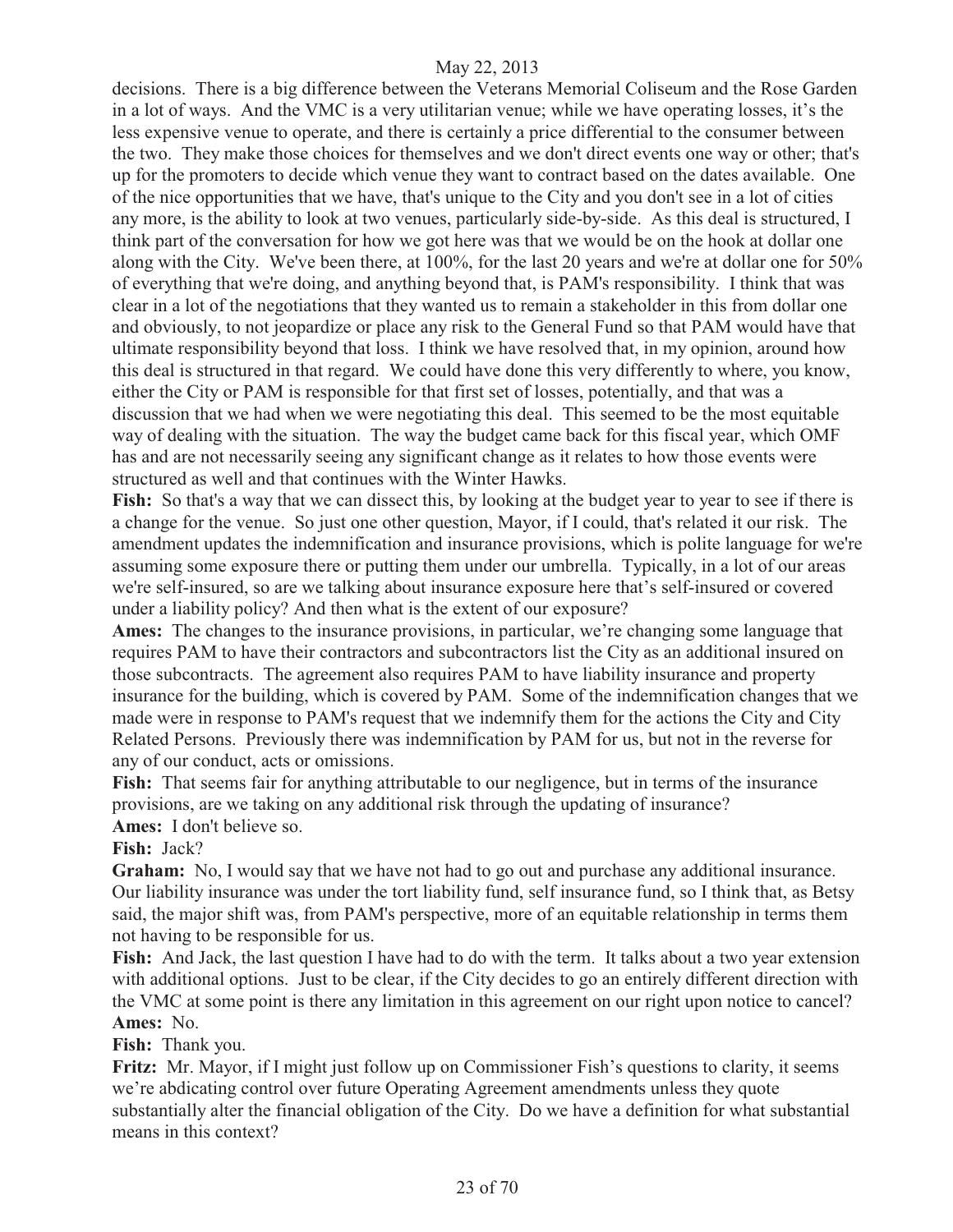**Ames:** You're referring to a paragraph about the CAO. I think that is boiler plate language from other agreements as well.

**Fritz:** Do we have a sense of what substantially alter might --

**Ames:** I would say increase our financial obligations would be substantially --

**Fish:** So anything beyond a "de minimis" couple thousand is the legislative intent?

**Graham:** Absolutely.

**Fritz:** Thank you.

**Hales:** Good point. Other questions, other comments from Council? Thank you. Good presentation. Are there others signed up to testify?

**Moore:** No one else signed up.

**Hales:** And this I believe is an emergency. So let's take a roll call.

**Fish:** Well, thank you all for the presentation. Thank you for the partnership, good luck with the team. I like the column in today's newspaper about, we hope that we don't have to send any more players to those lottery things. We're putting banners up and not -- in the lottery, but congratulations on the year you had and wish you the best of success.

**Oxley:** Thank you very much.

**Fish:** You mentioned about having the luxury of two venues side by side. I reminded that we have a basketball tournament coming up in a couple years that is the result of a relationship with Nike that is the envy of the country. And we wouldn't be able to stage that if we didn't have more than one venue at that location. So, we get the benefit. I think that the challenge is we've had a lot of fit and starts on figuring out the future of the Veterans Memorial Coliseum. We resolved the question of preserving it, and I was proud to cast a vote to preserve it, even though there were others who thought we should demolish it, and then we renamed it. Now the question is, how do we make it sustainable and how does it fit within an overall vision for a Rose Quarter which is activated? And I think Mayor Hales, you've said in the next phase of your priorities PDC is one of the big six, and I realize that raises big questions about urban renewal, tax increment financing dollars, how you generate revenues, but I think we have a chance in the Rose Quarter as we rethink this to perhaps thread a needle where we can find a way to make the Memorial Coliseum self-sustaining while also jump starting that entertainment district, which right now is not a 24/7 district, and potentially create a revenue stream for PDC to do job creation more generally. I know it's a challenge, and this is the umpteenth time we've revisited this, but the reason I'm going to vote yes today is because Jack and Betsy convinced me it's in the City's best interest when the options aren't so great to continue to have a professional operator manage the building as we sort through the questions about the future of the Rose Quarter. I appreciate the work you've done, and I'm hoping that we can crack this nut sooner rather than later. Aye.

**Saltzman:** I want to thank Portland Arena Management and OMF for bringing this -- I guess I would call it a bridge Operating Agreement -- forward. I hope it will get us through the transition and as all the pieces will fall into place, that we can make sure that the Veterans Memorial Coliseum remains a viable location and venue for not only the Winter Hawks, but all the many other activities that are well suited to the Coliseum. So thank you all. Aye.

**Novick:** Thank you for the presentation and for the work, and I also want to thank Chris for helping guide me through a tour of the building a couple of weeks ago, a tour of which I have to tell you was rather sobering. Aye.

**Fritz:** Thanks particularly to Betsy Ames for leading the City's work on this, and also to Chief Administrative Officer Jack Graham, and Mayor Hales for giving her the authority to do that. I think that made it much more clear how the City was speaking for the City, so I very much appreciate that, and your leadership on that also, all three of you. And the partnership with Portland Arena Management, I'm glad we're going to this first step, as we all know it's been a very difficult process to get here, and breaking it into the three components is the way to go. I support this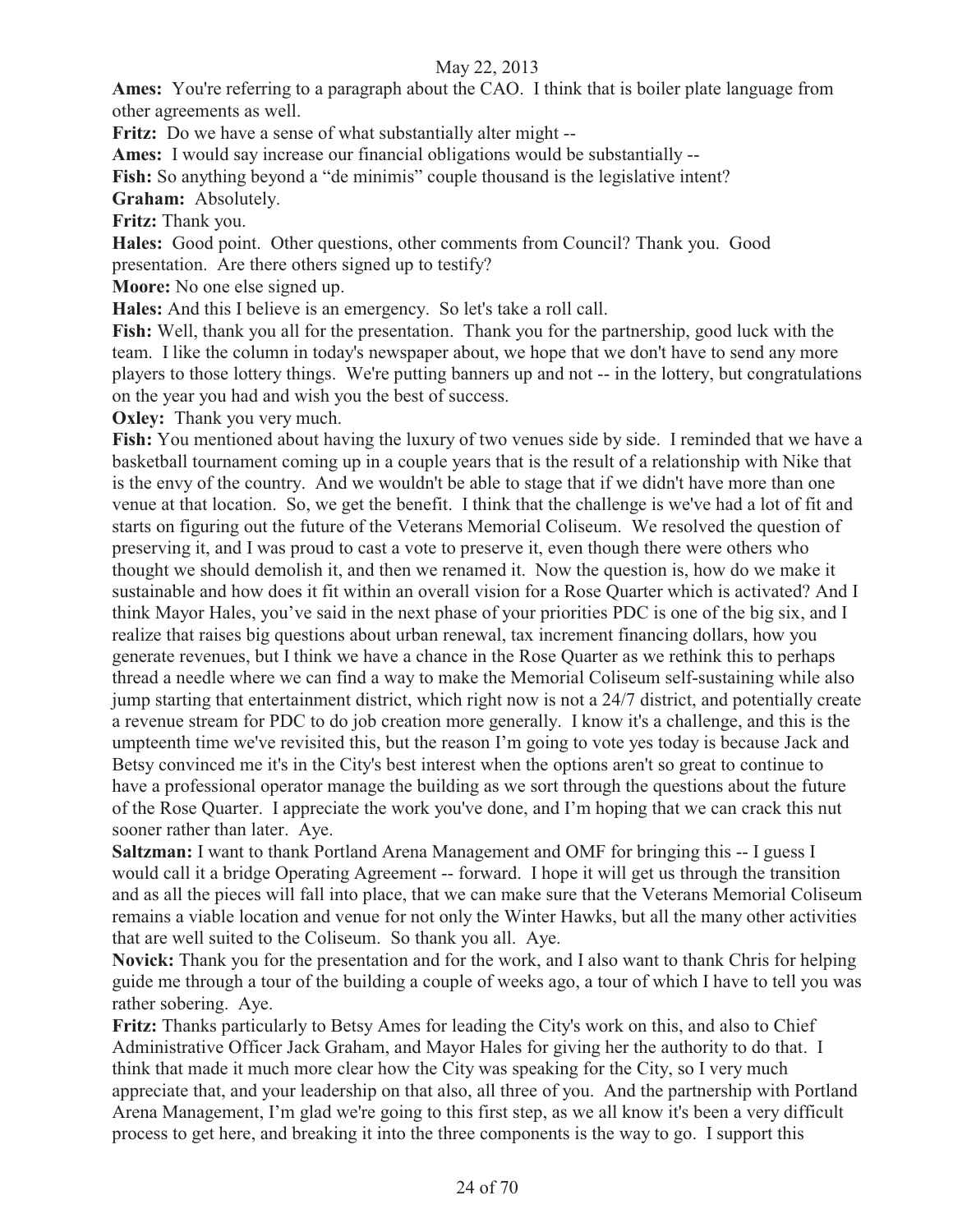proposal, and I urge us all to put some urgency into getting the remaining two steps done; as Commissioner Fish mentioned, the nation is going to be visiting us in a couple of years. I believe the Veterans Memorial Coliseum is a fitting tribute for our veterans as well as a wonderful showcase for everything that -- for many things that are good about Portland. So, I hope we can make the renovations that are necessary and continue to support all of the activities that go on in the Rose Quarter. Aye.

**Hales:** A this discussion, I think, has reaffirmed there are still obviously a lot of questions about the Veterans Memorial Coliseum. Big questions. We haven't answered them yet, but we do need to answer them. The way to get there from here is a constructive partnership with a competent operator, and that's what we have. So, I appreciate the good work that's gone into this, I appreciate the spirit of partnership that we have with PAM, and I think that that's a foundational step, a very important one, for getting to those bigger questions. There was an oil change joint in town that used to have the slogan that says, we don't want to change the world, we just want to change your oil. So, that's what we've done here; we've changed the oil on a good partnership, equipped it to keep moving forward while we take the trip to these bigger questions. So thank you for good work. Look forward to the next stage. Aye. [gavel pounded] We are at item 455.

# **Item 455.**

#### **Hales:** Good morning.

**Bryant Enge, Director, Internal Business Services:** Good morning, mayor. City commissioners, how are you? Good morning. I am Bryant enge, director of internal business service and with me I have --

**Robert Kieta, Facilities Manager:** robert kieta, facilities manager with bureau of internal business services.

**Enge:** For your consideration this morning is a resolution reaffirming the city's interest to maximize investment in city owned facilities. This morning we're going to present a space proposal to you that will assist the city in implementing administrative rule 13.01. Where it is the city's intent to maintain full occupancy and provide for city bureau space needs in house and not to lease external space unless city needs cannot be met. The specific objectives that this proposal will present to you is maximize use of city-owned space, minimize the need for leased space, generate savings, build the major maintenance reserve, address concerns in the auditor's downtown office space report, without requiring additional general fund resources. I'm going to give you a brief overview in terms of what you'll see in this presentation. We're going to review city space policies, review the city's current office space inventory, present the city's five-year office space proposal, show a coordinated plan to reduce the need for leased space, review guidelines for developing space standards, identify potential savings, and review next steps. There are several city policies concerning leasing external space. Administrative rule 13.01 intent is to first look in house to look for needs and not to lease external space needs unless city needs cannot be reasonably met. The arts and cultural policies in 3.01 reaffirms that the city-owned buildings would be given preference but in the event that lease space would require preference will be given to buildings that are historic nature. Portland city code chapter 3.15 provides for omf to execute real property agreements including leases. The proposed resolution that you have in front of you today reaffirms these city policies. I would like bob now to review the current office inventory with you.

**Keita:** The city has two main sources for its office space. Primarily located in downtown core, we have city-owned and private leased properties. The red arrow and titles indicate the space that is leased while the black represents our owned buildings. We also have available office space located just outside the downtown core area in southeast and southwest Portland. Our total office space inventory provides a high-level look at the current office space locations and cost. Please note this does not include office space needs associated with bureaus and/or programs such as the police bureau, Columbia sewer treatment plant, interstate water, and so on. This is focusing on downtown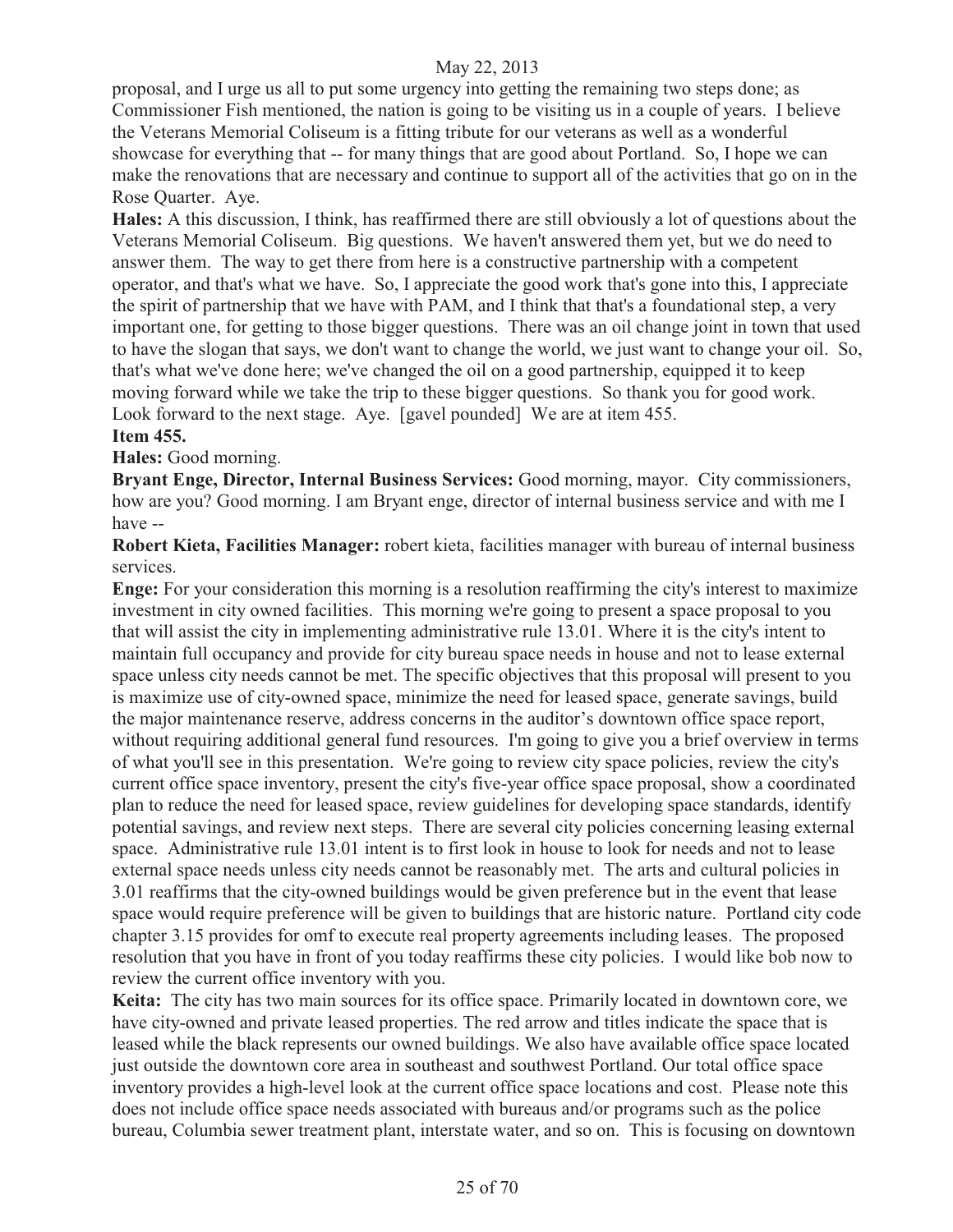offices. If you look at the top line, you'll see the Jerome sears Westside operation center, you can see the occupant, the total space, the vacant space there, and the cost per square foot. If you move down to a leased building such as the commonwealth building, you'll see the occupant, total lease space, and the cost per square foot. At the bottom of the chart is a total inventory and current space needs deficit if we were to only occupy our owned space.

**Fish:** Can you keep that slide up for a second? Can you go back one? There you go. The Portland - the 1900 building is listed at \$30.72 a square foot. Does that build in the bond payments?

**Kieta:** Yes, that includes the debt payment.

**Fish:** And those bonds are retired --

**Kieta:** 2018.

**Fish:** And what does that drop to once the bonds --

**Kieta:** It will drop to the same rate basically we're paying in the Portland building, currently 15 -- **Enge:** \$15.66 a square foot.

**Fish:** That's an important qualification. You would look at this and think we should keep all the other spaces. That's the dividend that is about to accrue. And since we're on that point, can you tell me emphatically that there are currently no discussions about us selling or transferring ownership of that building to any third party?

**Enge:** Yes. We are not in any discussion at this time with anyone to sell or lease any of the Portland -- 1900 building.

**Fish:** Is it our current plan to keep that as city-owned space?

**Enge:** Yes.

**Fish:** Thank you.

**Hales:** And there's a secondary effect in addition to the one that you noted. Which is not only will that lease rate drop when the bonds are paid off, but we're paying ourselves. And that has an effect on over head rates obviously the closer to full occupancy that we get.

**Saltzman:** The line item that says space deficit if all city-owned space occupied -- I'm not tracking what that means.

**Kieta:** That would actually be how much space we need in addition to owned space if we were to only use our existing owned space.

**Saltzman:** So we would need 51,000 square feet over and above what we currently have available? **Keita:** That's correct.

**Enge:** That's correct.

**Saltzman:** Thanks.

**Kieta:** Our at-a-glance slide for 2013 shows the layout. The buildings to the left to the gray line are our owned buildings, to the right are leased buildings. The Portland building shows up on both sides of the line due to the county's perpetual ownership rights to the 14th and 15th floors of the lease ownership rights of which we lease back from the county the 14th floor. The light blue shows the city occupied space, the yellow shows the vacant space, green is the county-owned space and a condominium justice center and brown is the psu ownership in a condominium we have with psu. On the lease side line the taupe color is the private owned and occupied spaces. Focusing on our current out lease properties, we have varying terms, expiration dates and costs ranging for the Portland building, expiring june  $30<sup>th</sup>$  of this year for a combined lease cost total of \$440,000, to the harrison building, fpd &r expiring in july of 2017, for \$177,000. This provides us with two opportunities. First, is to phase in conjunction with those expiration dates this plan, and second to redirect over \$2 million back into city-owned assets. On this chart the historic and rental rate shows the increasing costs related to leasing private office space and the ability to better control these costs by owning our buildings. The Portland downtown core rental rates are reflected in the red line while the city-owned space is captured in the dark blue line. The light blue shows the parallel between the city leased space and the downtown market. So here's a closer view of how each of our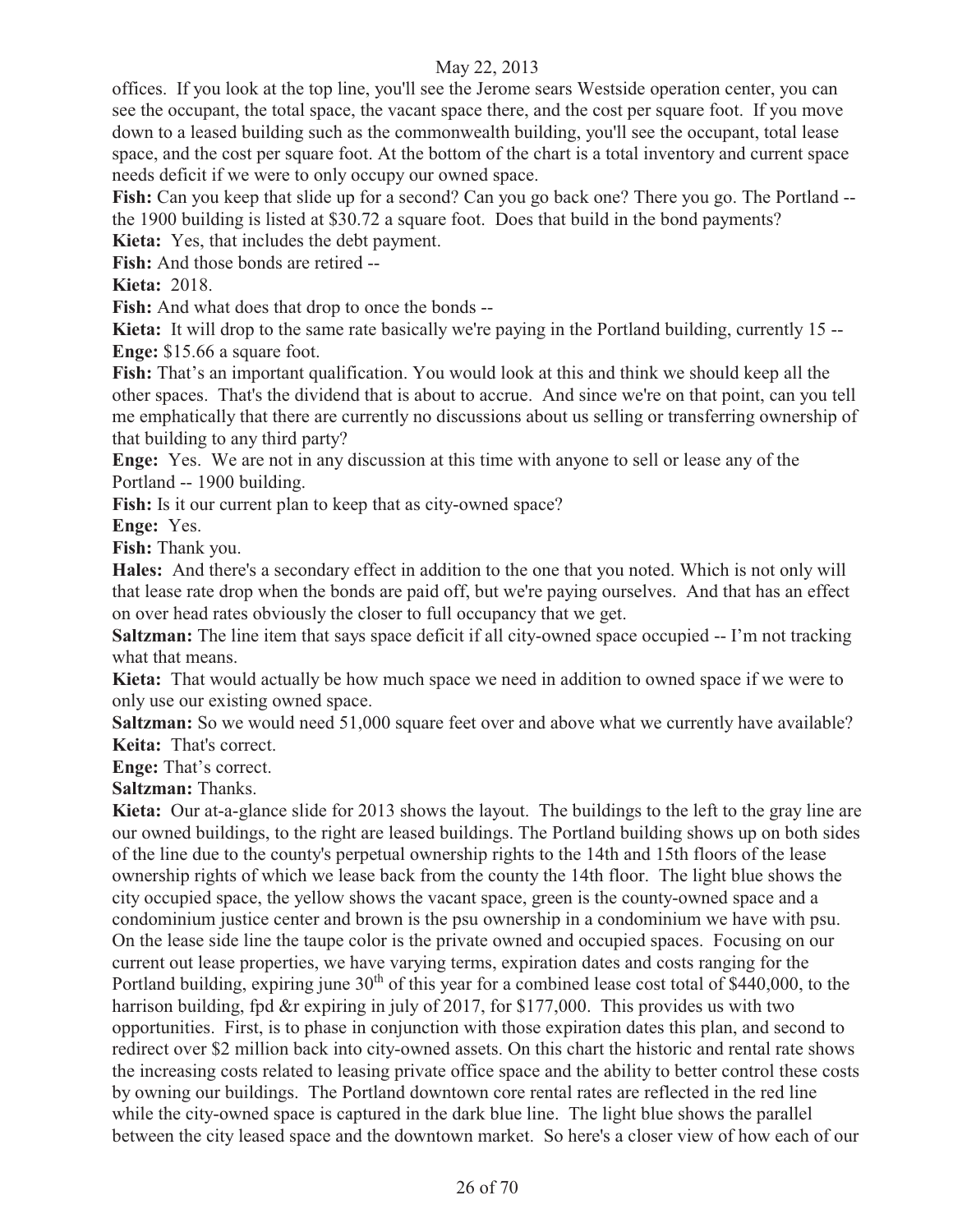own the locations are occupied currently. Note in city hall the yellow vacant space and the retail space on the first floor. In the Portland building, note the vacant space in the space we lease on the 14th floor -- the vacant space throughout the building on the 14th floor. Again, in the 1900 building there are different vacant spaces in different parts of the building and lastly the -- these are our latest acquisitions to our owned portfolio both purchased and under construction, increases are available space capacity significantly. In summary, the city owns approximately 620,000 square feet of office space which is 95% occupied resulting in vacant space of about 40,000 square feet. At the annual cost of around 778,000 square feet. Under the current space use configuration by 2016 if we were to do nothing but keep leasing and owning as we do, we'd be spending an estimated 2.3 million dollars annually on 99,000 square feet of leased space. The audit report of the downtown office space recommended a strengthening and clarifying existing policies around office space utilization and having facility services institute some administrative improvements. Leased space costs continue to increase and market projections should suggest a continued rising trend, historic information shows the best way to control the city's space cost is through ownership, and based on our survey information from each bureau, the five-year outlook does not show significant growth within the city bureaus with the exception of development services bureau who is having growth in the building department. Vacant space reduces the major maintenance reserve funds which are already significantly lower than the 3% target rate needed to maintain the city's building assets. We're currently about 1.6%. Out leases are set to expire in the next two months and over the next four years. The proposed plan will bring out leases into city-owned space in a plan and systematic process.

**Enge:** Now we'd like to city the five-year office space use proposal. The actions to reduce the need for -- the actions needed to reduce the need for leased space includes use existing city space to relocate city operations from leased spaces to vacant city space. Expand portfolio of city-owned space to relocate city operation from leased space. Adopt space standards to better utilize space, and establish a cooperative partnership with Multnomah county to consider multiagency colocating and codevelopment opportunities. The city currently has approximately 40,000 square feet of vacant space. Expanding the city's portfolio along with existing vacant space, we believe we could relocate city operations that are currently in leased spaces. We propose exploring the option to purchase the 14th and 15th floors of the Portland building from Multnomah county. This would expand the city space portfolio by 41,000 square feet.

**Fish:** Excuse me, to follow commissioner Saltzman's question, that 41,000 would cover all the 10,000 of the space deficit that you identified previously.

**Enge:** You're absolutely right. One of the things bob shared with you is that we do have additional space we have not programmed as part of this current space proposal, because we want to work through the first phase and then start working with the bureaus in terms of finding fit at some of the other facilities such as the kelly building and also the jerome sears building.

Fish: But just because we're getting a lot of data here, and just so we're laser focused, the 51,000 square feet of deficit on page 7 that you've identified, if everybody is housed in city-owned buildings, a 41,000 of that 51,000 could be addressed through this proposal to purchase the 14th and 15th floor from Multnomah county.

**Enge:** Absolutely. We could address 41,000 square feet just in the Portland building, and then what we would do is identify what we could do in terms of the right fit in both the kelly building and the jerome sears building.

**Kieta:** Another action items we're using to implement this plan is the development of space standards. Currently there are no citywide adopted standards for space use. The average space use per employee including the aisles, files, storage, meeting rooms, etc. is about 210 square feet per employee. Industry best practice for office space use per employee is 190 square feet and trending downward. Some bureaus within the city are currently utilizing space use designs which meet and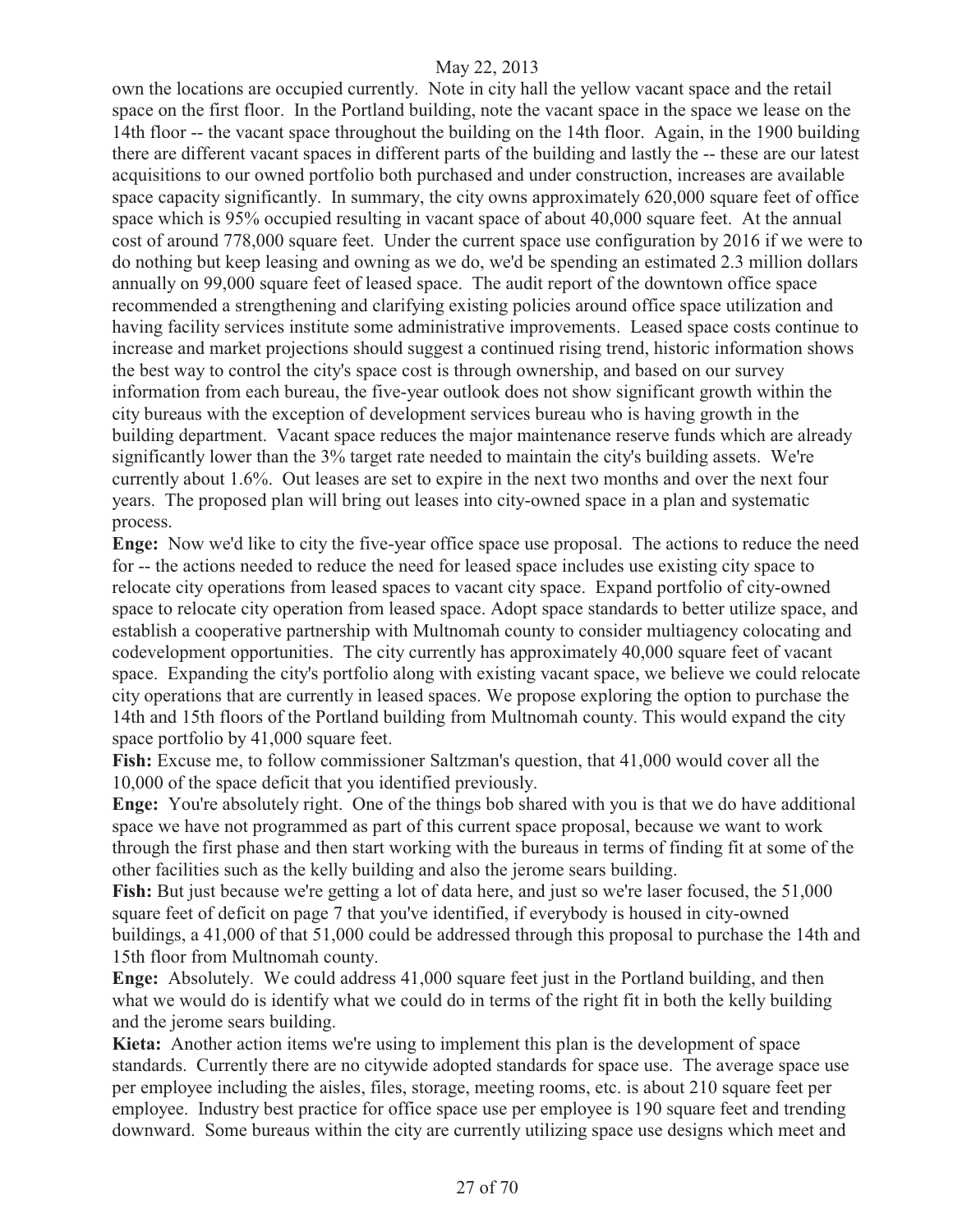exceed the downward trending best practices by using new work space strategies such as hoteling and shared work stations, which result in fewer work stations. Smaller informal meeting spaces leading to fewer larger conference rooms, new smaller technology resulting in smaller work stations, an example would be in bds where we have the inspectors who used to have 30-inch work stations, to handle a full set of blueprints this, work is being done on flat screens on their work stations. So it reduces the amount of space actually needed. And then one of our favorites, last time we reported with a space plan was to move what was accepted was moving the treasury and debt over to omf on the 12th floor. We actually were able to accomplish that by adopting a 25% file storage reduction on the floor. We lost no staffing, we didn't shrink any cubicle sizes, we simply set a target, we exceeded that target, and were able to move the debt treasury into our space with very little movement or change as far as the working space for everybody else. Please note the utilization of these strategies do not automatically translate to smaller cubicles. There are several things that come into play before we would look at that. The new guidelines will emphasize equity, spaces - consistency, efficiency, flexibility, and sustainability. Simply increasing space use efficiency by as little as 10% within our own spaces, and that's 620,000 square feet, will add significant growth potential within our existing footprint. There are many ways to implement these recommendations, but our plan is to follow these guidelines wherever possible. Commitment to keep the bureaus looped into the process. Coordinate the moves with lease expiration schedule. Address current and projected space needs, minimize the move costs. I want to emphasize we don't want to move folks unless we need to, because it is a direct impact on cost. So we want to minimize, but where we do have to make moves we want to maximize the adjacency. Flexibility to meet our future requirements, and ensuring the identification removal of barriers as we actually get into the space design on each floor. Implementation of these recommendations in our at a glance view would significantly reduce our dependency on these out leased properties. You'll notice by 2016 the city's own properties will be fully occupied while the need for leased properties is almost eliminated. We've met with each bureau to begin the discussions of these -- the concepts as we move forward. Let's take a look at how we can maximize the city-owned space. City hall first floor spaces currently in the process of being designed and construction to meet the city attorney's office expansion needs. We expect to have them into the space by this summer. The Portland building purchase of the 14th and 15th floor begins our ability to restack the building, bringing multiple leases and maximizing space use over the next three to four years. You'll notice with just a few moves, we create water bureau adjacency, main body of bts, moves on to one floor, and bes is all located within the same building. Ebs also joins omf on the 12th floor.

#### **Saltzman:** Did you say bes is all located --

**Kieta:** In the Portland building. We'll have a few more clicks and it will get caught up with what I just read. We brought the children's investment fund in, we brought bts from the 1900 building in, we've done a couple minor restacks within the building to create space as we move forward. And then the final piece of that -- with relatively few moves at the 1900 building, we'll create the space needed for the new location of the revenue bureau, we moved bts over to the Portland building, we moved bds down to the space that currently -- bts is in and created a full floor for revenue bureau. Then the final piece of the Portland building phase restacking occurs when the county and the state vacate the 15th floor and we move bes and oehr into the portland building. So bes would take over the 15<sup>th</sup> floor -- and then oehr would move into the 14th floor along with bts and some vacant space there. Also in here you see the kelly building sears, ecc. You can see even after the completion of this phase of the plan we still have office space available and commissioner Fish I think this starts addressing what you were asking a moment ago. The remaining available space may not be the best fit for all bureaus, and/or programs, so additional work will continue to determine how best to fill these remaining spaces. Combining the next phase along with the city-wide implementation of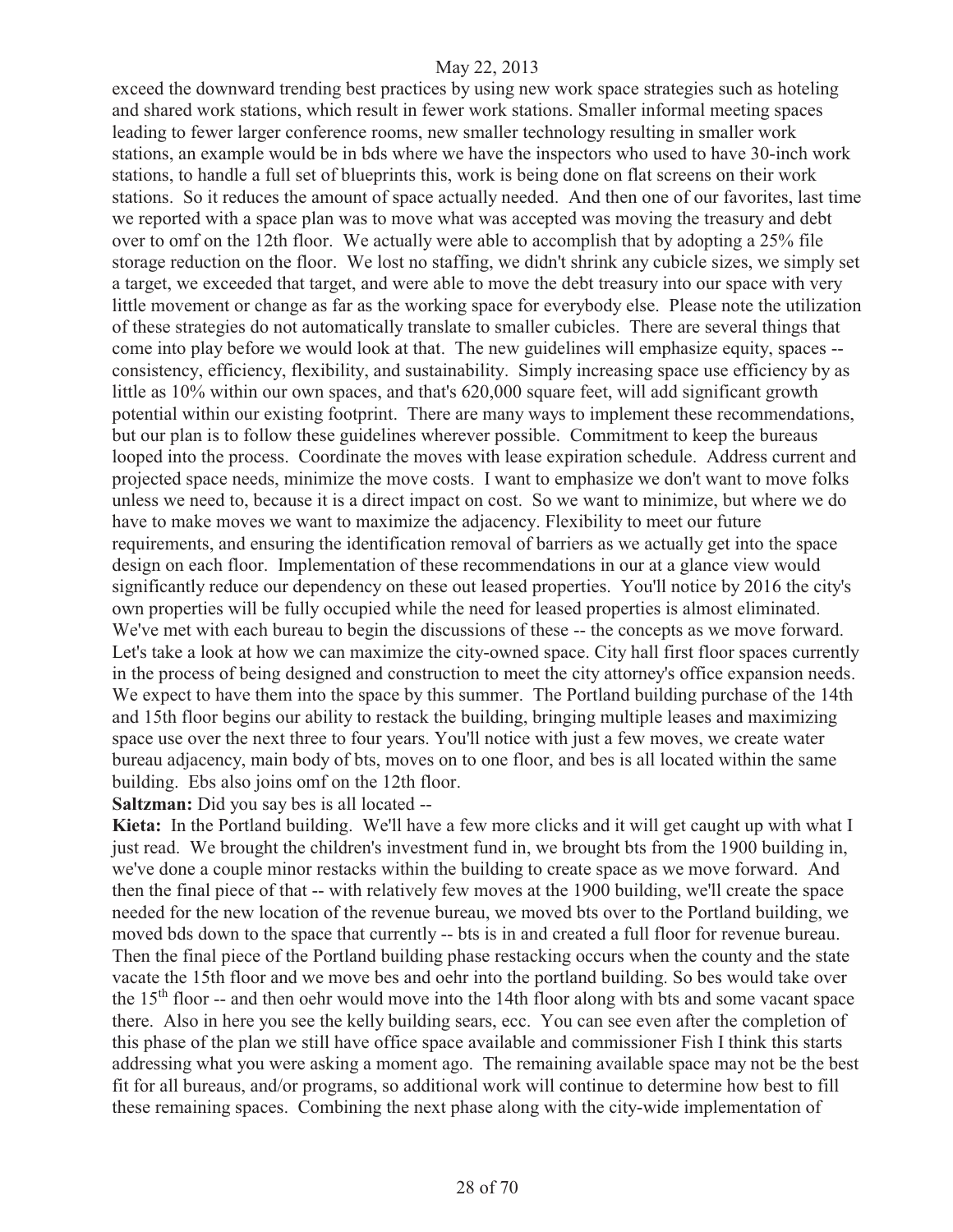space standards will allow completion of the move of all leased space into the city-owned buildings. So you'll notice a lot of vacant spaces moving forward.

**Enge:** The average lease cost is about \$3.73 more per square foot. If you were to multiply this by the lease space in 2013-2014, the total difference is approximately \$283,000. This is on top of the cost as bob shared with you earlier in terms of what we have an occupied space, it costs us money for that unoccupied space, and in 2011-2012, it was \$778,000. If you would look at it in terms of over a five-year forecast, the difference would be 1.5 million dollars. If you expand it for a period of two five-year forecasts, or specifically 10 years, the difference would be roughly about \$5 million. To implement this proposal there would be a need for one-time funding. This would not be required to come from the -- would require additional general fund, we would finance the acquisition, the tenant improvements and the move costs. We would use the difference between the lease costs and the cost of city space to repay the financing. This would be a multiyear financing to coincide with the expiration of the leases. So again, we would relocate city operations as the leases expire. So if council approves of these actions, these would be the following steps. Explore the purchase of the 14th and 15th floor with Multnomah county, finalize the space plan and space standards, develop a financing plan, return to council and present the occupants for their approval and move forward with the implementation of the space plan. That is the end of our presentation. We would welcome any questions.

**Saltzman:** Does the county use the 14th and 15th floor?

**Kieta:** Currently have support enforcement dispute resolution and the tax supervisor office on the 15th floor. The city leases back the entire 14th floor.

**Saltzman:** Okay.

**Novick:** I want put on the record the discussions we've had about the possibility employees will see the amount of space per employee going down and think this is the pack everybody in like sardines plan. You've said that you think the -- you can achieve that goal by doing things like reducing the number of large conference rooms. There are references in the power point to things like smaller technology results in smaller work stations, I want to give a chance to reassure people that you're going to be working with employee and with unions on the issue of reducing space for employee that you do think should be able to accomplish that without squeezing people into small spaces. **Enge:** That is correct commissioner novick. We'll continue to work with the bureaus as we move forward to finalizing the final space plan.

**Fish:** One of the big question marks that hangs over this whole process is the cost to the city of updating and repairing the Portland building. And since we're proposing to consolidate a lot of space and functions in a building that's had a troubled past, could you touch on a little bit, what's the worst case scenario in terms of our -- the cost of updating and repairing the building?

**Kieta:** Currently we have studies underway that address both the building envelope issue, which is water infiltration as well as the structural and seismic issues with building -- the problems we were investigating are not new problems. They've existed since the building was built and there have been multiple studies and there's been lots of work done to try to address the situation. We took more comprehensive approach to look at these and say, you know, what would it take to do this thing once and for all so we can have a building that we can count on in the case of seismic event as well as something that we cannot have the water issues with -- that we've been plagued with since the building was built. The reports basically indicate that because the building was so new in its design, when it was built, that to marry so many different materials together, you'd have glass, store front stucco, ceramic tile, metal, and glass itself, put together without good design, it was too new when it was designed -- when it was designed with those materials to really have good connectors, so we're looking at what it would take to actually skin the building and then put a waterproof membrane behind everything and then rebuild the exterior of the building. Early estimates with high contingency is \$25 million. The additional work that we're looking at is seismic. We've been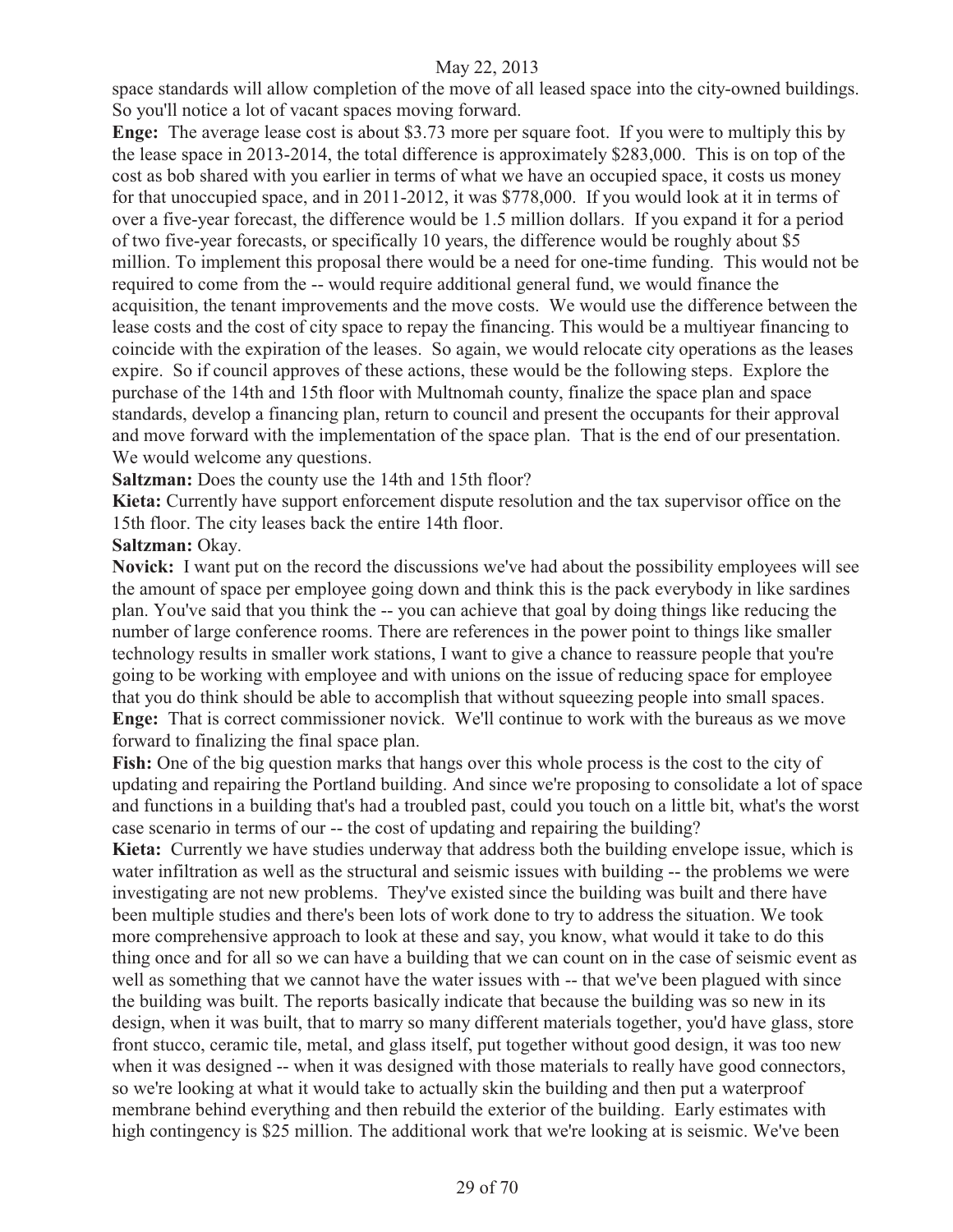assured that the building is built to code that when it was built, codes have changed significantly. We're looking in seismic if we were to use this opportunity. We're going to do this work and use the opportunity to advance the seismic improvements to the building, potentially another \$25 million. Fish: Let me air that out for a second. I guess it suggests two potential complication with what is an excellent plan you've developed. In fact we've been pushing for a couple years to get this plan. First I want to compliment you on a very thorough and thoughtful job. But it raises this my mind two questions. One is, if we're doing a renovation of that magnitude, it potentially could be very disruptive to the work force. And is this the appropriate time to be thinking about moving more people into the building when we're doing both seismic and structural? Second, how do we pay for it? I hope the answer is we put a surcharge on the people in the building in which case we lose the cost savings.

**Enge:** At this time we have not finalized the information around the renovation of the Portland building. It will be coming back before council probably in the next couple of months. So at this time I think it would be preliminary for me to provide findings in terms of how we would finance and how much we would finance in terms of both the envelope and the seismic renovation. **Fish:** Does the prospect of a \$50 million project and the potential disruption to the work force change your view at all about the sequencing of this project? Of what we're talking about in terms of bringing all of the city offices under a city-owned roof?

**Enge:** If I just draw on experience, commissioner Fish, the expectation that council will move forward with a \$50 million renovation of this building. Terms of the seismic retrofit as bob shared with you, right now the building is seismically safe from the standpoint in terms of people exiting the building in the event of an earthquake. The \$25 million would put -- reinforce what we currently have, but it would not guarantee that in the event of an earthquake that the building is still going to be usable. It will increase the likelihood that the building is usable, but it does not guarantee. That's a question we'll put before council, in terms of whether it wants to invest that \$25 million. The \$25 million on the envelope of the city -- the Portland building, if I were to again draw on history, we have not done that all at once. So I believe that the proposal we have in place could coincide and can be done concurrently as we move forward with any improvements to the Portland building.

**Hales:** The number of leases or amount of square footage that changes in the near term, this summer is pretty modest.

**Fish:** I wanted to put this on the table because I feel a little schizophrenic on this. On the one hand, we've been pressing for the last couple years through work session and through dialogue with omf to come up with a comprehensive way of filling vacant space and curbing an informal practice of having people enter into more expensive leases in noncity-owned properties. So I applaud what you've done, and the model that you've come up with in terms of how you would allocate the space and stack it seems very, very thoughtful. So that is the plus side. The elephant in the room for me is what's the cost benefit of spending this money to renovate the Portland building? We have a building which has been a trouble building, and I don't know what -- at what point does a \$50 million investment exceed the return that you're getting from the building? I'm not confident to make that adjustment, but I just -- i'm prepared to accept -- I think we're being asked to reaffirm our interests. And i'm preferred -- prepared today to reaffirm the interest which this council strongly asserted in the last couple years to this exercise, but i'm concerned that without resolving the question about the Portland building's future, and the cost, we may be putting the cart before the horse a little bit. And your point, mayor, there isn't a lot that's planned in the short term, so we can potentially move forward, but I just simply don't know whether it's prudent to spend \$50 million to save this building or whether there are other options we should be thinking about.

**Hales:** We are by no means making that decision today. This is a decision to focus our leased space in our own facilities to answer the question that you asked, which is that we intend to keep the 1900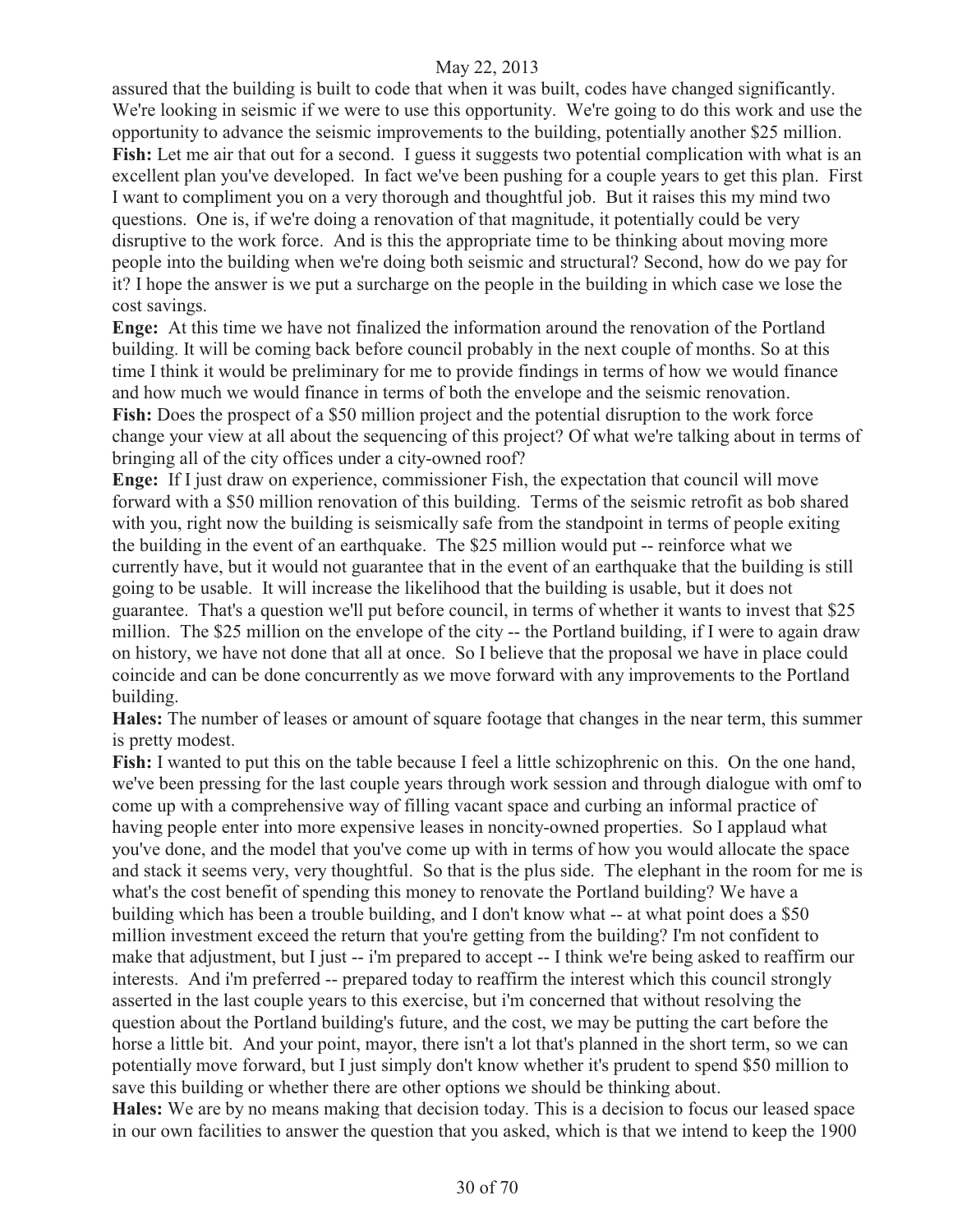building in our inventory as a place where our employees are house and do their work, and that we are going to be committing to some repair scheme for the Portland building at some point. But details to be determined. Level of repair, amount of cost. But this basic idea, we're going to use the space we have efficiently, we're going to systematically start moving people from leased facilities into our own, that's the heart of the matter, and we're not committing to any particular scheme with respect to the seismic improvements or even the repairs that are needed.

**Fish:** That's why I feel schizophrenia. I want to celebrate the fact we've called to question on the 1900 building which from time to time there was a question about whether we were going to lose that building, that I celebrate the fact that such a thoughtful and comprehensive look has been done about space and how we allocate it. I love the proposal for how you've solved the not here in this building, I was afraid looking at the slide you were going to suggest we just take the commissioners' office and remove them and find more space. I'm delighted we got a reprieve from this mayor. But I just -- there's something about that next piece, about the Portland building which I just don't know enough, and \$50 million sounds like a lot of money to fix a problem. I'm assuming we're well beyond the point we can get an insurance claim. So I just have a concern about that. And what that means to the success of this plan. So i'm just putting that marker down.

**Saltzman:** I'd like to echo that concern. When I heard those numbers, you just said 25 and 25 million, it seems to me we could -- that easily exceeds what I would guess the price for a brand-new building.

**Enge:** Commissioner Saltzman, as part of the ongoing exercise in terms of -- as commissioner Fish was sharing with you, in terms of some of the history of looking at some of our space planning over the last 6 to 7 months. We did look at what it would cost to build a brand-new building, and the per square foot cost giving the values and the priorities that the city has would be north of \$300 a square foot. So we could --

**Saltzman:** What does that mean, the values and priorities the city has? How does that differ from, say, maybe the rebuilding of the edith green Wendell wyatt building?

**Enge:** We would build it to leed certification, other sustainability options the build would have to have. So when we looked at that, let's just take the Portland building which is somewhere in the neighborhood of 300,000 square feet, to replicate that building at \$300, just in construction costs would be somewhere in the neighborhood of 90 million to \$100 million. And that wouldn't include taking folks out of the building and bringing them back and moving them to another building. So we've taken a look at that, and commissioner Saltzman, the other thing we did, we were told this was the market to buy a brand new building if we were going to buy one. So we researched that as an alternative. And what we found is that we could do -- we could purchase a building similar in terms of square footage, but it would be the same vintage, or the same era or same time as our building was built, so you're going to run right back into the seismic issue in terms of what we're facing with the Portland building. And you also don't know in terms of what are some of the other concerns of those buildings. So we did explore those two other options as we look -- move forward with this space plan, and we think that it is in the city's best interests to continue to hold on to the Portland building, given the economics in this current environment.

**Saltzman:** Thank you for that thorough response. I stand corrected.

**Fish:** The one piece that we're going to have to find a way to finance that, and is one of the options that you are considering to finance the work on the building to put a premium on the rent and pass it through the bureaus?

**Enge:** That could be an option.

**Fish:** Again, I don't want to rain on what I think is a tremendous accomplishment today, but it would be ironic if we ended up putting a premium on the rent which then undercut the gain that we were proposing here, which was reducing the spread between what we pay and frankly that could become an issue depending on what the market conditions are, because we've got some of these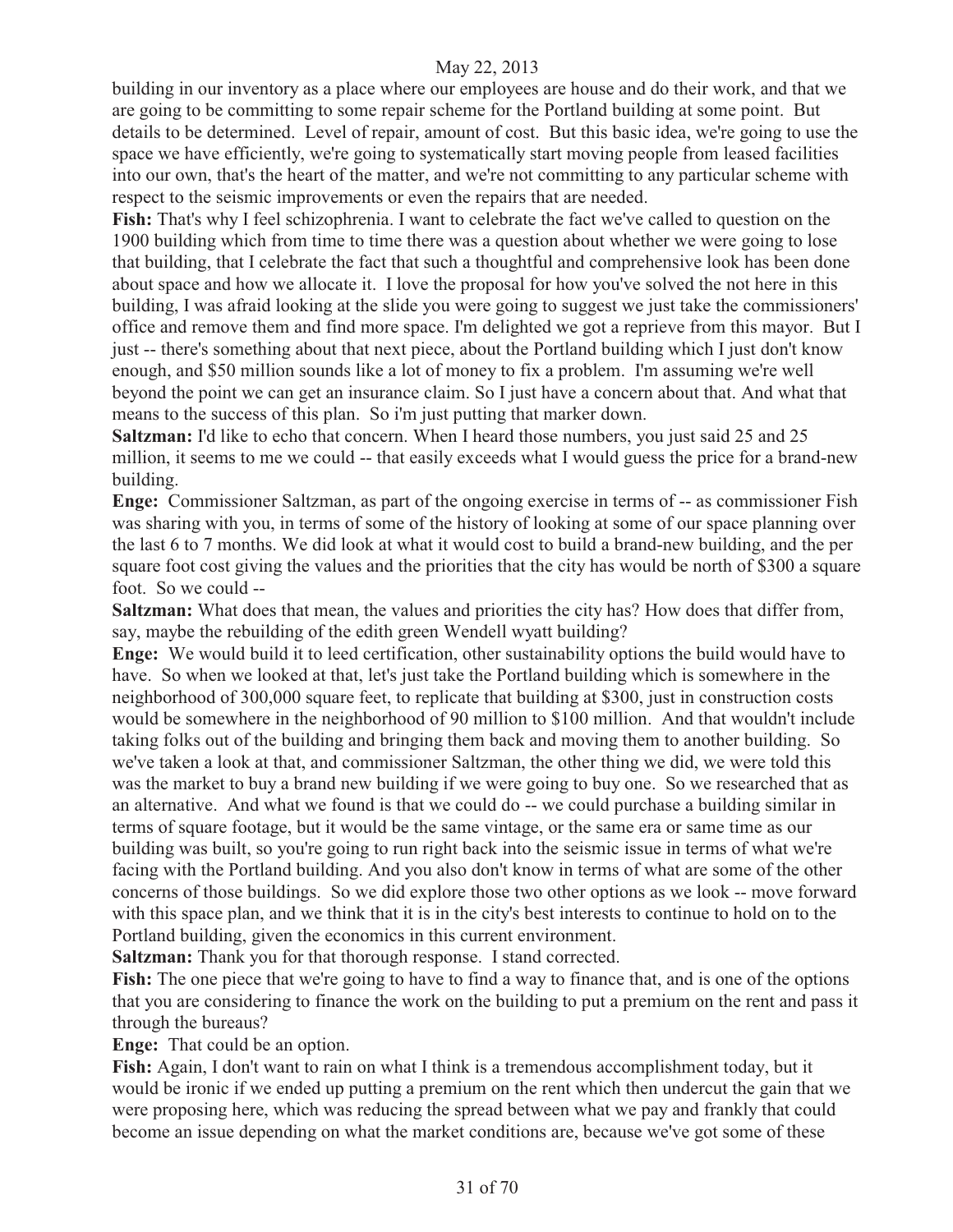bureaus are in spaces pretty cheap and a landlord might be willing to cut a good deal to keep them. And we're talking about potentially filling space but paying a premium to cover the costs. I know we don't have to resolve that today, and I think what they've done today is terrific work. But I do think this is going to need a pretty rigorous outside independent review for the council to get its arms around it, because it seems it could fatally undercut the gains we're trying to get out of this proposal.

**Hales:** I love that suggestion and actually we've discussed that in terms of an outside independent review, of what our options will be in terms of the buildings. But I think the basic fundamentals here are sound, which is, we're around for the long run, it makes more sense to be in the space we own rather than the space we lease, we should take care of the buildings that we own and put them into good condition for the long run to be good workplaces for our employees, and the macro economics of paying ourselves through rates are better than paying someone else and having the money go out the door and not have the internal multiplier effect of being in our own funds. So all those fundamentals are behind this plan, but you're right, the second stage choices are going to be pretty important, and will require the council to spend more quality time with these two gentlemen as well as some outside experts to make those choices.

**Fish:** Thank you.

**Hales:** Other questions? Comments for the team? Thank you both. Thank you. Are there others signed up to testify?

**Moore:** No one else signed up.

**Hales:** Ok. So this is a resolution. Motion to approve the resolution. Call the roll please? **Fish:** I want to thank the team from omf for a superb piece of work. I hope this exchange does not diminish what you've accomplished today. This has been a dialogue with the council that's coming now to fruition over the last couple years about how do we maximize our existing space, and over the long term reduce costs. I'm delighted and thankful this mayor has finally called to question on the 1900 building, which has been a question that's been out there for some time, and with the retirement of the bond indebtedness, it becomes a relative bargain and a pretty good deal for the tax payer i'm delighted it's going to stay in our ownership. And I just want to thank you for the creative way you've approached this. We know how hard this is. We've been -- I think this is the third presentation we've had in the last year about this. And you've come up with a very thoughtful approach, the goal is to consolidate all the space, all of our functions within city-owned space. And the long-term vision is the save money. We got a few questions we're going to have to tackle along the way, but -- and I think I share commissioner novick's concern about making sure that what we're going to be doing is designing space that's humane and allows employees to be productive and feel respected, and I don't know -- I can't tell off of this square footage versus that, and I understand changing technology, bottom line is we want our employees to feel well regarded and we want them to feel comfortable in their work space. And that can be a question of design as well as space. But thank you for the effort that you put into this, and I think this is a very promising start. Aye. **Saltzman:** Thank you. This is a very thoughtful presentation, and very nice power point too. Pretty impressive. Very well thought out, and it seems to make a lot of sense. Look forward to moving our lease -- getting out of our private lease space into our own space. Aye.

**Novick:** Thank you very much for the work and for the clarity of the explanation. Aye.

**Fritz:** I have been very impressed with this project since it was going for quite some time, and the presentations both this year and last year have been outstanding. I appreciate your briefings to me and my staff ahead of time and ongoing, and your evaluation. And this is what we should be doing, looking at the most cost effective way to provide the services in the spaces that our employees and citizens need. I appreciate the work. Aye.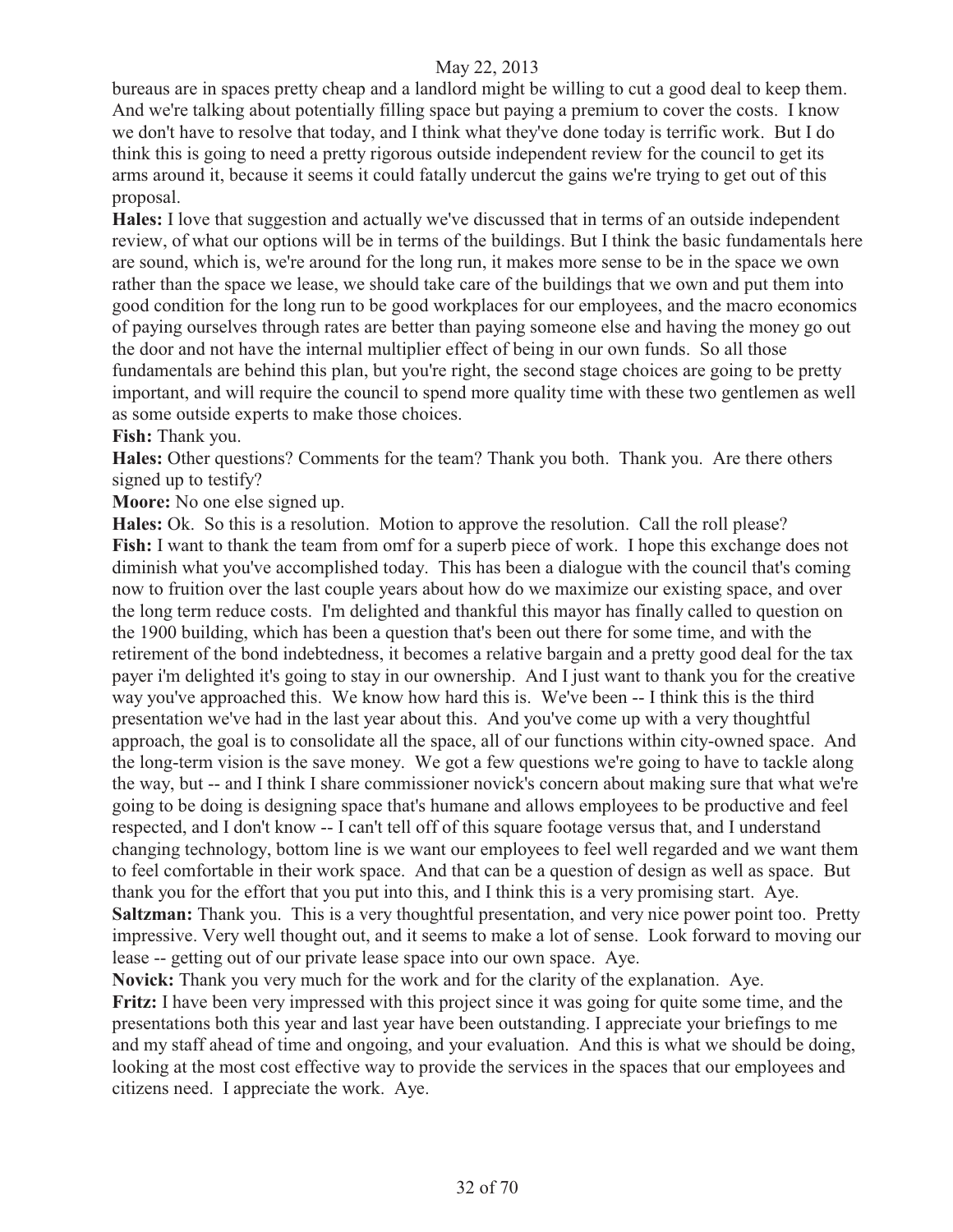**Hales:** Excellent work. Thank you both. Aye. [gavel pounded] We have the regular agenda ahead, but we did have one item pulled from consent, and actually I have a request from a bureau to send that back to my office.

# **Item 461.**

**Moore:** 461. Amend contract with Portland audubon society for additional work and compensation for the bird surveys at oaks bottom and mt. Tabor habitat enhancement project site for \$20,290. **Hales:** If there's no objection i'll return that to my office. [gavel pounded] and now we'll take the regular agenda.

# **Item 471.**

**Hales:** Thank you. Bureau of development service and parks have joint responsibility for implementing the new tree code, and given the challenges of the budget cycle, they've not been able to implement it fully, but they're making progress. And that's why they're here. Thanks for patience with our calendar.

**Mike Abbaté, Director, Bureau of Parks and Recreation:** My name is mike abbaté, the parks ask recreation director, joined today by paul scarlet, bureau of development services director, and mieke keenan, program coordinator for the tree code. We're here today to ask for a delay of the implementation of the citywide tree project, which includes new title 11 trees, and associated zoning code amendments and package of customer service improvements. City council adopted this project in april 2011 to provide clear and consistent regulatory framework related to trees, to also enhance the city's urban forest canopy, and most importantly to improve customer service to our citizens. Since adoption, bds and Portland parks have been working closely to make sure implementation is seamless, consist accident meeting the goals of the project. We've made substantial progress. This code that was adopted in 2011 comes with a significant cost. Several new staff are required to effectively implement the code. And given the significant budget cuts the city is facing for this fiscal year, 13-14 for bds and for parks, both of whom are facing budget reductions, it's not possible to add these new regulation and requirements to our existing portfolios without adding staff. The bureaus are committed to launching the citywide tree project. This is something that has had a tremendous amount of public support and support and advocacy from a number of advisory committees, including the urban forestry commission. And so we are committed to launching it, but we need the additional staff and resources to make that happen, so that's the main reason for coming to you and asking for a delay.

**Fritz:** How many staff do you need?

**Abbaté:** It is -- I think it's 7 1/2 ftes.

**Fritz:** You're going specify what those are?

**Abbaté :** I can. And mieka will have a breakdown of the different positions. Paul?

**Paul Scarlett, Director, Bureau of Development Services:** Paul scarlett, director for bureau of development services. Along with parks, we administer tree regulations, certainly the zoning code for bds, and coordinate closely with city forester and tree staff in parks. It is unfortunate that the funding is not available at this time to fully implement the tree project. And program as was proposed a couple years ago. A lot of work went into this project, and we fully support the goals and objectives of this project. We will continue to work closely on monitoring and managing all different regulations and coordination for outreach information and so forth. We're also involved currently on updating our permitting database to reflect tree requirements, and permits that goes into the system. And mieka, i've got to say, has done a tremendous job. And we're very happy and excited that her position has been proposed for continuation at half-time, and so she will be able to continue working on the tree project as is proposed currently. So we're pretty excited about that. **Fritz:** Are you currently full-time or part-time?

**Mieka Keenan, Program Coordinator, Bureau of Development Services and Portland Parks and Recreation:** I'm currently full-time through august.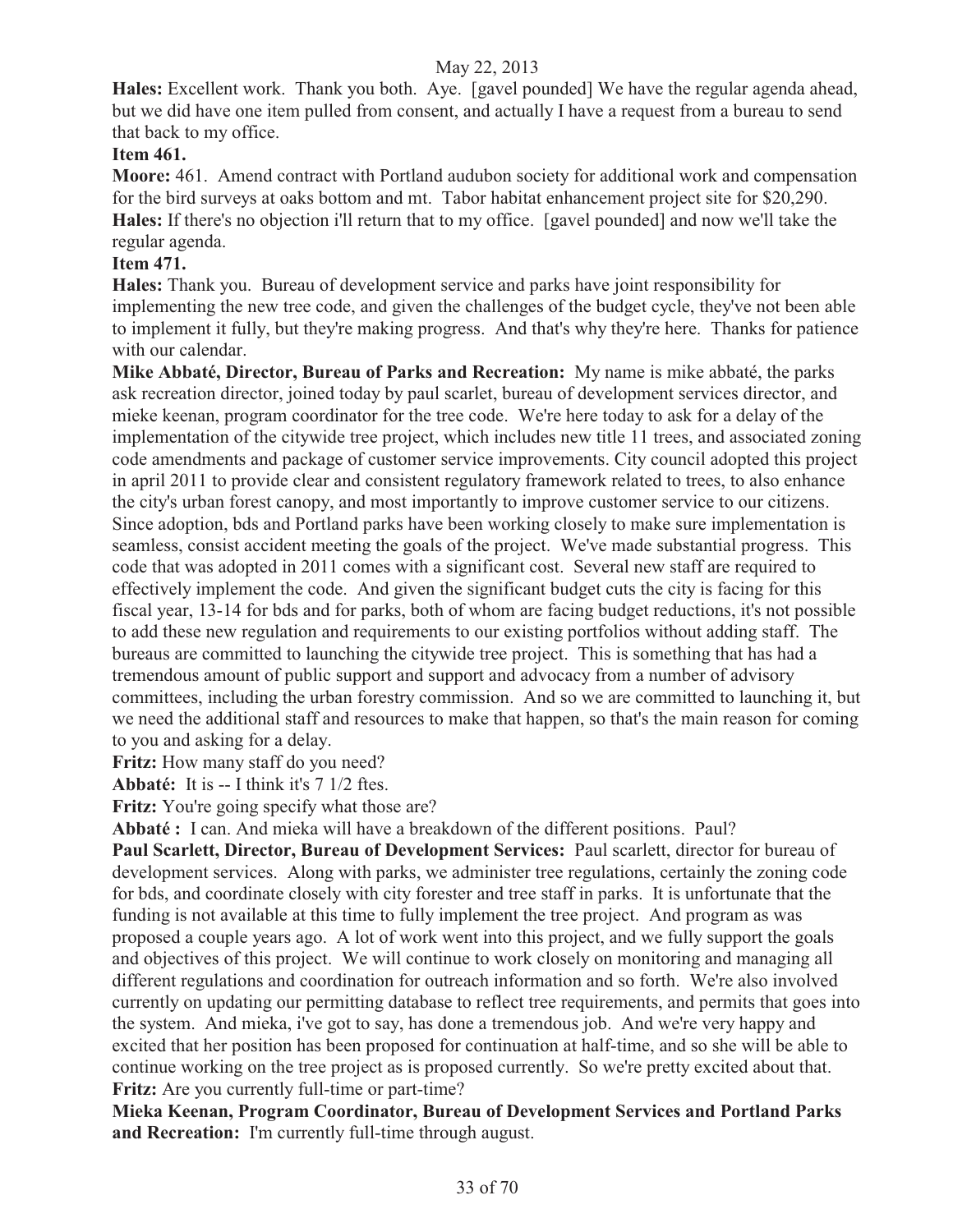**Scarlett:** And continue half-time as proposed in the budget. We are committed to having certainly mieka work on it and I do know that we continue to do tree work regulations through whether it's projects that are being built and tree preservation and the tree regulations, so I want council to know that that's still an ongoing effort. And we do as good a job as we can issuing permits through parks and of course dealing with regulations around subdivision and so forth. So we are maintaining and promoting the tree canopy work part of the city of Portland, and the intricate details that come with development and the plan review process. I'll turn it over to mieka to go into more detailed information on some of the plans for the future. Thank you.

**Mieka Keenan:** Good afternoon. My name is mieka keenan, i'm the program coordinator for tree code implementation. I work for both the bureau of development seven and Portland parks and regulation urban forestry division, I was hired in august of 2011 to help the bureaus get ready to implement these new regulations. This is a unique project in that two bureaus are responsible for administering the same title. So with that uniqueness also comes a unique set of challenges as well as opportunities. Bureaus have been coordinating very closely to make sure that all of our processes are coordinated, seamless and ultimately the design of this project will improve customer service and the administration of our tree regulation. So today i'm going to talk a little bit about why the bureaus are requesting a year and a half delay as opposed to a one-year delay. I'm going to talk about some of the accomplishments the bureaus have made over the past two years, what we're currently working on and as well as what the next steps are for implementation. So why are we requesting a year and a half delay? The budget cycle runs from july to july, and the bureaus have been told that there's not enough general fund support at this point to hire the new staff necessary to implement this. So we do intend to request full implementation for the next budget cycle, july 2014. So once that funding is approved and the money is in the banks, so to speak on July 1st, the bureaus will still need to go through the recruiting, hiring, and training process for the new staff. So the recruiting and hiring process can take three to four months to actually get the people in the building. Which leaves approximately two months to train everybody to be ready on january 1st. This is also holiday season, so there will be a lot of vacations scheduled, so if that sounds like a long time frame it's actually a little bit tight. That's why we need the year and a half. If we were going to start this code next july 1, 2014, we would need that funding to be available this winter. Some of the accomplishments since I do work with both bureaus, I am lucky enough to work with people from both urban forestry and development services. We do have a dedicated set and team of people who have been working very hard to get these regulations implemented. We're very focused on it, and we have gotten a lot done. For example, we drafted a set of housekeeping amendments to the tree code which city council adopted in september. The housekeeping amendments improve the code by clarifying policy and eliminating existing loopholes. We started an online street tree pruning program so people can begin to get their permits online, so these are self-issued from the convenience of their home or office. So this has been really helpful for customers needing street tree pruning permits. We started the after-hours tree hotline with the help of commissioner Saltzman. We set the tracks contract, the permitting system for bds, we have started programming tracks for the new ab permit type. I would say that we're 70% complete on the tracks programming, and that will be completed by the end of this year, in january. We have a solid working draft of the tree website that is still under development, but it is up, and that website is based on the tree regulations under the new code, and it's not based on the existing regulations that website will be launched as we get closer to implementation of the new regulations. So currently we are working to achieve some of the objectives of the citywide tree project, especially in terms of customer service. The bureaus have appointed a single point of contact internally to improve communication between the two bureaus, and instead of bouncing applicants back and forth, the bureau was do the behind the scenes work and get back to the applicant. We have special colocation of some of the urban forestry inspectors down at the 1900 building to answer tree-related questions. We've been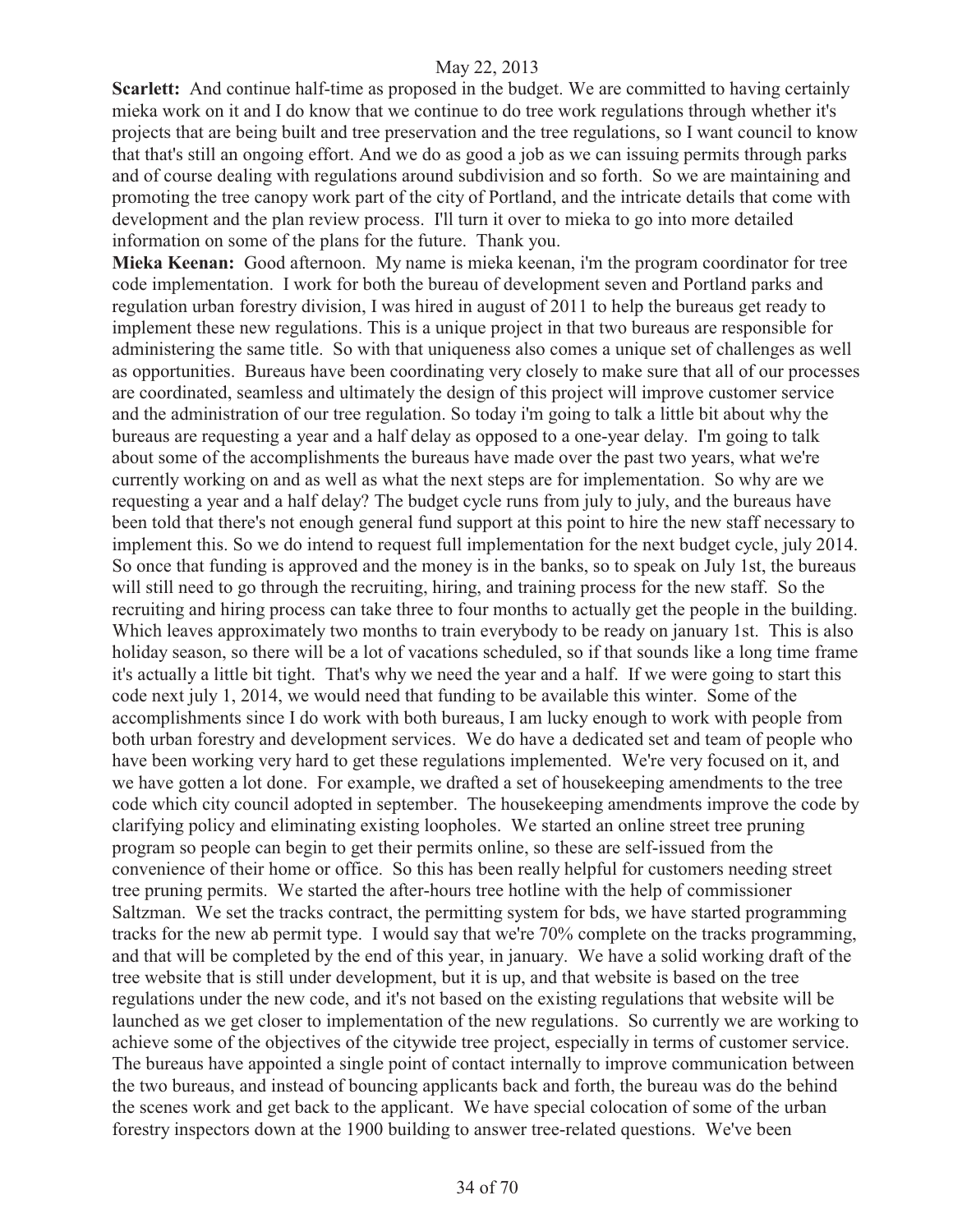improving our intake procedures for tree permits, we will be hosting a training this summer by urban forestry and bds that's geared toward the development community and the construction community to remind people of what the existing tree regulations currently are and how to get your tree permit. This summer people will also be able to get online and see where their tree permit is in the process. And maybe more importantly they can look and see if their neighbor did get a tree permit for a tree that's being removed on their property. Land use decisions will also be available online, and this will eliminate the need for people to come down to the 1900 building To get their land use decisions. They'll be able to do that from home as well. So as you can see, we've been very busy. There's still a lot of work to be done. We still have to complete the tracks programming, we need to continue working with itap to make sure our processes are integrated seamlessly into the new permitting system. We need to complete and test the new tree website, and we plan on working extensively with our stakeholders on testing that website to make sure it's delivering all of the promises that came along with this tree project. As I mentioned, we need to hire and train new staff, we also need to train existing staff across the bureaus, and last but certainly not least we need to conduct our education and outreach piece of implementation to make sure that all of the community members are aware of the regulations and also what their responsibilities are under the new regulations. I did give you a handout that summarizes some of our accomplishment and next steps for this project. Which is also -- there's extra copies if anybody in the audience would like one. This concludes our presentation. If anyone has any questions.

**Fritz:** Could you give me a break down of the 7.5 positions?

**Abbaté:** 7.5 includes two tree technicians, 3 1/2 inspectors for both urban forestry and bds, so these are folks that will go out into the field and two planners, one for plan review, so plans that come in, checking them for trees. And one for code compliance based on complaints that may have -- that come to the city.

**Fritz:** Thank you.

**Saltzman:** I want to be recognized for the purposes of offering an amendment.

**Hales:** Sure.

**Saltzman:** I want to thank everyone for being straightforward about the budget and the staffing challenges that we face as a city and as we continue to implement the new tree code. But this will be the second time the council has asked to delay the implementation of this code and needless to say that does not inspire a lot of confidence in many in the community out there who have worked long and hard to bring a cohesive set of regulations that will not only benefit our citizens, but also benefit our canopy and our trees. So I want to make perfectly clear that this will be the last time I will vote to delay implementation of the code, title 11. So -- and I continue to support fully its strong adoption and implementation. So we either appropriately fund and build to capacity to make this happen and fy 14-15, or we hang it up and just continue to have the disjointed fragmented complex regulations that we currently have, which really don't benefit anybody. So i'm proposing an amendment that the implementing agencies, parks, bds, the city budget office, and bes bring a formal report to council this decision on how the program will be staffed and funded for the coming budget process. In this way I think we can clearly signal to the public that we plan to follow through and make sure this time with all the lead time we have, a year and a half delay, that we are doing in december, we are seeing in december a report on the budget and staffing needs and we're prepared to incorporate that into the 14-15 budget. So my amendment simply says Portland parks and recreation, bureau of environmental services, the city budget office, the bureau of development services, shall report to council no later than december 18th, 2013, on a budget and staffing implementation plan for the tree code ordinances. So I would move that amendment. **Fish:** Mayor, i'm going to second the amendment, if I could be recognized. I'm strongly supporting commissioner Saltzman's amendment, and in preparation for this discussion, Hannah kuhn in my office pulled a story that was written in february of 2011 about the tremendous work that went into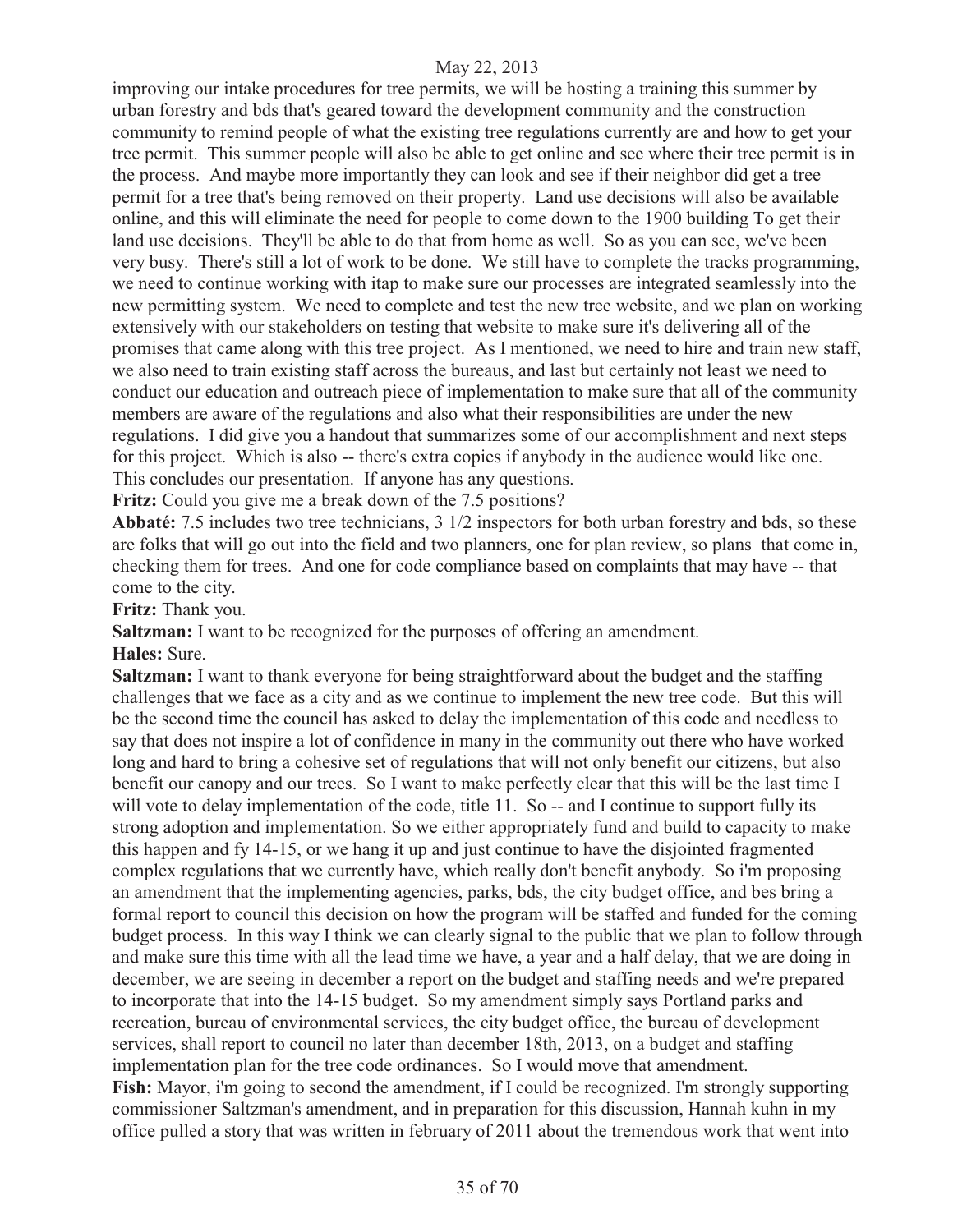the tree code regulations. And there's a sentence here you don't often see in the newspaper. "so far newly proposed standards seem to be ok with just about everyone involved, from home builders to environmentalist and residents." that really is extraordinary statement and a credit to the people who are before us who have been driving this process. As dan said this, is the second time council has been asked to delay implementation of the tree code we adopted in april 2011. I am also reluctant to go forward without a firm date for moving forward. It's true last year and this year the city has faced significant budget constraints and some projects had to be delayed due to lack of funding, and it's also true that we are incredibly appreciative and supportive of mieka keenan's work, and progress to date, and the staff at bureau of development services, parks, and environmental services, all the great work that's gone on. This is in no way a criticism of the superb staff work that's brought us to this point. But frankly as dan noted, there are lots of community advocates, including people like bonnie mcknight, who are starting to ask, are we serious about getting this job done? And I for one would like to join with dan in seeing us prioritize funding for this work, to be clear that we're not just going to keep kicking it down the road. So I support commissioner Saltzman's proposal that staff return to council this december with a concrete plan for how we fund and staff implementation. And in effect asking you to challenge us to find the money to do the work that you have set out to do. And I just want to note something because it's an important history here. It was the council's stated intent that after the initial year of implementation, development related tree work would be primarily supported with fee revenue, not general funds. So I'd also like the implementing bureaus in the budget office to explore if there is any way to jump start any part of implementation in the fall of 2014 rather than january of 2015. I thank dan for bringing this amendment and I will support it enthusiastically.

**Hales:** Further discussion on the motion to amend?

**Fritz:** I'd like to propose a different solution, which is that we implement it now. I have heard from both commissioner Saltzman and commissioner Fish impatience that we're not moving forward. We delayed it several times already, this project started in 2005 when I was still a community organizer and as commissioner Fish just noted the sooner we get it going the sooner we get the fee revenues. In the current latest version of the proposed budget, there's one 1.1 million dollars of general fund that's going to tree planting. It doesn't make sense to me to fund tree planting rather than reorganizing the tree code, it doesn't make sense to me that we would start -- we would allocate over 200,000 in 2.5 fte for a new regulatory improvement code project when we haven't finished this one. And it's greatly distressing to hear mieka's position is being cut, i've heard a huge amount of support for what she's been doing. Not only bonnie mcknight and ellie charise in east Portland, but neighbors in mount tabor and southwest Portland are very concerned with not moving forward. We have the general fund resources, just in yesterday's proposal, there was another \$500,000 added to parks from general fund. So I don't support any further delay and I don't support this ordinance. **Hales:** Any other comments? Motion on -- roll call on the motion to adopt the amendment and put that before the council.

**Fish:** Yes, I enthusiastically support the amendment and while I appreciate the concerns raised by commissioner Fritz who has in fact been a champion for this, I do believe that we need to take a little time to come up with the funding and the staffing, and I would be deeply reluctant in spite of some of the proponents of the idea of taking recap money because there's all kinds of zoning code amendment work that's going on right now, that is terribly important, and I would also be very reluctant today to start making budget changes on the fly to fund this, including changes of funding that's allocated to work friends of trees and other groups are doing outside our budget framework. I'm comfortable with the time line set forth in this amendment. Aye.

**Saltzman:** Aye.

**Novick:** Aye.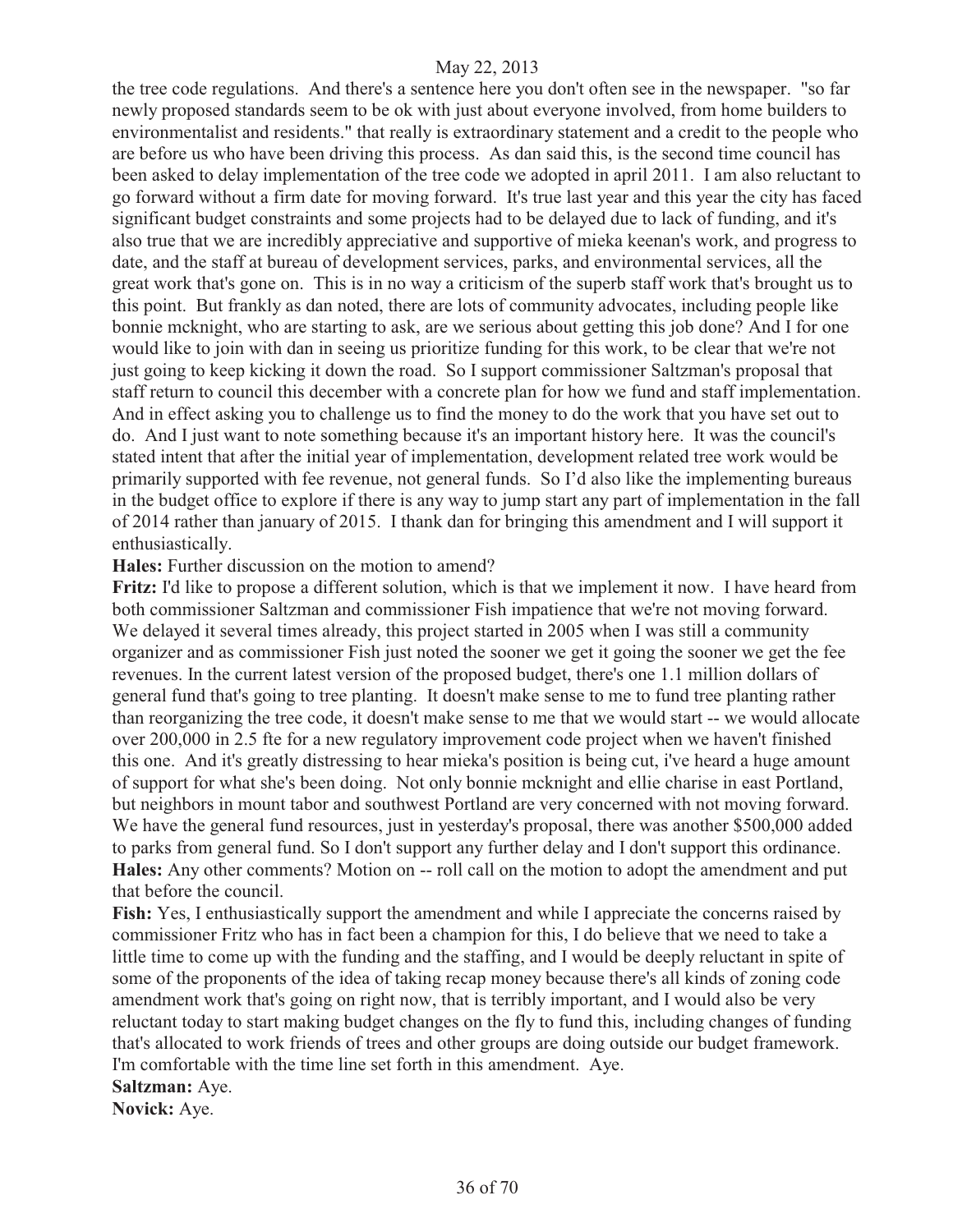**Fritz:** I don't support time line and we're not voting on this until next week when we'll have further input on the budget so we can make budget changes and decide on this at the same time. No. **Hales:** I appreciate the amendment and i'll support it. And I appreciate the good work that's been done, but obviously this is not the year in which we get to add new positions, we are very carefully trying to calibrate how to lose less of them. So this is an appropriate pause for now. Aye. [gavel pounded] thank you. Good presentation. I'm sure we have public testimony now on the original and the amended ordinance.

**Moore:** We have six people signed up.

**Hales:** Good morning.

**Bob Sallinger:** Good morning. I'm here to testify on behalf of the tree code, and my name is bob sallinger, i'm the conservation director for the audubon society of Portland. We appreciate the comments we've already heard here this morning, and the sense of urgency around implementing the tree code regardless of which way you wind up going in terms of the amendment. It's good to hear that urgency and the recognition that we do need to move forward. We have a \$5 billion asset, as was noted there was universal agreement the system is not working the way it should, it's not protecting that asset, it's not good in terms of the process for people trying to get permits to do things, it doesn't protect our resources. And I was a unanimously agreed upon plan which is an incredible thing in the city, I was looking back through the documentation, I want to run you through a few statistics the city was brag ball game a couple years ago in 2011. There were 16 people on the committee, they spent more than a thousand hours in a stakeholder group, that's the number the city put forward, 250 meetings with the community, two sets of open houses, fivemonth joint plan process between the forestry commission and the planning commission, an ongoing collaboration between six city agencies. That's an incredible amount of resources that went into a plan that's now personally going to be delayed almost four years in terms of implementation. So we would urge you to move forward as expeditiously as position. First of all, we don't see why the plan need to be implemented in january of 2015. We think it could be implemented in july, all the prework that's been going on, we don't see any reason why we can't start at least at the beginning of the budget cycle. Secondly, we strongly support the idea of implementing things sooner if they can come online sooner, we appreciate the work that's been done but there seems to be other things that could be moved forward on in the interim period. And finally we really want to focus in on the fact that bds is getting 14 new positions. This is a plan that will be funded in large part through fees rather than the general Fund, so we would urge folks to move forward and use those positions to get things going now as much as possible, get those fees coming in, this is going to be a mostly selffunded program. It was already cut back substantially during the adoption process to make sure it would be sustainable, so to the degree we can get going soon era they're than later I think it would be a good thing. Thank you.

#### **Hales:** Good morning. Afternoon.

**Margot Barnett:** Afternoon. Greetings mayor hales and commissioners. I am basically going to be echoing -- i'm margo barnett, a resident of southwest Portland. I appreciate the amendment and the discussion this morning and I echo most of bob's comments. I do want to remind you as commissioner Fritz has already reminded you that this is a process that started back in 2005 with a group of citizens who initiated, produced a white paper dealing deficiencies within the existing tree protection and preservation program. And a lot of the complexity and problems for people who will really try to comply with what existed. And that group galvanized -- worked with a group of citizens across the whole city to really galvanize the city to move forward with this tree code process. And as bob has already said, citizens and staff have put in thousands of hours and we have committed lots of resources to this, and to go through an additional delay really is not holding faith with what has gone on in terms of the dedication of resources to this project. And it does bring into the question, are we really going to do this or not. And I do agree with bob that I think there are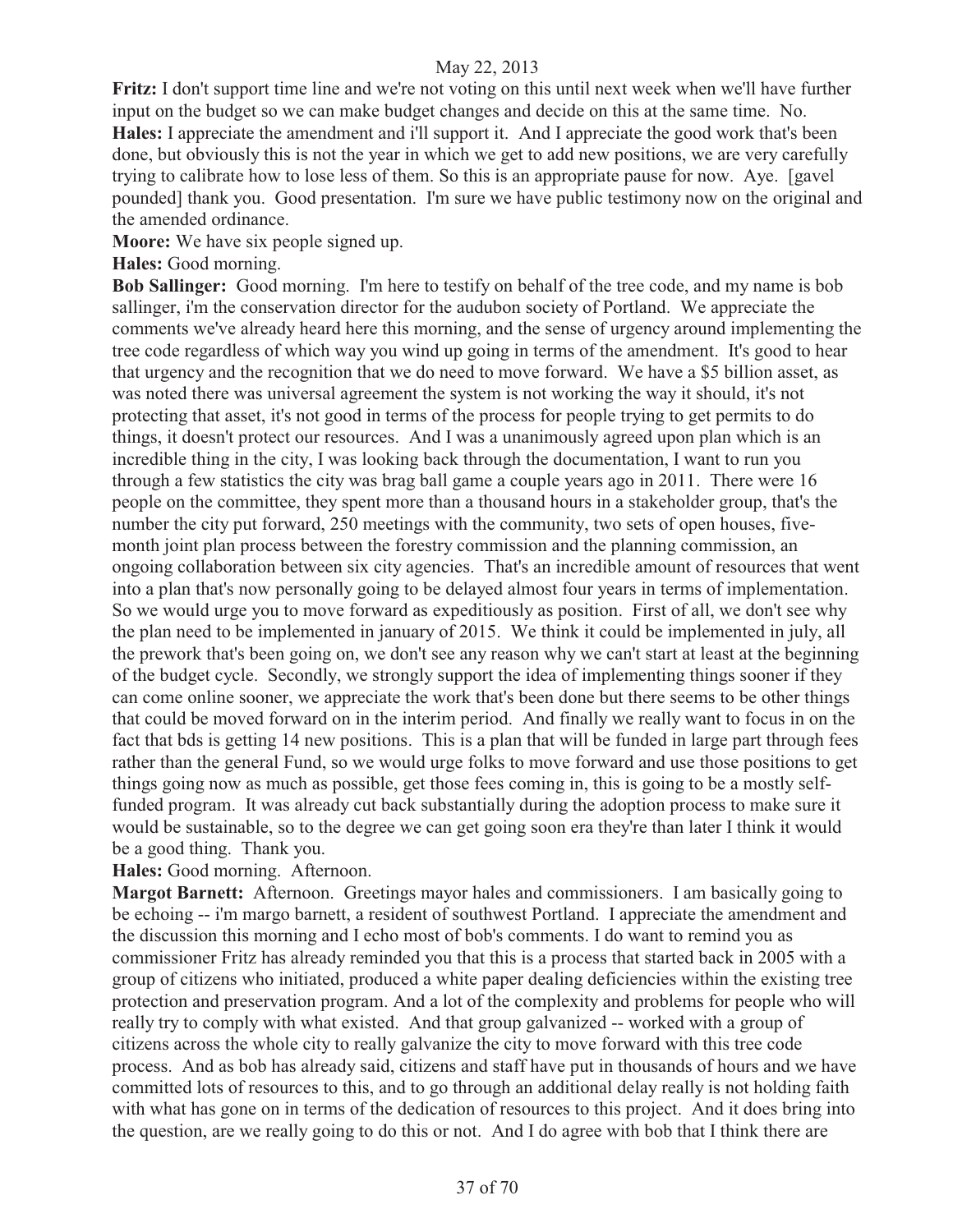many areas that could be implemented starting in july of 2014 rather than delaying until january. And it's extremely important that the mechanisms for protecting trees during development, be increased changes within this tree code, be implemented as the economy starts to improve so that we really have synchronicity, rather than having a delay and having the code implementation lagging behind, increasing permits for development. So I think that's really a critical piece and something that we would like to see happening, and I feel the delay is not going to let that happen. We really appreciate the amount of work that staff has put in and the progress that's been made, but it's insufficient in terms of the long-term commitments that have been made and the amount of time that's put into this project. So we urge you really to implement effective in july of 2014. **Fritz:** I believe justin had to leave he is with the home builders association. The home builders came in and supported the projects, i'll be looking for justin's written comments to see where their at now.

#### **Hales:** Thank you.

**Linda Robinson:** I'm linda robinson, a resident of east Portland. I was one of those people who have been working on this issue since 2005, I've spent many hours at meetings and on the task force etc. I appreciate all of your comments so far, I guess i'm disappointed that you're proposing that it be delayed until 2015. I appreciate the amendment that -- and the statements you wouldn't delay it even more, but I still would like to see it implemented no later than next july of 2014. Personally I would like to see it with other adjustments that have been made to the budget in recent days, at least increase mieka's position to full-time and continue doing maybe just step up that advanced work a little bit more, begin doing the public education and some of the things that have to happen before it's implemented. So if at all possible it could be implemented six months earlier than your proposing. The current code is a real problem. That's why we propose this, there are things that aren't covered at all, there are things that are contradictory, it's scattered all over through the code, it's hard for the staff let alone the public to figure out what the regulations are even if they want to comply with it. So i'm just personally urging you to do it a little sooner if you can, that's my main point.

#### **Hales:** Thanks, linda.

**Meryl Redisch:** Good morning, my name is merle reddish, i'm here on behalf of the urban forestry commission, I serve as chair but I would like to yield my time to my fellow colleague who also serves on the commission, Catherine mushel.

**Catherine Mushel:** Good morning mayor and commissioners. The forestry commission understands the delay is necessary for purposes of staffing and organizing how the code will be implemented. But we have some comments as to what we would like to see happen. The commission asks that the code be funded in its entirety. That's respecting the way in which it integrates the functions of different bureaus as they deal with the trees. The commission asks that you'll truly commit to this revised schedule with january 2015 as the firm deadline, first to show its respect for the countless hours put in by the public and city staff to create a code that would work efficiently for the public and all city bureaus, second, to keep up with change, especially increasing population density and the desire for grown amenities that compete with trees so that we can maintain the trees that give our city life, health, and beauty. Because the new tree code protects large trees, because it provides a mechanism for mitigation planting when and where trees cannot be preserved, because it provides for education so that the public can more easily know the right thing and do the right thing, and because it provides for better service to the public by streamlining communication about and the process for obtaining permits for tree removal, Planting, and pruning. In advance of the january 2015 tree code implementation, the commission asks that the council continue to fund vigorously the track updates that mieka mentioned earlier, the website, and the protocols for land use review now underway in bds and within the urban forestry division itself.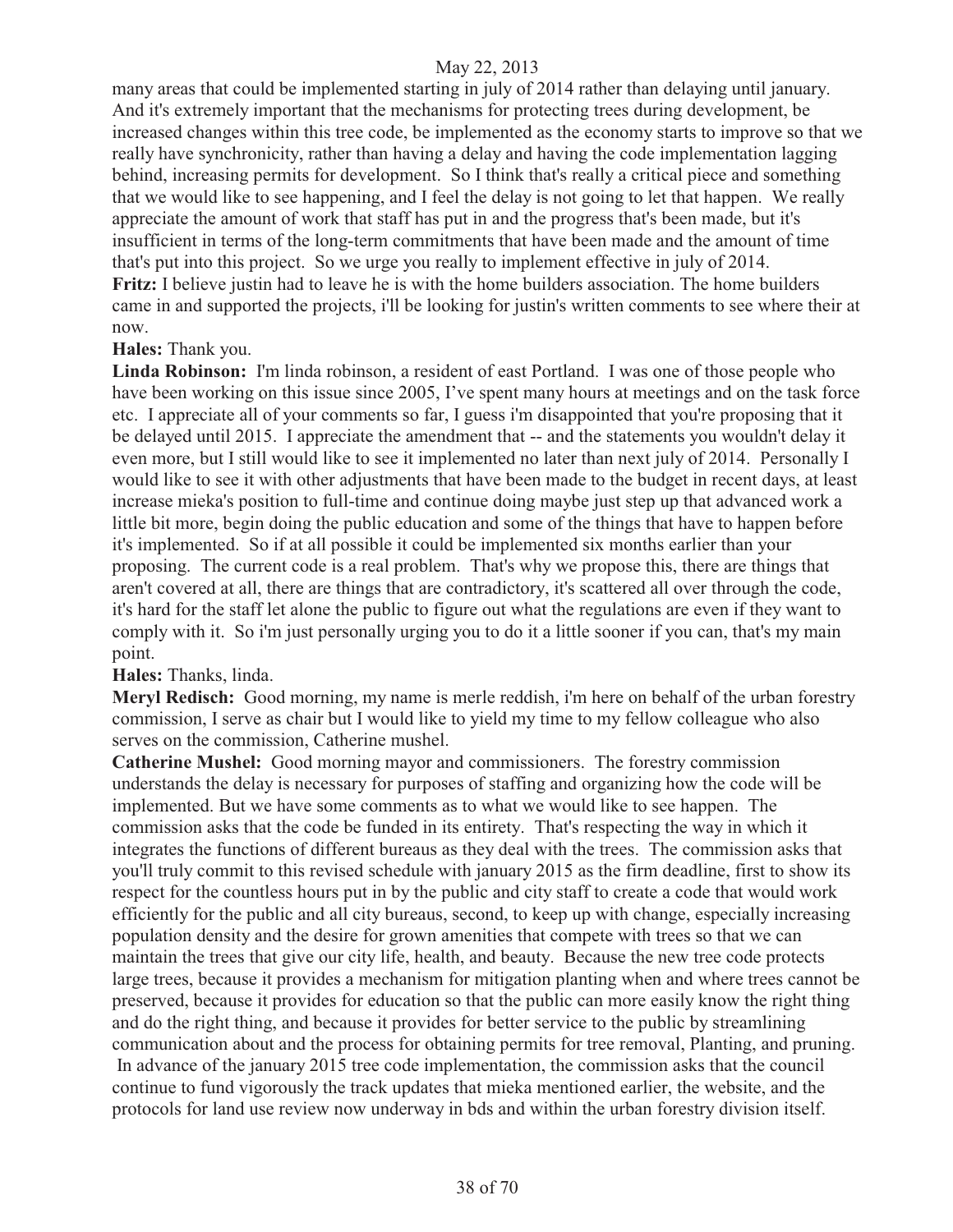Finally, we're here today advocating for the title 11. But we will let you know if we feel you're going to resend this deadline and we'll be back.

**Hales:** Thank you. Anyone else wants to testify on this item?

**Fish:** Can I just acknowledge our esteemed urban forestry jenn cairo is here? Great work.

**Hales:** We have the amended version coming back on second reading. Right? Next week. Thank you all. [gavel pounded] I want to take a moment for process control. I've got an important meeting at 12:30 and I want to give the council a little break. My suggestion is we take up the second reading items we have here before us and probably delay the rest of the regular agenda to this afternoon if that would work well for everyone. Ok. Let's take up the second reading items, please. Starting with 472.

# **Item 472:**

**Hales:** Second reading and roll call.

**Fish:** Aye. **Saltzman:** Aye. **Novick:** Aye.

Fritz: My understanding is that we're voting on the rate and not on the uses of it? And items which have recently come to my attention is the -- what we had this discussion about last year, which was about rates charged to residents of the drainage districts by the levies near the airport. And we do need to look into -- we promised last year we would look into how we were going to apportion the rates that those residents pay between the storm water fees the city and the recertification of the levee. So I just want to put down a note that that is still outstanding but it doesn't change the rate, so it's something that we need to address. It is in the city's interests to ensure the levees are structurally safe. I am very concerned about the rates, not only the rates but the direction of the bureau of environmental services. Once again, the advice of the bureau environmental services budget advisory committee is being ignored. The gray to green programs has been highly successful and is a model for cities around the world. We should be expanding it, not cutting it 11%. Gray to green is a program is part of the culture of the city and it's an appropriate funding with rates. Bes mission states the clean river agency serves the Portland community by protecting public health, water quality, and the environment. Environmental services provides sewage and storm water Collection and treatment services to accommodate Portland's current and future needs. Environmental services protects the quality of surface and groundwaters and conducts activities that plan and promote healthy ecosystems in our watershed. I appreciate the mayor's recent announcement to try to make the budget right by adding more general fund resource into the tree program, however this is a watershed related program. The watershed programs within bes are well within the mission of bes and are appropriately funded with storm water rates. The office of healthy working rivers is being defunded along with four very talented staff. The purpose of this office was to act as a bridge between the bureau and the community and to help coordinate projects on the river. They have been phenomenally successful at that. When we did the river recreation plan, which was a partnership between bes and parks, we had industrial users and all kinds of water users coming in of support of the plan. The office of healthy working rivers is about interbureau communication, and the fact it hasn't been given any general fund money in the past particularly galling considering the proposed infusion of general fund money for things which are appropriately rate funded, tree planting and invasive species removal and not funding the function of the healthy working rivers, the working part, which would be economic development which lacks funding because of the constraints of the last four years. I cannot vote for a rate that does not include funding for the office of healthy working rivers. I think it's a significant mistake to defund that office. It helps get around the silo form of government we so often hear about and without an office like -- like this we're headed down that path again. I remember when dean marriot talked to me as I was newly starting my ventures into city politics by attempting to save a forest near my home 20 years ago. And I was at garden party that dean as the new director of bureau of environmental services attended in the home of the late great patty lee. He said the ship of state, if you think of the qe2 it's hard to turn a ship on a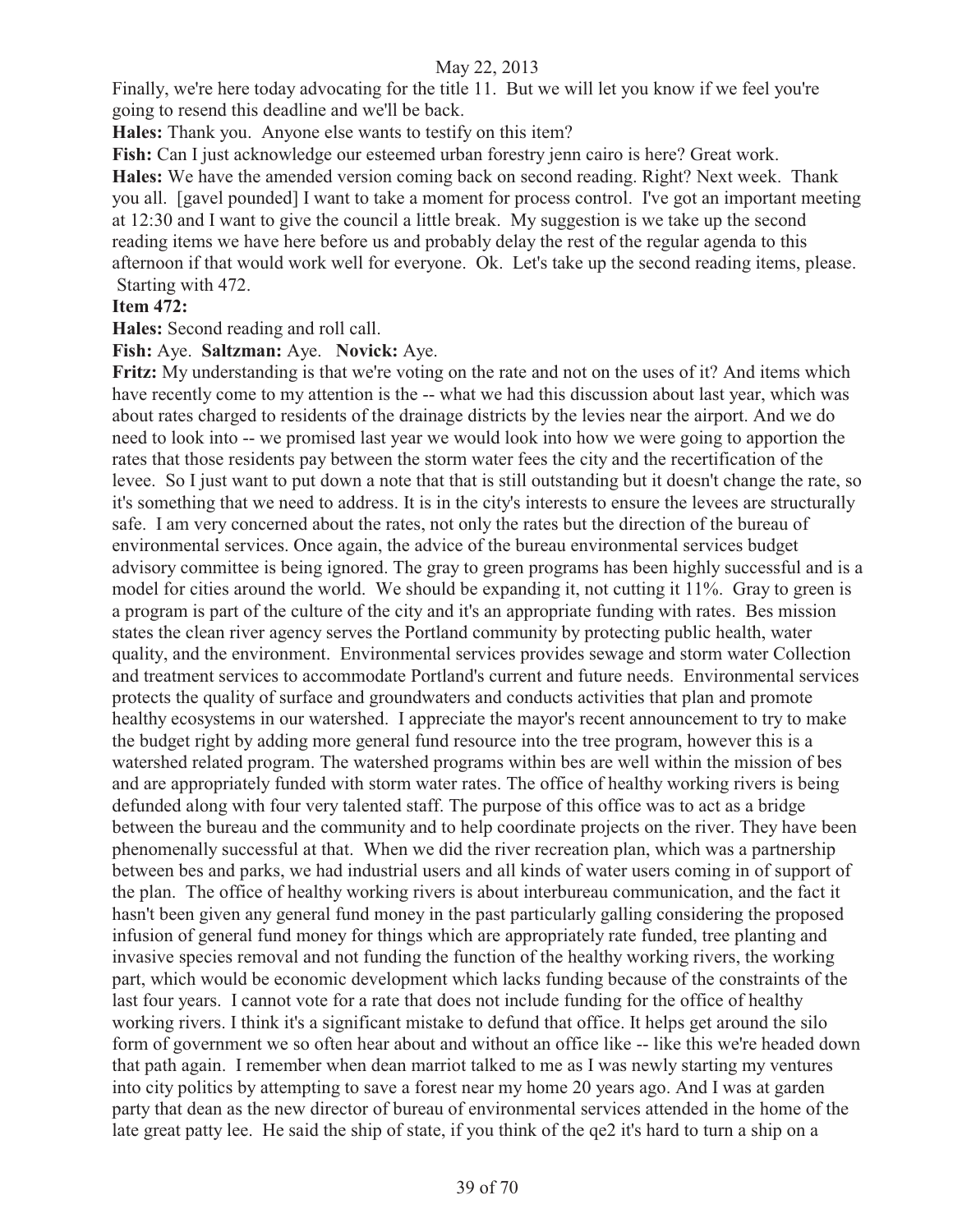dime. I think we've done a tremendous job and dean has done a tremendous job over the last 20 years of changing the course of the ship of the state of bureaus of environmental services, what I see in this proposed budget and the rate associated with it is that we haven't gone full speed ahead once we've made that turn, we seem to be continuing the circle and turning back into the port, the commonly accepted knowledge that environmental services is about engineering and sewage, and it's about the gray infrastructure, it's not about the green infrastructure. The rates is been reduced through the use of general fund dollars and it's not appropriate considering the needs like the tree project that we could be funding with general fund dollars if we were not maintaining the rate support for these programs, we're cutting 11% from the green programs and bes. And when we're -we have a \$20 million hole in the general fund, including things that we cannot fund appropriately with rates, such as support for children who are enslaved in prostitution or the business support or the economic development support, it's not a responsible to set rates that in order to even continue part of the program that we've become renounced for, the green programs in bes require massive infusion of general fund dollars. I can't support that. No.

**Hales:** I want to thank everyone for the hard work that's gone in to answering difficult questions and making difficult choices. We have a number of objectives as a council that we have to take into account when we adopt this rate ordinance. One is the continuous and responsible operation of the sewer system, and the continuous progress that we've made as a community in using nontraditional solutions to storm water, which I very much support. We also have a very compelling responsibility to ratepayers to try in every turn to make choices that avoid massive rate increases and we've done that. And I really appreciate dean, you and your staff, the budget Office and everyone else who worked hard on this. Our ratepayers are very sensitive to the cost of our utilities, and we have a responsibility to make sure that we hear that concern and respond to it in what we're doing. And I think this rate proposal and the budget that it accompanies in both this bureau and the water bureau strike an effective balance for all those legitimate community interests. Thank you. Aye. [gavel pounded] next one, please.

# **Item 473.**

**Hales:** Second reading, roll call.

**Fish:** Aye. **Saltzman:** Aye. **Novick:** Aye. **Fritz:** Aye.

**Hales:** Aye. [gavel pounded] 474.

#### **Item 474.**

**Fish:** Aye. **Saltzman:** Aye.

**Novick:** I'm pleased that the bureau of planning and sustainability agreed over the next year to look into my pet peeve of one week -- once a week pickup of a pound of chicken bones. And subject - and having said that, I vote aye.

**Fritz:** Thank you to the bureau of planning and sustainability for decreasing the rates and amending the rates to make them even more reasonable. If I could have one request, that would be that you would post on your website in a prominent place the changes to the rates, I couldn't find that in order to send to citizens, and I want to be able to publicize the new approach as well as the changes so that people can see that yes actually their monthly payments will be going down. Aye.

**Hales:** I want to reiterate what director anderson said here in the presentation, and that is first, to say thanks to you and your staff for good work on this rate proposal, but as you did, to thank Portland citizens. Because let's be clear about what's happening, we're decreasing rates for solid waste, because Portlanders are recycling more than most other places, and composting more than other places, and more than last year. And that avoids sending massive amounts of solid waste to the landfill and saves everybody money. So commendations to all of our fellow citizens for doing the right thing and spending less money as a result. Aye. [gavel pounded] **Fish:** Can we go to the end to 480?

**Hales:** Yes, please.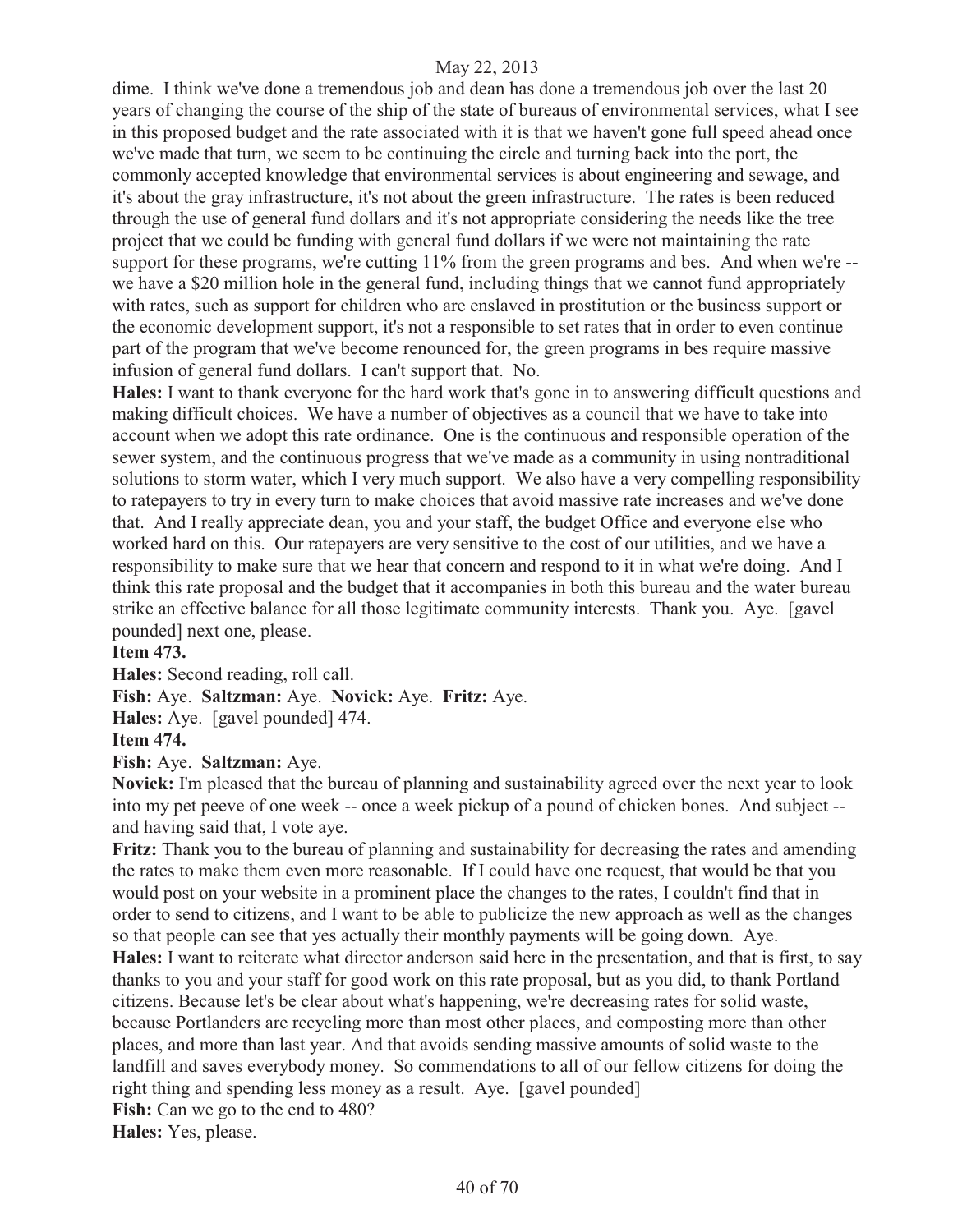**Item 480.** 

**Hales:** Second reading and roll call.

**Fish:** Aye. **Saltzman:** Aye.

**Novick:** Before I vote I would like to express my disappointment with the Oregon health authority for denying a request for an extension on the federal compliance with the federal reservoir covering regulations. I do think that there are much more pressing public health problems than uncovered reservoirs that haven't caused any public health problems in 100 years. And that obviously is a rate related issue. On a happier note, I would like to say that a few weeks ago the citizens utility board, which has a long history of being an effective and competent and respected watchdog of electricity and natural gas rates, came into my office and said that they get more calls about Portland water and sewer rates than they do about the things they're actually involved in. And they're interested in talking to the city about pulling the water and sewer issues into the -- into their portfolio, and they have a proposal for how to do that without costing the city any money. With the greatest respect for bes and for the water bureau, I do think that the city would benefit from an extra pair of professional eyes on the rates, and this is an issue commissioner Saltzman has looked at before, so I hope over the next year we'll have a conversation with the citizens utility board over whether they can be part of our rate watching family. I vote aye.

**Fritz:** I disagree with commissioner Novick on that proposal, because this budget shows how having a different commissioner in charge can greatly affect the rates. The proposed projected increase last year was 14% and what we're voting on today is 3.6%. And I am in the happy position for the first time since 2009 to vote in support of the water Bureau budget. I appreciate the efficiencies that have been made, the openness and responsiveness from the water bureau staff to my question and both commissioner novick and mayor hales's leadership, i'm assured the 3.6% increase won't -- isn't a deferred rate increase and that we won't be biting it in the years to come because of this number, I think it's a responsible rate increase in particular since it does look like we're going to have to comply with the unreasonable federal long-term 2 rules and so i'm pleased to support this proposed rate. Aye.

**Hales:** Thank you. We did put a great deal of pressure on director shaff and his team through the budget process to try to take that rate from 14% down to something much more palatable. And point well made, commissioner Fritz and point taken that this is a real rate for the real costs of the bureau, it does not involve deferring rate increases to future years, as has unfortunately happened in the past. So we have carefully looked at costs and carefully looked at investment and made I think good choices with solid work by our professionals and i'm very pleased to vote aye. [gavel pounded] and we will recess until 2:00 p.m.

At 12:30 p.m., Council recessed.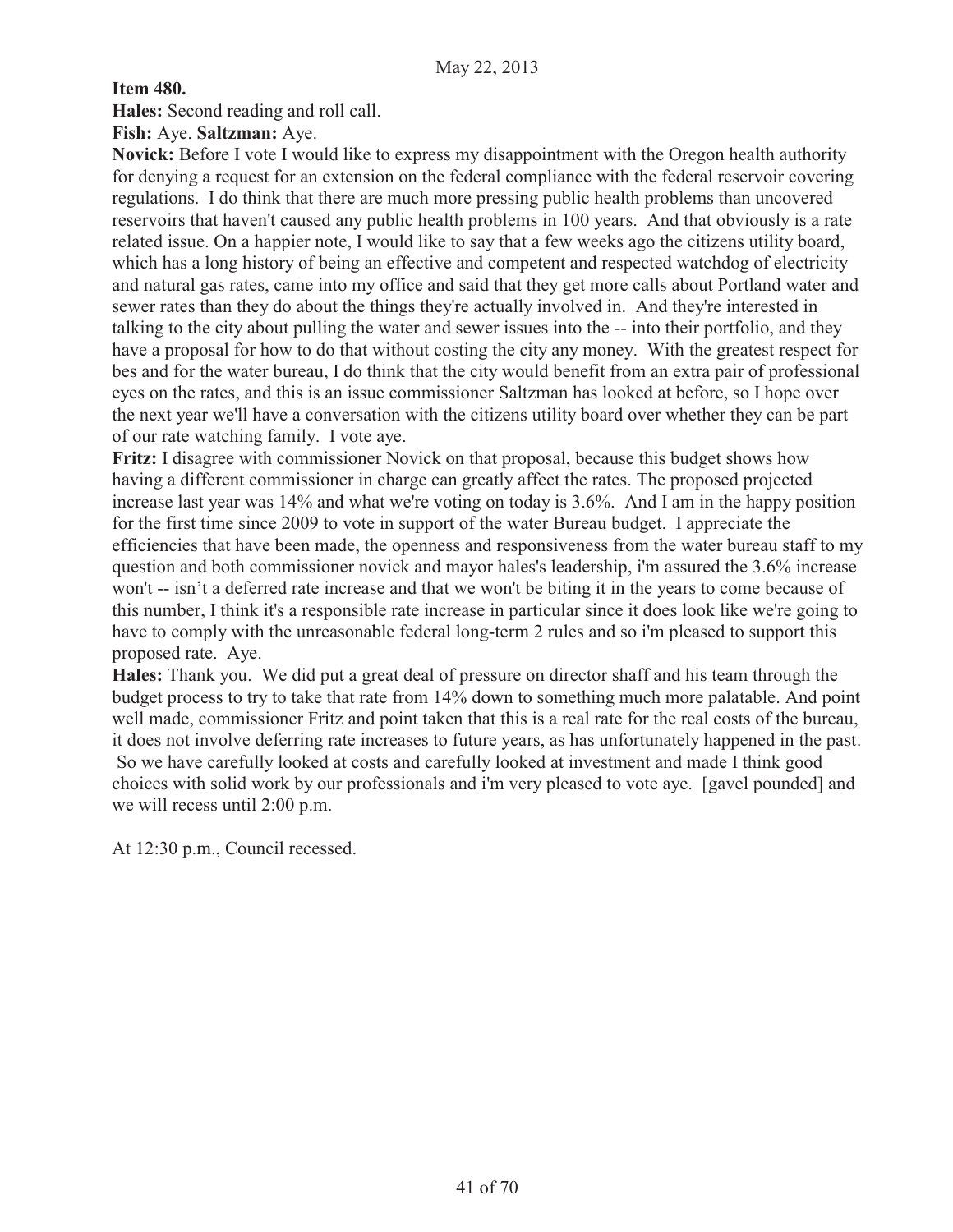# May 22, 2013 **Closed Caption File of Portland City Council Meeting**

This file was produced through the closed captioning process for the televised City Council broadcast and should not be considered a verbatim transcript. Key: **\*\*\*\*\*** means unidentified speaker.

# **MAY 22, 2013 2:00 PM**

**Hales:** We have some items left over from this mornings calendar so bear with us. We will try to get through those in fairly short order and then we will get to the afternoon's items. We have item number 477. Karla.

**Item 477.** 

**Moore-Love:** Yes. Joe what was the other one?

**\*\*\*\*\*:** 479 and 480.

**Hales:** We might not get to those because staff is not here. Let's do 477 and then we'll see where we are

**Moore-Love:** do a roll call first?

**Hales:** Yes, roll call please. [roll call]

**Item 477.** 

**Hales:** Someone that wanted to testify on this item? Come on up.

**Dan Handelman:** Good afternoon mr. Mayor and members of council. Thank you for taking this item at the beginning of this afternoon's agenda. I'm dan with Portland cop watch and i'm here to testify on this item because it has to do with a settlement paid to a person who was apparently brutalized by police at an antipolice brutality protest. We were not involved in organizing this demonstration. But that doesn't mean that even though we weren't part of it, we may not have agreed with all of the tactics that were used, that we feel it is appropriate for people to be harmed by police engaging in first amendment rights. Since there is nobody here from your staff to read this into the record, the background paragraph in the paperwork says march 2010, clifford richardson was a participant in what is referred to as an antipolice protest and marching in the streets downtown, strong police presence, including use of police bike squad to manage and control the movement of protesters. Several hours into the non permitted march, a line of officers formed a picket line with their bikes to keep protesters from moving on to the streets. Mr. Richardson was at the front of the line, just off the sidewalk. At one point Richardson pushed at an officer and officers moved in to take him into custody. This is my favorite part in passive voice, richardson's upper body was struck by a police officer's knee as a result his head and face struck the pavement. A tv news cameraman captured most of this on videotape. Richardsons was transported to the ohsu for his facial injuries. So, here is another incident where money is being paid out for violence being done by the police and I think there is assumptions that are made sometimes based on people, the way they dress at certain protests. I talked last week at race talks about profiling, racial profiling, but as -- political profiling that goes on with people who are dressed up in black. They are referred to as anarchists, political persuasion not necessarily known, anarchism is not necessarily associated with violence. Somebody on the mayor's staff referred to a protest march 15th this year, as a riot, and police were gearing up for it and there was no incidents to speak of, anything like that. And then when there is a something on may day, an unpermitted march on may day, that same staff person said nothing happened when there was no police action, but, in fact, people exercised their first amendment rights, apparently walked across the street, to the police station, and made the shortest march in history. I just want to caution against political profiling and remind people listening that our tax money is being paid out in these incidents that earlier this year I talked about a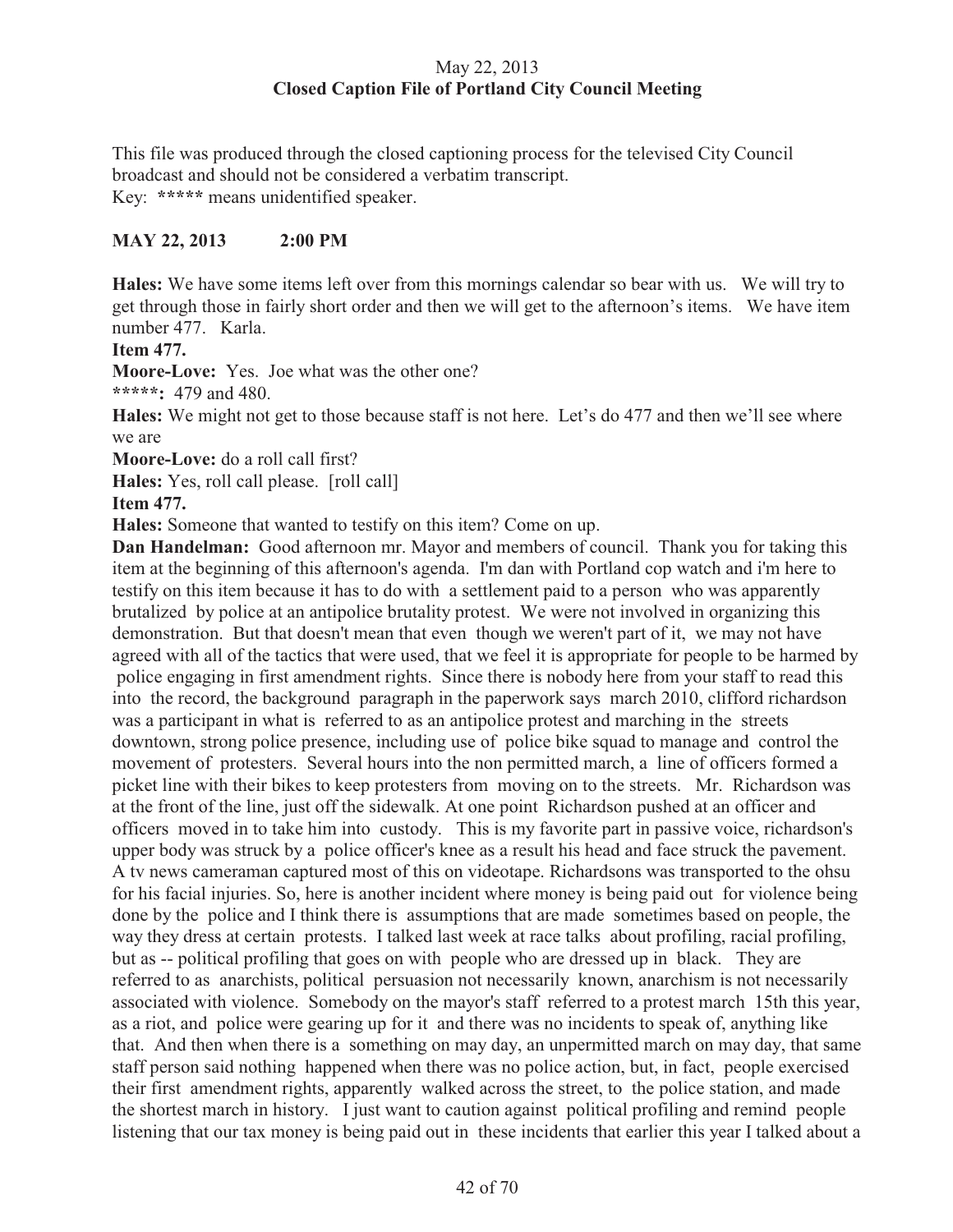lot of these payments are happening in judgments instead of settlements. I'm glad this is a settlement and we are able to discuss this in open forum. No way to know if the officer was disciplined for this because of the way our system work. I guess that is the end of my three minutes.

**Hales:** Thank you very much.

**Joe Walsh:** My name is joe, and I represent individuals for justice. We're here to support the cop watch portion on this. And we wonder out loud if it is not a good idea for you to invite maybe dan on some information -- you have to decide what information that is available to cop watch, but it seems to me that when we read, settlement of \$35,000, and what dan said is very accurate. We have great concern about our police department, the department of justice has great concern about our police department. A federal judge has great concern about their behavior. But yet, there are very few organizations that are invited in to find out if you are going to pay out \$35,000 of our money, not yours, ours, somebody should be told what happened, what happened to the police officer. If you want to keep his identity secret, that's fine. I don't have a problem with that. But we have to have accountability here folks. You are using my money to pay off a victim and nothing happens to the police department. They keep walking free. It's got to stop. I'm here to support the cop watch.

**Hales:** Thank you very much. Anyone else want to testify on these? Then this emergency ordinance, let's take a roll call.

**Fish:** Appreciate the testimony and it gives us no pleasure to pass on the pay claims. I note from the file that the claim against the city was \$500,000 in general damages, and \$15,000 in medical bills and the recommendation for mediation is that we resolve this case for \$35,000. I -- I look forward to the day when we don't have pay claims that we -- we don't have claims of this nature that we pay out. The question before us today, mayor, is this a prudent settlement in light of our risk? It seems to me it is on its face so I vote aye.

**Novick:** Aye.

**Fritz:** Aye.

**Hales:** Aye. Thank you. I don't believe we have staff here. Is that correct karla?

**Moore-Love:** Correct. Oh, I'm sorry christines here.

**Hales:** Read the two items, please.

#### **Item 478 and 479.**

**Hales:** Good afternoon.

**Christine Moody, Procurement Services:** Good afternoon, mayor, christine moody. On october 18th, 2012, a request for proposal was issued for general banking services and merchant bank card services. To maximize competition and encourage local participation in the solicitation process as required by the responsible banking resolution, the rfp requested separate proposals for each service rather than a combined contract for both. On november 29th, city received five proposals for the general banking services category. And seven proposals for the merchant bank card services category. The proposals were reviewed, evaluated and scored by two separate evaluation committees for each category of service. Each committee included a minority evaluator. The evaluation committee's determination that wells fargo bank was the highest scoring proposal for general banking services and u.s. Bank government banking was the highest scoring proposal for merchant bank card services. I'm recommending that council an award a four year contract with wells fargo bank for a not-to-exceed amount of \$550,000, and four year contract with u.s. Bank government banking for not to exceed amount of \$10,524,000. At this point, I will turn it over to jennifer cooperman, the city treasurer, to talk more specifically about the contracts and what services will be provided to the city.

**Jennifer Cooperman, Treasurer, City of Portland:** Good afternoon. Thank you. As christine just mentioned, the genesis of these contracts with council's adoption last may of the city's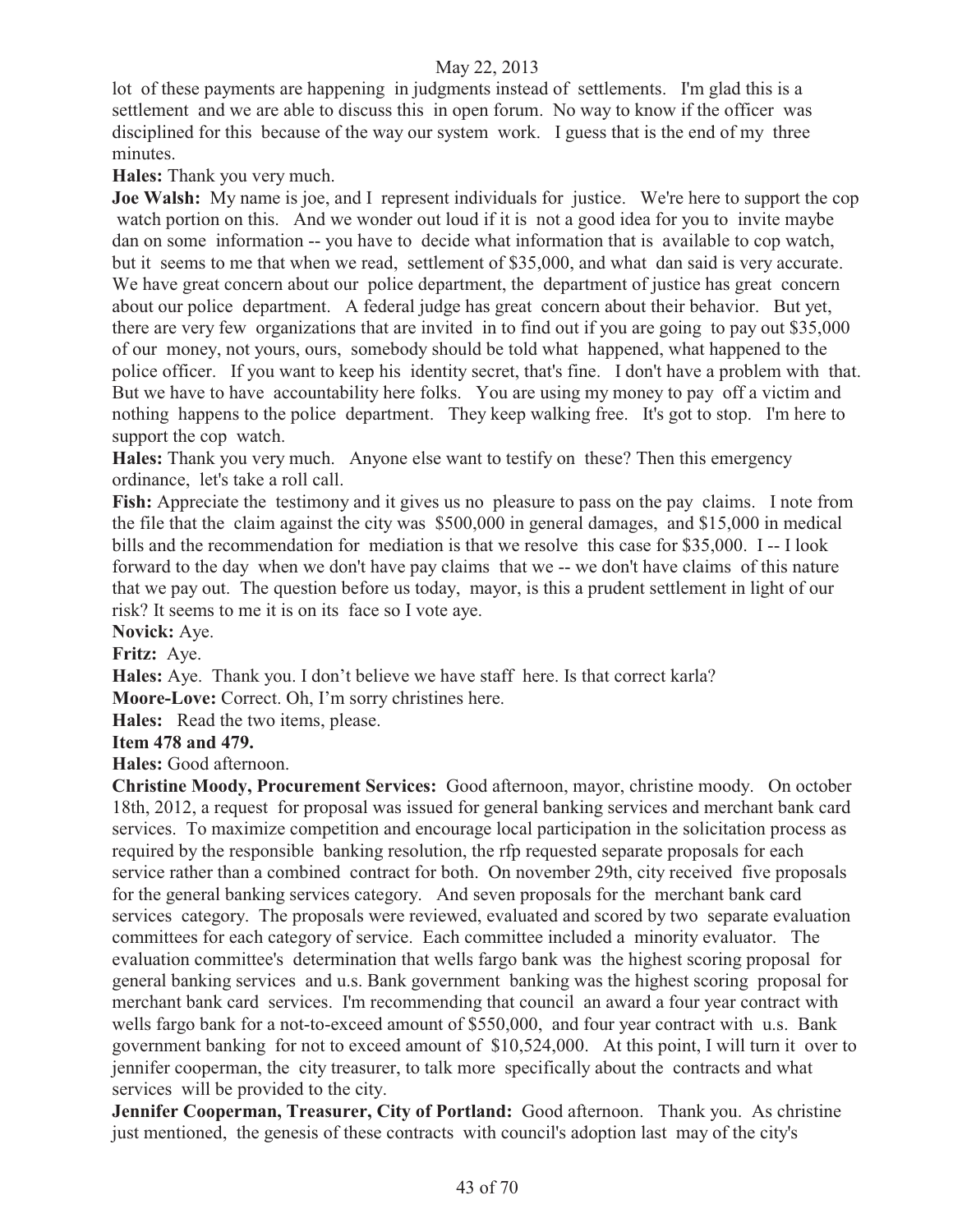responsible banking resolution. That resolution addressed two items regarding the contracting process for the city banking services and asked the treasurer to work collaboratively with procurement to maximize competition for and encourage local participation in the contracting process and to research national best practices on responsible banking, including and to include metrix on other aspects of bank operations in the rfp selection criteria. As background, the city uses two types of corporate banking services. The first i'll call general banking. These are the city's transactions accounts for our cash management. These are bank accounts that we use for making disbursements to pay payroll, accounts payable. Also accounts where we receive payments from users of the many city services that we offer. Parking meter payments, water, sewer, utility charges, permit sales, etc. The second type of service is merchant bank cards. This is the processing of credit and debit card payments that people again use to pay for utility bills, etc. To maximize the competitiveness and to encourage local participation, we took these services, which for years had been bundled together and we split them and we gave vendors the opportunity to bid on one or both of those services. As christine mentioned, we set up two separate evaluation panels. Representations on various city bureaus. Minority evaluated participants from outside of the city, and I will mention in our research of best practices, we identified a handful of other cities who have tried to address these metrix by focusing not on their transactional accounts and their operational banking, but more on their depository relationships and where they place their investment money when they're using banks to do that. So, regarding metrix on other aspects of bank operations, we added to the already existing 15 point corporate responsibility section of the city's rfp process, a new five point section, which addresses issues specific to the Portland metropolitan area and asks vendors to come back to us with data specific to the Portland area on employee compensation, economic development programs, homeowner ship and foreclosure programs and the underbanked and nonbanked and etc. We received more responses in 2012 than we did in 2008. So I think our approach was a positive one and we got a more competitive response pool. Let's see. At the end of the evaluation process, we identified our banking services for wells fargo, who currently provides them, and we are -- we awarded the merchant bank card to u.s. Bank. I would point out on the 10.524 million for merchant services, vast majority of fees will go to visa, master card, card networks and banks that issue credit cards that people carry around. They're not directed to u.s. Bank. And I would also point out on the banking fees, we are working to educate city staff on the relative costs of the banking services that we all use and how they can go about minimizing them. So, that's -- rather than getting a pay check, it is more efficient for the city to use direct deposit. If we have a choice of paying a vendor, via ach rather than paying them with a wire, we can reduce our overall banking fees. So, that's what these contracts are in relation to. We have -- if you would like, we have michael hodge from u.s. Bank. We have mark Hudspeth from wells fargo, and they are available to answer any questions that you might have. **Hales:** Thank you both. Any questions for staff or our two selected banks?

**Novick:** I believe I heard from you the other day that our cost per credit card transaction will go down significantly from the last contract, is that correct?

**Cooperman:** That is correct. We -- the city processes about 8 million credit card transactions per year, everything from people using a credit card to pay a 40 cent parking meter, to paying their water bill to large permits. We're currently paying 4.1 cents per transaction and that will be reduced to 2.25 cents per transaction. Keeping volume constant of about \$150,000 a year. **Hales:** Other questions?

Fish: I don't have to be persuaded to do direct deposit. I already have it.

**Cooperman:** Thank you.

Fish: I would say to anyone who doesn't have it at the city, it is very convenient. It shows up in my account and usually the right amount. [laughter]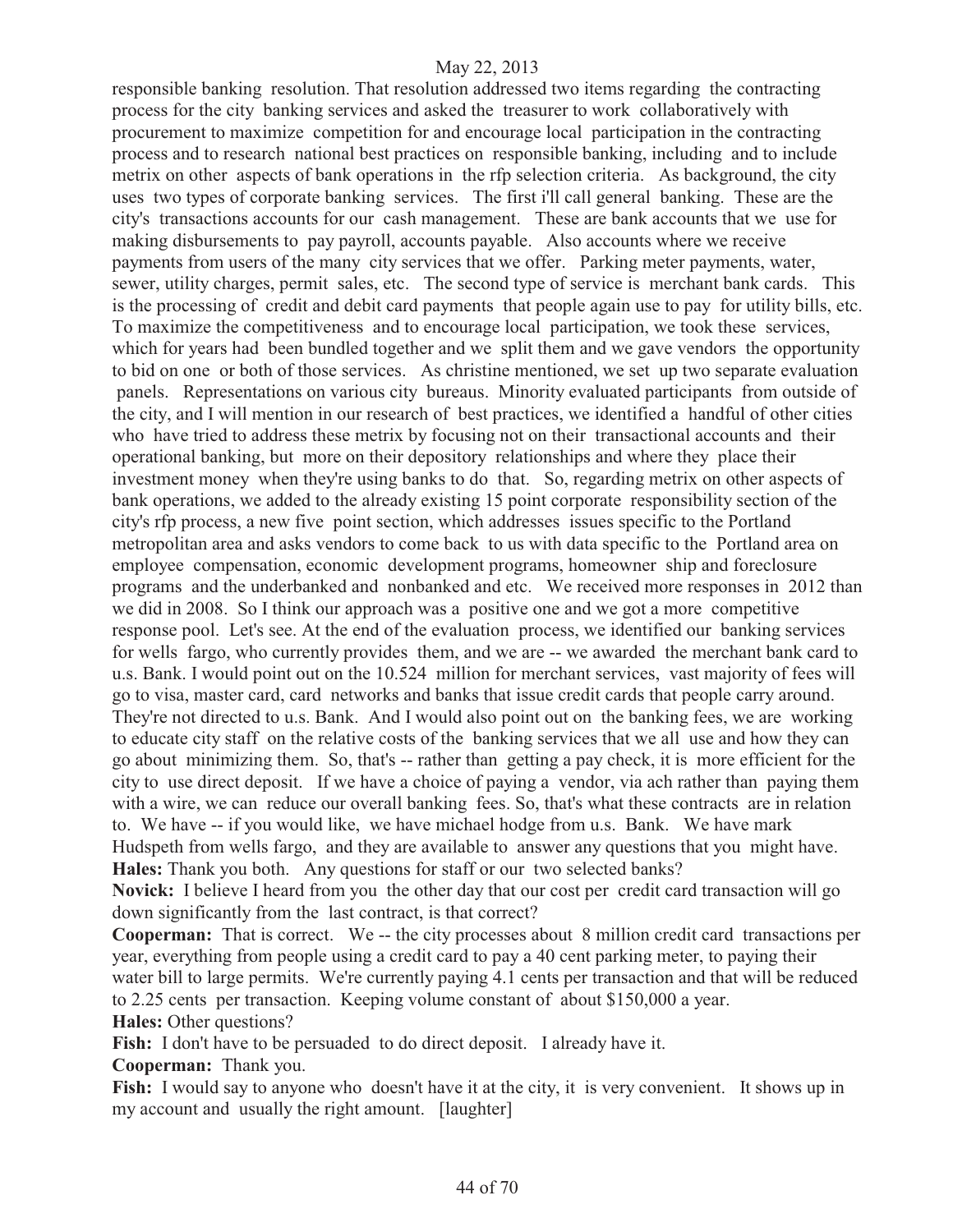**Fish:** Jennifer, thank you for the way you approached this process. I particularly appreciate the additional corporate responsibility component that you wove into the rsp. And I know from the report that you give me, that not every applicant seized the opportunity to tell their story the way these two did and I appreciate that they both play by the rules and then showcase some of the work they're doing in our community. And congratulations to both of you. But the follow-up piece, I think, for the council is to take this theme that started with responsible banking, and corporate responsibility, through the metrix, and how to track this on a more systematic basis. Since I don't know what the answer is, I was just going to suggest, with the mayor's concurrence, that over the next six months you look at some of the best practices that are out there and come back and tell us how might we in effect develop a program for monitoring these things going forward? Not just perhaps starting with our bank partners, and then seeing how that might migrate. What does that look like? How do other cities set up these things? It seems to me we have made such progress in our rfp, how might we now have something that is more systematic. We quantify what is that corporate responsibility piece. How do we evaluate it and how do we report it?

**Cooperman:** I would be happy to.

**Novick:** I think one thing that might be interesting for us to explore over the next few years before we do this again, whether there is interest in some other progressive cities in talking about a collective approach where we agree here is certain social responsibility actions we would like to see happen, and if the city said here is what we're going to prioritize so that, you know, all of us will say that 10% of our criteria will be x. Then we might have a bigger impact than each of us doing our own thing. Obviously these contracts necessarily have to be for awhile. We have time to explore that. But I think it would be great if you, jennifer, could find the time to have some of the those conversations with other cities wrestling with this ideas.

**Cooperman:** I look forward to having feedback for you about what we can put together. **Fish:** The ordinance, wells fargo, paragraph two, some of that Portland-specific data that you alluded to. We have the outline of some of these metrix -- do you think that six months is enough time for you to come back with just a first cut of what your thinking is?

**Cooperman:** That is a very reasonable time.

**Fish:** Thank you. I don't want this to in any way take away from the two banks that have been selected for our services, and I can say that in my role over the last few years as housing commission, I have been struck by the fact that wells fargo, u.s. Bank, showed up as a closer as a funder for something that the community cared about. We deeply appreciate that. What we are trying to build on a more formal way of tracking what does corporate responsibility mean when we're investing public dollars and how do we use this process to encourage others to participate at the same high level? So, thank you.

**Hales:** Thank you all. Any further comments from anyone on the panel? I know you're here to answer questions.

**Michael Hodge:** I just want to say thank you to the city -- my name is michael hodge. I'm from u.s. Bank. I want to say thank you for the opportunity to participate in this program, this process. I've been doing this nearly 20 years now, and I can say that it has become a very common practice for public sector entities to look at services different and look at banking services -- I think it is a wise decision. It gives a very competitive analysis and it gives an opportunity to meet the expectations of the clients. We appreciate that opportunity.

#### **Hales:** Thank you.

**Mark Hudspeth:** Hi, mark Hudspeth with wells fargo. I would like to again thank the city as well. I can say that the process of our rfp was one of the most thorough I have seen in the last 10 years. We're honored to be selected under that such scrutiny if you will. But also, we are part of the community here locally. We support it as commissioner Fish pointed out and we're honored to continue that relationship that we have had in the past. So, thank you very much. We appreciate it.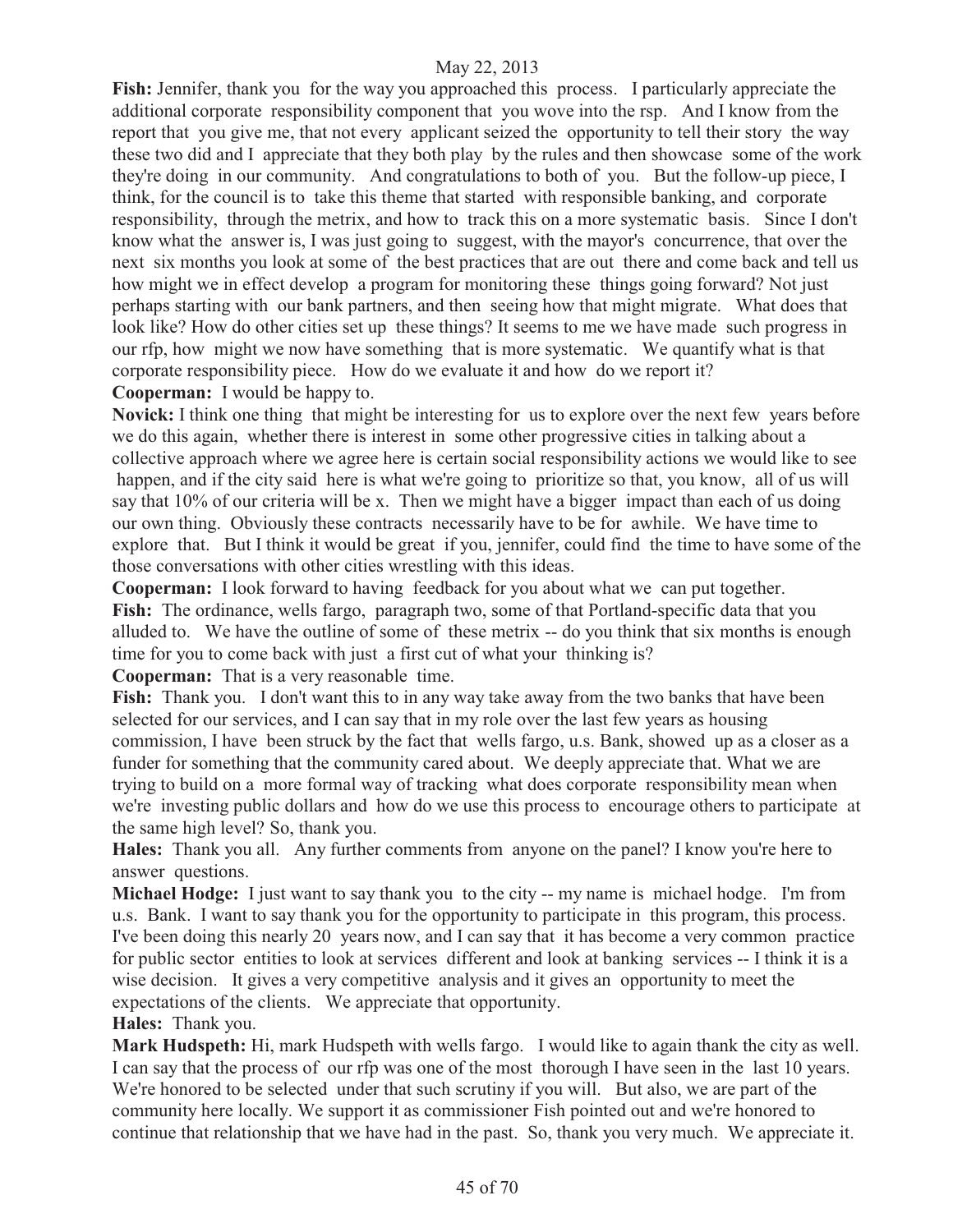**Hales:** Thank you all very much.

**Novick:** May I ask jennifer one last question?

**Hales:** Sure.

**Novick:** There was a push under the last administration to do some or our banking with credit unions or smaller local banks. My understanding for the services that we are talking about today, we did not get any responses to the rfp from small credit unions or small local banks, is that right? **Cooperman:** That's correct. The services -- the corporate banking transaction services that we

use, we did have a respondent, several of the services was not able to provide them. A certain level of corporate banking wherewithal to provide the services that we require.

**Hales:** We are continuing to distribute some of our deposits.

**Cooperman:** Deposit, investment side, rather than purchase an additional agency security or treasury bill. We have expanded our use of the local depository networks for placing our deposits, yes.

**Novick:** Thank you.

**Hales:** Thanks very much.

**\*\*\*\*\*:** Thank you.

**Hales:** Do we have others signed up to testify?

**Moore-Love:** mr. Walsh.

#### **Hales:** Okay.

**Joe Walsh:** My name is joe walsh, I represent individuals for justice. Commissioner novick and I from time to time think along the same lines. It's rare. But we do. My concern is with wells fargo. I don't know a lot about u.s. Bank. So, my comments will be wells fargo. There is a phenomena that is going on right now that paints corporations, like nike, like we all love, put a lot of money in the billions -- I don't want to mislead you. It is not illegal to do that. You can take money and put it in the cayman islands and not pay taxes on it. Here is the problem. Wells fargo has billions of dollars sitting in the cayman islands and they don't pay taxes on it. What does that mean? It means, mayor, that you pull your hair out trying to figure out where you're going to get the money, because it comes from the federal government to the state to the county to you. And if corporations are allowed to do what wells fargo and nike is doing, you're always going to have a deficit. Always. Because it's a great idea if you are a corporate ceo. The more money put down there, the less taxes you pay. Who picks up the bill? I do, you do. All of the people that make the least amount of money. You read it in the papers all of the time. Why in god's name would you give this bank any of our money? You can't find a bank that is responsible? You talked about responsibility. Look a little further. Don't just look on the borders of Portland. Look on the borders of cayman islands. Wells fargo is a huge corporation. And they just pour the money down there. And they don't pay taxes there, commissioner Fish. They don't pay taxes. When you want to build something, the money is not there. So, when you take responsibility, it is not against the law because we have a congress that has gone insane, totally insane. That's why they're getting away with this. But some day, somewhere, somehow, there will be a congressman that will join bernie sanders and say enough. That's it. These people will be in jail. You won't be honoring them. You will be saying -- you won't be saying you did a great job stealing our money. Don't do this. Don't do this.

**Hales:** Thank you. Anyone else? Okay. Let's take a roll call, please.

**Moore:** 479 or 478? **Hales:** Take them in order. **Moore-Love:** Fish. **Hales:** 478 first. **Fish:** 478 wells fargo. **Moore-Love:** Yes.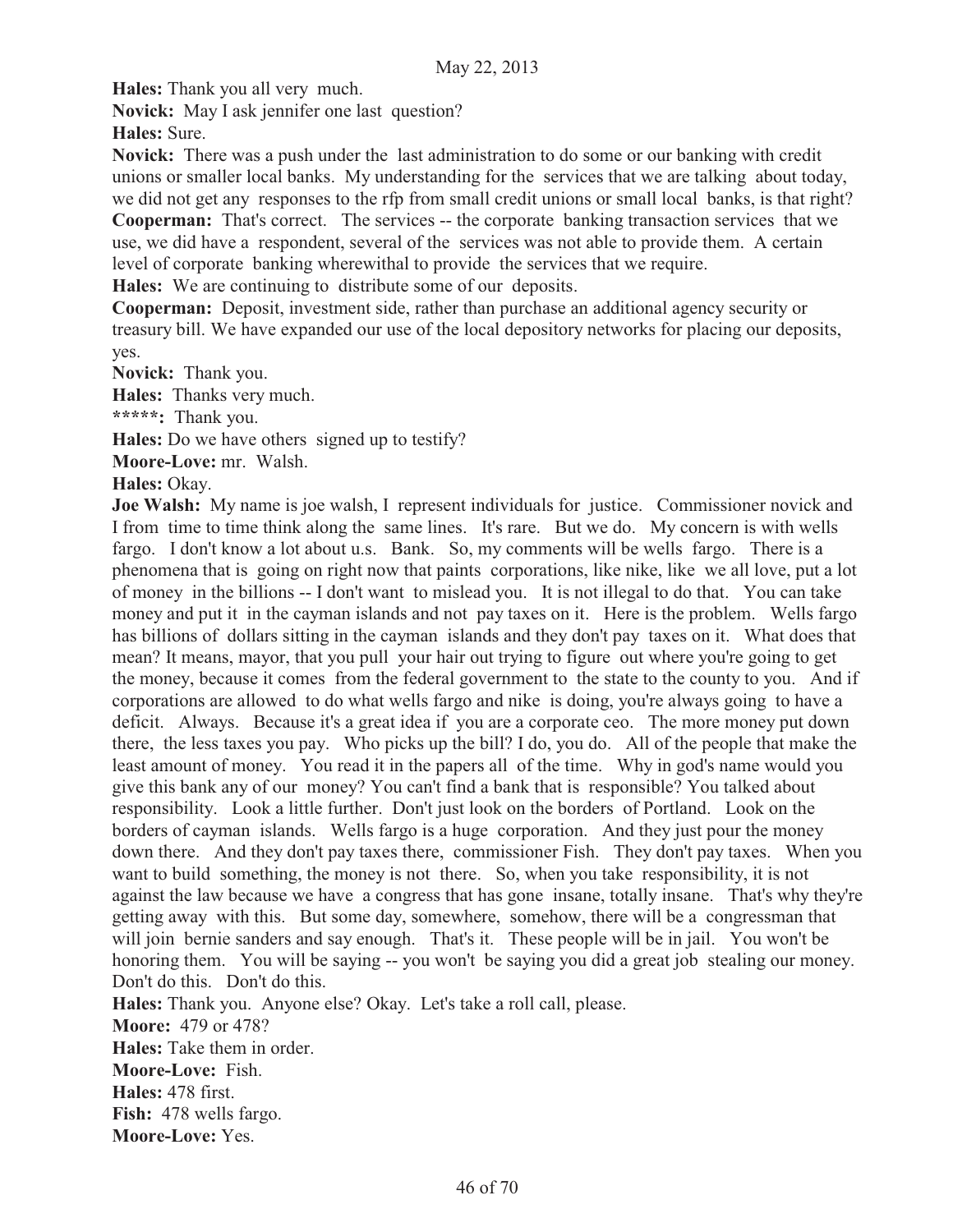**Fish:** To christine moody and Jennifer cooperman the whole team, thank you very much. Thank you for a great job. Really appreciate the briefings that you gave the council offices. I sleep better at night knowing that jennifer is watching over our finances. To our friends at wells fargo, I know Bernie kronberger is here. I did not see coby jackson, but the whole family of folks. I appreciate, in addition to this contract where you are providing services to the city, I appreciate the services that you provide every day when you step up and support our community. Funding affordable housing during the worse recession in our lifetime to be the first to write a check to support a festival or concert series or youth program. Your always there. I appreciate that. To me that is part of being a good corporate citizen. And what we're going to be doing over the next six months is expanding that definition to include other criteria that we can tract. But we are proud of this relationship and pleased that you scored well and i'm pleased to vote aye.

# **Novick:** Aye.

**Fritz:** Thank you for your good work and I agree with commissioner Fish that jennifer is doing a great job of watching us watch over the city's money, and christine moody has been setting high standards for sometime now. I appreciate that it started under mayor sam adams, and former state representative jefferson smith. It's particularly good to see mayor hales bringing it forward and acknowledgement that sometimes we disagree with some folks on some things and move forward on some things that we all agree are good things to do. Separation of these contracts did result in two companies being providers, which is good. And it did give the opportunity for local, smaller banks to compete. It is something that we need to continue working on. But this is two institutions that have done good work for the city and it is cost effective for the citizens. Aye.

**Hales:** I spent much of the last 10 years competing in rfps against other companies to do work for various public agencies around the county. I found it particularly energizing for me as a competitor when a government was particularly clear about what it wanted. Wrote down good criteria, and then followed its own rules for how it conducted a competitive process. That is what we have done in this case. Written down good criteria about what we expect in terms of corporate responsibility and sound banking, and the competition took place, and good process, yielded a good result. Thank you very much. Aye. [gavel pounded]

**Hales:** Thanks for your patience. I think one more item before --

**Moore-Love:** Roll call on 479.

**Hales:** Sorry, we have to do the second one. Finish the process.

Fish: someone remind me which tower is taller -- [laughter]

**\*\*\*\*\*:** We are higher they are taller.

**Hales:** Talk about an even playing field.

**Fish:** For all of the reasons I mentioned before, pleased to support this ordinance, aye.

**Novick:** I have to say whenever I see the u.s. Bank building, I think of bob dylan, because of the music from big pink. Aye.

**Fritz:** That was a nice riddle, we are higher they are taller. I hope I can figure it out. Aye. **Hales:** The world is not flat. Aye. Thank you all. Okay. Now we will move to the afternoon agenda, please.

**Moore-Love:** 2:00 p.m. time certain.

**Hales:** Yes.

#### **Item 481.**

**Hales:** Before I call a panel up here to present the proposal in front of us, let me set a little of the context here for this. Last year, under mayor adams, council adopted a ordinance that said for 90 days lets try an experiment that was recommended by commander day and closed streets in the oldtown entertainment district as a way to make it safer and better managed for the whole community. That ordinance was primarily driven by a high volume of calls to central precinct for service in the area. As you'll hear as an experiment this is a success. Its reduced the amount of crime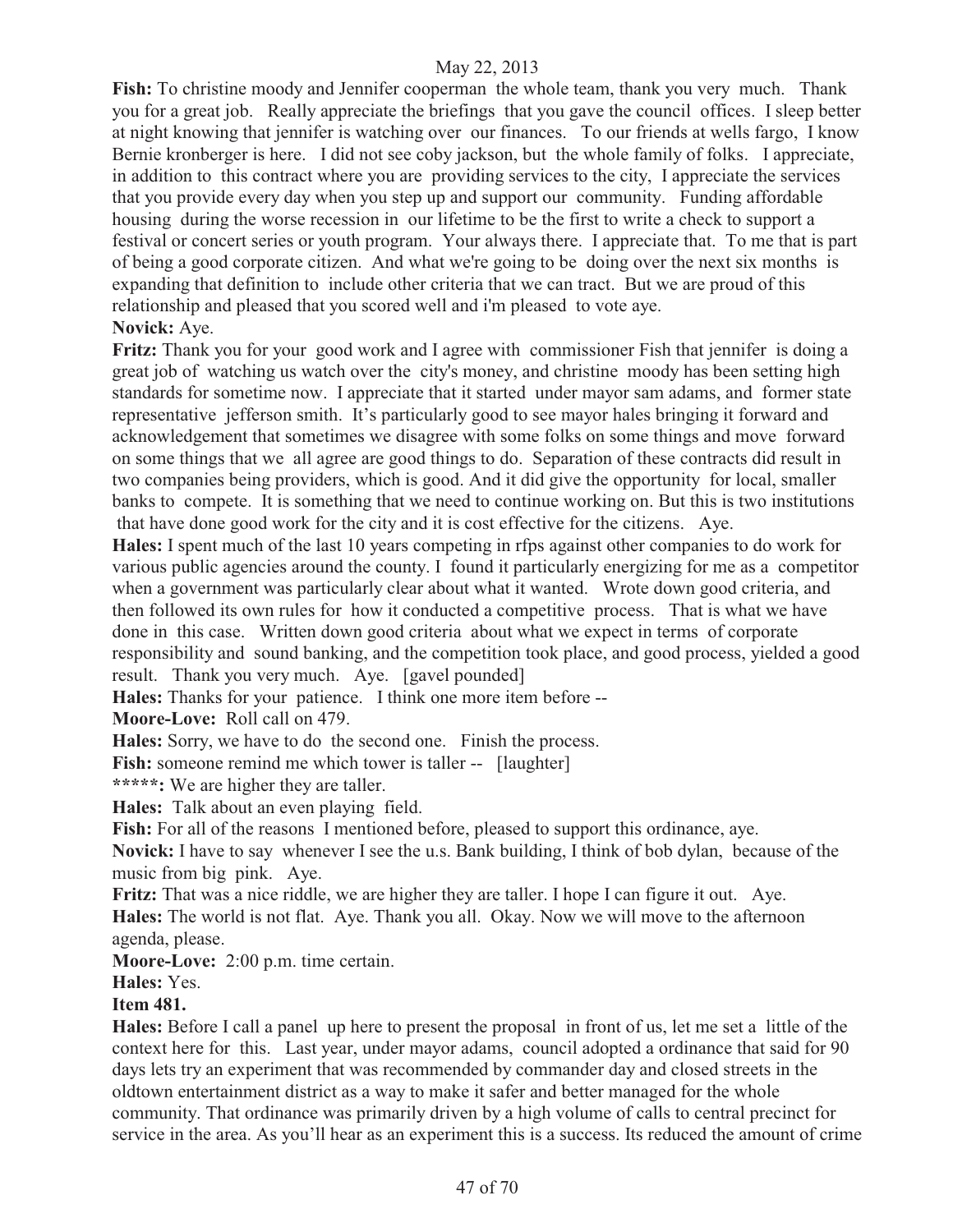and the seriousness of crime that we've experienced in the district. That 90 day period was coming to a close I mad a decision that it would not be smart to stop then restart this effort if that's what the council wants to do. So, i've spent a considerable amount of time along with staff from my office and bureaus looking into the issue, other members of council have done home work on this subject as well. A point of reflection, looking at what has been accomplished and has worked and looking forward to say what can we do to further evaluate the effectiveness of this idea, refine it, and if that's the right decision, carry it forward as an ongoing program, rather than simply as a pilot project. So, that's the point that we have arrived at. Let me call chad and the rest of the group up to walk us through their report and the proposal in front of us. Good afternoon, team.

**Chad Stover, Policy Assistant, Office of Mayor Hales:** Good afternoon, mayor hales, city commissioners. Chad stover, policy assistant on the mayor's staff, mostly in the area of public safety and international affairs. In this particular project, speaking more along the lines of neighborhood involvement. As the mayor pointed out back in december, under mayor adams, there was a 90-day street closure that passed through city council down in the old town, china town neighborhood. We have a panel of experts that will speak on behalf of some of the key components of this project. Sara schooley is here from Portland bureau of transportation. Commander bob day from central precinct, Portland police bureau, and mike moore is here from crime prevention, office of neighborhood involvement. To start off, I thought I would set the tone by providing a little context for the area. Some notes to take into consideration around the oldtown/chinatown neighborhood. This is home to many different businesses and many different folks living in the area. We have the lan su chinese garden that opened up in 2000. Oregon Nikkei legacy center. Chinese consolidated benevolent association, northwest health foundation, northwest natural and Oregon department of transportation among a number of different restaurants, such as alexis greek restaurant, old town pizza, davis street tavern, floyd's coffee shop, hobo's restaurant -- a number of others. I think one key component to note from the onset is the diversity of this area. It is particularly unique in addition to the many flourishing businesses that I just mentioned, the rich historical and cultural significance brought by the chinese and japanese communities and lively night life that has organically emerged in the area, particular weekend evenings. Numerous social service providers -- central city concern, union gospel mission, blanchet house are all neighbors to these businesses. Not to mention the many private citizens who may not necessarily identify in one of these groups, nevertheless impacted in their daily lives by the happening of this area. Over the years, one specific area within the oldtown/chinatown neighborhood, specifically the area on northwest third between west burnside, northwest everett and nw couch from nw  $2<sup>nd</sup>$  to nw  $4<sup>th</sup>$  and northwest davis from northwest second to northwest fourth has been commonly referred to as Portland's entertainment district. So, on friday and saturday nights, we see a large influx of young folks, mainly 18 to 25-year-olds, roughly, come in and number in the thousands in this particular area. So, it has become quite busy. As the mayor pointed out, due to the increase in calls for public safety, that is what resulted in the initial pilot program, street closure that started back in december. As mayor hales came into office, we -- the street closure was already in progress. And we were confronted with the fact that this was coming to a closure. And this sparked our interest and the mayor wanted to take a look at the entertainment districts themselves and talk to the stakeholders involved. We held three town hall meetings with bar owners, old town, chinatown community association members, business owners, social service providers, chinese community and neighbors. Each of these town hall meetings were well attended. We had lively discussions about improvements in the area, whether they liked the street closure itself, and that led to further discussions about the neighborhood overall, and some of the things that they would like to see happen in the future. The mayor also participated on two late-night walk-abouts that started from either 11:00 p.m. Or midnight and ended at 2:00, 3:00 a.m. We were fortunate to have commissioner Fritz accompany us on the second walk-about. One of the reasons that we wanted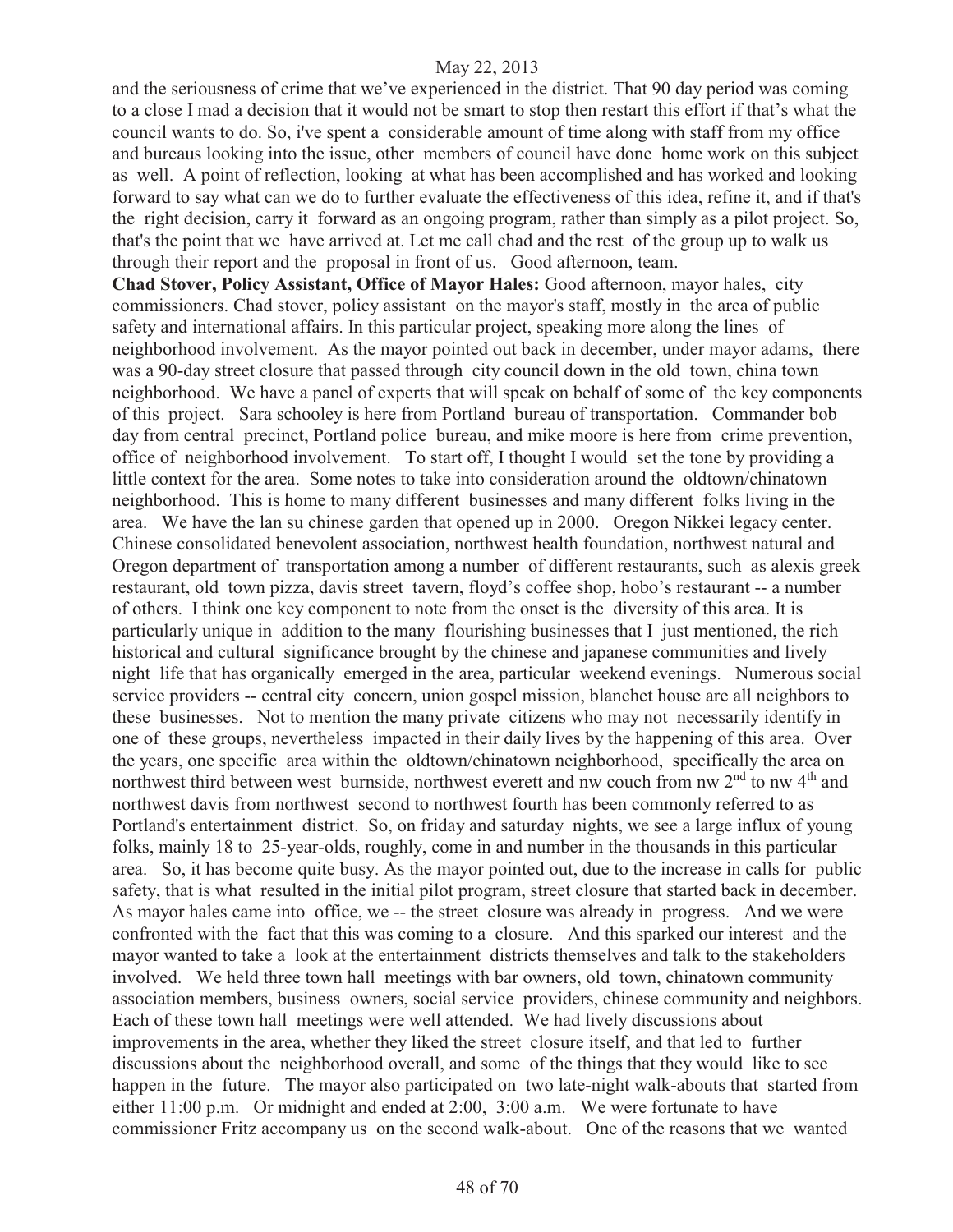to participate and the mayor wanted to participate was to see what life is like firsthand inside the entertainment district on a typical friday or saturday night where we see large populations at the bars as well as some of the points of concern that we had heard, not only from the police, but from the bar owners and residents, problematic areas which commander day will probably mention in his presentation. Both during and after the business hours late at night. We heard during the town hall meetings a number of concerns from neighbors, from bar owners, from other stakeholders in the area about the street closure and about the neighborhood as a whole. And after all of these meetings that we have had together and working together with our task force, with pbot and with the Portland police bureau, we came to the conclusion that one thing that we learned from all of these discussions is that all of the stakeholders are incredibly committed to wanting to improve the neighborhood. And this led us to believe that the idea of moving forward with experimenting with different ways to make improvements is something that everybody was interested in. And so, in this particular ordinance, we are suggesting that we move forward for five to six months. It would end on october 27th with the street closure. And during that time, explore some of the points of concern that were raised by the stakeholders themselves. I will just name a few that came up repeatedly in some of the meetings that we had. Sara will speak on behalf of parking in a moment, but one thing they wanted to see was an improvement in the signage and education pertaining to the street closure as well as parking enforcement. We have an issue where metered parking stops at 7:00 p.m. There is a three-hour gap where it sort of is a free-for-all in the area. 10:00 p.m., street closure kicks in again. This is can misleading for some. They come down maybe for dinner and they're there when there is no metered parking but the street closure hasn't kicked in yet. They are taken aback when they find out that they have to get out of the area at 10:00 p.m. If we can find a way to help educate people coming down into the area or improve the signage or both, that is something that we would like to look into during this next extended period. Another thing that we wanted to look into is finding innovative ways to approve the aesthetic appearance of the street closure itself. Some of the bar owners and business owners expressed frustration that they didn't like the way it looked. If we got to the point where we could make this into a permanent closure, and that is what is decided, perhaps we could look into ways to make it more aesthetically appealing. Research in other business districts across the country that have nice ideas and that are worth exploring. Another point to look into, the possibility of establishing a nonprofit organization assigned with the task of overseeing the street closure of the entertainment district and area as a whole. A fourth area that is compelling, look for ways to develop ongoing sources of revenue to help cover the cost of services associated with the management of the districts and the street closure. And that is what brings us here today. So, again, in my experience working on this project, great collaboration with the community. Great turnout at all of the town hall meetings. No question that it particular neighborhood is interested in exploring ideas, and that's what we bring to the table this afternoon. With that, I will turn it over to commander day to talk a little about public safety. **Hales:** Thank you, chad.

**Commander Bob Day, Portland Police Bureau:** Bob day, commander, central precinct. First of all, I would like to thank commissioner Fish and commission Fritz who were here last time I spoke in december, and gave mayor hales referred to a bold idea a chance. I asked him to switch that word to foolish 2:00, 3:00 in the morning as we were walking around. He has stayed consistent with the bold idea. I appreciate mayor hales leadership on this.

Fish: I want to make a standing objection. This man works very hard and if in his free time he chooses to be in oldtown/chinatown going to bars until 2:00 in the morning, frankly it is none of my business. You can keep mentioning it. But I do not judge him. I do not judge this man. **Stover:** Commissioner Fish in response, telling my colleagues I was excited about talking about the mayor going bar hopping.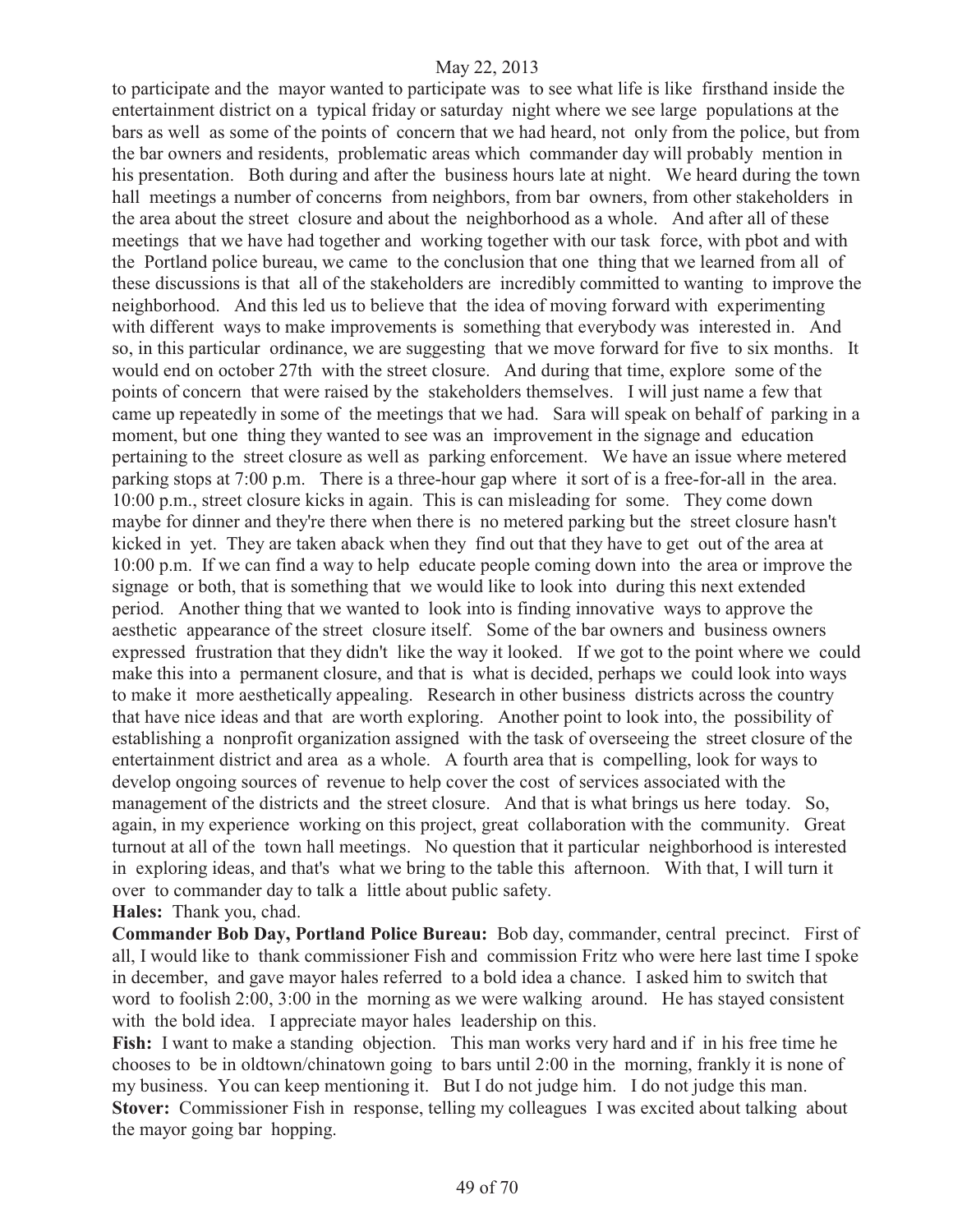**Day:** I did greatly appreciate the leadership and company and commissioner Fritz and conversations we were able to have. Thank you very much.

**Fish:** Thank you commander.

Day: In support of this project. I would also like to say, I will present my belief and passion that this is a good idea to go forward. I have benefited greatly personally and professionally. I have learned an about a part of the city that I have come to appreciate and know a lot better through this process. And it has made me, I think, a more effective precinct commander. It will make me a better public servant to the city due to relationships both internally with members of the panel here, and as chad mentioned, i'm much more educated on that part of town and the diversity it represents, historical perspective, from a race perspective, from a social justice and all of the other things that go on down there. I'm not sure we could have picked a more challenging area to bring a 24 hour, seven day a week management project together. It has been fascinating. I have benefited and appreciated this opportunity very much. When I came to central precinct in september 2010 -- yeah, 2010, and began to look at the entertainment detail and the assignment that we have given that area for several years where we have a number of officers, and a sergeant patrolling a specific area of town on usually thursday, friday, saturday's, began to consider is this the best use of our resources. The calls for service and incidents relate -- it was absolutely necessary. The phrase I like to use, I believe everybody is working very hard but are we working efficiently, maximizing our resources in the right place at the right time. I have gone to the detail and supervisor and asked them to look around the country to see what is being done in similar type of areas. We sent some detailed officers to seattle, vancouver, b.c., contacted other agencies and found ideas that were brought forward and presented to me and I ran with them last fall and that is how we got to where we are today. I would like to recap with a few slides some of the numbers and things that we've discovered in this process. There we go. This is just a basic map of the area. The calls for service, criminal offenses, 10:00 p.m. Friday until 3:00 a.m. On sunday. We exclude new year's eve in this particular methodology because that is a unique night and is not reflective of a traditional weekend for us and doesn't always fall on the weekend. And during the 90-day pilot project, we did identify some days, for example, fat tuesday, st. Patrick's day as other days that we wanted to try the street closure out because those are referred to as popular lights -- nights in some of the bar districts. Typically, friday, saturday event, second to fourth, and burnside to everett. If you take a look here at, you know, police calls for service. We have self-initiated and dispatch calls. And you will see that essentially in the dispatched area, there are fairly similar 2012, 2013. Self-initiated, you can see a tremendous increase. And then if you look at the next box down, it talks about the most common call types. Person contacts, traffic stops, service priorities. And the reason for the significant increase, remember, this is the same time period we're looking at in 2012 versus what we did this year in 2013. It allows for the high visibility that we had been seeking all along, and the removal of the cars, getting cars out of the area, removing the traffic, it allows, you know, these four officers and the sergeant to be much more present and to see for a couple of blocks in each direction. I believe that is what leads to the higher amount of individual police contacts. Obviously those are recorded. This information, large amount of it, individual contacts recorded through what we call a cad system. An officer may say i'm talking to somebody here or talking to somebody here. It doesn't reflect that there has been an incident that has occurred. A statement in the box off to the right, one of the officers mentioned that this -- being able to see the entire area, intervene more quickly before volatile situations get out of control. A substantial number of police contacts and I would argue that they are not always negative. Sometimes we assume a police interaction that is on a negative level. A lot of positive, unique contacts when we were out.

**Fritz:** I have to tell the story. We had a group of teenagers came up, and I thought they were going to go to the mayor. They ran to commander day. Can we take a picture of you kissing me says this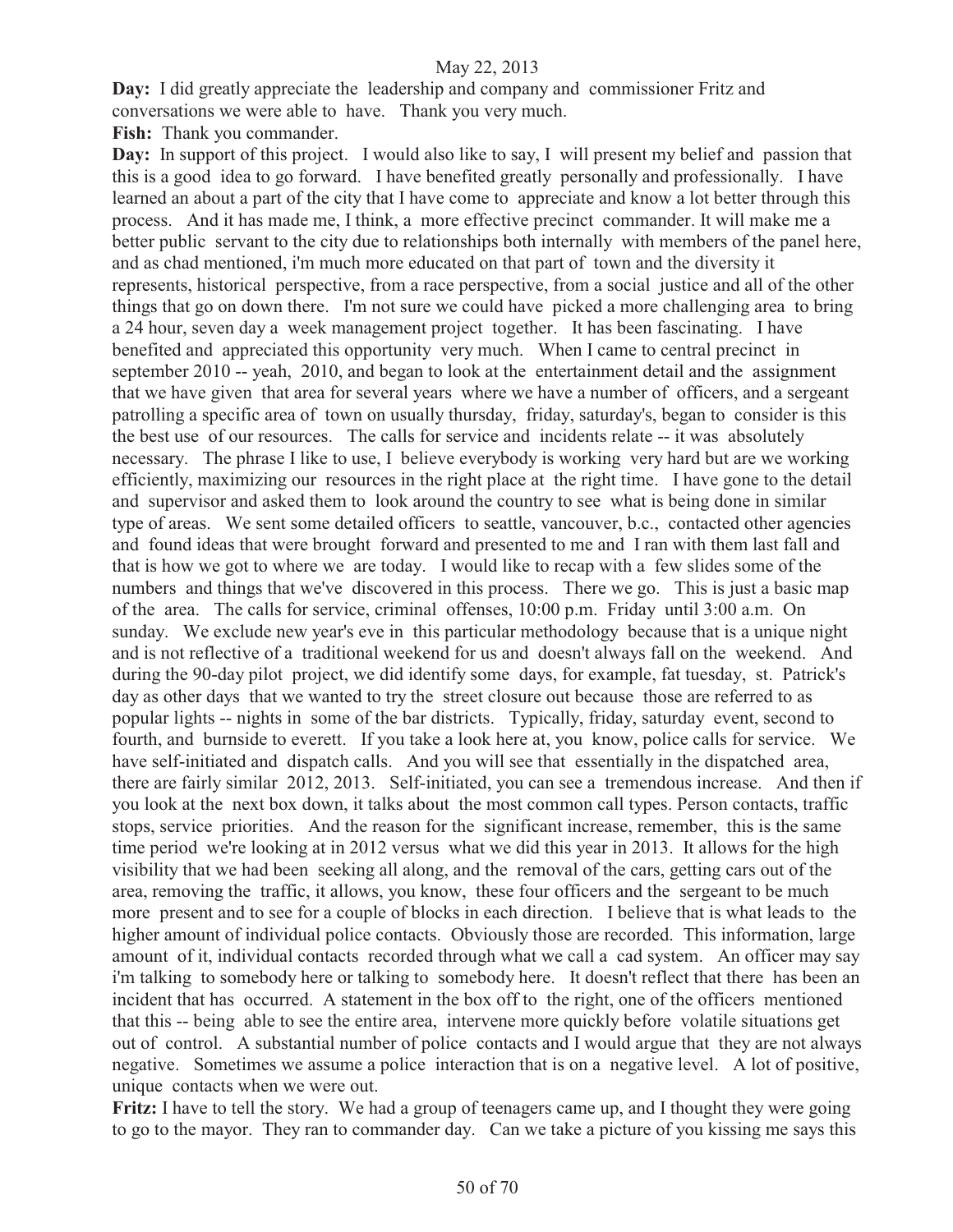girl? And the commander looked at the mayor and the mayor amended to could she kiss you. So the mayor gave his consent. It was a scavenger hunt. It was delightful to see that that was the attitude. They can't have been teenagers, but they must have been young 20s, but that was their attitude to their approach to the police officer, not at all the feared enemy, but rather -- they told me this is not at all a -- the situation occurs more often than not.

**Day:** My wife still doesn't believe me, but I told her that actually somebody did ask.

**Fritz:** I just put it on the record.

**Hales:** We have your back on that.

**Day:** That's right. We do this -- this is a detail that as a high number of person contacts regularly. And that is intentional. A proactive group of officers that have taken great ownership. And this program is to their credit and the efforts they have made to try to improve public safety. The reason those numbers differ. There is a note at the bottom, talking about how you have offenses and criminal cases. You can have a criminal case with a couple of different offenses in it. You can have a criminal case that involves disorderly conduct and trespass. Two offenses, one case. Just to break that down a little bit. You can see there is a substantial decrease in numbers from 11, 12, and '13. These are the primary calls that we dealt with in relation to the overall stats. A couple of numbers that I am most pleased about that I think have the greatest emphasis for support of this ongoing. You look at the top, aggravated assaults. Aggravated assaults where there is a serious injury or weapon involved of some sort. We had zero for the same time period in 2013. If you drop down to simple assaults, which we could categorize as the classic bar fight or, you know, street fight, you know, you are looking at 10, versus 17 the year before. And disorderly conduct, which is really a large category for us in terms of the entertainment district, a catch-all for inappropriate behavior, and it also probably one of the charges that puts us at also a great risk of conflict with people. Take people into custody. Disorderly conduct is not a high governmental interest crime. As you know, the organization we are striving hard for officers to review when they use force and when they take action, what's the benefit? What's the gain? What's the governmental interest? Disorderly conduct is one of those that is low-level crime but requires police interaction. If we can reduce those contacts and types of arrests, I think we can go a long way in reducing some force that is required and taking people into custody. A slight increase in dui arrests. We have changed the streets around a little bit, that has challenged some of the drivers. And also I have officers assigned to that area specifically regularly, there is a high amount of interest and effort my officers not assigned to the detail but work on 5th, and 6th, and so forth. The dui arrests occurring on fourth or second avenue and not specifically in the closure. Finally, in the conclusion, overall we see a 27% decrease in offenses and about a 33% reduction overall in criminal cases in this same area, compared to 2012. And similar down, substantially compared with the time period in 2011. You know, the public safety obviously is what I do, in my 24th year of service with the police bureau. This project has changed some of the way I think and look at my job in terms of not only responsible for public safety and its role in the central precinct, but also as we approach this learning from the community, learning from the businesses, and that public safety has a piece of this. There are key cornerstone component, but there is a lot more going on here besides just that. And I really appreciate the opportunity to carry this forward. I would encourage us to continue to go down this road and build on this concept and develop many of the ideas that chad spoke of and what mike and sara will also address. **Hales:** Look at that huge increase in the number of contacts between officers and citizens, and then this fading of mayhem, disorderly conduct and assaults as a good definition of that, that seems like the essence of community policing. We have lots of interactions between police officers and folks in the district and less crime. **Day:** Right.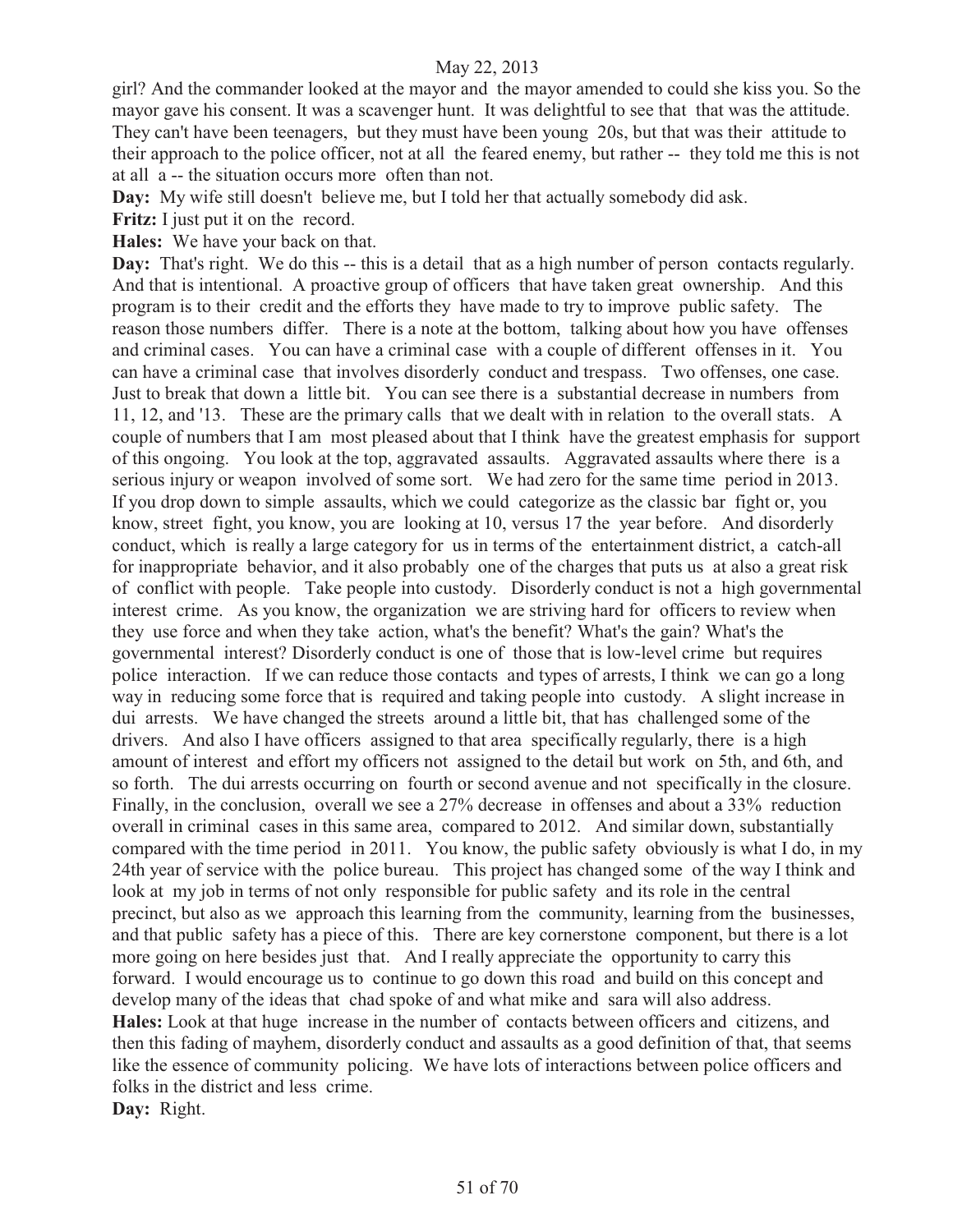**Hales:** Statistics tell part of the story being on the street, sensing the atmosphere and seeing the contacts in person re-enforced that.

**Day:** Thank you.

**Fritz:** To a certain extent, I think the pilot project is misnamed. Not so much the entertainment district but safety district. That's why were doing this is to reduce the conflicts between vehicles and people in small spaces. The entertainment as such is largely still associated with alcohol consumption.

**Day:** Right. Thank you.

**Novick:** Commander.

**Hales:** Go ahead.

**Novick:** Are you at all concerned that closing it to vehicles had any effect on the dramatic increase on the number of forgeries for 2012-2013?

**Day:** Can't make that connection right now. We will take a look.

**Sara Schooley, Portland Bureau of Transportation:** I'm here to talk about pbot's role, lessons learned and what we should think about as we move forward with the pilot project. Thinking about pbot's role, pbot came into the pilot project as an operational assistant. We were here to help the police plan a traffic -- plan a street closure and also implement the parking enforcement side of things. The program has evolved since it first started. A lot because it kept getting extended and the plan that we had needed to change a little bit to account for that. So, right now, how the evolution of the plan works is that pbot is once again in charge of purely the enforcement piece but the police are actually the ones implementing the closure. It seems to be working as far as efficiency of resources. That's kind of changed and I think we will be playing around with that a little more as the pilot project takes steps. Parking signage, chad alluded to this a little bit at the beginning of the discussion. I wanted to walk you through the evolution of the signage. When we first started, we put up some permanent signs. And just the typical signs that would be on posts that say when you can park and when you can't park. At the beginning of the project, we also used temporary parking signs to bring attention to the closures. The temporary signs, orange delineators that you might have seen out there. Poles that people would run into, pretty much, as they stepped out of their car. Another way of alerting them there is something different about the block they're parked on. A couple weeks into the closure, we took away the temporary signs and started to rely mostly on permanent signage. Let me show you a little graph to show you what happens. Here we go. What this graph shows is the type of signage that we use, and then in relation to the number of tows that happen. In the beginning, first couple of weeks, people didn't know what was going on. I think chad alluded to. There is a little bit of confusion as to when you can and when you can't be out of that area. The first couple of weeks, you are trying to figure out how to properly communicate this. Delineators, as you can see, definitely helped more because it was just a lot of signage than signs that they weren't used to looking for. We brought the delineators back for a weekend to confirm whether or not they were useful. It sure dropped that number quite a bit as you can see from the graph. We can't continue the delineator use three pbot because we simply don't have enough delineators. As we get into construction season, we are using delineators throughout the city for other construction projects. One tactic that we have discussed since the beginning of the project that has recently come into play is working with the business district to encourage a-board signage. The county chipped in on funding. A-board signage that describes when you can and can't park. Orange triangle shows when the a-boards were used. You can see that has done a pretty effective job of keeping tows down. I still think there is some additional communication that needs to happen but it looks like we're going in the right direction. Next I want to talk about the current parking situation. Pbot was initially brought into the project because of the actual closing of the street and changing of parking regulations. We also manage one of the potential funding opportunities, which is parking. Currently there is no on-street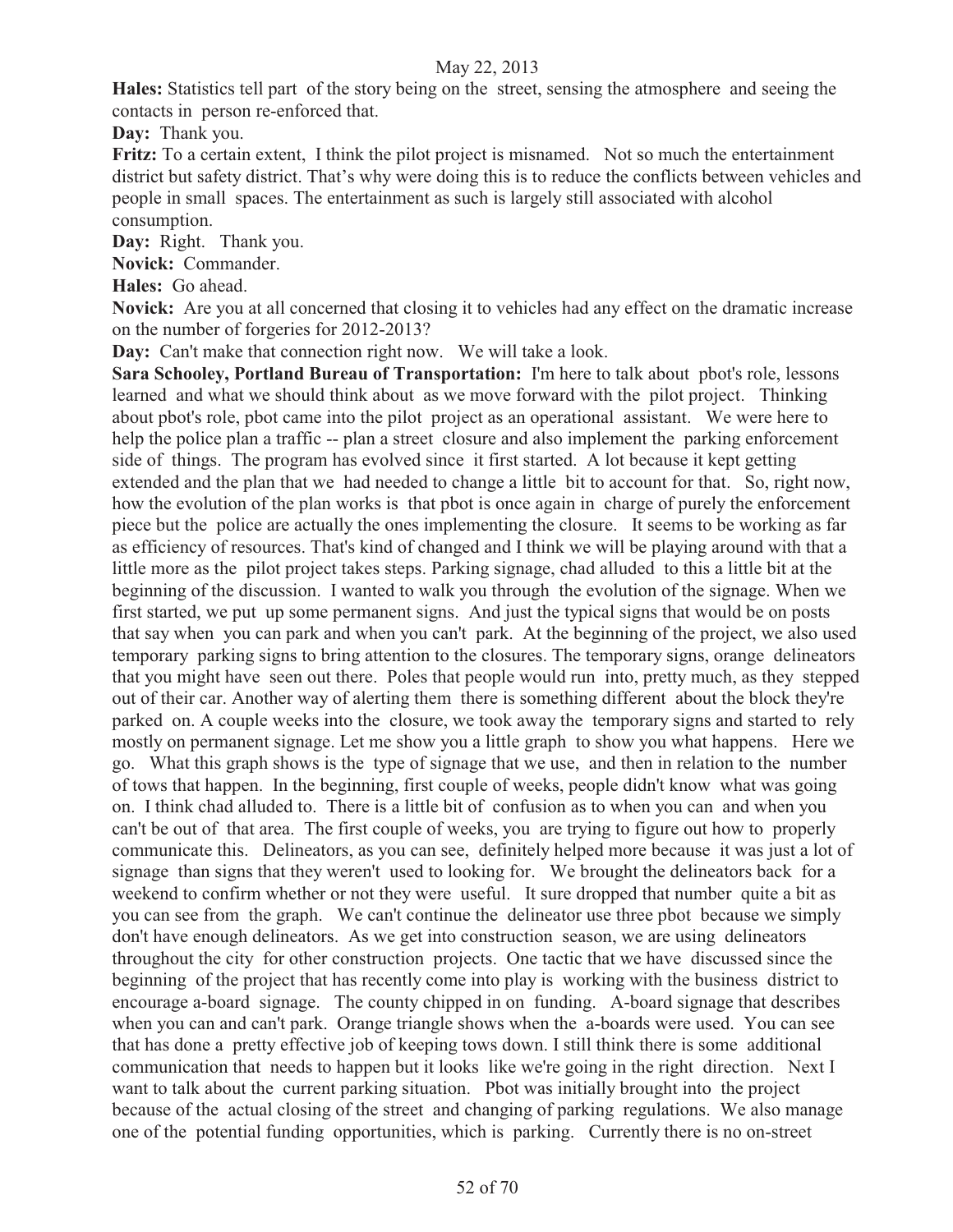parking charge after 7:00 p.m. And as such, any individual enjoying the entertainment district that parks on the street does not pay for parking. That said, there are a number of private lot around the entertainment district that are usually near capacity on friday or saturday night. So, people are paying for parking, but just not paying us for parking. The city of Portland owns a smart park garage, first and davis, right outside of the entertainment district. The entertainment district, the bay streets, smart park -- that smart park garage has about 50% occupancy on friday and saturday nights. Plenty of room for people. But one thing that is hindering us a little bit right now, is that the signs that are there to get you to the smart park are kind of blocked by the street closures. So, if you are going there around that time of night, you might know see those signs to get you to the right place at the right time. As the pilot project extends, we will look at creating additional and better placement of signage to community how to get to the smart park. The other use of this chart and the topic of the slide here, evening parking, revenue models. And one of the other issues of this project, or one of the points of the projects that chad alluded to, sustainable funding of this. As we put forth this project, very much a pilot project. We were just using existing resources to get it going. But if we want this to be a sustainable project, we have to look at sustainable funding. And parking has been brought up as one of those opportunities. We wanted to give you a taste of what using funding for -- what using parking for sustainable funding would look like. So, we did a little rough estimating over at pbot and found in this area that has the purple line on it, if we extended paid parking, \$1.60 an hour until 10:00 p.m., we would just meet the revenue that we need to continue the closure. And so that's basically to fund a contractor to close off the street. Pbot parking enforcement, police could do the police work and not have to worry about bringing flaggers or barricades in. Another part of the project that has been brought up, improving the aesthetics of the area and creating more of an entertainment district than purely a closure. If we wanted to do that, if we wanted to find additional funds for that, we would have to look beyond that 10:00 p.m. -- when we think about this, I think 10:00 p.m. Is an interesting time to think about, if we are talking about increasing parking rates. Because the people that would actually be benefiting from the entertainment district probably don't show up in about 11:00 p.m. or midnight. There is this difficulty in trying to figure out when if you are going to use parking, when to use parking, and kind of to whom you use parking on with paid parking. And I just -- I know that we've talked a little bit in some staff meetings about the opportunity of potentially starting parking later in the evening. Maybe having a gap. I just want to encourage or to advise against that given the communication issues of kind of having this gap in funding and having people expect not to have to go to the parking meters and pay. I just wanted to put those options out there as we further our discussions on this. But parking is definitely a potential revenue resource, but I think we need to think a little bit deeper about how to implement it before we go forward on it. With that, I will turn it over to mike from the office of neighborhood involvement.

**Mike Boyer, Crime Prevention Coordinator, Office of Neighborhood Involvement:** Thank you, sara. My name is mike boyer a crime prevention program coordinator for the office of neighborhood involvement. I have served in this capacity for the past 4 1/2 years. This particular project I have been involved in definitely one of the most intriguing and challenging assignments the a lot of issues that commander day spoke to in regards to diversity of the neighborhood and various -- challenges we face. My piece in this project is Community aspect, outreach, collaboration with the community. Tremendous amount of support from Patrick owen also with the office of neighborhood involvement whose put together a number of maps and slides and surveys, so I want to thank patrick for his help and efforts throughout the project. We have been involved in this project since its inception, around late august, early september. Since then we've had an ongoing partnership with the oldtown/Chinatown community association. We've used their forum to provide regular updates for the community and seek further input and solve problems that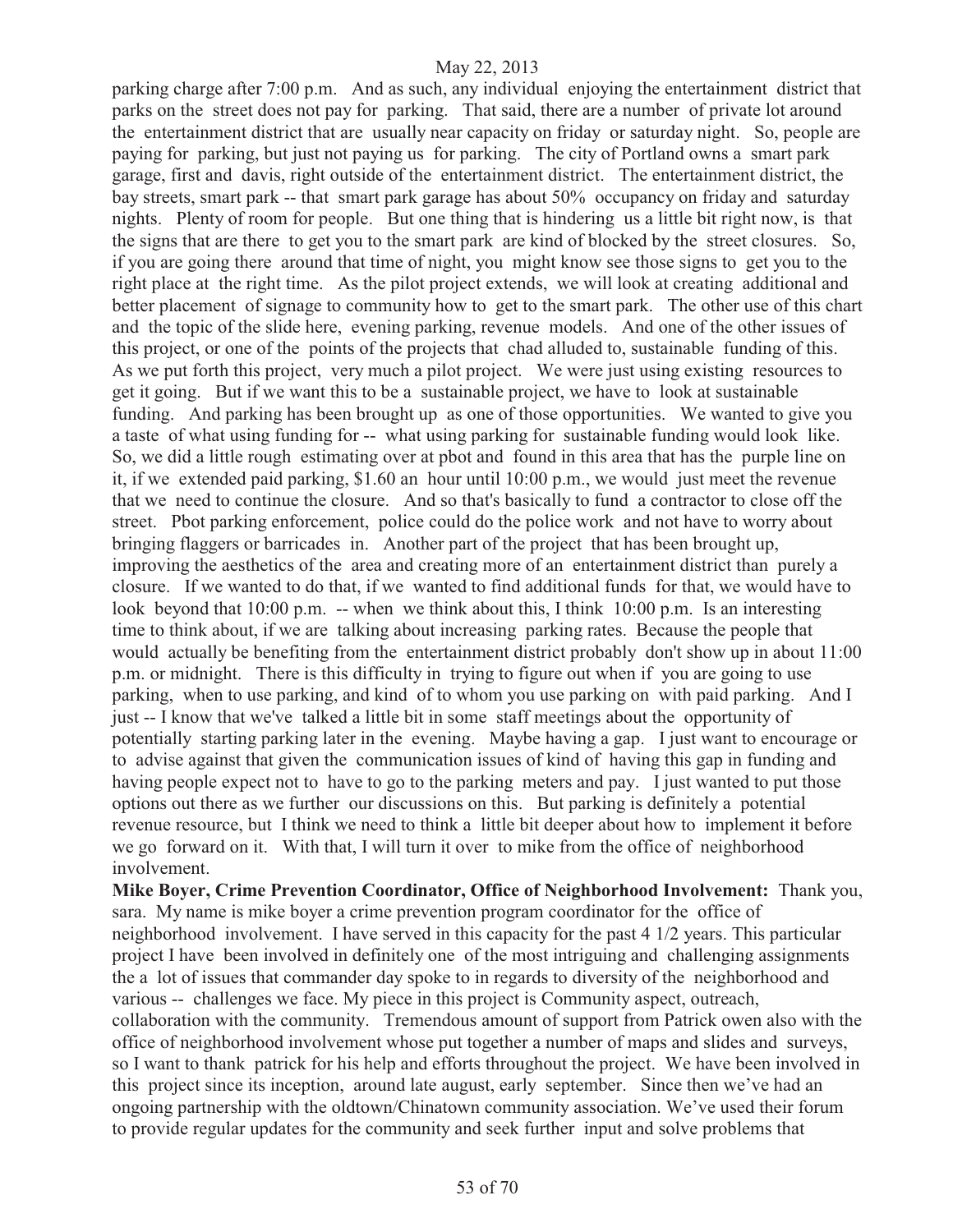develop. In addition to the regular meetings, we have held a number of meetings with community stakeholders, both businesses, Chinese community, resident groups, property managers, anybody that has any sort of involvement or impact in that area, we made available to take considerable time to speak to them. We have received their input, note it and continue to work on those problems. In all, we have had over 60 community-related meetings since the start of this project. We also have conducted a thorough survey of the residents in the area. Locations mustoff manor, estate hotel, modern rich and outside of the area with pacific tower, old town lofts, right to dream 2 camp, and the union gospel mission. Their also located roughly in a six block closure area. The overall, the feedback I received from the communities, resident surveys was more positive than negative. Definitely a number of mixed reviews in there. And the primary concerns were coming from outside the area, impacts of displacing, some of the live ability issues. And now we're noticing outside of the street closure area. We also have partnered with the Multnomah county task force, their high-risk drinking task force, the community-based group that helped us out with the signage and also volunteered a number of man hours and coordinated with patrick, office of neighborhood involvement to get back to taking surveys, which was overwhelmingly positive. Prior to the implementation of the street closure project, I received a number of community complaints. That is one of my lines I open up when I talk to community groups. You will not find many people that like to hear concerns and complaints as a civil servant, but it allows me to effectively assess the situation in any given area and work with police and other public partners to direct resources to solve the problems. And I would say from a safety and livability standpoint, the number of concerns I have had about the street closure area, post implementation of the project have been reduced. As commander day hinted in this his comments, this project is definitely much more complicated than just the public safety aspect of it. But I do feel that continuing the experiment gives us time to continue that community dialogue and continue ways to improve it and have positive results for the neighborhood and surrounding area. Thank you for your time. **Hales:** Set the stage for the testimony that we are going to get now. Any questions for the team? It is my intention with this process to not simply extend the closure, but be systematically addressing the issues that this group has highlighted here. How do we provide ongoing management? Is there going to be a nonprofit entity responsible for continuing this particular management of this particular ad hoc public space. Not a core responsibility for the police bureau although the police bureau has done a good job. Not responsibility of the pbot or neighborhood involvement to manage a public space. We know how to do that in this community, usually done by a nonprofit, pioneer courthouse square for example. It seems to me that we want a management entity to become clear and get the assignment that they have it over this next period. As sara pointed out, a number of ways in which we might begin to produce program revenue here. Among them parking. We need to pay the extraordinary cost of this set of public services. It needs to look and feel right for people who run businesses here and come to this part of the city to enjoy the night life. We have used roadway closure equipment as a way to close the street. But that is not the only way to close the street. It is my hope and expectation if we approve this ordinance, it is not just six months and we hope it works out. It is six months of methodical effort working with a bunch of stakeholders to make each of these specific items real in terms of the strategy.

**Fish:** Can I ask commander day a question? One thing my staff highlighted for me is a concern that we have gotten from at least one constituent about the barricades and the perception of the barricades. And we pulled a -- the original, I guess, ordinance which talks about finding innovative ways to improve the aesthetic experience of the street closure it self-. Any thought? Day: Since we have taken over, we have changed the barricades and received positive feedback from that. We're using at the moment, standard gates that we use for events like marathons and things like that. And we're strategizing, you know, instead of having -- right now it is a fencing system that says street closed. Lower, less offensive, not the big, bright orange ones. One thing we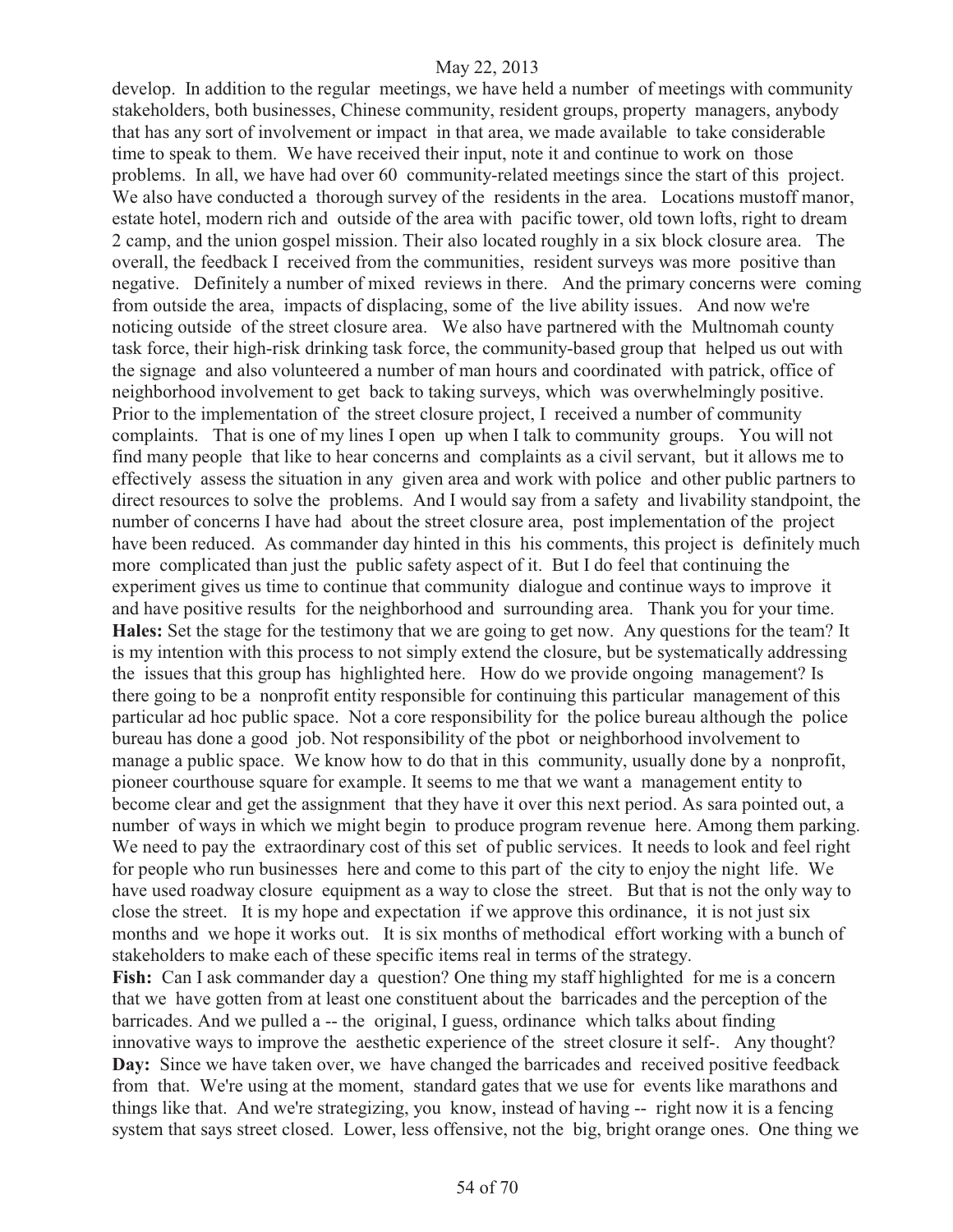are strategizing about, instead of a sign saying street closed, maybe putting a sign on there that says what it is, pedestrian only zone or something like that. So there is not a sense that this is closed, it is open, but just closed to cars. We have received positive feedback. We made that change a few weeks ago and have heard good comments but we are beginning to move in that direction. **Hales:** Other questions from the team? Thank you all very much. I think we have a number of people signed up to testify.

**Moore-Love:** Nine people signed up. The first three please come on up.

**Hales:** Welcome.

**\*\*\*\*\*:** Thank you.

**Hales:** Go ahead. You're on.

**Helen Ying:** Wow, okay. I'm Helen ying, and i'm here today to get out the issue of street closure in chinatown. I see this matter as a way for city to respond in addressing the matter of public safety. And however, I also see it as an opportunity for intentional design. So, I have brought with me today this oldtown/chinatown vision plan. I think there is a  $-1$  think there is a copy there. Something that the city council adopted years ago. I am quoting from language from here in regards to this night life district. So, in the plan that was created some time ago, oldtown/chinatown night life district bright, clean, and pedestrian friendly area, which is visibly identified to visitors as Portland's premier entertainment nightlife destination. And that would be so cool if we could do that. And we also know that oldtown/chinatown, oldest neighborhood and one of the most diverse, and I think chad had described the historical aspect of this. The diverse aspect of oldtown/chinatown can serve as a magnet for cultural tourism. If we do things right, oldtown/chinatown can be a jewel that would shine for our city and could attract visitors and neighbors and really make it vibrant place. So, today, i'm coming before you to speak to you with several hats on. One a member and vice chair of the oldtown/chinatown community association. And advocate that the city would support expending the street closure and to collect data, ideas to solve a bigger problem. And that is improving the safety and public perception and norm of the area. We know that public safety is not just on the weekend between 10:00 to 3:00 in the morning. But really is a 24/7 issue. We need to activate the streets to make people feel safe. Speaking to business owners in the area, and people who have -- own properties in the area, and there is -- they're telling me that businesses are not able to survive right now because of the perceived lack of public safety. And so, what i'm hoping to do is that we would not only look at the closure as being the answer, only a slice of the bigger picture. So, I encourage us to look at how do we use this as a jumping off point to promote the safety in the area, as well as to promote a concentrated education enforcement for reducing over-service of drinking and -- I know my time is up. I just want to -- encourage to think of the bigger sphere.

**Hales:** Thank you. Thank you very much. Please.

**Dan Lenzen:** Hi, i'm dan lenzen, principal with the concept entertainment group and foreside development. And just allow me to read our prepared notes to this. And we've also sent that to you via email. We appreciate the opportunity to write this letter to address our opinion, provide a statement and offer recommendations regarding the city of Portland street closure pilot project. Our companies own and operate nearly 90,000 square feet of business, represent 25 ten tenants in the old town area. Employ 400 employees, majority in the oldtown area. During the last three decades, we have clearly proven that we are a stakeholder, significant employment and tax revenue to the city. I'm one of the authors of the original visions plan in '97. As you are aware, since december, 2012, city of Portland's police department has administered the pilot project street closure friday and saturday's. Stated objectives of the street closure project as we understand it as -- lower calls to police, mitigate noise issues, reduce overcrowding on sidewalks, intercept -- reduce the number of pedestrians involved in auto accidents and reduce cruising. We acknowledge there has been a lowering of police related issues. Notably expected -- our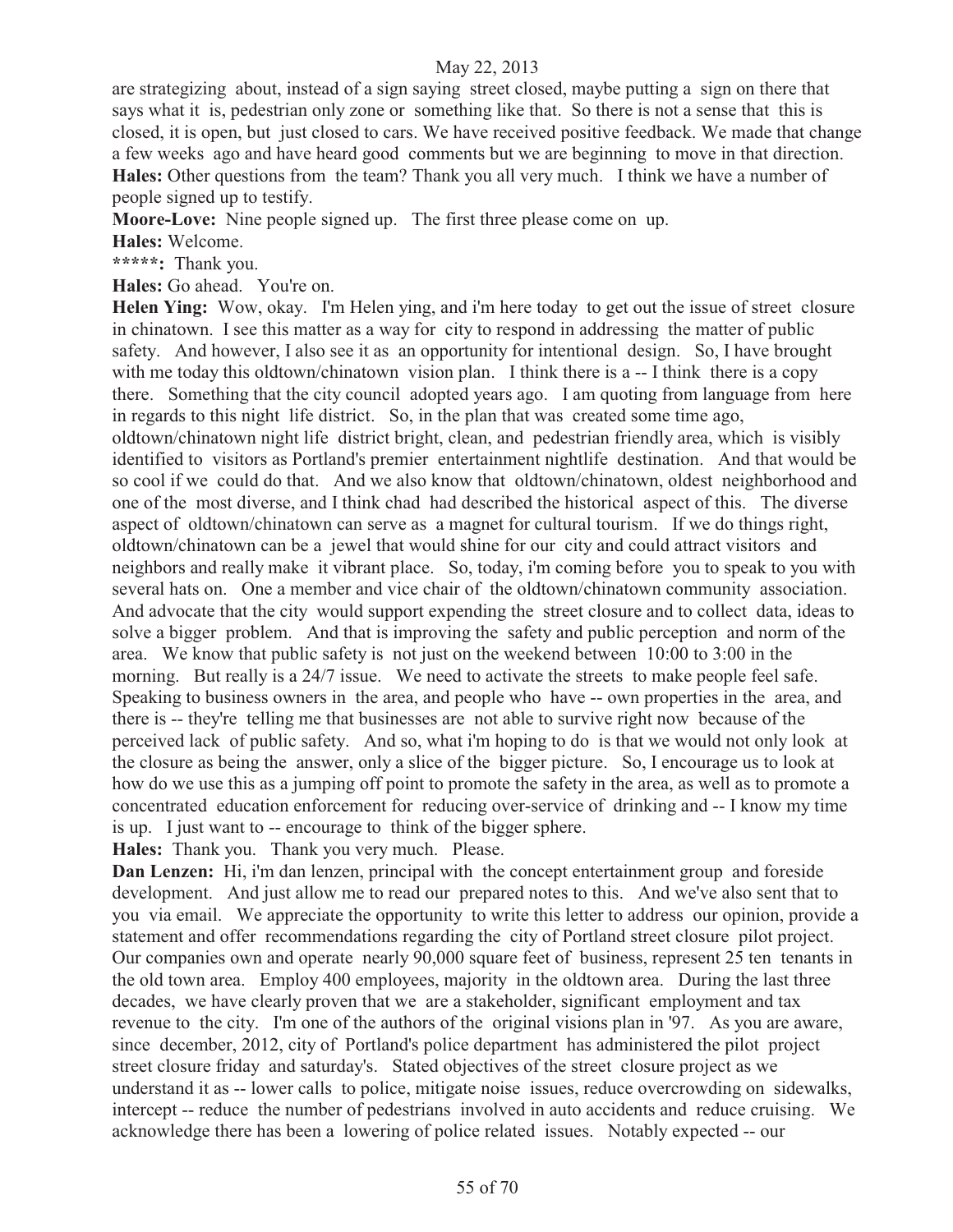companies offered insights and opinions to the projects successes and opportunities. Meetings repeated comments of agency representatives stated they're not committed to the project in its current form. It is our opinion that although crime statistics show decreases in all categories in the test area and neighbors report that the area is somewhat quieter, the other portion of the equation business now showing a marked decrease. With this being said, the street closure portion of the pilot project is not the fix of the problem. Through the use of our tools, other tools already in place, we believe it is not too late to stop the decline of business and taxable revenue to the city. Unregulated cabs can have certifications checks, noise issues from bars and tourism can be regulated through the noise enforcement. It's clear that most pedestrians in the car free zone are staying on the sidewalks. Overcrowding can be minimized by removing parking in this area. Install stop signs, lights, mark crosswalks in all directions at nw  $3<sup>rd</sup>$  and couch and nw  $3<sup>rd</sup>$  and davis. This action has proven success during the st. Patrick's festival intersection at 2<sup>nd</sup> and ankeny. Remove parking on the sidewalks pilot project area to allow for pedestrian sidewalk overthrow. Make three lanes on nw 3<sup>rd</sup> to two lanes and allow automobiles back into third. My last point to this, for many individuals perception seems reality, barricades create the perception of a war zone, consequently any area with barricades has the look and feel of an embattled area where only hardy souls choose to venture. We cannot allow this to happen to businesses that are still reeling from a down economy. Please choose to enact our recommendations and do not extend the street closure pilot project.

**Hales:** Thank you, dan.

**Lenzen:** Thank you.

**Howard Weiner:** my name is howard weiner, I'm the chair of the oldtown Chinatown community association and a business owner in old town since 1984. I want to talk really with two hats, but I will talk for a moment as chair of the community association and former chair of the public safety and livability group. Commander day to come us with the group, mike boyer and patrick in october. And we held three meetings, public meetings, over 100 some odd folks before this pilot project came into effect. During that time, many changes already that they had made. And I just want to thank the commander for that. After that time, we had a new mayor. And i'm so thankful, mayor hales, that you have taken the time and energy to come down along with commissioner Fritz at a time when I'm asleep -- and saw for yourself what is going on. The issue that really is before us, is partly public safety. A large part of that. But it is also a conflict that has been brewing for many, many years between day life and night life. Acknowledged in the visions plan. Acknowledged many times. You will hear testimony today. There is no consensus on the correct path. There is -- in my opinion. There is consensus that this is an issue that needs to be addressed. If we are not going to try this, then what are we going to try? Where are we going to go? I hope that this council today, that you will move forward with what you believe is best in this community. With that said, I will change hats for the last minute. Business owner, since 1984, we only had two, three bars in old town, china town when I moved down. We had jazz de opus, key largo, I was still young, and we all went out at night. There were hundreds of us, not thousands. The success we have had with the night life district has brought the conflicts to bear. This is an opportunity, and the mayor through the last two public town hall meetings, really listened very carefully and people spoke up. And so we need to move forward. And not everyone is going to be happy with whatever the recommendations are. But we can't turn back now. This is -- this is the way it is. And the bars are not going away. 14 or 16 of them and we need to manage this in a way that it suits the entire community. Thank you. Fish: I have one question, if I could. Dan --

**Lenzen:** Dan.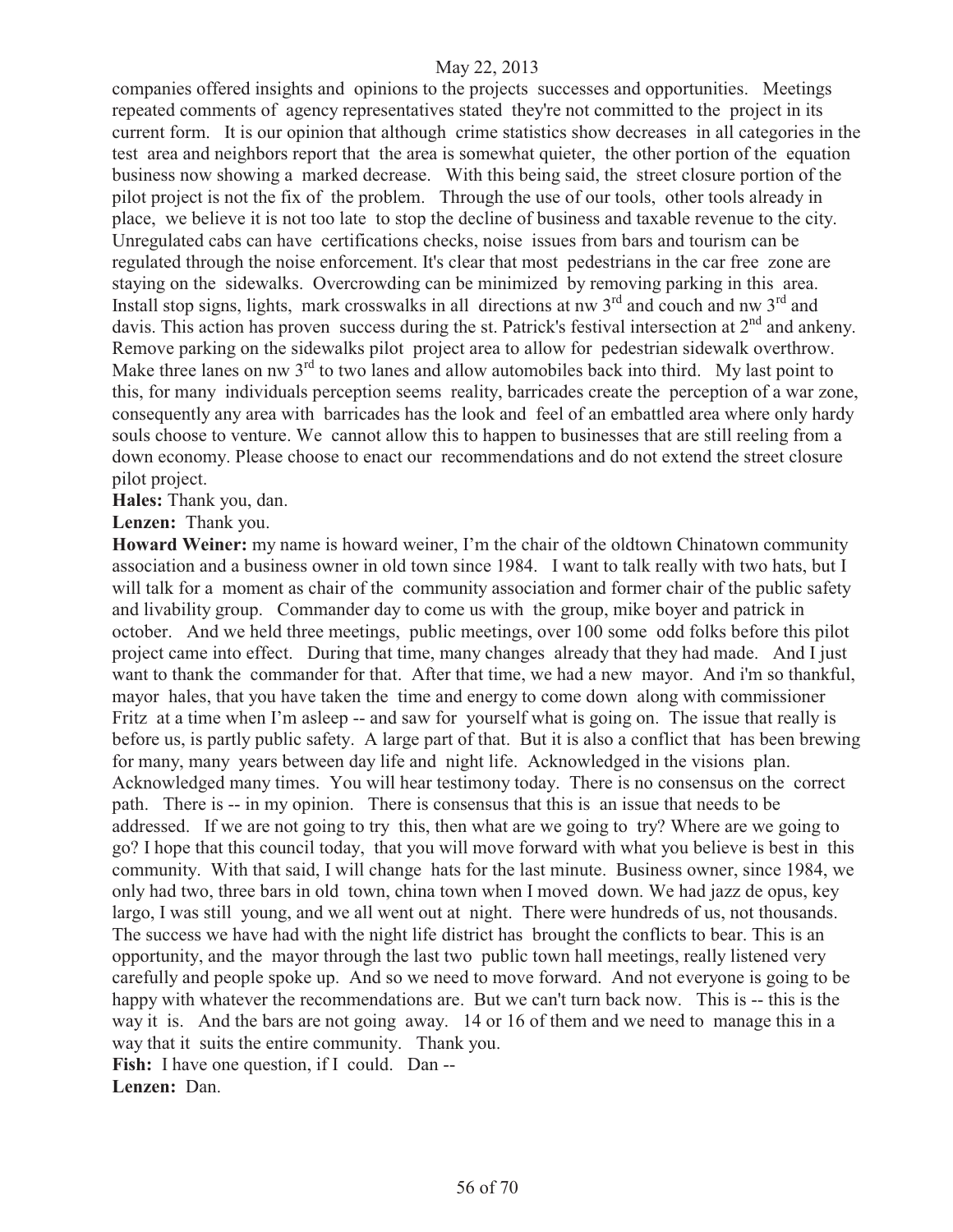Fish: Dan. We have your testimony in our packets, and two questions. Could you just remind me what are the businesses that you operate? And then second, will you say that our businesses are showing a marked decrease? Tell us how you quantify that and what is the decrease?

Lenzen: Yearly sales and they do show a decrease in this quarter, over previous year. Which had also been down as well. So, this dixie tavern, northwest third and couch. We own the building there as well. We have a building out of the district, northwest 6th and gleason. Another one southwest second and pine. We have a business second and pine and business on second and akeny.

**Fish:** Are you seeing a decline in business in all of those?

Lenzen: Not out of the district. We have actually seen an increase.

Fish: And within the district, you are seeing a year-over-year decline in the sale of?

**Lenzen:** Overall sales.

**Fish:** Food and alcohol?

**Lenzen:** Yes. We have an increased food program at this location as well. Logic would lead you to believe if you have better food you would have better sales on food and beverage.

**Hales:** Thank you. Karla.

**Steve Bloch:** Hi, i'm steve bloch, I've been in oldtown for 30 years. I have a 20,000 square foot building serving 12 creative tenants, commercial creative. I want to be witness of what I saw at the may 7th meeting, and make one premise, which is that the rights of existing tenants -- I prefer the rights of existing tenants rather than people that come to the neighborhood, to what I see come to get messed up. And so, what I saw at the may 7th meeting, a series of people saying some quietly and some loudly, they didn't like the idea. Affected them, their livability. Towers, 100 by 100 and I think 13 stories. Five, seven parking spots right outside of the perimeter. Parking is a real issue for these people. 13 stories, essentially no parking. You talk about charging them for after hours. A person, emotional, saying he is trying to recover from substance abuse and he looks out his window and sees people, what he perceives as bad elements, hurting his recovery. I think there are probably hundreds in his situation like that. I think there are much brighter elements. Personal statement, much brighter elements in the neighborhood than people that cater to people getting messed up. And university of Oregon, you know, the school, the oriental school of medicine, you know, all of the other healthier businesses that are daytime -- not waste lands, daytime, open a few days a week in the evening. I think the health of the neighborhood is supported by residences and encourage residences and business' that are open in the daytime. Thank you.

**Fritz:** Your recommendation would be to stop the pilot program?

**Bloch:** I mean, everyone -- all of my tenants don't like the idea. The neighbors have I spoken to on the street don't like the idea. I don't know where -- 100% of the people I have talked to do not like the idea of closing the streets down and how it has affected -- they don't like that idea. They like the idea, but what they consider more substantial businesses and a healthier neighborhood by having daytime activities. They like the idea of a creative -- the neighborhood being the creative center, not the entertainment center. Entertainment to me is a bit of euphuism it's the get messed up center. Test your limits, that's what I see.

**Hales:** For the council, the decision to extend the street closure is not in my opinion, and I suspect it is universal here, not the only strategy we're interesting in considering for purposes of making this a vital district. But at least from what i've learned, it appears to be pretty clear that the district was louder and more dangerous when the street was open.

**Bloch:** That's contrary to the testimony I heard on the  $7<sup>th</sup>$ . One fellow on the scooter says he can't sleep at night because of the increased noise.

**Hales:** I'm not saying it is quiet.

**Bloch:** Decibels that he was recording.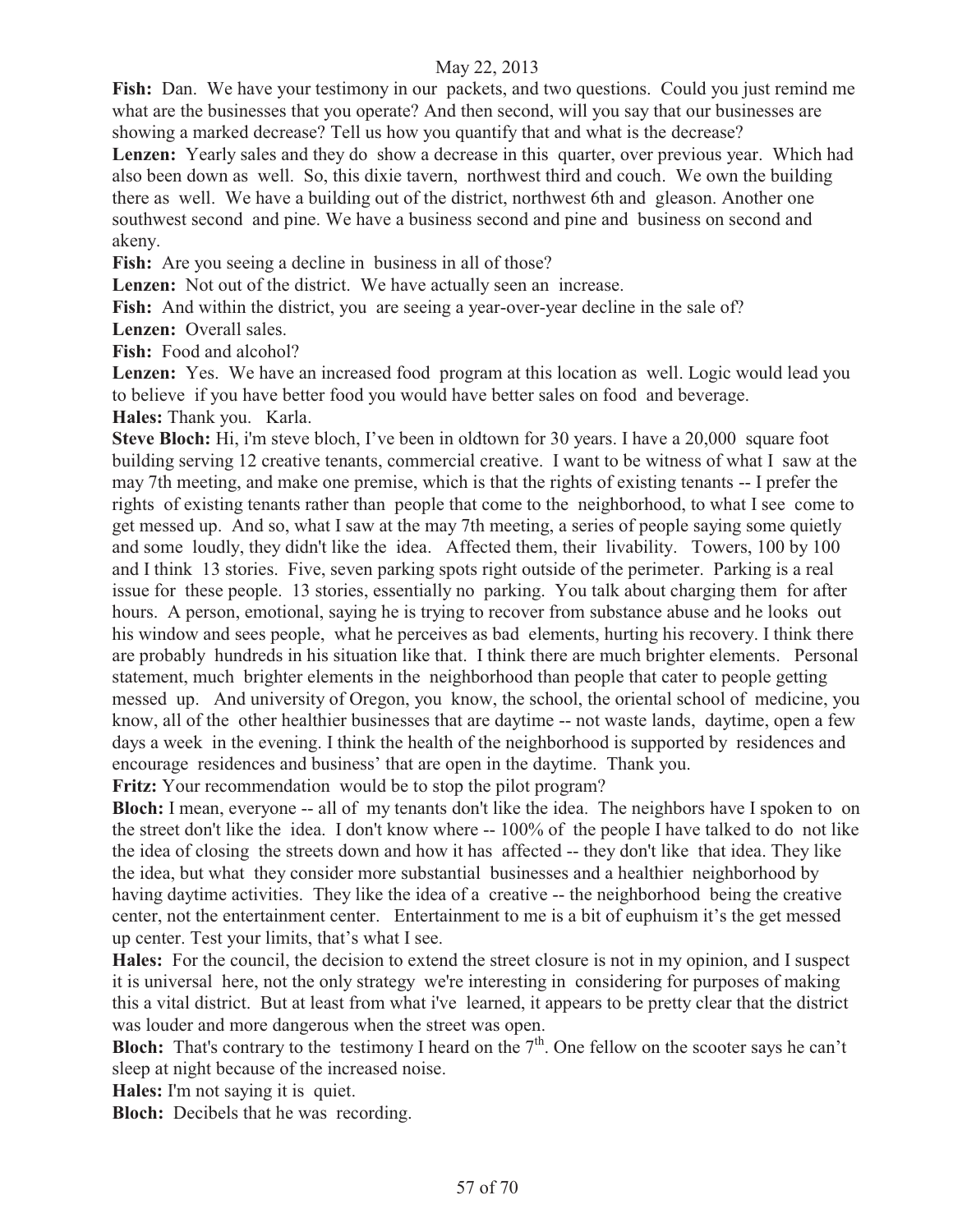**Hales:** I remember that. That was stunning to here the decibel numbers. Obviously not quiet enough --

**Bloch:** He came up to testify.

**Hales:** He was pretty persuasive. Thank you.

**Bloch:** Thank you.

**Gloria Lee:** Good afternoon, thank you mayor and commissioners. It has been a long time since i've been up here. My name is gloria lee. I'm here as a private citizen and the former executive director of the lan su garden. When the garden opened in 2000, we had great hopes of using that as a foundational corner stone for revitalizing the historic oldtown/chinatown. Since then, its been 12, 13 years, the district has seen some phenomenal success, as others will testify later, and some critical setbacks. My concern is that this street closure will be a setback to businesses wishing to relocate into oldtown/chinatown, or possibly move in from another area of our country. We are fighting now to retain the small businesses that are there. While we're also trying to maintain public safety. There is a lot of issues, and over the years, what I have observed, if you have a small business in our community of oldtown/chinatown, you're probably a hands on operator. Your opportunity to participate in public venues, such as this, is very challenging and very difficult. That doesn't mean that the opinions of owners don't count. I would like to say what I heard on the, I believe may 7th, there were some small business owners there that had said their business is down. Even some owners that operate alcohol establishments that have been there for a long time have said their business is down. Whether that can be attributed to the street closure is questionable. But I would say yes. I think it is very commendable to the task force and commander day that we explore the larger issue of forming a nonprofit, so that we can program the streets so somehow the cultural identity of old town, chinatown continues to exist. We are on the cusps of losing all of that through the years. I have watched business after business exit, and the hope has always been that the chinese will return to chinatown. I don't thing that is going to happen. What we can do is maintain the cultural identity of the district that has contributed through portland's history. There are several chinese community leaders working towards this goal and hoping to work on the nonprofit idea, this model. However, it is a matter of time and resources and tools. This is of essence. If this ordinance is passed, then it becomes a huge priority for the ideas to become actionable and fundable. So, I would ask two things that council set aside time certain dates to revisit this ordinance, because we know how agendas fill up and I am very concerned that once this passes, if this should pass, that we have a time and date that we revisit this before october 27th. I would ask that the city assist with the tools and resources to pave the way for a nonprofit to form as we know we're in a community that lacks disposable income, that has many, many other critical issues, which makes it very difficult to form a nonprofit organization. Those signs could come from specific period of time designated from the naito and davis garage, for instance, or a budgetary commitment, considered seed money to start up this nonprofit, which would have the priority of mitigating some of the bar night life entertainment with cultural entertainment and activities for the street. Thank you.

**Jackie Peterson:** I'm Jackie peterson. Thank you commissioners and mayor hales for the opportunity to speak. I'm the founder of the oldtown history project. I've been active in old town since the mid 90s. Howard you forgot satyricon. When the vision plan was first considered and passed we had a very different night life scene in the neighborhood and it has changed considerably in the last several years. I want to thank commissioner fritz for trying to draw the distinction between a safety zone and an entertainment district. This is starting to feel like a self fulfilling prophecy. Its starting to feel like urban planning. This is really my major concern here as somebody who has been involved and Gloria has too in public -- around the 2035 plan that just last night or the night before last there was an opportunity for the members of that committee and the public to talk about a variety of scenarios for revitalizing this neighborhood which is arguably the most complex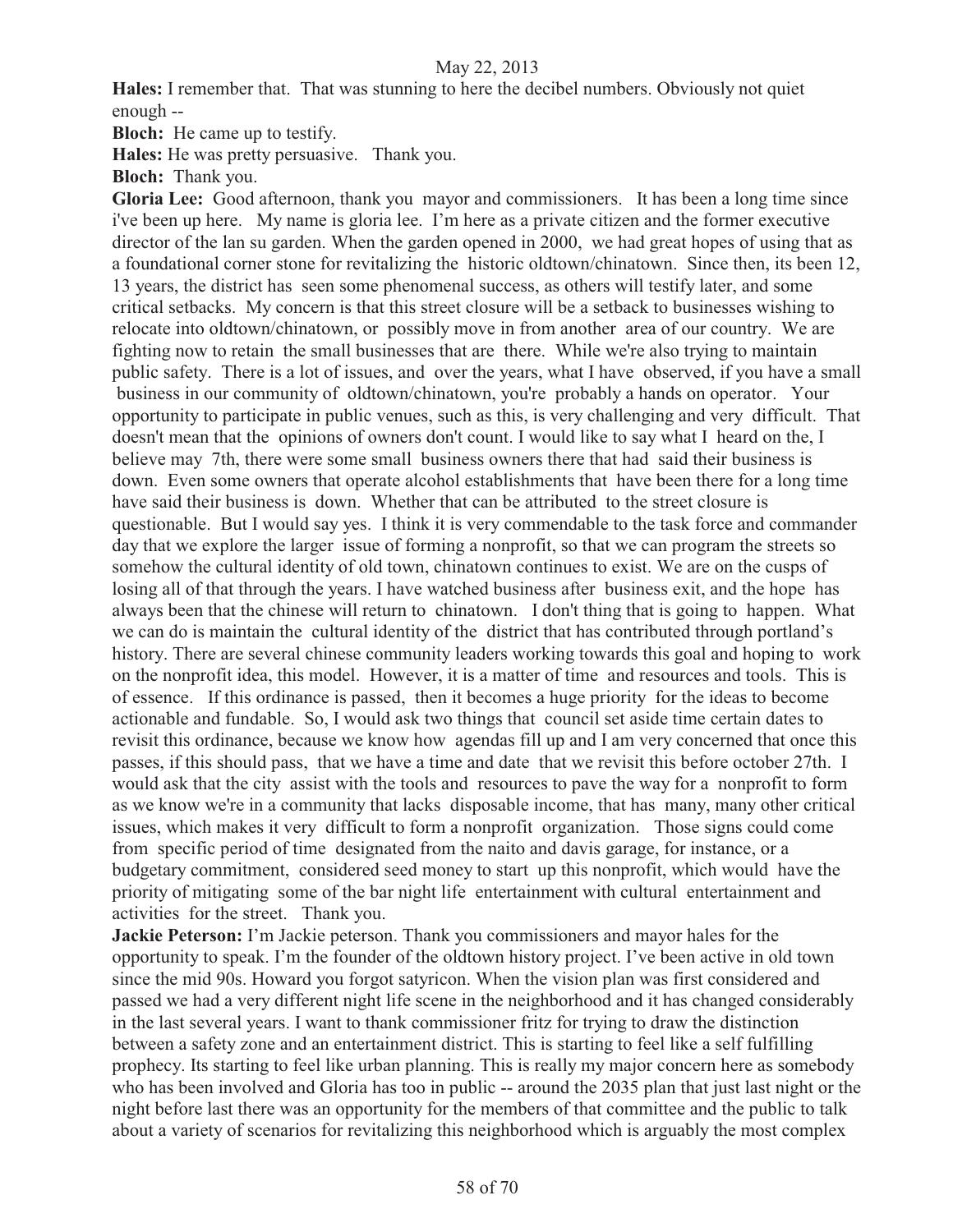in the city and yet potentially one of the most important and compelling places to live. At the very moment that were being flooded with 18 to 25 year olds, were considering workforce and market housing. The very club that started this flow across burnside, the barracuda, is in the very building where were going to be seeing innovative housing a large number of new workforce housing units built in the next year. So that it isn't just the people living in subsidized housing that were trying to repopulate this neighborhood. It is a concern about how to balance daytime and night time activities. What I would like to urge the council to consider is that this isn't yet an entertainment district wholesale. This is not the substance of this neighborhood, god forbid, we have the university of Oregon, we have --, we have the classical Chinese garden, we have mass transit, we have vital new restaurants and businesses on 6th and couch and 5th. That, that this hopefully is something that we can contain with less of a hammer, maybe than a sixth-month extension and carrying this to everett. The question of parking between 7:00 and 10:00 would destroy the remaining chinese restaurants, dim sum ended in the neighborhood because of the introduction of, of paid parking on the streets. So, I mean, these are things that are being fed by the desire to create this envelope of public safety, but it's flowing over into a lot of other areas that will have a tremendously long ramification for the neighborhood. And I trust your judgment. I do. And, and I am hoping that, that you will be prudent and think not so large but a bit smaller in terms of how big of hammer to apply to the remedy for this problem. Thank you.

**Hales:** Thank you. Thank you all.

**Martin Soloway:** hi, I'm martin soloway. I'm the director of housing at central city concern. I'm on the board of the oldtown china town community association. I want to thank you very much for considering this, and I want to really appreciate the leadership of, of mayor hales and, and the time you have given, and coming to the two meetings and having done the homework and coming to the next meeting with proposals. It was a few years ago that the district, the night life district was, the whole business was at risk, bullets were flying, and people were dying, and there was crime, there was shooting innocent people were getting struck by bullets, the district has come long way, and the closure an effort to manage the problem. The closure is the solution, it is not the problem, itself. And, and it is a police action, it is run by the police, and I think what we need is to move it away from police action, and move it into a community, a well manage operation that thinks about the whole district. One thing that I remind myself is that every friday night, the reveling goes on but inevitably the sun rises and the neighborhood transforms into saturday market. And a few weeks from now, the sun will set on the thursday after a day of business, and will transform into the first thursday art walk. It's a wonderful neighborhood, that transforms regularly into multiple identities. I don't recognize when I come in on a saturday night, what I work all day long, so, I really appreciate the, the experiment of the closure, I think that our residents, at the estate hotel reported that they do feel safer, and there is really only a small request I make in that, you know, that perhaps, the core, the most innovative part of the resolution, is the proposal of the establishing of a nonprofit organization. The little suggestions of this may include but not limited to. I request we add one more section, which is that the district also, the closures contemplate the impacts on livability of the residents. The innovative housing has told me they have lost tenants from the modern rich area because of noise. Our residents at the estate have no choice, they have to live there. They are grateful at the opportunity but their lives were miserable for years because of the impact of the district. The we need to remember that just ten feet above our heads in the middle of that exciting reveling, there are people trying to sleep. Who have to go to work in the morning. And we have gotten up, a commitment from, the, the noise enforcement officer to work with us, but, my request is that, is that we institutionalize that in the resolution.

#### **Hales:** Thank you.

**Anne Naito Campbell:** Hi. I am anne naito campbell. Thank you, martin. A native Portlander, born and raised in this great city. And I am a third generation japanese american. My grandfather,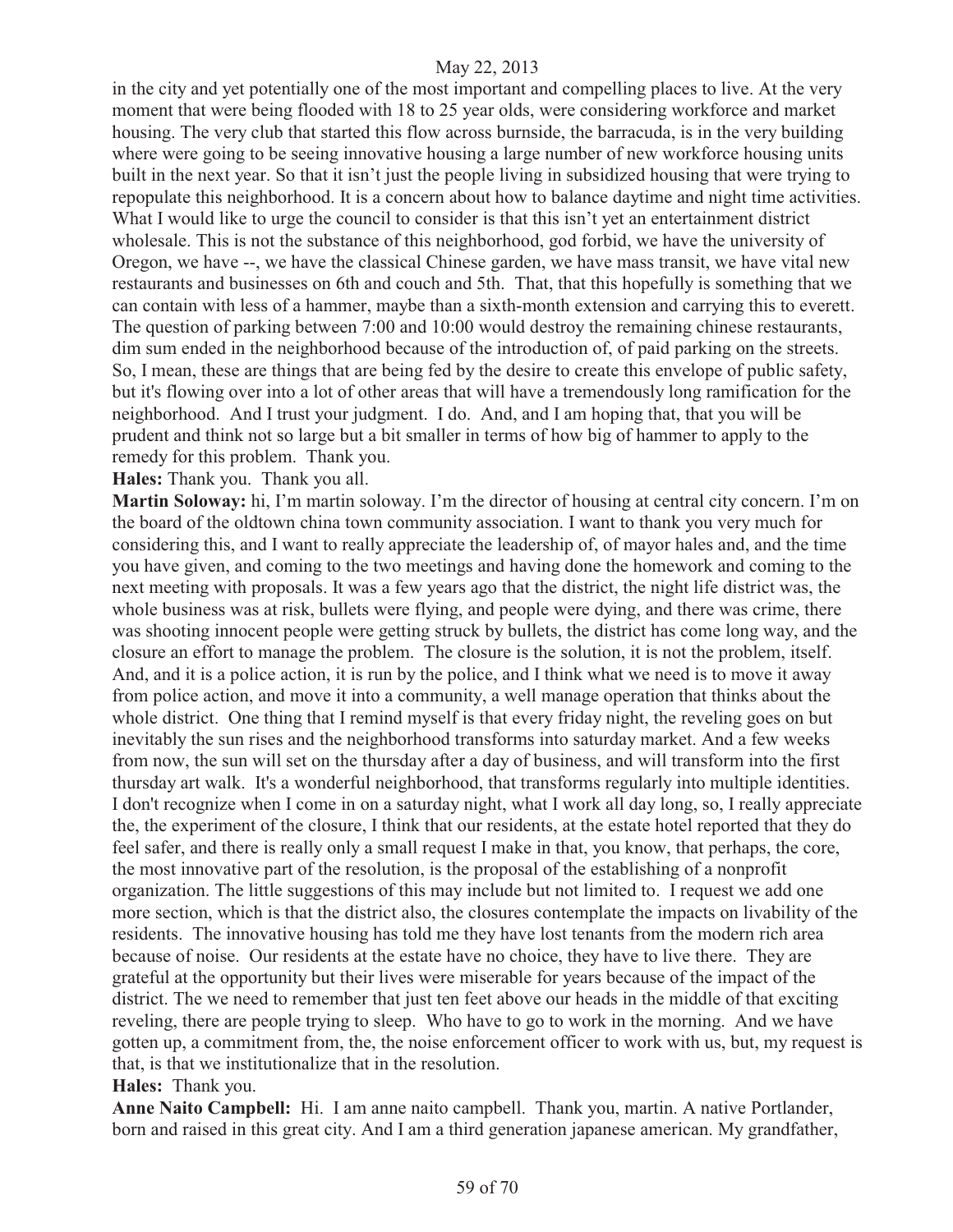heday naito emigrated to america from a small farming village outside of kobe japan, 100 years ago. We are celebrating this may, it is asian american heritage month. And, and it's -- it's a great thing. That I can say, that I am an asian american. And I am also one of the owners of the bill naito company. And, named in, in my late father's honor, and we currently own and manage over 1 million square feet commercial property in Portland. And including montgomery park, albers mill, five properties in the historic waterfront district and the galleria. My company is investing in historically renovating the galleria and seismically improving it. I would like to invite you to the grand opening of the city target store on july 28th. I hope you will join us. And this will bring back a department store to the building after 100 years, after it was built for olds wortman and king and target will have groceries and a pharmacy, which are deeply needed in downtown Portland. We have also, i'm going to try to do this, I won't be able to get through in three minutes. We have also invested heavily in the revitalization of the historic waterfront district, helping to bring the university of Oregon to the white stag block, mercy corps world headquarters to the skidmore fountain building, Portland saturday market to waterfront and building the bill naito legacy fountain that really celebrates our 18 different, different heritage communities that started Portland, Oregon. The Oregon college of oriental medicine has just opened, and, in my family's former import plaza building and now calls the historic waterfront district home. And along with northwest natural, northwest evaluation association, and northwest health foundation, and the gevurtz menashe law firm and the lan su chinese garden. Get to the meat of this. Before you vote on extending the street closure ordinance, I want you to question that the majority of the community supports the closure as it is. Businesses are reporting losses 10, 15, to 30% reduction in business, since the temporary street closure has come into effect last december. I want to encourage you to consider a shorter period of time for the extension, so that we can return to council within two months with modifications that will encourage commerce and vitality, and support the small unique restaurants and businesses that have been adversely impacted by the street closure. The loss of 65 free parking spaces and the flow of traffic has negatively affected much more than just the bars on 3rd avenue. People are reporting negatively on the impacts of 4th, 5th, and 6th avenues, our tenants and our properties on 1st, 2nd and 3rd have reported negatively to the street closure because of the loss of parking. And it's not an issue. It's, it's the whole program, I think, it needs to be modified. And I am a board member of the lines for life and have devoted my life to supporting programs that reduce the impacts of alcohol and drug addiction in our community. I support what the police actions have done to mitigate the late night drinking and the entertainment district. But the city has not been listening to the community if it, indeed, states that a majority of the community supports continuing the street closure as it is. I would like to be able to work with the community, pba, and office of neighborhood involvement, Multnomah county, and the police, tenants and businesses in the next 60 days to craft a positive and less punitive action on the historic waterfront district. Thank you.

Fish: Can I follow up with one question, mayor, anne you read off a very impressive list of things that you have done in the community to enhance it, and so, my experience with you is you are pitching solutions. The fountain, the recent proposal that you have floated of how we can change some of the behavior around the japanese, american historical plaza, and just, just -- two of many examples. So, I appreciate that you have some thoughts about how to modify this, and do it slightly different. Could you give us your just initial thoughts to the idea of some nonprofit entity, perhaps, a business improvement district, perhaps a local, an ldc or lid something to be formed to be an adjunct to the work, and I am reminded in a lot of the cities that we visit, when we travel, the entertainment areas are places that have this kind of mix use, very active at night, do have discreet entities that manage it. New york city is the most conspicuous example in times square outside of macy's and down at union square, where there is an entity, and it has, has some, local control, and it has people on the street, and it has programs, so, do you have a thought about that as a companion piece?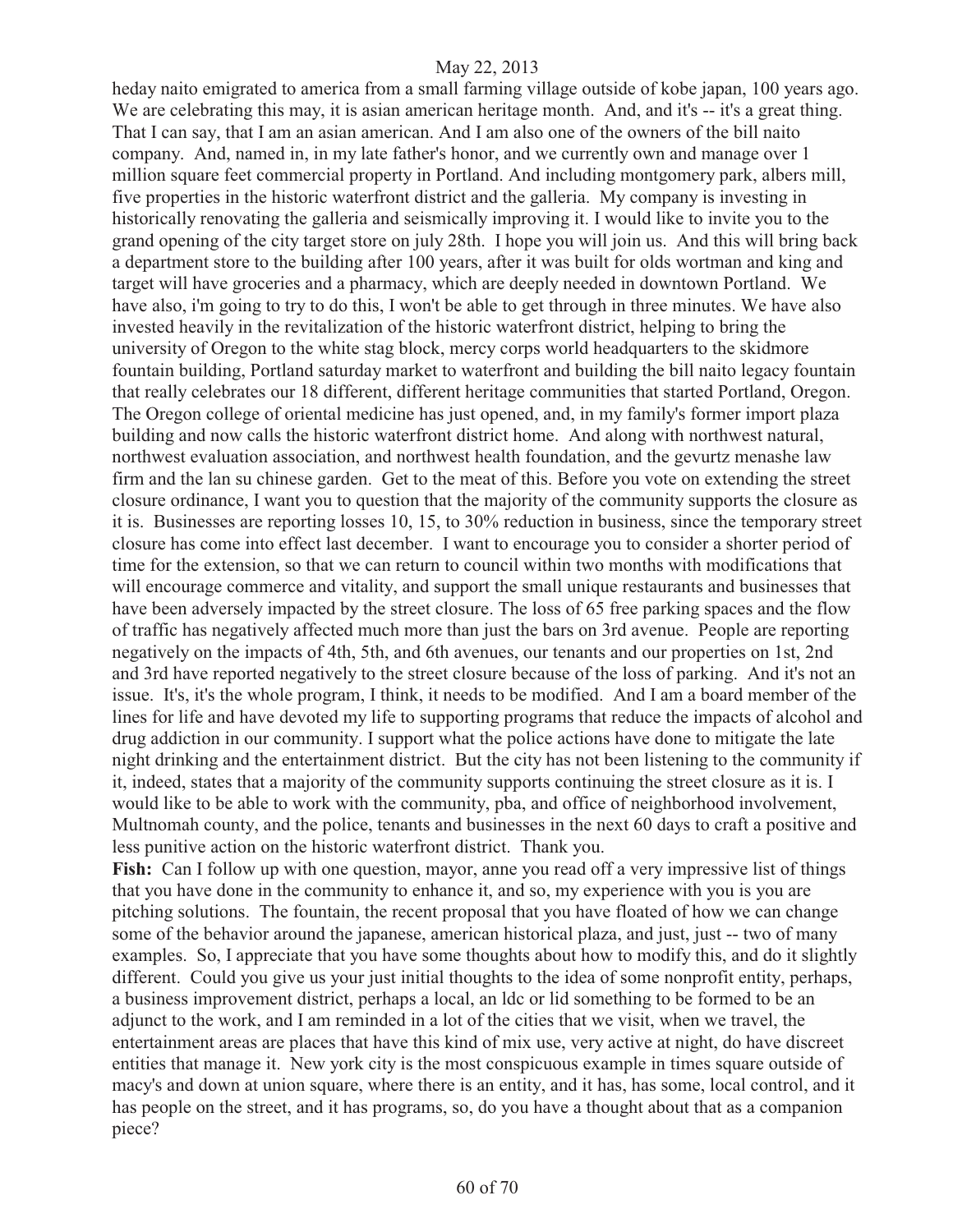**Naito Campbell:** I think it's already happening. I think that the newly formed community association, which is what, 30 days in inception, that that is the nonprofit organization that we're setting in place. We have all the players at the table. We need to bring in more. We need the help of the Portland business alliance, the city of Portland, and whether it's oni or whatever, but we really literally just formed this new organization. So, it's there, I think you are really talking about, funding sources. And gloria, I think it was gloria had brought up the idea possibly taking some of the revenue from the old town garage, that could help fund a marketing campaign and, I know, I have worked, our people have worked with, mayor adams on the, the Portland business alliance, travel Portland on the pioneer retail core. And that's been successful, and that's how we got target. So, I am really looking forward to really working with the community association to build the, a newly revitalized pulling in all these wonderful parts, you know. We are the city historic waterfront district. And we need to really revel in it so we are doing it, so when you ask, I don't think that we have to go back and recreate the community association because, because that is what we have. Fish: Let me just maybe be more transparent. The reason some cities have gone to bid or an ldc model or something like that is it gives the organization dedicated funding to do the work, dedicated funding to address an array of services including enhanced services above a city baseline, and I applaud the community effort but as you noted, I mean, whether it's surcharge on parking, at a place, and investing or, or some piece travel Portland, or some, some model off of what, what pba or clean and safe has done, it's the organization, locally administered with the funding source that augments services and is able to address these things, and we cannot expect just a group of volunteers to do this without some support, and typically, some dedicated financial support, that's the only thing that I was raising.

**Naito Campbell:** That's correct, but, you have to also realize, that our property values in this neighborhood are compromised from the rest of the city. And we already pay the Portland downtown services, inc. a big fee. So, we are already in, you know, paying our dues, so to speak. **Fish:** I was not pitching a particular idea.

#### **Naito Campbell:** Ok.

**Fish:** I will leave it to others to tell how -- I was just, -- identifying options and, and broadening the discussion of what a nonprofit or, or some entity could do and believe me, i'm not pitching. I'm not selling. I'm just trying to understand whether that's on the radar and, and what that vision might look like. I thank you.

**Fritz:** It's fortunate timing and I appreciate you raising that issue because we don't vote on the city budget until next week, and it may be that there should be some seed money up front before we figure out how ongoing it will be funded. And i'm -- I have not been connected since december since I have not been in charge of oni, so has there been a community stakeholder group that's been tasked with putting together -- is there a group that is already doing or has done what you are suggesting would happen over the next two months in terms of the scoping solutions?

Naito Campbell: Yes. I would -- martin is on the board of the community association, like I said, we literally have just reformed the business association, and the neighborhood association into the community association.

**Fritz:** But that hasn't, so far, been, been tasked with figuring out the solution to this problem. Its just formed.

**Soloway:** It is an important priority, about we have not taken action.

Fritz: I've been very impressed with the mayor's office outreach effort and including having a meeting with some 30 people at midnight, and in old town, which was, set a new high for community involvement. However, not everybody can show up to midnight meeting nor everybody show up to a 2:00 in the afternoon on wednesday meeting. I really appreciate everybody being here so i'm wondering, has there been a balanced stakeholder committee so far that's been looking, puzzling through these issues or is that something that needs to be formed?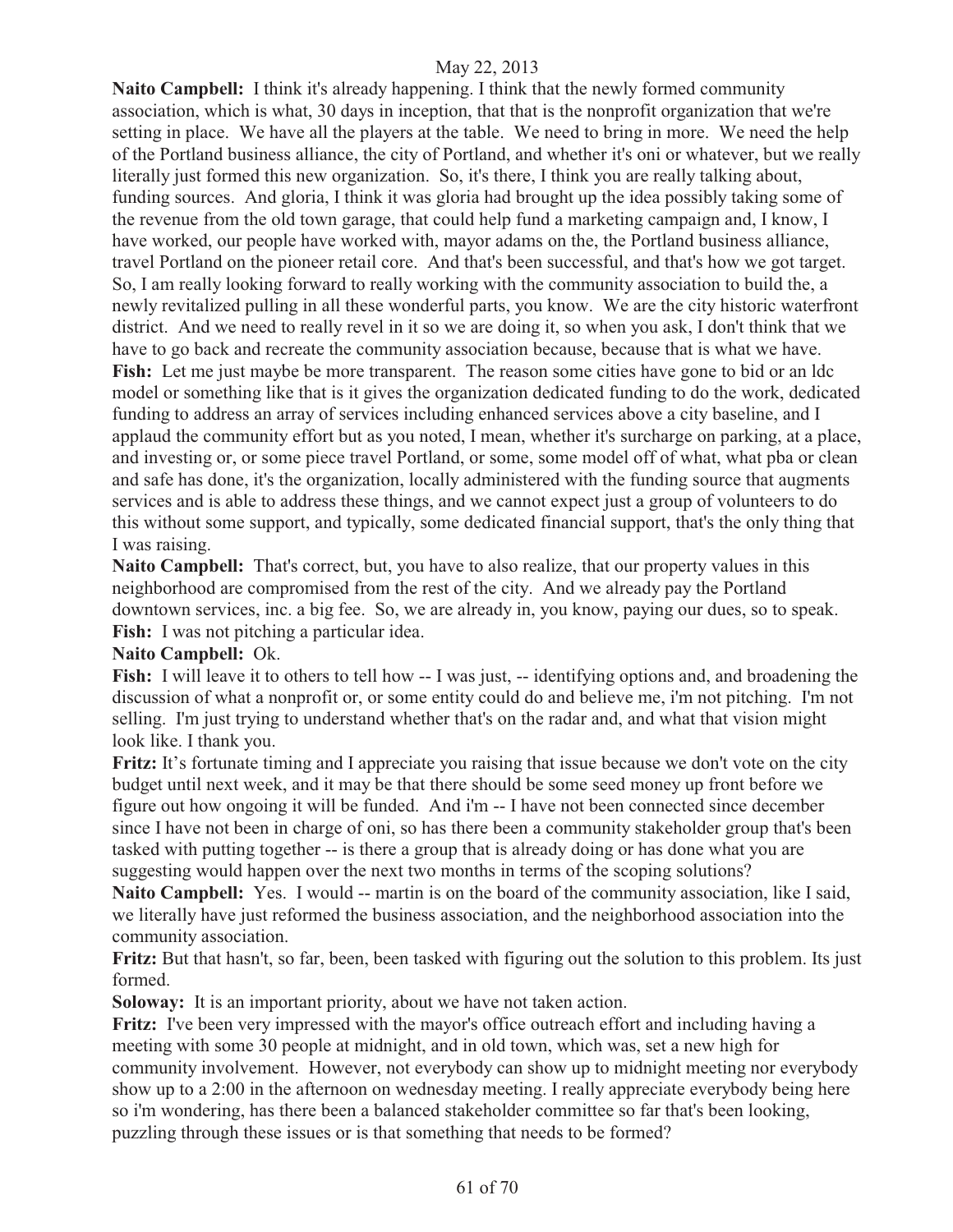**Naito Campbell:** I am talking to, -- I would -- we've been in discussions. So, if we had the 60 days or 45 to 60 days, if we had like the request of have time certain date when we would come back, I think that would inspire us all to work really hard, especially with the first to fifth or 6th avenue stakeholders, and the business owners to find solutions. I don't believe that taking away the 65 free parking spaces is helping the businesses around there. We have heard and, and I think that the city has all those surveys. But, over and over again, everybody is saying, you know, they are complaining about parking. We have two issues in the neighborhood, one is the homeless population, and the other one is parking.

**Fritz:** So before we vote on this next week, we could flush out a little more, some of the directives, particularly see regarding how the mayor's office will be working with the office of neighborhood involvement and others, what that might look like, so that there is more, more clearly identified who is going to be participating and what the role of the newly formed community association might be. **Naito Campbell:** I would be happy to work on that with my friends. And get back to you before you vote next week.

**Fritz:** That's what I am saying. I would feel more comfortable supporting this if I have more understanding from the mayor's office and from the offers of neighborhood involvement about what that process looks like.

**Naito Campbell:** Ok.

#### **Fritz:** Thank you.

**Stephen Ying:** My turn, good afternoon mayor and commissioners, I want to first, I want to say, thank you to the mayor to come down to the oldtown/chinatown three times for the outreach meeting with the committee member. And also, the night-time you come down twice, you know, I was with you one time. I never go to chinatown, that late at night for like, especially, bar hopping, and I have not for 20 some years, so it was a new to me again. I would also like to thank you, commissioner Fritz. I get to see you after 12:00, so, to see how you look like at night. [laughter] **Ying:** Which is the same.

**Fritz:** Nobody recognized me because I was in jeans. It was fun.

**Ying:** So, that's, why I would like to appreciate, and I want to say the [inaudible] is there so we need to control it so it would it will be more safe and have fun for the younger folks, so I support the street closure, if, the closure time extended shortened from 11 to 3:00, because, because by 10:00, some of the chinese restaurants are still open, and they are hurting the business with the street closure, so they close at 10:00, but the customer, don't leave at 10:00, so, that's the area that they close the street, where they park. So, I have complained from the other restaurant owners, that, that their car got towed away, their customers car. They would not come there again, so I wish the later time, 11:00 to 3:00, because people don't get drunk by 11:00. They get drunk after 12:00. So, I think it should be a consideration for the next holding. And also, I like the idea with the management. Because seeing now, after 3:00, the street is for [inaudible], and garbage everywhere. There is no one to clean it up, so I want to get some funding and have management to clean up the street afterwards. Thank you.

**Hales:** Thank you. Very good. Thanks.

**Moore-Love:** That's all that signed up.

**Hales:** Anyone else planning to testify? So I would like to make some, revisions to the ordinance and bring it back, perhaps as a substitute, a couple of technical changes but I capture one thing here in terms of the item under c, something to the effect of, implementing noise reduction strategies and other measures to improve neighborhood livability. In other words, a specific agenda item for this effort ought to include that. And, I took to heart the point about the clarity about when we come back to council, and I think that we ought to put that in the ordinance, as well, perhaps come back to council on october 3rd. Three weeks before the end of this pilot project, if we stick with the six months. And let me speak about that a bit. Did anne leave? Is anne still here? Anne, i'll talk more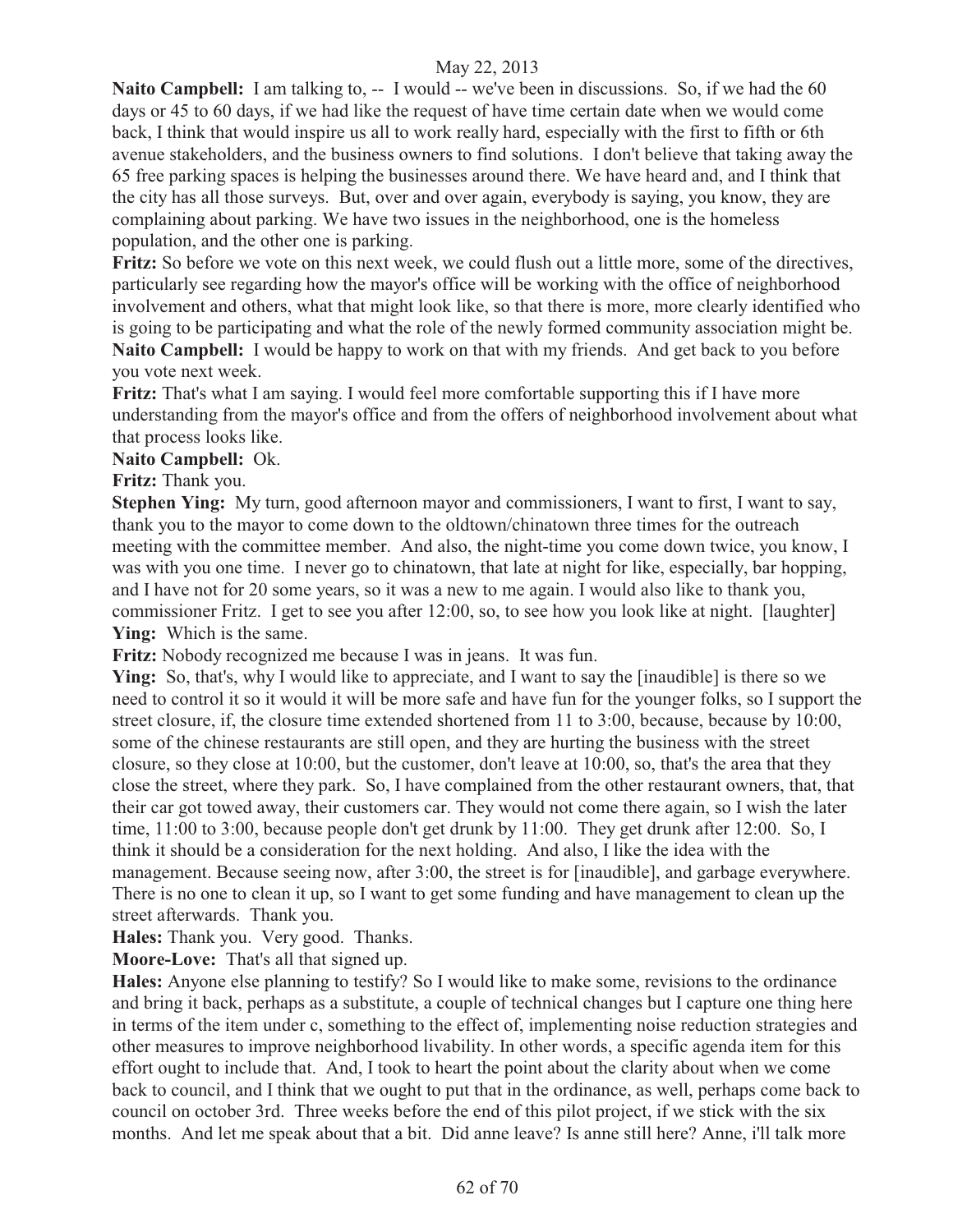with her about it but, actually, I think one of the things that the last 60 days have taught me, granted there are a few other things going on at the same time, 60 days is not very long, in a six-month extension to me seems more measured by far than, and less hurried than a 60-day extension. That said, it's not in my expectation that every detail of the management of the district has to come back to the city council. That's the whole point trying to create some kind, of management entity that has involvement from the community that can make decisions. And granted, some of those decisions might need bureau approval or council approval. But, these kinds of fine grain efforts that managing the public space, can't get done just with ordinances. There has to be a management entity that has people in the neighborhood that know what's going on. And, so, I want to respond specifically to that, and it's my hope that we'll have a measure of authority in whatever entity is doing this management, that things like hours not requiring council approval. But, hopefully, can reach some agreement among stakeholders. And to the concern about the businesses involved, I take that very seriously. Part of the goal, part my goal for this district prosperity of the restaurants and bars in the district. This is not about suppression of our night life district. It's about realizing it as a safe and successful part of the city. And my experience has taught me that, that public spaces full people can be very prosperous. And one of my favorite places to visit in this country other than here in Portland, in terms of the entertainment district is lincoln road and Miami beach, which is a permanently closed street that is full of far more people than could ever park there. My favorite story about the tradeoff between parking and prosperity is from my friend, michael powell, who is like most business people, very good at running a business. And his business was under-parked. I think there might have been 50 parking spaces in that garage that they grafted onto the back of the bookstore on the upper floors another old building. And when the streetcar was proposed, he was very concerned about the arrival of the streetcar project, and volunteered to get involved because he was potentially going to lose four onstreet parking spaces near his business. Parking was precious. Ultimately change his mind, went door-to-door with local improvement districts, petitions to hundreds of his fellow property owners, in order to form the lid to build streetcar, and has been a board member for life on the Portland streetcar board. And as put to me, I came to understand that cars don't buy books. And neither do cars patronize restaurants and bars. So, if we can make this successful from a transportation standpoint, we can get a lot more people than could ever park in 65 parking spaces to this district. Michael learned that, and I think it's true. It's management. It's how we do it. Can we get the front and the naito and davis parking garage better utilized? It would produce revenue and get more people to the district. They would also have to walk a couple of blocks after leaving a bar and might be given the opportunity to get in the cab instead of their own motor vehicle if they should not get back in that car. So, I think that there are lots of ways in which multiple objectives can be met if we do this right. But, neither do I think that the answers will all be found here. They will be found among the people that know the district and are working together in this cooperative spirit that we hear here today with some disagreement and, managing the thing to the success those multiple objectives. I think that that's a doable vision in this case, and I am also, although I am interested in shifting the management to a local entity, I am fully expecting that I and other members of the council will continue to be very involved in this, because it is a complex neighborhood, and does require the active involvement of multiple city bureaus, in order to make this work.

**Fish:** Mayor, three comments, and I know that, that this is long day of council. But, I really appreciate the depth of your engagement around this issue and the thoughtfulness of this discussion. I want to ponder some of the testimony that we have had today about a shorter window and a chance to come back to council. Because i'm not sure that a shorter window precludes a six month test but I'm also hearing people want a safety valve earlier and a chance to, to, and frankly, once the budget behind us we are going to, and your workload is reduce we'll have more time so breathe so I want to throw that out as an option. Number one, and number two, have you spent a lot of time in that area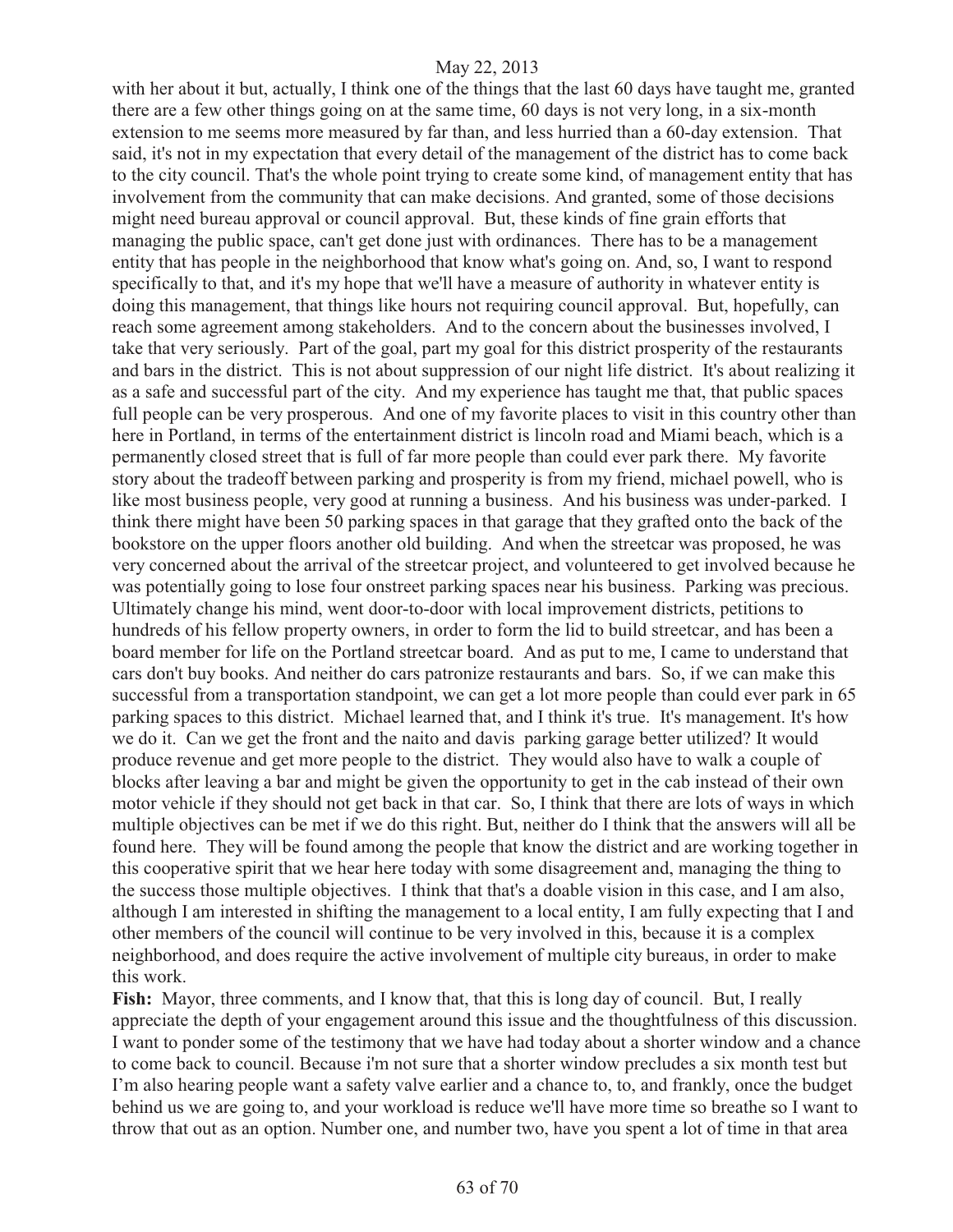after hours, there is another piece that gets displaced that I want us to think about, and that's the north park blocks. And frankly, if we are going to look holistically at this, it's been on my wish list for a while that we organize a friends of the north park blocks and think about how the park connects to a cultural district, and to this district, and there is a ton of people who go into the park at night and, are displays, a lot of activity goes on, and we have got more rangers now patrolling, but, let's look holistically, and I think the park, needs a fresh look, and probably an update. And that may be in the future so I want to add that to the conversation. And finally, I just want to make an observation about noise. The other night, my family and I went out to dinner in the central east side, and there is a lot of bars and restaurants up and down, and frankly, you can get as noisy as you want and what you are going to bother is a few entrepreneurs. Some people walking through, but there is very little residential. At least legal residential. And that's not atypical of urban areas where you have restaurants and bars. Where there is not that same impact. But the comment from the gentleman from central city concerned, who drew a distinction between the folks at innovative housing is trying to house, and two of their developments the city funded through a nova process so that mixed housing concept is being actively promoted by the city, and through a competitive process. And his comment about people living there, not by choice, but because that's the available bed and out of the necessity, I think that it's something that I want to come back to later on in our discussion because when someone is, when the only available bed is in a nonprofit housing run by a blue chip operator, in the middle of walk-off these districts but one of the prices of, living there is a couple of nights of out of the week they cannot go to bed. I have a problem with that. And if the conduct was happening six blocks to the west we would hear from a lot of, an entirely different community saying that that's unacceptable and we do hear from them and remind them that they moved into the pearl knowing it was mixed use area so there is more noise but that troubles me, and we do have a, we're changing the mix of people who live there. There is market conditions going on, and investments and other things but, it's still -- it is still home to a lot of people who have no other choice, and frankly, I sometimes think that the folks partying there are being disrespectful to people who call that place home, and I want to come back to that point. With you as we go forward. **Hales:** Comments? What we might do is, is continue this hearing for week, enabling us to bring back a substitute version of the ordinance. That fits the council's hopes and expectations? So thank you all and we'll continue this and bring back a revised version of the ordinance a week from today. [gavel pounded]

**Hales:** Let's take a break and the last item, thank you all very much.

At 4:01 p.m., Council recessed. At 4:05 p.m., Council reconvened.

**Hales:** Resume our meeting, and we take up the final two items, 475 and 476. **Item 475 & 476.** 

**Hales:** Thank you for being here. At last.

**Christine Leon, Development and Street Systems Management Manager, Bureau of** 

**Transportation:** So, good afternoon. And I am christine leon, and I am the development and street systems management manager for the Portland bureau of transportation. And so, we have two agenda items up today, [inaudible] is on her, but the first one is our general fee ordinance and we don't have any significant changes from our fees from this current year. But, we do have exhibits a, b, c, and d. As attachments for our fees. And p-bot is anticipating the revenues will increase by 100,000, and from the current year, and based on the fee changes in the ordinance, we havegotten that included in our budget. And so, after that, then we have the public works permitting fees updates. Lana Danaher is my counterpart in the bureau environmental services, and she's a partner in the public works permitting, so I am going to invite christopher wier up, and christopher is our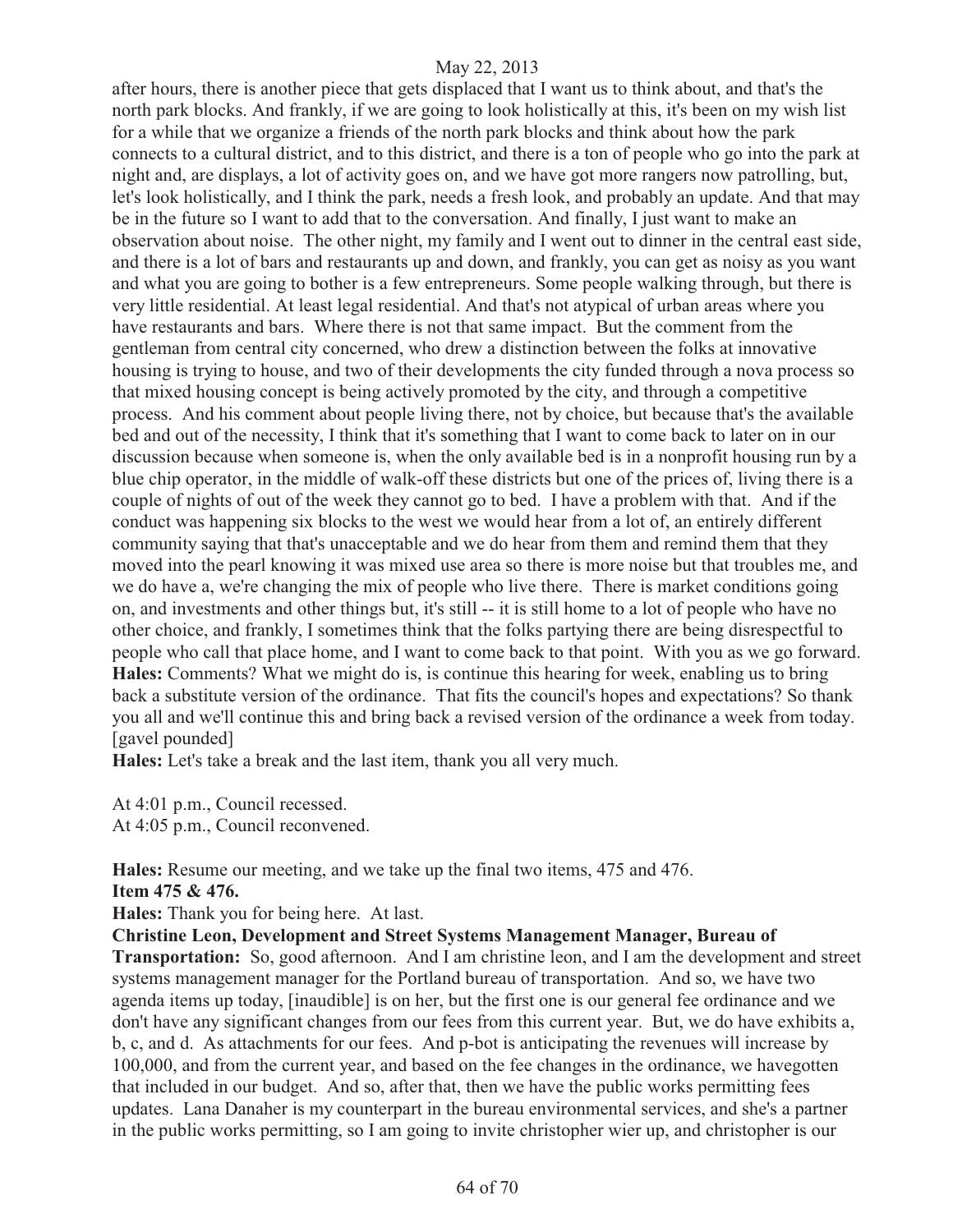public works permitting engineering manager, and, and we're going to present to you some, some special fees for the public works permits. So, the public works permits are permits that we issue to developers or their contractors or architect or engineers for doing improvements, or to residents who are not required to do street improvements but desire to do them under a public works permit. And, and we have some updates to the fee methodologies and new categories. It may appear complex, but we've been working on honing in on some categories and trying to come up with a very efficient and effective of methodology for the past 3.5 years, and so, just a bit history. Prior to 2009 when we did the, the consolidation co-location ordinance, and public works permitting, public works permits were, basically, based on an hourly charge, we were not doing any upfront estimating, there was no, no set time frame built into the estimates. We expected 100% engineering plans to be submitted but typically they were not submitted without scoping issues, there was encroachment issues, and there was unresolved conflicts, and there was no established coordinated process for appeals or disputes. Our program has all those items address, and so, i'm proud to say that we are continuing to strive for predictability, time savings, responsiveness, and early engagement and continual improvement, and a route for disagreements and appeals, and chris will go through quickly because I know it's a long day, the three rate methodologies that we have, we're going to have a base fee plus as a structured fee, a set fee, and an, in few cases an hourly fee. So --

**Fritz:** If I could interject I have to leave at 4:45. So, and I don't have any questions, I looked through your rate methodology and, I feel I understand it. So, you can make a 30-second presentation that would be helpful. Unless the other commissioners --

**Hales:** I have seen it, so.

**Christopher Wier:** So i'll take any questions, if you have any questions.

**Hales:** I think you have done a good job, so no, I don't think that there are any, anybody have any questions?

**Novick:** No.

**Hales:** And is there anyone signed up on these?

**Moore-Love:** No one signed up.

**Hales:** Ok.

**Fritz:** I appreciate your patience and you were willing to give us a nice presentation.

**Hales:** Not only is no news good news but good news is no news so that's why there is no one here to testify. Made a lot of people happy with the changes so good. Thank you both and we'll just move both these to second read.

**Fritz:** I want to say thank you for your diligent work and I am very excited about how this project continues to work out well because of the good work.

**Hales:** It is, it's really is. And thank you very much. Appreciate it. Ok, they both move to second reading and we'll take up the remaining two afternoon items.

**Moore-Love:** The 3:30 time certain?

**Hales:** Yes, please.

**Item 432.**

**Hales:** Good afternoon.

**\*\*\*\*\*:** Good afternoon.

**Abby Coppock, Communications Team, Office of Management and Finance:** I am abby Coppock. And I work on the communications team for office of management and finance. And provide staff support for the technology oversight committee. And I am joined today by one of the citizen members, colleen gadbois, and the other citizen members could not be here today. Doretta Schrock, Will pinfold, joshua Mitchell and ken newbauer. I am going to provide few of the committee's administrative updates, and I will turn it over to ben berry, the chief technology officer, who will provide an update on the individual projects. As a brief background the toc, technology oversight committee was established by city council and in the spring of 2011, it's a independent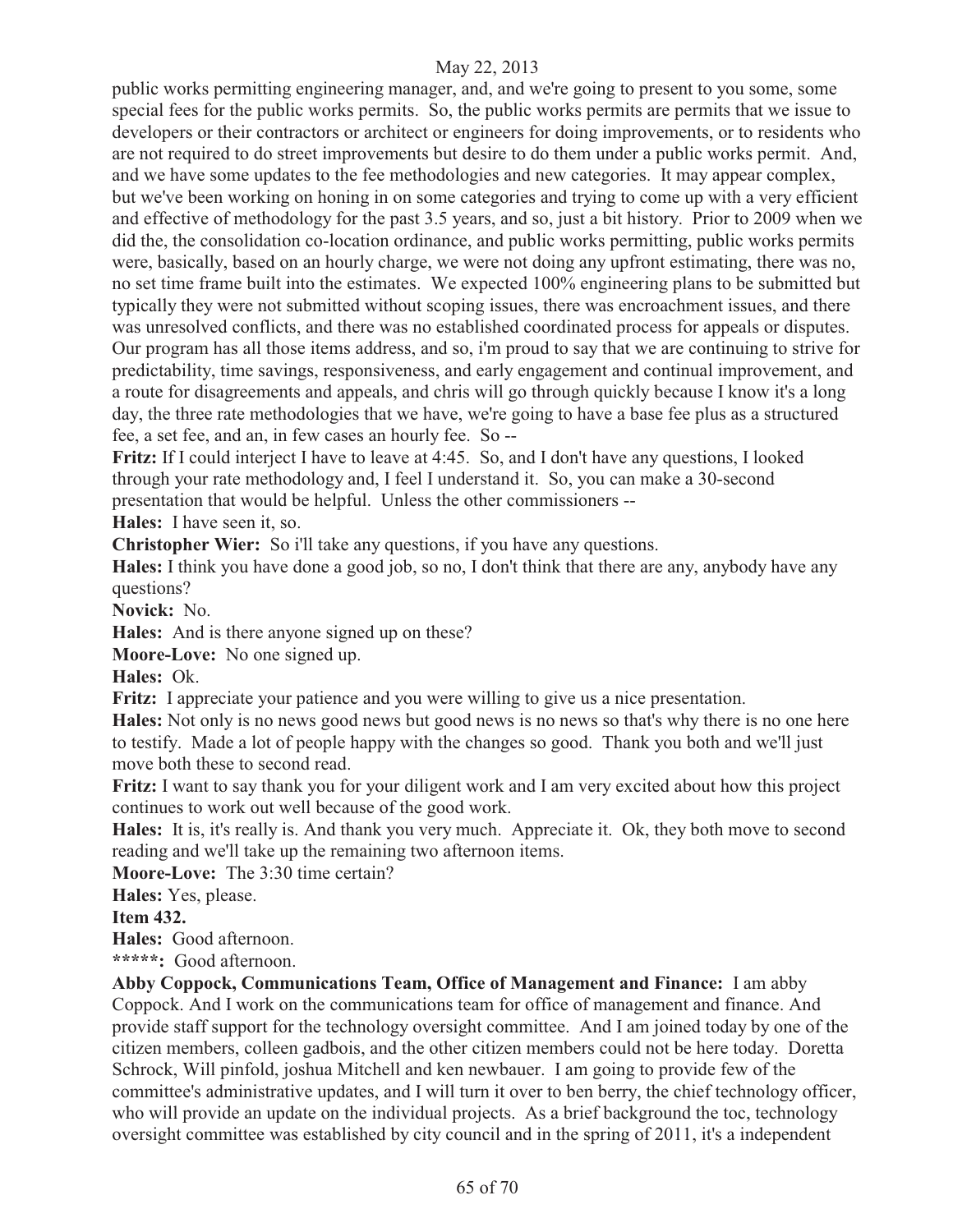five member committee that reviews selected city of Portland technology projects, and the projects may be selected based upon the size of the project budget, the potential risks and impact to the city operations or community interests. And there is a formal intake assessment, that both the bureau directors and the chief technology independently complete, that determines whether the project is overseen by the toc, and the chief administrative officer, jack graham, is the final arbitrator if needed. This quarterly report that we're reviewing today covers committee activity from january to april, 2013. And one exciting change was that we added two members. Colleen gadbois who is with us today, and is a regional manager at providence health and services, and is commissioner Saltzman's new representative. And colleen replaces ben berry, who became the cto in january. And joshua mitchell, who is unable to be here today, is the web and enterprise applications manager at Multnomah county. And he's commissioner novick's new representative. And josh replaces dave lister, who resigned as commissioner leonard's representative earlier this fall. Both these members jumped in and are excited with their expertise and knowledge that they bring to the committee. And you will remember that quality assurance by external qa contractors is a required component of all projects overseen by the toc. And the bureau technology services established a pool of flexible service contracts with qa firms to expedite the contracting process for bureaus. And we've been working with them for a year now, and the toc held a meeting in february with the qa contractors to see how the process was going and whether there were any elements that could be improved. The qa consultants did offer some feedback on the monthly reporting templates, and will be implementing those suggestions in the next few months. Regarding the project management updates, the toc continues to look at methods for identifying problems early and raising the flag when needed. The toc's charge, as an advisory body is to focus on whether projects are completed on-time within budget and within the project scope. And we have designed a new dashboard that will be completed for each project to provide a visual representation showing changes to timeline, budget or scope, and we have couple of those copies in front of, and that we'll be reviewing later. The dashboard includes a confidence level for each field and in response to the city council discussion at our last quarterly report. And the bureau staff has the information and the qa and the toc members make their own evaluation for each of those fields. These will be completed monthly as part of the toc notes posted online as well as the quarterly reports. And a couple of the small updates from the quarter, they heard their first 90-day post implementation report from the storage area network, which you will hear about later today the report is intended to capture best practices and lessons learned after a project has been completed. And the toc also agreed all projects need to complete a final bureau update after a project is complete to officially close the project from the toc portfolio. This quarter there was one city project that completed intake documents for the toc, and it was determined not to be fit for toc oversight, and that was the arts implementation, the arts tax implementation sponsored by the revenue bureau, and it was decided that there was not enough time for meaningful toc input but the revenue bureau did come and present an oversight at a toc meeting. And in terms of milestones for next quarter the toc meeting held for may, the chief procurement officer talked at length with the members about the city's contracting process. So the toc will be writing up their recommendations in the coming weeks so you can be expecting some more information on that. And before we move onto the project updates, did you have any questions about the administrative updates I just covered? Great. I would like to hand it over to the chief technology officer ben berry who will be representing the updates.

**Ben Berry, Chief Technology Officer, Bureau of Technology Services:** Thank you, abby. Mayor and commissioners, I am ben berry, the chief technology officer. And I will cover four projects, and because of the consideration time I will hit the highlights, so you can get into the charts. I think there is more detailed information to discuss about the charts. I will cover the itap project with the business development services, and the monthly billing statements, with water, bureau and revenue, and I will cover the affordable housing software, phb housing, and the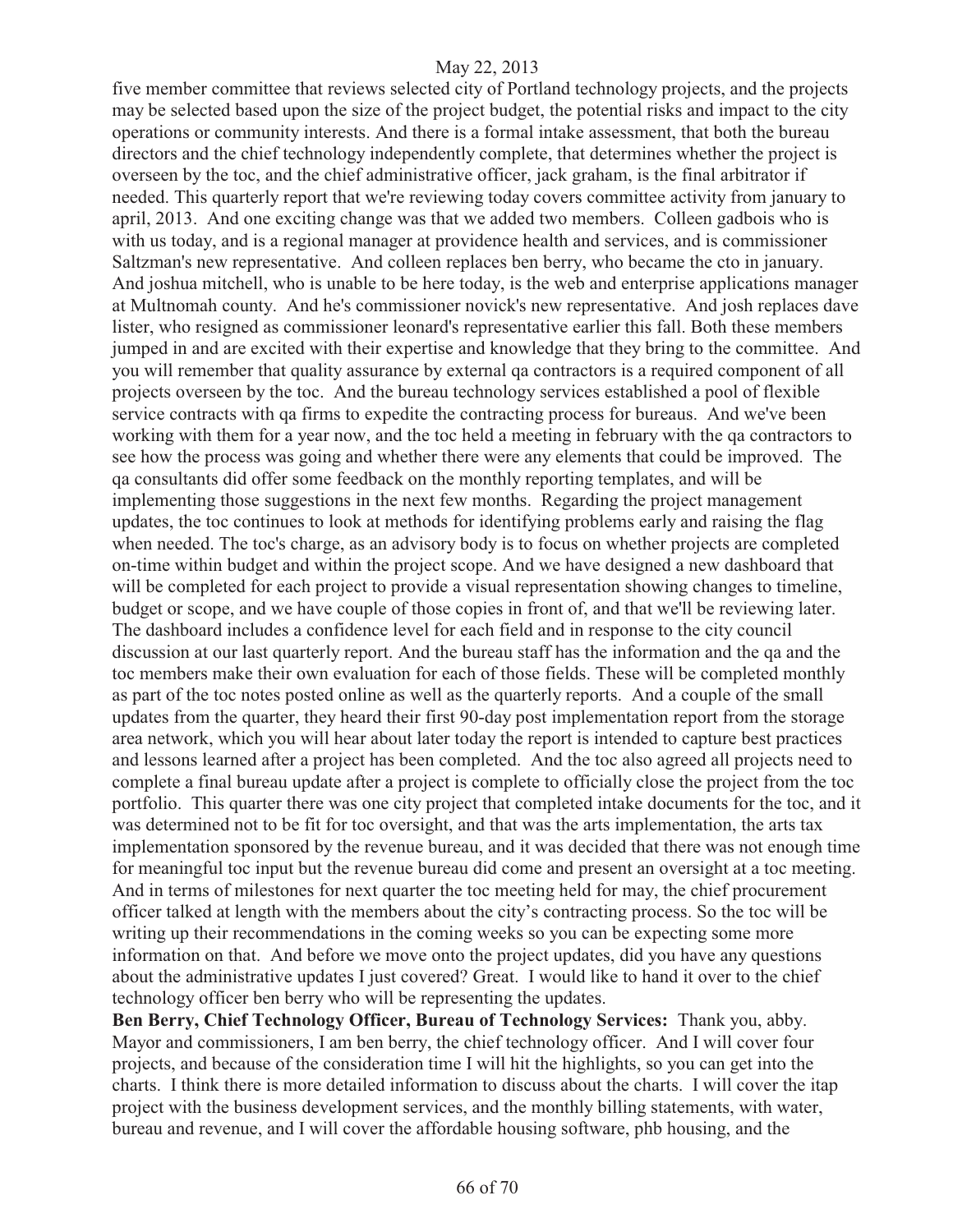enterprise network technology refresh with bts. And in terms of the itap project the information technologies enhancement project, the goal is paperless permit and case management to allow online access to permitting in case review services that the development bureaus will provide. The status of the project is the project is, has many expectations in the current phase, but the toc continues to monitor the initial concerns time line and total cost. In terms of accomplishments, this quarter, the three contracts are in the final review stage by the procurement services, the city auditors and attorney's office, and the auditor's office. Tentative agreements have been reached and contract approval scheduled to occur throughout april and into may. And there are three contracts being looked at with the crc system integration, the n4 enhancement licenses and maintenance and finally the a ball project document software license and is maintenance. The itap business case document was revisited. And included a range, of potential project efficiencies, including savings realized by replacing current end of life software, and you may remember from last time, the cost was \$11.3 million, and the return on the investment is between five and 7.5 years. After the itap system goes live in 2015-2016. And I will move down to the upcoming milestones for next quarter. The contract signing and project initiation was earmarked for may, and we're a month and a half delayed in some respects, and we're still planning to get the contracts signed, and the phase one, is for may through fall 2013, a formal project plan that will be established and will develop and install a sandbox training environment for this. I will come back to the risks, comments and concerns from toc. I want to draw your attention to the triple constrain chart that's color coded. The first column here is the initial estimate for itap, at the initial toc intake board which is back in march 7th, 2012, and the expected completion date of, at that time are, our thinking then was may 29, 2015, the confidence level at that time was low. And, and moving to the baseline, that will be included once the project formally gets started after the project signing so we'll get a new baseline on that, and the current revision in terms of the schedule, is looking at summer 2015. The comments level of that is medium. And with that, qa has given that a green in terms of the schedule. In terms of the budget, back in march 7, 2012, the budget forecast was \$8.2 million. The current revision is \$11.2 million. Qa has recorded that as green, confidence gone from low to high. And in terms of the scope, stability, and for itap back in march 7, 2012, the scope was considered high, detailed scope, and the scope today is still considered high. And i'm going it turn my attention to colleen gadbois, who will consider, the concerns of the toc.

**Colleen Gadbois:** I am colleen gadbois representing the toc. And since this is a large project, still in the early stages, the toc rated the time line and budget yellow. To stay vigilant and alert to potential unknown risks or conditions that may not have surfaced. You will see that on the chart on the next page. And baseline information, will be completed on the dashboard once the contracts were approved. And we do feel that there is scope stability in this project and we agree with the qa personnel that that is green.

**Berry:** We're going to turn our attention to the monthly billing statements.

**Hales:** Before you leave that one, you say your level of confidence on the scope stability has improved a lot. Tell us about your level of confidence on the cost.

**Berry:** On the cost, we felt that, we were initially at \$3.4 million. And I think we moved to \$5 million, and eventually we got to 8.2 million. So, that's why we're seeing that was a low cost confidence because it kept moving. And now, that we're getting closer to the contract signing, we have included the total cost ownership with city employees, cost, and we're at the \$11.2 million now, we feel very confident the, of the cost because it's taken so much time to get there and do analysis.

**Hales:** Ok, that's reassuring. It has been a steep graph.

**Fritz:** And we had a big discussion about that last time, but, I am still concerned.

**Hales:** We're glad you are watching it closely.

**Berry:** Yes.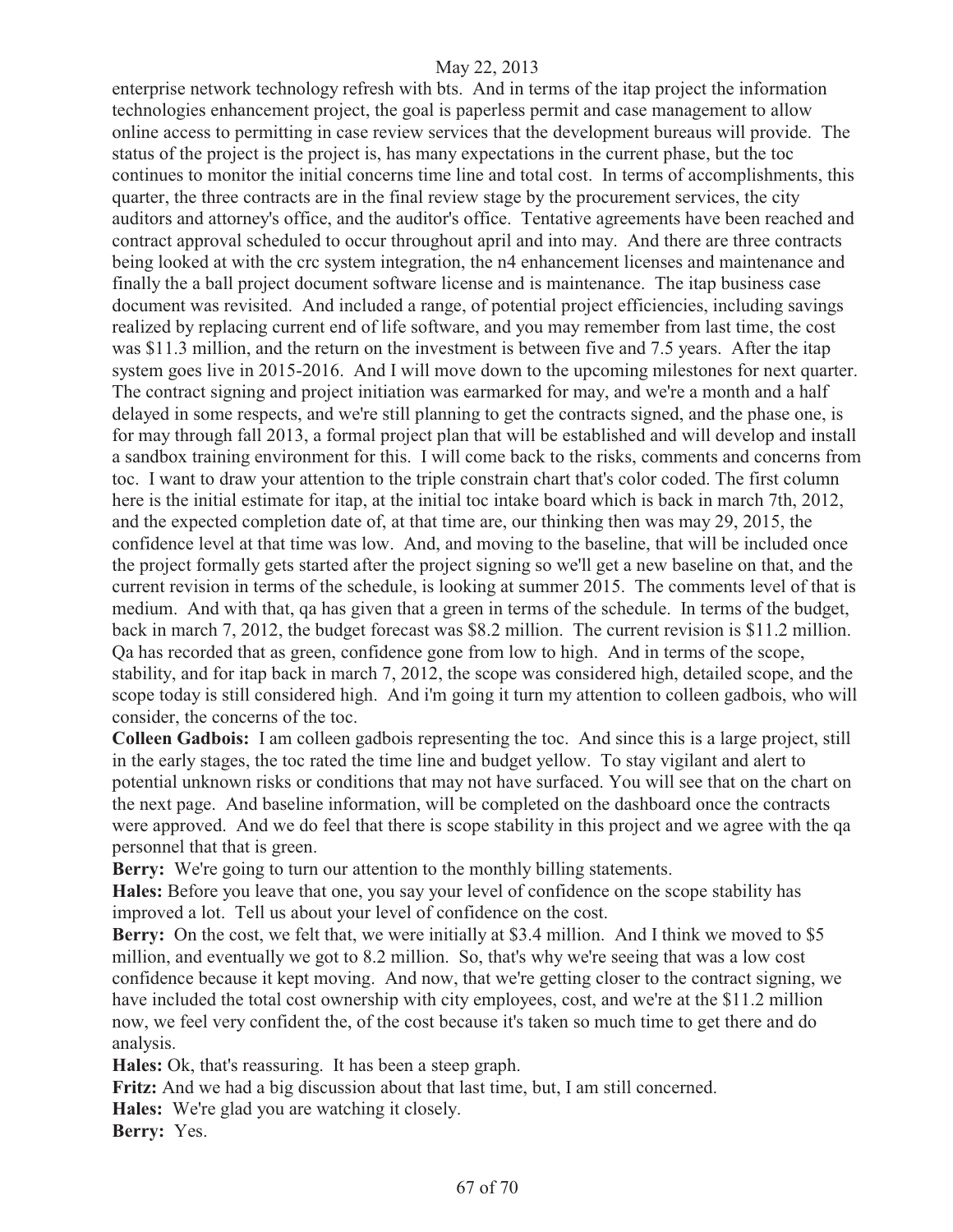# **Fritz:** Thank you.

**Berry:** We'll move onto the monthly billing statements with the water bureau, and the Portland city council directed a Portland water bureau to modify the billing system and processes so the majority of the water and wastewater customers receive monthly statements. Currently, water performs quarterly meter reads and bills quarterly. The bill will be divided into three monthly billing statements, under the new program. The meter reads will still be done quarterly, and quarterly payments will no longer be an option. And in terms of the project redefinition, the monthly payment will now be optional instead of mandatory, and in order to be able to pay monthly, the customer must sign up for electronic billing, the status, toc has concerns with the vendor delays and the increase in the costs, the major [inaudible] this quarter, city project staff met with cayenta leadership in early march to discuss the monthly statements projects, specifically around two things. Poor quality of programming delivered by cayenta and secondly, scheduling and prioritization of the defects reported. The product staff decided to move forward with a work order structured on cayenta's revised time line and assurances, it contains language that is deliver, the deliverables, if deliverables are not met, payments will not be made. And the city will cancel the order. And the implementation date has been revised from january to april, to now, with the current deadline for cayenta is the end of may, 2013. With the goal scheduled for october 2013. All functional tests were run, 85% are completed without error, and 16 defects are still with cayenta. The city deferred the e-billing portion of the project so the cayenta staff could focus on the delays to the monthly statements, the upcoming milestones for next quarter, cayenta's deadline for fixing defects is may 31, this month, and we'll come back to the risk and concerns, turn our attention to the chart. The initial estimate from the toc intake back in december 2, 2011, the expected schedule date for completion was june 1st, 2012. Very low confidence. The baseline upon start was january 2013 for the end of schedule. And still low confidence, and the current revision is october 23, october 2013, confidence level is medium to low still. As you could see, qa gives us a red standing in terms of confidence. From a budget standpoint, back, on december 2, 2011 the budget for the order was \$100,000, and low confidence, the plan the baseline of start was 160,000, low confidence, and the current revision is \$270,000. High confidence, put yet, the qa assessment is still yellow. For the scope stability, very low, and back in december 2nd of 2011, and high the baseline of june 29, 2012, and current revision, scope stability is high, and qa believes it's a green in terms of the scope but you could see we've been all over the board with these changes for the water bureau monthly statements. I will turn it over to colleen for the toc assessment.

**Gadbois:** Regarding the risk and concerns on this project, from the perspective of the toc, on the time line, given the history with cayenta, the toc is not confident they will meet the may 31 deadline. The revised go live of this project continues to be pushed back from the original date of july 2012 to now october 2013. We have rated that a red. We are very concerned. Regarding the budget, cayenta's recent negotiation for the may 2013 implementation date included a work order for almost \$40,000 to complete necessary changes. And the toc is confident that a \$270,000 reflect in the dashboard will be the final project cost. But there is concern that more money keeps going into the project with unknown quality of what that money will buy. So, that's a big concern for us as we oversee this project. We are rating that piece, the budget a yellow. And regarding the scope, there are no significant concerns at this time. So we rated that a green, our ratings at this time are really in alignment with the qa ratings as well.

**Fritz:** What does the toc think we should continue moving forward with the project?

**Gadbois:** We did feel that we could move forward.

**Fritz:** Thank you.

**Berry:** Any other comments?

**Fish:** For years I wished that I had the money to buy the ellsworth kelly red, yellow green print and now you are rubbing it in my face by putting it on this chart.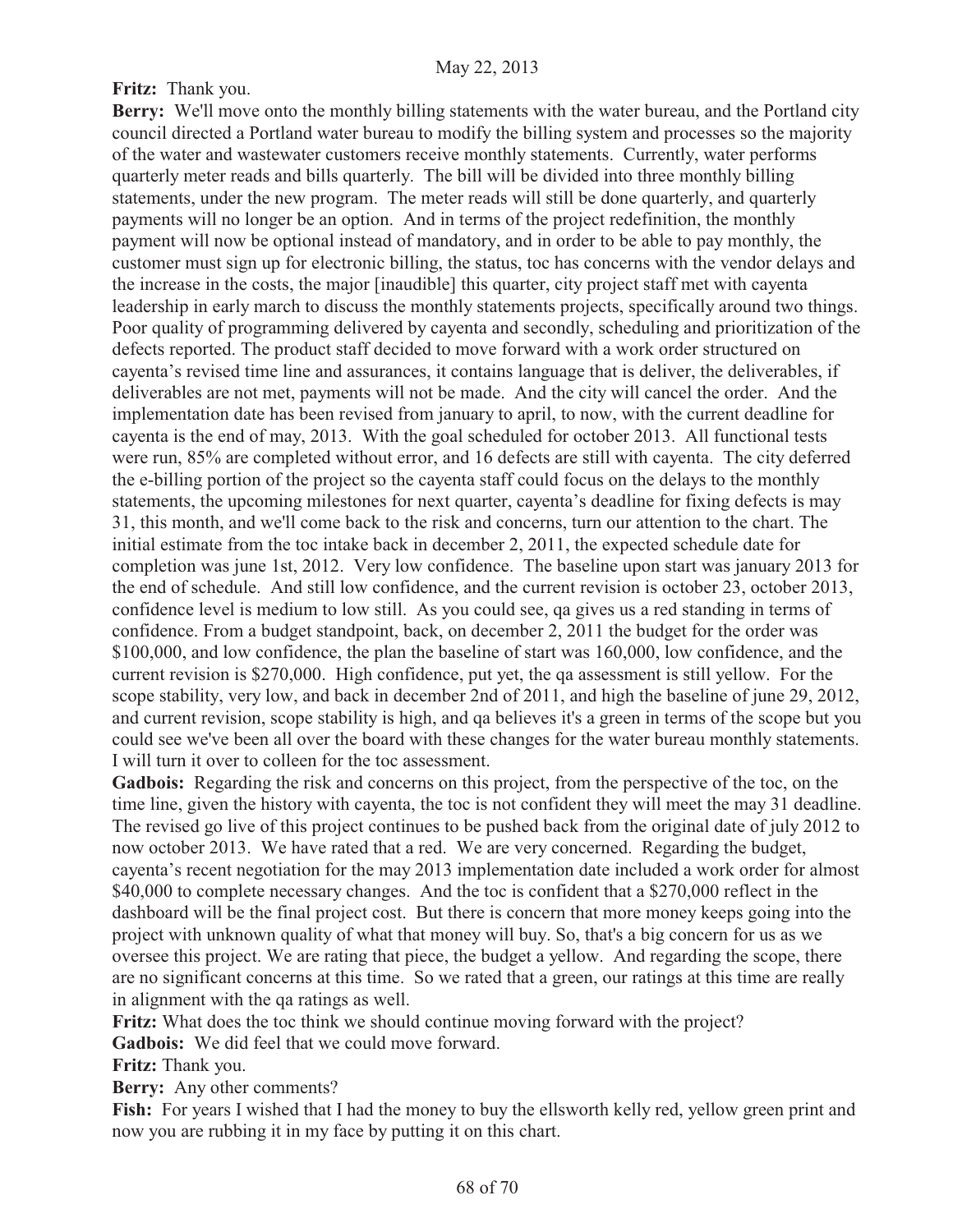**Berry:** It harkens back to my odot days, commissioner, transportation. Affordable housing software, Portland housing bureau, project description, phb contracted with housing development software hds, inc. to implement a solution to provide single data repository for the city's affordable housing programs. This effort will replace the systems with a modern and effective single core system, and allow for the data entry efficiencies and reduce the overall cost and improve access to data and reporting tools. The status has concerns with the lingering delays of the project. Major accomplishments this quarter, the project completion has been delayed due to glitches in the loan amortization schedules, however, the funds management single family and multi-family and asset management modules are fully implemented. Loan portfolio of 1,714 loans has been entered into the hds loan servicing module, hds did release version 12 in april, the housing bureau is reviewing the release, in the test environment to determine the fixes played to the loan amortization schedules. Which have caused the delays, and we met today on the phone with the vendor, hds, and their status is now they believe that they can get through the remaining modules by june 10th, and we have one of three modules in the house, we're testing, and they believe that they can meet the june 30 imposed deadline now that the city has given them, and we're going to be monitoring it one week from today to see as they are closer to finishing off these three modules. We'll come back to the risks and concerns of the, the, actually, we'll go there now with the toc.

**Gadbois:** Regarding risk and concerns perspective from the toc. Regarding the time line, the loan servicing module was scheduled for october, and then changed to january and is now hoping for a may-june completion. That's a concern. The toc is following up with phb staff to learn about the process with the vendor and what can be done to prevent this on other toc projects. We are taking action to remediate this thing in the future.

**Berry:** There is no triple constraint chart on this, that will be provided the next time around, it is a work in progress for them, any questions? Ok. The enterprise network technology refresh, this is a bureau of technology services project, and bts maintains the enterprise data network, that supports data and voice communications between servers, applications and computers and the internet. And this network is critical to the daily functioning of most city services, and including public safety, the current network was designed and implemented in 2005, and both hardware and software need to be periodically replaced to maintain vendor support and meet performance and the liability standards. This project will replace all the current network equipment over a five-year period. Status, the project is meeting expectations and a major accomplishments this quarter, all servers armed with the exception of the corporate gis, have been moved to the nexus core, the high availability network and the machine, where vm host server migration to the new network are all complete. The high-speed network, and integrated regional network enterprise, network, as well as i-net, migration to the network is complete, the ibm, p series networks are up and testing, is in progress, and the sap networks are being configured and interconnected. This is a well run, well managed project. The toc has seen this, the project manager twice and we have no concerns from a bts standpoint. **Gadbois:** Regarding risks and concerns from the toc overall the project is on schedule and underbudget. There have been some shifts in the interim deliverable schedule since the last quarter, but this is not impacted the schedule. The shifts were due to staff balancing on other projects and creating a more detailed time line. The toc views the majority of the project as routine migration, and with the most risk in the early phase, such as building the core and the city server migrations. Toc agreed to provide oversight for the first three milestones which have an estimate completion date of july 2013. The toc suggest qa provide quarterly reports rather than monthly to use fund most effectively on this project.

**Berry:** We do show a triple constraint chart on the same page here, 8, that will be turned into our normal chart, the next time around. Any questions on that project? Gabby reported on the two informational sessions we had on the implementation and the public safety systems. And finally, the last page here, we did receive a final implementation, 90-day post-implementation report from